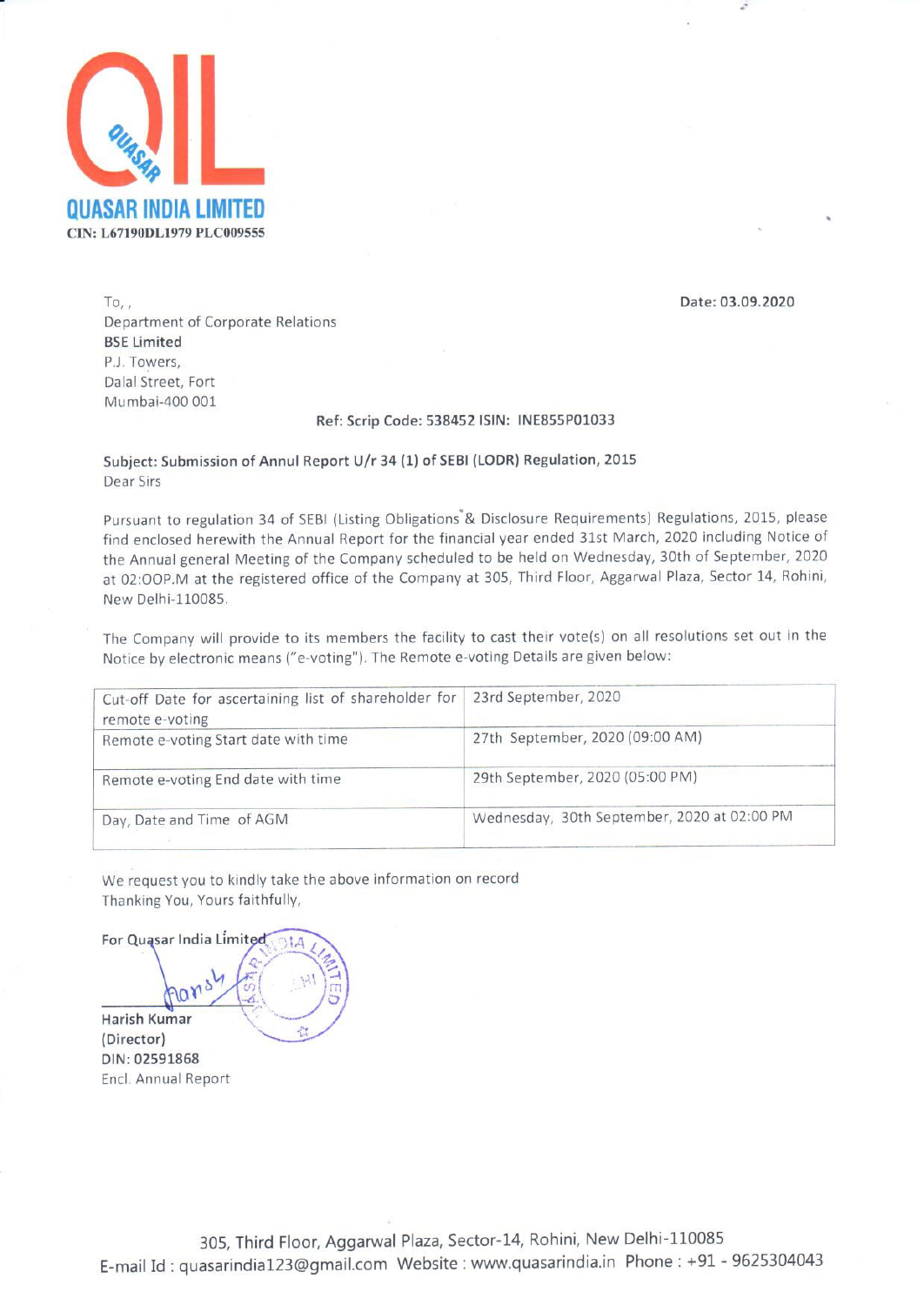i,

# QUASAR INDIA LIMITED

# ANNUAL REPORT 2019-20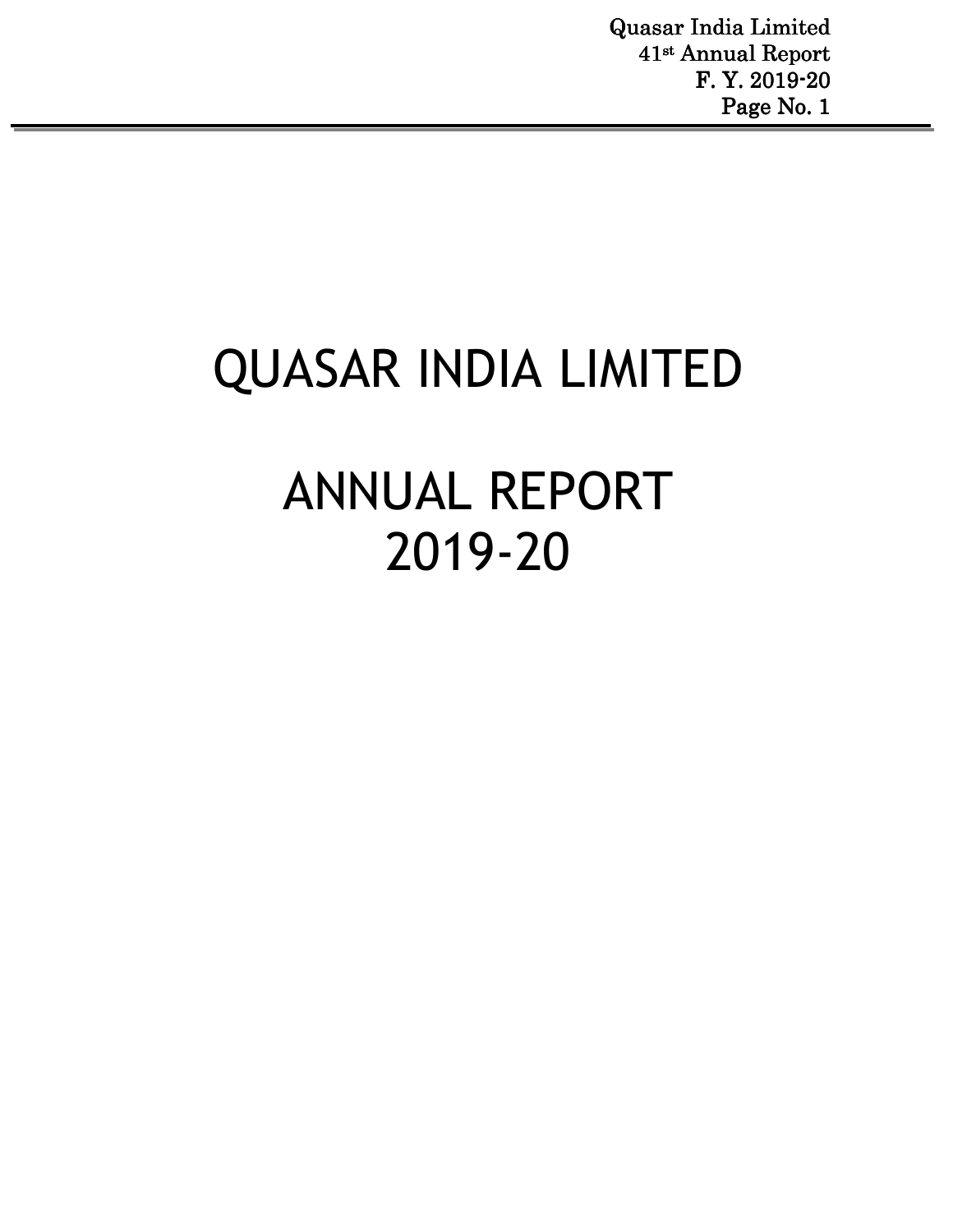i,

## <u>CORPORATE INFORMATION</u>

**-** L67190DL1979PLC009555

#### **BOARD OF DIRECTORS**

Mr. Harish Kumar, Director Mrs. Anju Sharma, Director Mr. Hitesh Rai Makhija, Independent **Director** Mr. Avinash Sharma, Independent Director

#### KEY MANAGERIAL PERSONNEL

Mr. Alok Nath Singh, Company Secretary

#### **STATUTORY AUDITORS**

V. N. Purohit & Co., Chartered **Accountants** 214, New Delhi House, 2nd Floor, 27, Barakhamba Road, New Delhi-110001

#### SECRETARIAL AUDITOR

M/S G Aakash & Associates 1878, H.B.C, Sector-13-17, Panipat, Haryana-132103

#### **INTERNAL AUDITOR**

S. K. Goel & Associates, Chartered Accountants C C1/117,3rd Floor, Front Side, Opposite St. Marks School, Janak Puri, New Delhi 110058

# COMPANY'S WEBSITE

www.quasarindia.in

#### **BOARD COMMITTEES**

#### Audit Committee

Mr. Avinash sharma, Chairamn & Member Mr. Hitesh Rai Makhija, Member Mrs. Anju Sharma, Member

#### **Nomination & Remuneration Committee**

Mr. Avinash sharma, Chairamn & Member Mr. Hitesh Rai Makhija, Member Mrs. Anju Sharma, Member

#### **Stakeholder's Relationship Committee**

Mr. Avinash sharma, Chairamn & Member Mr. Hitesh Rai Makhija, Member Mrs. Anju Sharma, Member

#### **REGISTRAR & SHARE TRANSFER AGENT**

Skyline Financial Services Private Limited D153A, First Floor, Okhla Industrial Area, Phase-I New Delhi-110020

#### NAME OF THE STOCK EXCHANGE AT WHICH THE COMPANY'S SECURITIES ARE **LISTED** BSE Limited

**REGISTERED OFFICE** 305, Third Floor, Aggarwal Plaza, Sector 14, Rohini, New Delhi-110085

#### **INVESTOR'S HELPDESK**

Harish Kumar Compliance Officer Email Id: quasarindia123@gmail.com Ph.: 9625304043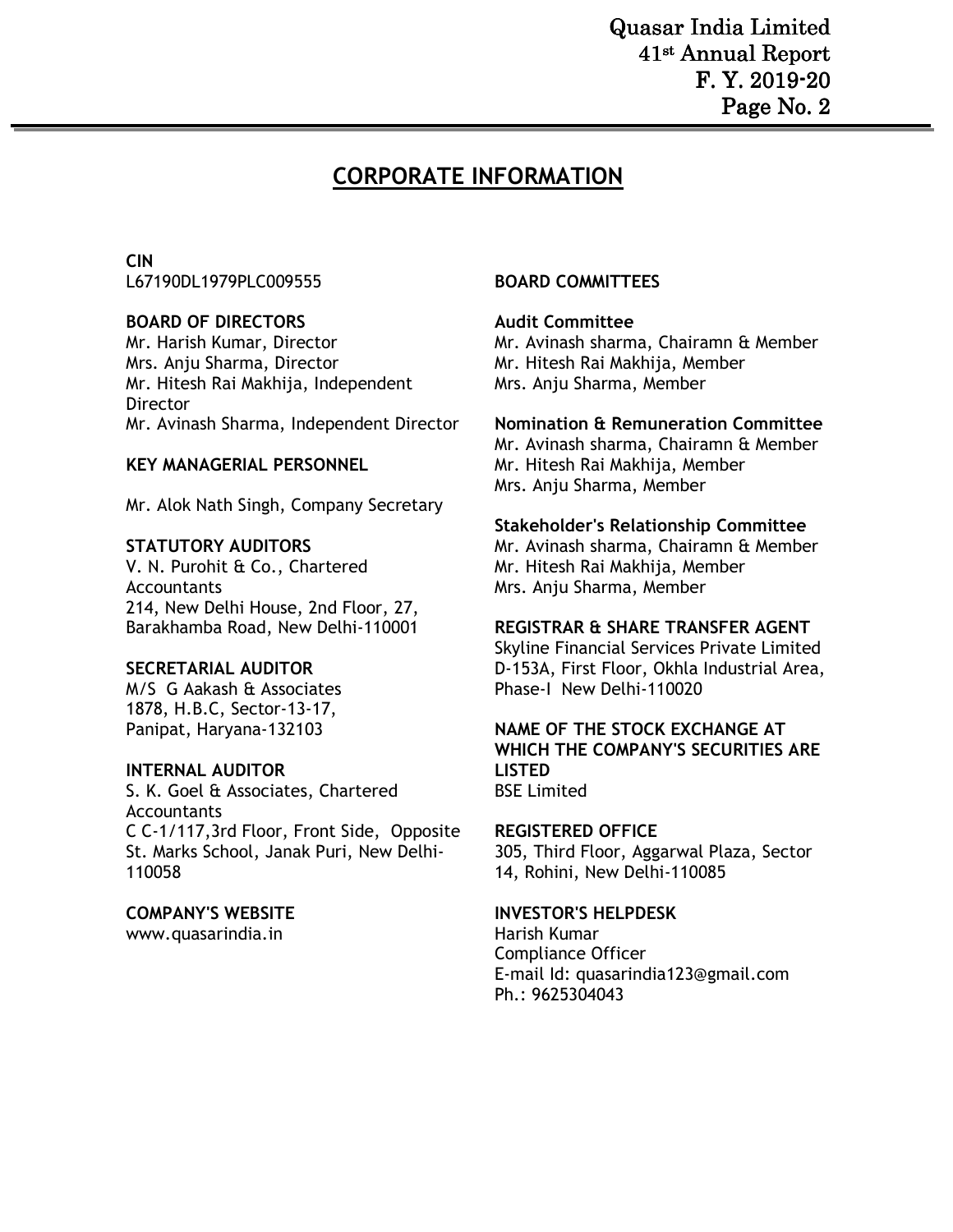i,

#### <u>**DECLARATION ON AUDITED FINANCIAL RESULTS </u>**</u>

pursuant to the second proviso to Regulation 33(3)(d) of the Securities and Exchange Board of India (Listing Obligations and Disclosure Requirements) Regulations, 2015

Pursuant to Regulation 33(3)(d) of the Securities and Exchange Board of India (Listing Obligations and Disclosure Requirements) Regulations, 2015 as amended, by the SEBI (LODR) (Amendments) Regulations, 2016 vide notification No. SEBI/LAD-NRO/GN/2016-17/001 dated May 25, 2016 read with Circular No. CIR/CFD/CMD/56/2016 dated May 27, 2016, we, the undersigned, on behalf of the Board of Directors of Quasar India Limited ("Company") (CIN: L67190DL1979PLC009555) having its registered office at 305, Third Floor, Aggarwal Plaza, Sector-14, Rohini, New Delhi 110085 hereby confirms that M/s. V. N. Purohit & Co., Chartered Accountants (FRN: 304040E), the Statutory Auditors of the Company have issued their Audit Report with unmodified opinion on Audited Standalone Financial Results of the Company for the quarter and year ended  $31<sup>st</sup>$ March, 2020.

**For Quasar India Limited** 

**%+, Harish Kumar (Director) PAN: 02591868**

Date: 30.06.2020 Place: New Delhi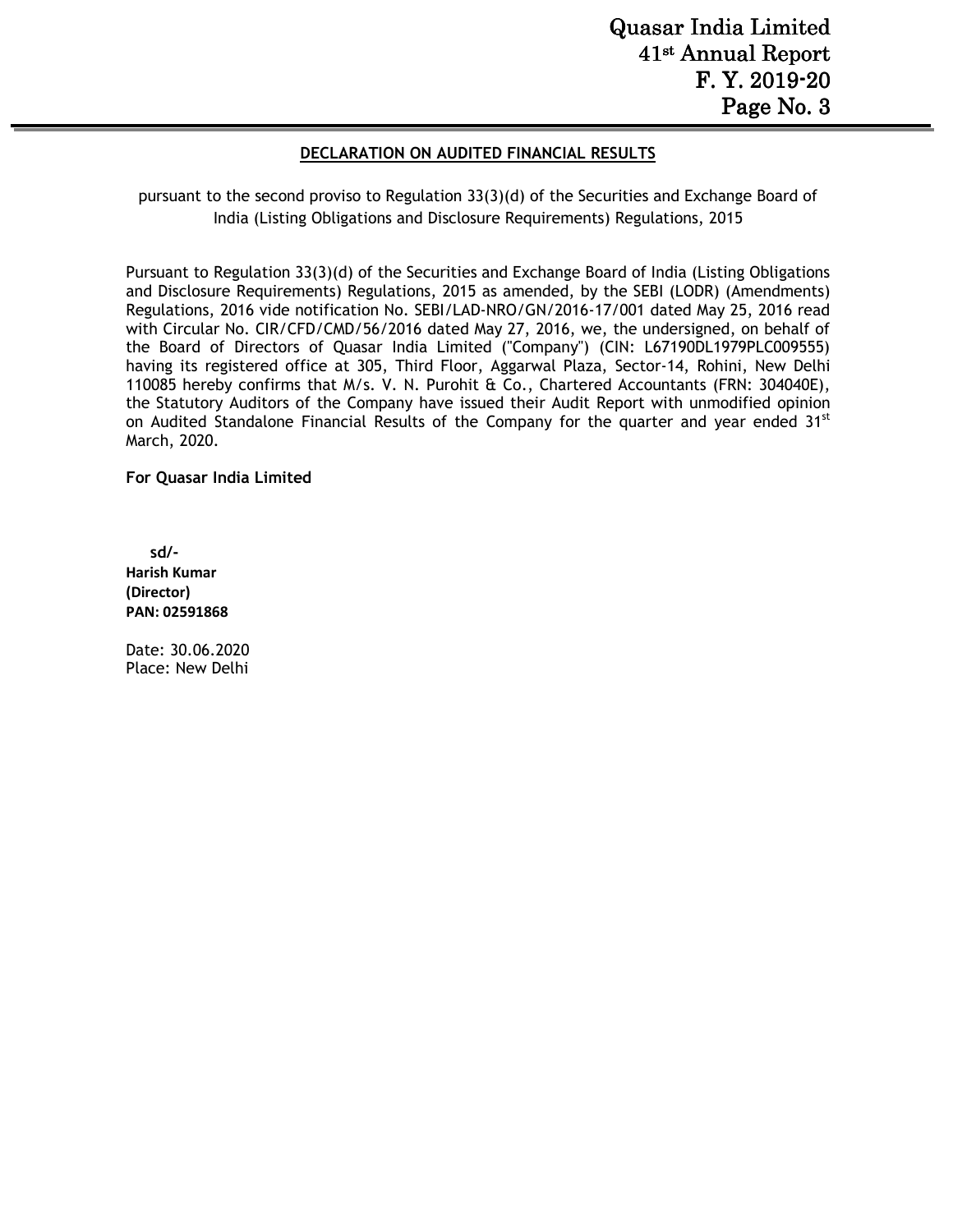i,

#### TABLE OF CONTENTS

| S. No.            | Contents                                                        | Page No.        |
|-------------------|-----------------------------------------------------------------|-----------------|
|                   |                                                                 |                 |
| 1.                | <b>Notice</b>                                                   | $5 - 16$        |
| 2.                | <b>Attendance Slip</b>                                          | 17              |
|                   |                                                                 |                 |
| 3.                | Proxy Form (Form MGT-11)                                        | $18 - 19$       |
| 4.                | Polling Paper (Form MGT-12)                                     | 20              |
| $\overline{5}$ .  | <b>Route Map</b>                                                | $\overline{21}$ |
| $\overline{6}$ .  | Director's Report                                               | $22 - 33$       |
| $\overline{7}$ .  | Particular Of Employees And Related Disclosures (Annexure A)    | $34 - 35$       |
| 8.                | Management Discussion and Analysis Report (Annexure B)          | $26 - 38$       |
| 9.                | Secretarial Auditor's Report (Form MR-3) (Annexure C)           | $39 - 43$       |
| 10.               | Independent Auditor's Report (Annexure D)                       | $44 - 52$       |
| a.                | <b>Balance Sheet</b>                                            | 53              |
| b.                | <b>Statement of Profit and Loss</b>                             | 54              |
| c.                | <b>Cash Flow Statement</b>                                      | 55              |
| d.                | Statement of change in Equity Capital                           | 56              |
| e.                | Notes to Accounts                                               | $57-69$         |
| $\overline{11}$ . | Particulars of Contracts/Arrangements (Form AOC-2) (Annexure E) | $\overline{70}$ |
| $\overline{12.}$  | Extract of Annual Return (Form MGT- 9) (Annexure F)             | $71 - 78$       |
|                   |                                                                 |                 |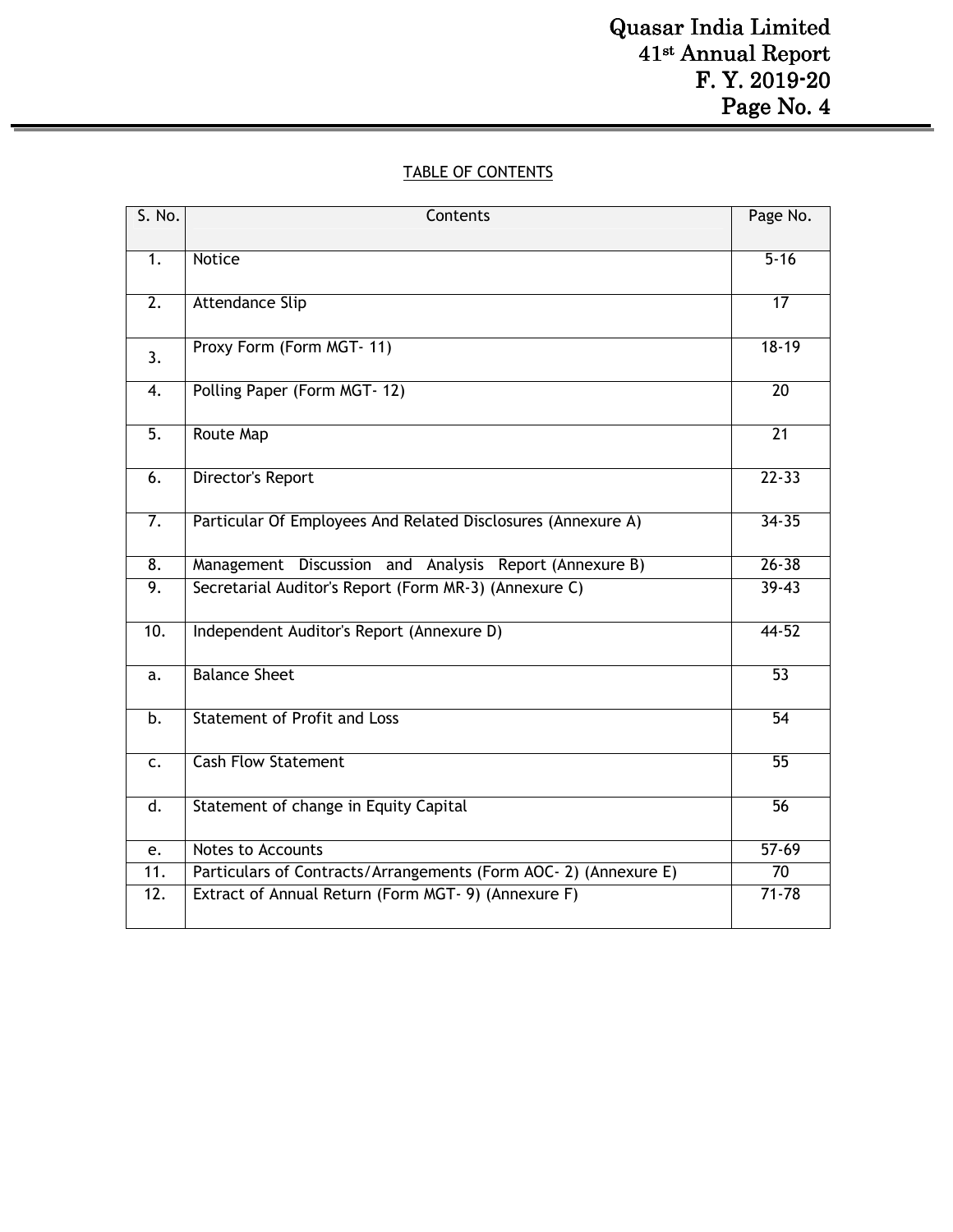i,

#### **QUASAR INDIA LIMITED**

Regd. Office: 305, Plot No. 3, Third Floor, Aggarwal Plaza, Sector-14, Rohini, New Delhi-110085 E mail id: quasarindia123@gmail.com, Website: www.quasarindia.in CIN: L67190DL1979PLC009555, Mob. : 9625304043

#### **NOTICE**

**NOTICE** is hereby given that the 41<sup>th</sup> Annual General Meeting of the members of Quasar India Limited will be held on Wednesday, 30<sup>th</sup> September, 2020 at 02:00 P.M. at the Registered office of the company at 305, Plot No. 3, Third Floor, Aggarwal Plaza, Sector-14, Rohini, New Delhi-110085 to transact the following businesses:

#### **ORDINARY BUSINESS**

- **Item No. 1:** To receive, consider and adopt the Audited standalone Financial Statements of the Company for the Financial Year ended March 31, 2020 and the Reports of the Board of Directors and the Auditors thereon.
- **Item No. 2:** To appoint a Director in place of Mr. Harish Kumar (DIN: 02591868) who retires by rotation and, being eligible, offers herself for re-election.

#### SPECIAL BUSINESS

#### **Item No.3: POWER OF BORROWINGS**

To consider and if though fit, to pass with or without modification(s) the following resolution as a Special Resolution:

**PRESOLVED THAT** pursuant to the provisions of Section  $180(1)(c)$  and all other applicable provisions, if any, of the Companies Act, 2013 (including any statutory modifications, or re enactments thereof) and pursuant to the provisions of the Articles of Association of the Company, the consent of members of the Company be and is hereby accorded to the Board of Directors to borrow for and on behalf of the Company, from time to time, any sum or sums of monies, from any one or more of the Company's bankers and/or from any one or more other banks, persons, firms, companies/body corporates, financial institutions, institutional investor(s) and/or any other entity/entities or authority/authorities and whether by way of cash credit, advance, deposits, loans, long or short term loan(s), syndicated loans, as may be permitted by law from time to time, and/or any other instruments/securities or otherwise and whether unsecured or secured by mortgage, charge, hypothecation or lien or pledge of the Company's assets, licenses and properties (whether movable or immovable, present or future) and all or any of the undertaking of the Company, stock-in-trade or debts, for the purpose of the Company's business, notwithstanding that the monies to be borrowed together with the monies already borrowed by the Company, if any, (apart from temporary loans obtained from the Company's bankers in the ordinary course of business) will or may exceed, at any time, the aggregate of the Paid-up Capital of the Company and its Free Reserves, that is to say, reserves which are not set apart for any specific purposes, provided that the total amount up to which the monies may be borrowed by the Board of Directors and outstanding at any time shall not exceed Rs. 50 crores (Indian Rupees Fifty Crore Only).

**RESOLVED FURTHER THAT** the Board of Directors of the Company and/or any person authorized by the Board from time to time in this regard be and is hereby empowered and authorised to arrange repayment, securities or otherwise as they may think fit.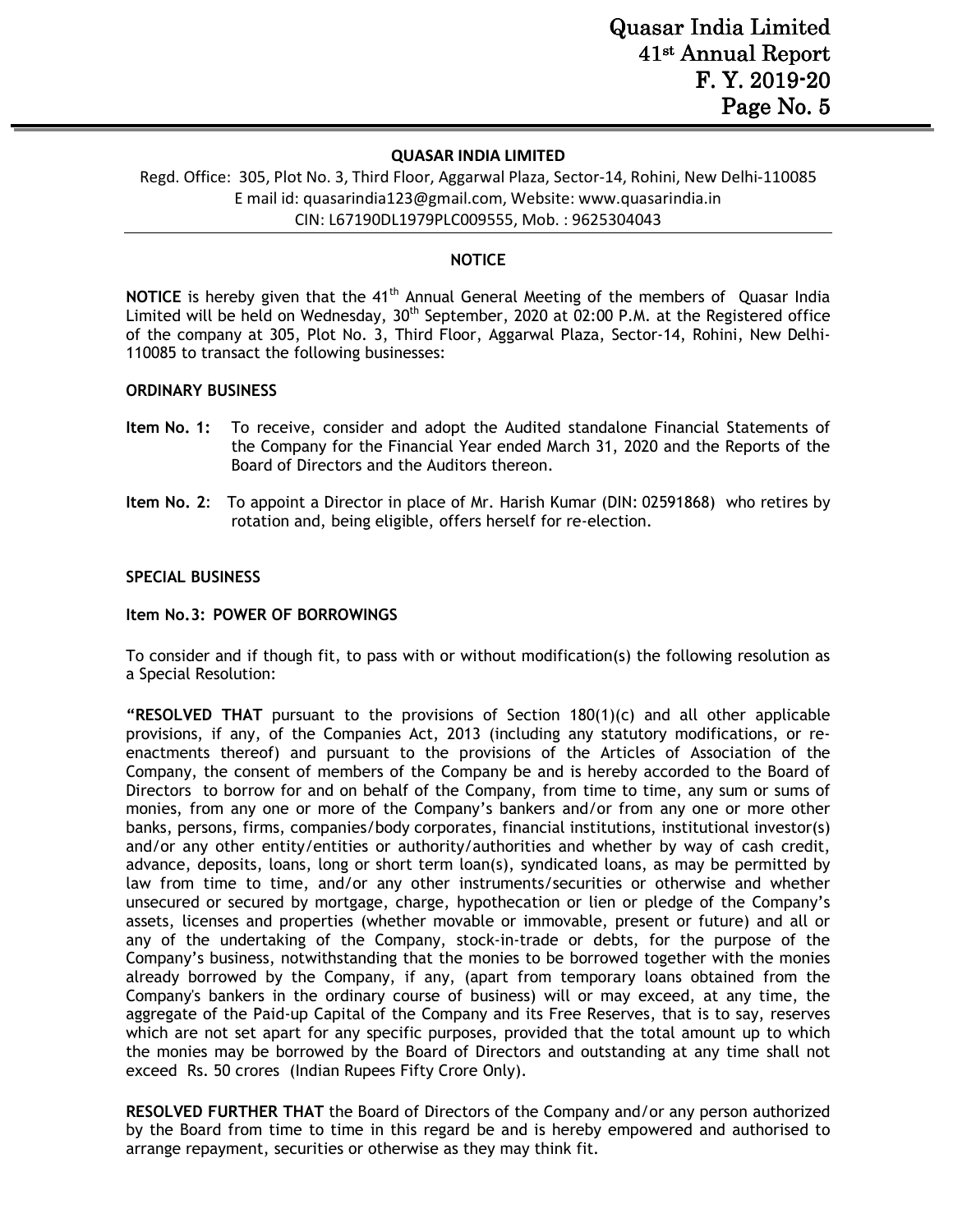i,

RESOLVED FURTHER THAT the Board of Directors of the Company and/or any person authorized by the Board from time to time be and is hereby empowered and authorised to take such steps as may be necessary for obtaining approvals, statutory or otherwise, in relation to the above and to settle all matters arising out of and incidental thereto and to sign and to execute deeds, applications, documents and writings that may be required, on behalf of the Company and generally to do all such acts, deeds, matters and things as may be necessary, proper, expedient or incidental for giving effect to this resolution."

#### Item No. 4: POWER TO MORTGAGE PROPERTY OF THE COMPANY

To consider and if thought fit, to pass, with or without modification, the following resolution as a Special Resolution:

**2)'** pursuant to Section 180(1)(a) and any other applicable provisions, if any, of the Companies Act, 2013 (including any statutory modification(s) or re-enactment thereof, for the time being in force) (the "Act") read with the rules made there under as amended, consent and approval of the Members of the Company be and is hereby accorded to the Board of Directors of the Company for creation by the Board of Directors on behalf of the Company, of such mortgages/ charges/ hypothecation and floating charges (in addition to the existing mortgages / charges /hypothecation created by the Company in favour of the lenders) in such form and in such manner as may be agreed to between the Board of Directors and the lenders, on all or any of the present and future immovable and / or movable properties of the Company wherever situated, of every nature and kind whatsoever to secure any Indian Rupee or foreign currency loans, Debentures, advances and all other moneys payable by the Company to the lenders concerned, subject, however, to an overall limit of Rs. 50 Crores (Rupees Fifty Crores) of loans or advances already obtained or to be obtained from, in any form including by way of subscription to debentures issued or to be issued by the Company to, any financial institution, bank, body corporate, company, insurer or to the general public."

**RESOLVED FURTHER THAT, for the purpose of giving effect to this Resolution, the Board of** Directors, be and is hereby authorized to do all such acts, deeds, matters and things and to give such directions as may be necessary or expedient and to settle any question, difficulty or doubt that may arise in this regard, as the Board in its absolute discretion may deem necessary or desirable and its decision shall be final and binding."

#### Item No. 5: APPROVAL OF LOANS, INVESTMENTS, GUARANTEE OR SECURITY UNDER SECTION **185 OF COMPANIES ACT, 2013:**

To Consider and, if thought fit, to pass the following resolution, with or without Modifications as a "Special Resolution".

**2)'** pursuant to Section 185 and all other applicable provisions of the Companies Act, 2013 read with Companies (Amendment) Act, 2017 and Rules made there under as amended from time to time, the consent and approval of the Members of the Company be and is hereby accorded to authorize the Board of Directors of the Company (hereinafter referred to as the Board, which term shall be deemed to include, unless the context otherwise required, any committee of the Board or any director or officer(s) authorised by the Board to exercise the powers conferred on the Board under this resolution) to advance any loan including any loan represented by a book debt, or give any guarantee or provide any security in connection with any loan taken by any entity which is a subsidiary or associate or joint venture of the Company, (in which any director is deemed to be interested) upto an aggregate sum of Rs. 50 Crores (Rupees Fifty Crores Only), which the Board in its absolute discretion deem beneficial and in the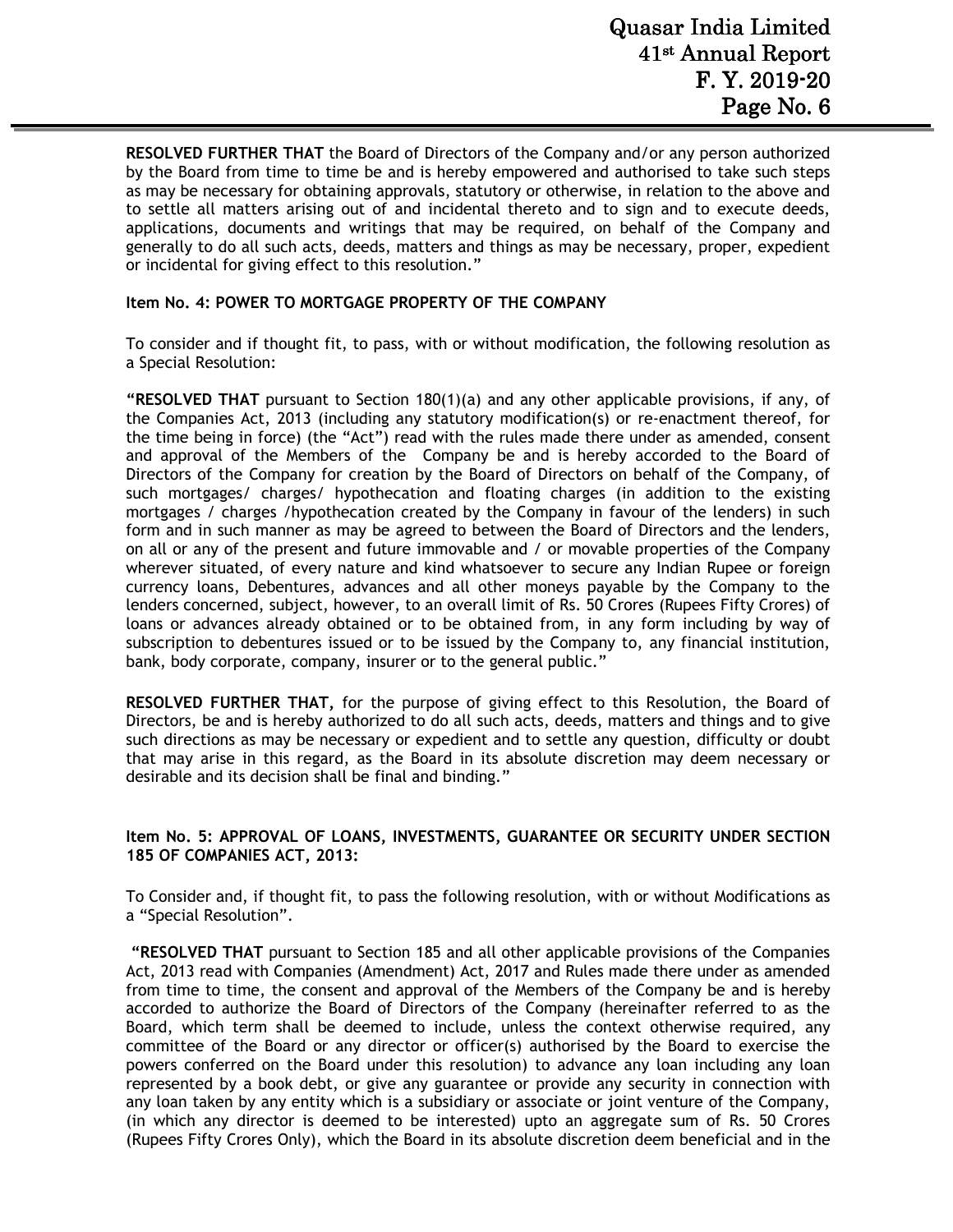interest of the Company, provided that such loans are utilized by the borrowing company for its principal business activities.

**RESOLVED FURTHER THAT** for the purpose of giving effect to the aforesaid resolution the Board of Directors of the Company be and is hereby authorized, to approve, decide, vary or modify the terms and conditions applicable for the aforesaid loan, Investment , Corporate Guarantee and to do all such acts, deeds, matters and things as they may, in their absolute discretion deem necessary, desirable or expedient and things in connection therewith and incidental thereto as the Board in its absolute discretion deem fit without being required to seek any further consent or approval of the members or otherwise to the end and intent that they shall be deemed to have given their approval there to expressly by the authority of this resolution."

> By the order of the Board of Directors of **Quasar India Limited**

> > **+, '!%#!** Director **DIN:02591868**

Date: 01.09.2020 **Place: New Delhi** 

#### **NOTES**

- 1. A Statement pursuant to Section 102(1) of the Companies Act, 2013 ("the Act"), relating to the Special Business to be transacted at the Annual General Meeting ("Meeting") is annexed hereto.
- 2. MEMBER ENTITLED TO ATTEND AND VOTE AT THE ANNUAL GENERAL MEETING (THE "MEETING") IS ENTITLED TO APPOINT A PROXY TO ATTEND AND VOTE ON A POLL INSTEAD OF HIMSELF/HERSELF AND A PROXY NEED NOT BE A MEMBER OF THE COMPANY. A blank form of proxy is enclosed herewith and if intended to be used, it should be deposited duly completed at the registered office of the company not less than forty eight hours before the scheduled time of the commencement of Annual General Meeting.
- 3. Members are requested to note that a person can act as a proxy on behalf of members not exceeding 50 and holding in the aggregate not more than 10% of the total share capital of the Company carrying voting rights. In case a proxy is proposed to be appointed by a member holding more than 10% of the total share capital of the Company carrying voting rights, then such proxy shall not act as a proxy for any other person or shareholder.
- 4. Attendance slip, proxy form, Ballot Form and the route map of the venue of the meeting are annexed hereto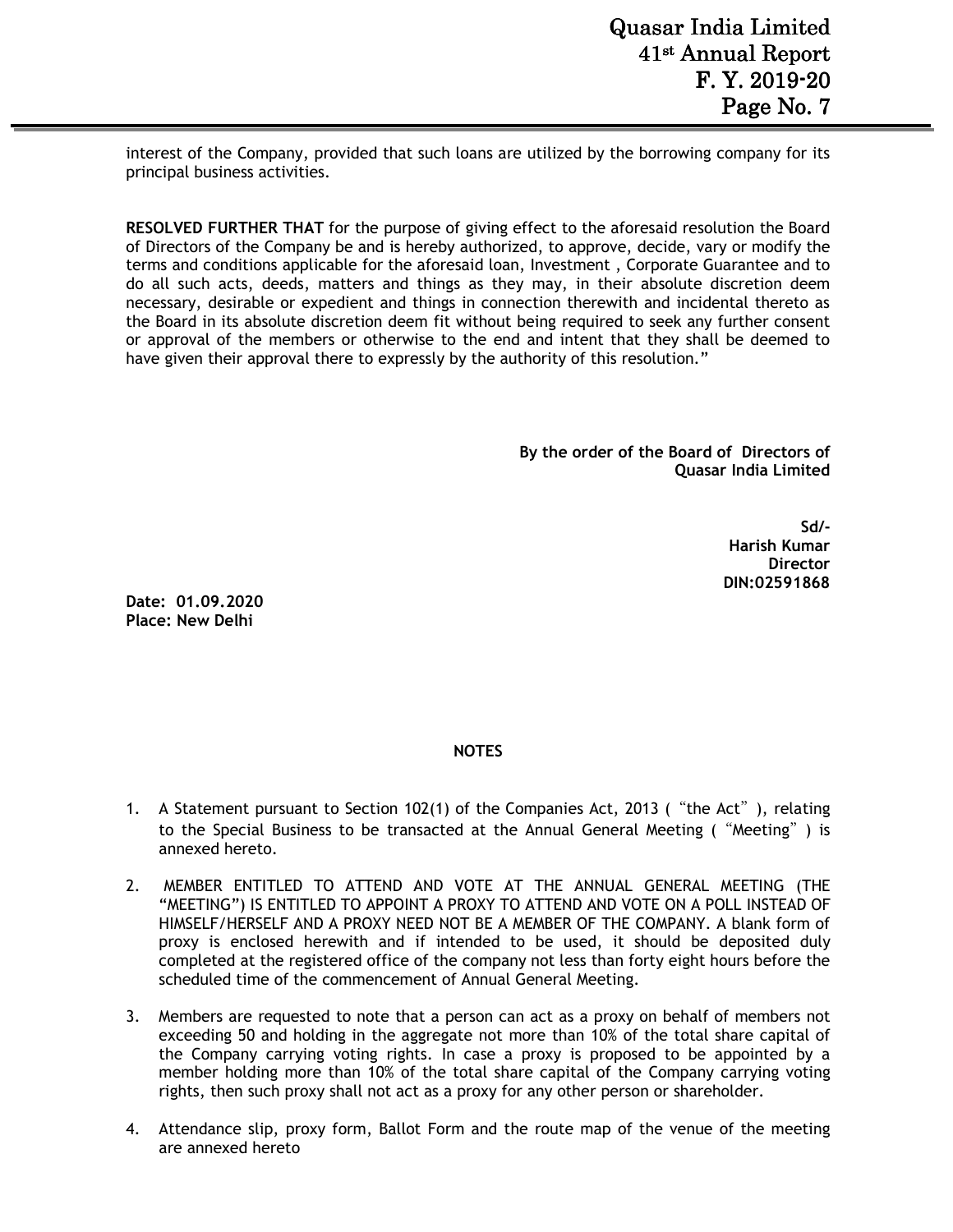- 5. Corporate Members intending to send their authorized representatives to attend the Meeting are requested to send to the Company a certified copy of the relevant Board Resolution authorizing their representative to attend and vote on their behalf at the Meeting.
- 6. In case of joint holders attending the meeting, only such joint holder who is higher in the order of names will be entitled to vote.
- 7. The requirement to place the matter relating to appointment of auditors for ratification by members at every Annual General Meeting is done away with vide notification dated 7th May, 2018, by the Ministry of Corporate Affairs, New Delhi. Accordingly no resolution is proposed for ratification of appointment of auditors who were appointed in the Annual General Meeting held on 24th September, 2018.
- 8. The Company is providing facility for voting by electronic means (evoting) through an electronic voting system which will include remote e-voting and the business set out in the Notice will be transacted through such voting. Information's and instructions including details of user id and password relating to e voting are sent herewith. Once the vote on a resolution is cast by a member, whether partially or otherwise, the member shall not be allowed to change it subsequently or cast the vote again. The members who have cast their vote(s) by using remote e-voting may also attend the Meeting but shall not be entitled to cast their vote(s) again at the Meeting.
- 9. A brief resume of each of the Directors proposed to be re-appointed at this AGM, nature of their expertise in specific functional areas, names of companies in which they hold directorship and membership / chairmanships of Board Committees, shareholding and relationship between directors inter se as stipulated 3 under Regulation 36 of the SEBI (Listing Obligations and Disclosure Requirements) Regulations, 2015 and other requisite information as per Clause 1.2.5 of Secretarial Standards-2 on General Meetings, are provided in Annexure 1
- 10. Pursuant to section 91 of the Companies Act, 2013, the register of members and the share transfer books of the Company will remain closed from Thursday, 24<sup>th</sup> September, 2020 to Wednesday, 30<sup>th</sup> September, 2020 (both days inclusive) for the purpose of Annual General Meeting.
- 11. The ISIN of the Equity Shares of Rs.10/- each is INE855P01033.
- 12. Sections 101 and 136 of the Companies Act, 2013 read with the rules made there under, permit the listed companies to send the notice of Annual General Meeting and the Annual Report, including financial statements, board's report, etc. by electronic mode. The Company is accordingly forwarding soft copies of the above referred documents to all those members who have registered their email ids with their respective depository participants or with the share transfer agent of the Company or for the other whose e-mail id is not registered same shall couriered to them.
- 13. Members may also note that the Notice of the AGM and the Annual Report for F.Y. 201920 will also be available on the Company's website www.quasarindia.in.
- 14. Members/ proxies/Authorized representatives are requested to bring to the meeting necessary details of their shareholdings, attendance slips and copies of Annual Report.
- 15. The following Statutory Registers are open for inspection of members and others at the registered office of the Company as prescribed in the respective sections of the Companies Act, 2013 as specified below: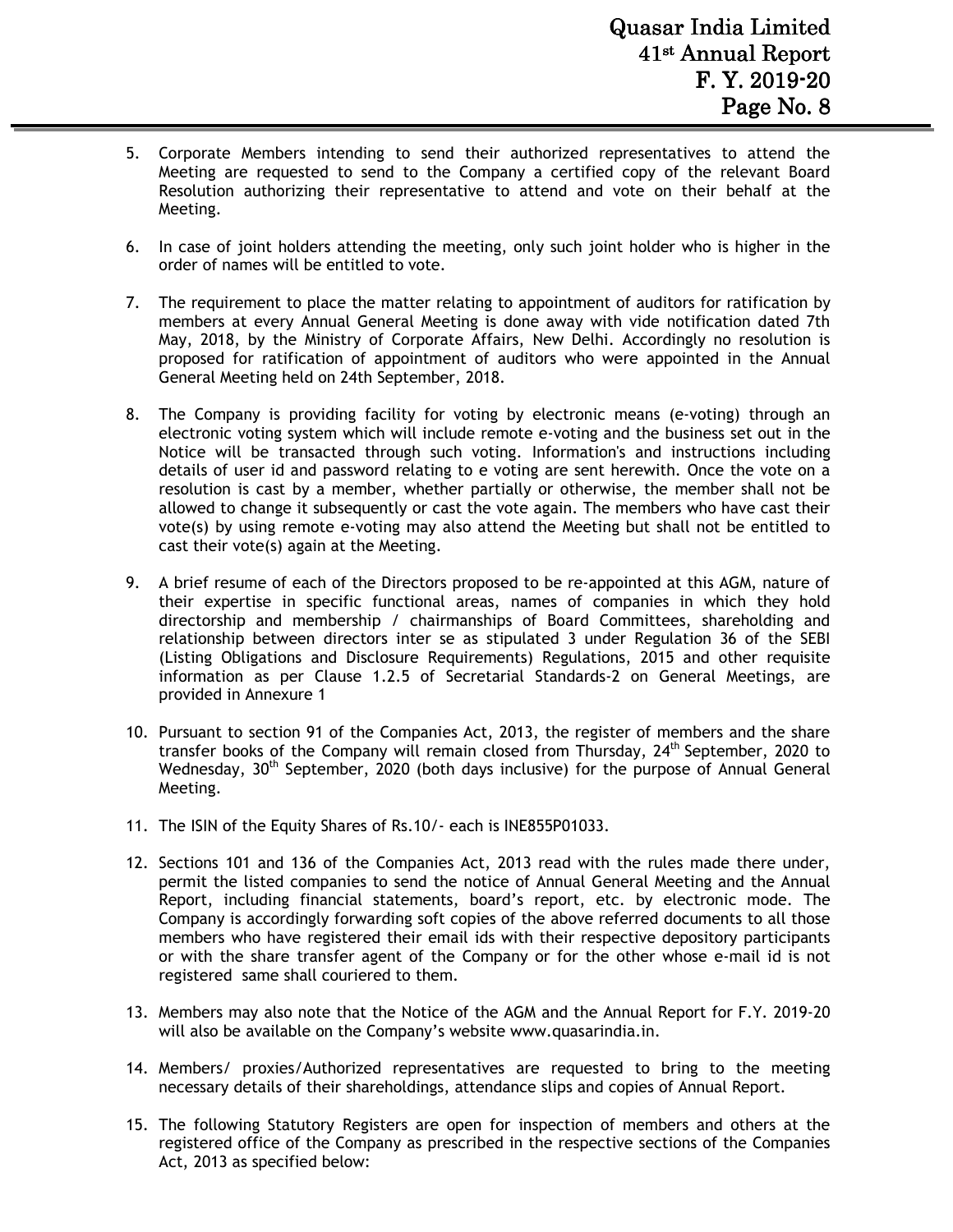- a. Register of contracts with related party and contracts and bodies etc. in which directors are interested under section 189 of the Companies Act, 2013 shall be open for inspection on all working days during business hours.
- b. Register of directors and key managerial personnel and their shareholding under section 170 of the Companies Act, 2013 shall be open for inspection on all working days during business hours.

The aforesaid registers shall be kept open for inspection at the Annual General Meeting by any person attending the meeting.

- 16. Members are requested to notify change in address, if any, to the Share Transfer Agent and to the Company quoting their Folio Numbers, number of shares held etc.
- 17. Members are requested to register their e-mail addresses for receiving communications including Annual Reports, Notices, and Circulars etc. by the Company electronically.
- 18. Members holding shares in demat form are requested to submit their Permanent Account Number (PAN) to their respective Depository Participant and those holding shares in physical form are requested to submit their PAN details to the company in order to comply with the SEBI guidelines.
- 19. Pursuant to the provisions of Section 72 of the Companies Act 2013, the member(s) holding shares in physical form may nominate, in the prescribed manner, a person to whom all the rights in the shares shall vest in the event of death of the sole holder or all the joint holders. Member(s) holding shares in demat form may contact their respective Depository Participant for availing this facility
- 20. All documents referred to in accompanying Notice shall be open for inspection and shall be available at the registered office of the Company on all working days during business hours from the date of this Notice up to the date of AGM.
- 21. SEBI has decided that securities of listed companies can be transferred only in dematerialised form from a cut-off date, to be notified. In view of the above and to avail various benefits of decartelisation members are advised to dematerialise shares held by them in physical form.

#### **VOTING THROUGH ELECTRONICS MEANS**

Pursuant to provisions of Section 108 of the Companies Act, 2013 and Rule 20 of the Companies (Management and Administration) Rules, 2014, as amended by the Companies (Management and Administration) Amendment Rules, 2015 and Regulation 44 of SEBI (Listing Obligations and Disclosure Requirements) Regulations, 2015, as amended from time to time, the Company is pleased to provide members facility to exercise their right to vote at the 41<sup>st</sup> Annual General Meeting (AGM) by electronic means and the business may be transacted through e-Voting Services. The facility of casting the votes by the members using an electronic voting system from a place other than venue of the AGM ("remote e-voting") will be provided by Central Depository Services (India) Limited (CDSL).

The Company has approached CDSL for providing e-voting services through our e-voting platform. In this regard, your Demat Account/Folio Number has been enrolled by the Company for your participation in e-voting on resolution placed by the Company on e- Voting system.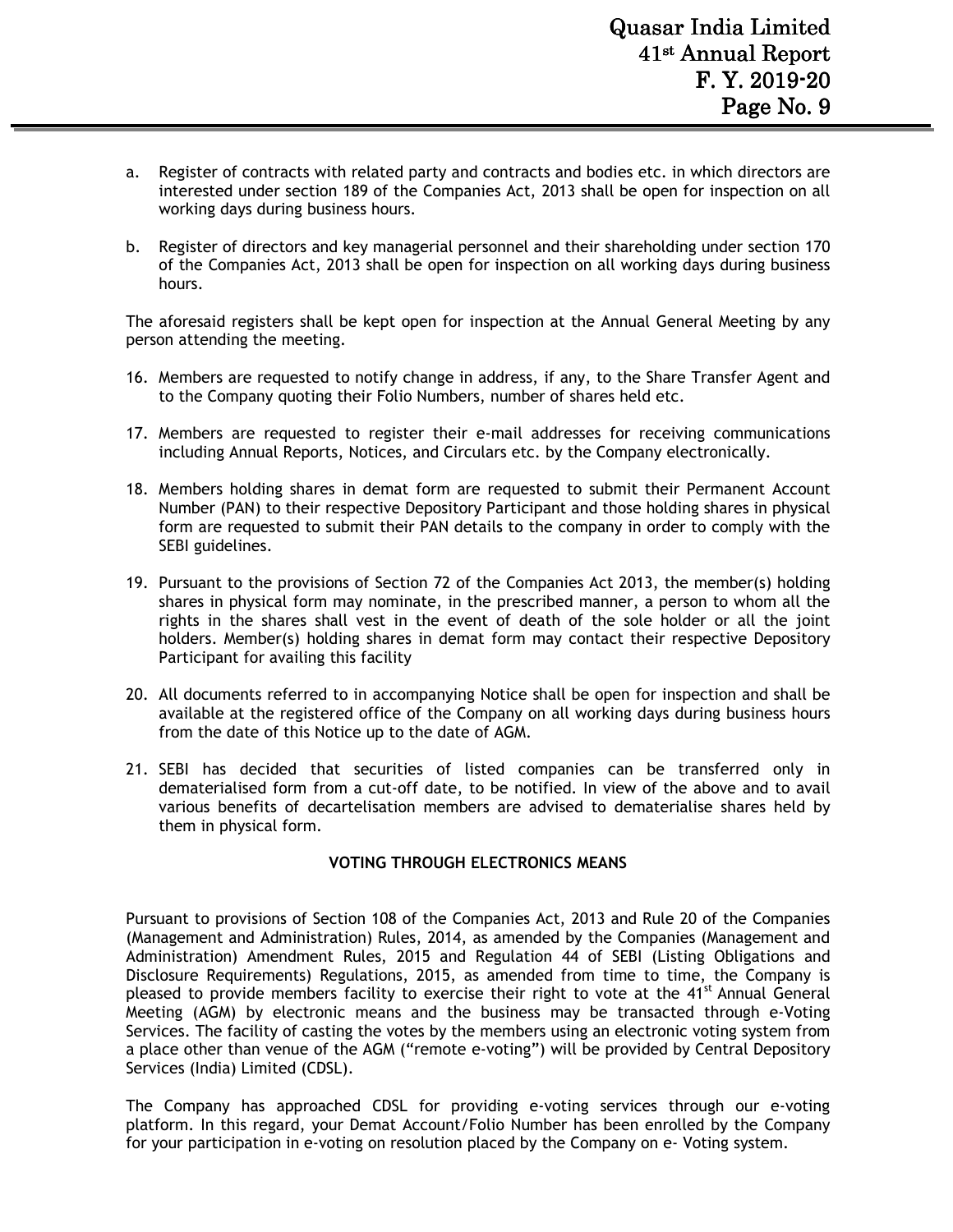The Notice of the  $41<sup>th</sup>$  Annual General Meeting (AGM) of the Company inter alia indicating the process and manner of e-Voting process along with printed Attendance Slip and Proxy Form can be downloaded from the link www.evotingindia.com or www.quasarindia.in.

The facility for voting through Poling Paper shall be made available at the AGM and the members attending the meeting who have not cast their vote by remote e-voting shall be able to exercise their right at the meeting through ballot paper.

#### PROCEDURE TO LOGIN TO E-VOTING WEBSITE

The instructions for shareholders voting electronically are as under:

- (i) The voting period begins on  $27<sup>th</sup>$  September, 2020 at 09:00 a.m. and ends on 29th September, 2020 at 05:00 p.m. During this period shareholders' of the Company, holding shares either in physical form or in dematerialized form, as on the cut-off date (record date) of  $23<sup>rd</sup>$  September, 2020 may cast their vote electronically. The e-voting module shall be disabled by CDSL for voting thereafter.
- $(i)$  The shareholders should log on to the e-voting website www.evotingindia.com.
- (iii) Click on Shareholders / Members
- (iv) Now Enter your User ID
- a. For CDSL: 16 digits beneficiary ID,
- b. For NSDL: 8 Character DP ID followed by 8 Digits Client ID,
- c. Members holding shares in Physical Form should enter Folio Number registered with the Company.
- (v) Next enter the Image Verification as displayed and Click on Login.
- (vi) If you are holding shares in demat form and had logged on to www.evotingindia.com and voted on an earlier voting of any company, then your existing password is to be used.
- (vii) If you are a first time user follow the steps given below:

|            | For Members holding shares in Demat Form and Physical Form                                                                                                                                                                                                                       |  |  |  |
|------------|----------------------------------------------------------------------------------------------------------------------------------------------------------------------------------------------------------------------------------------------------------------------------------|--|--|--|
| <b>PAN</b> | Enter your 10 digit alpha-numeric PAN issued by Income Tax Department<br>(Applicable for both demat shareholders as well as physical shareholders)                                                                                                                               |  |  |  |
|            | Members who have not updated their PAN with the Company/Depository<br>٠<br>Participant are requested to use the first two letters of their name and the<br>8 digits of the sequence number in the PAN field.                                                                     |  |  |  |
|            | • In case the sequence number is less than 8 digits enter the applicable<br>number of 0's before the number after the first two characters of the<br>name in CAPITAL letters. Eg. If your name is Ramesh Kumar with sequence<br>number 1 then enter RA00000001 in the PAN field. |  |  |  |
| Dividend   | Enter the Dividend Bank Details or Date of Birth (in dd/mm/yyyy format) as                                                                                                                                                                                                       |  |  |  |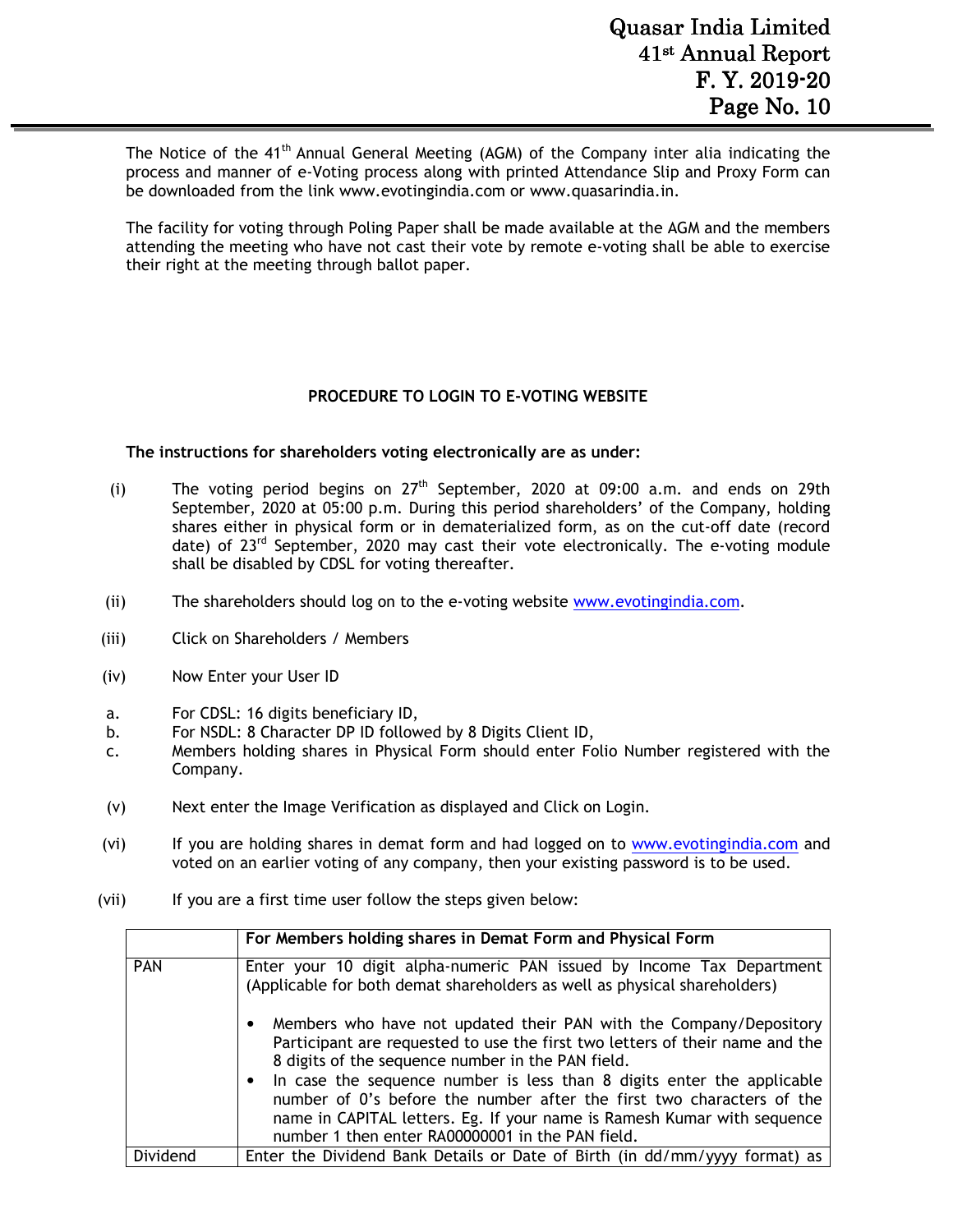i,

|             | Bank Details   recorded in your demat account or in the company records in order to login.      |
|-------------|-------------------------------------------------------------------------------------------------|
|             | OR Date of $\bullet$ If both the details are not recorded with the depository or company please |
| Birth (DOB) | enter the member id / folio number in the Dividend Bank details field as                        |
|             | mentioned in instruction (iv).                                                                  |

- (viii) After entering these details appropriately, click on "SUBMIT" tab.
- (ix) Members holding shares in physical form will then directly reach the Company selection screen. However, members holding shares in demat form will now reach 'Password Creation' menu wherein they are required to mandatorily enter their login password in the new password field. Kindly note that this password is to be also used by the demat holders for voting for resolutions of any other company on which they are eligible to vote, provided that company opts for evoting through CDSL platform. It is strongly recommended not to share your password with any other person and take utmost care to keep your password confidential.
- $(x)$  For Members holding shares in physical form, the details can be used only for e-voting on the resolutions contained in this Notice.
- (xi) Click on the EVSN for the relevant <Quasar India Limited> on which you choose to vote.
- (xii) On the voting page, you will see "RESOLUTION DESCRIPTION" and against the same the option "YES/NO" for voting. Select the option YES or NO as desired. The option YES implies that you assent to the Resolution and option NO implies that you dissent to the Resolution.
- (xiii) Click on the "RESOLUTIONS FILE LINK" if you wish to view the entire Resolution details.
- (xiv) After selecting the resolution you have decided to vote on, click on "SUBMIT". A confirmation box will be displayed. If you wish to confirm your vote, click on "OK", else to change your vote, click on "CANCEL" and accordingly modify your vote.
- (xv) Once you "CONFIRM" your vote on the resolution, you will not be allowed to modify your vote.
- (xvi) You can also take a print of the votes cast by clicking on "Click here to print" option on the Voting page.
- (xvii) If a demat account holder has forgotten the changed password then Enter the User ID and the image verification code and click on Forgot Password & enter the details as prompted by the system.
- (xviii) Shareholders can also cast their vote using CDSL's mobile app m-Voting available for android based mobiles. The m-Voting app can be downloaded from Google Play Store. Apple and Windows phone users can download the app from the App Store and the **Windows Phone Store respectively. Please follow the instructions as prompted by the** mobile app while voting on your mobile.
- (xix) ote for Non - Individual Shareholders and Custodians
- Non-Individual shareholders (i.e. other than Individuals, HUF, NRI etc.) and Custodian are required to log on to www.evotingindia.com and register themselves as Corporate.
- A scanned copy of the Registration Form bearing the stamp and sign of the entity should be emailed to helpdesk.evoting@cdslindia.com.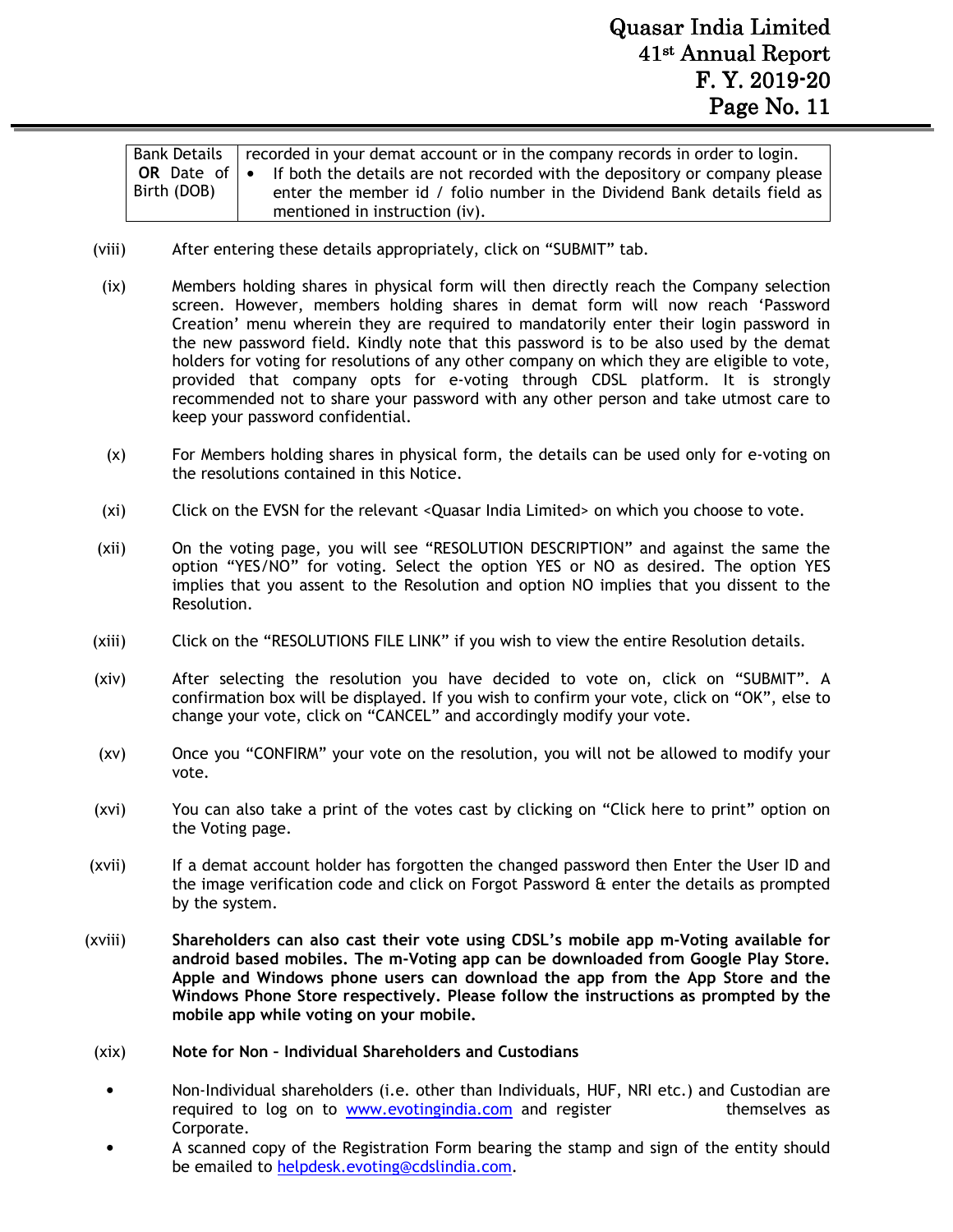- After receiving the login details a Compliance User should be created using the admin login and password. The Compliance User would be able to link the account(s) for which they wish to vote on.
- The list of accounts linked in the login should be mailed to helpdesk.evoting@cdslindia.com and on approval of the accounts they would be able to cast their vote.
- A scanned copy of the Board Resolution and Power of Attorney (POA) which they have issued in favour of the Custodian, if any, should be uploaded in PDF format in the system for the scrutinizer to verify the same.
- (xx) In case you have any queries or issues regarding e-voting, you may refer the Frequently Asked Questions ("FAQs") and e-voting manual available at www.evotingindia.com, under help section or write an email to helpdesk.evoting@cdslindia.com.

#### OTHER INFORMATION

- 1. The e-voting period commences on  $27<sup>th</sup>$  September, 2020 (9:00 a.m.) and ends on  $29<sup>th</sup>$ September, 2020 (5:00 p.m.). During this period, members of the Company holding shares either in physical or dematerialized form, as on the relevant date i.e. Wednesday,  $23<sup>rd</sup>$ September, 2020, may cast their vote electronically. The e-voting module shall be disabled by CDSL for voting thereafter. A member will not be allowed to vote again on any resolution on which a vote has already been cast. Any person, who acquires shares of the Company and becomes a member of the Company after dispatch of the Notice convening the AGM and up to the cut-off date i.e. September 23, 2020, may obtain his login ID and password by sending a request at www.evotingindia.com.
- 2. The voting rights of the members shall be in proportion to their shares of the paid up equity share capital of the Company as on the cut-off date (record date) of Wednesday September 23,2020.
- 3. A person who is not a member as on the cut-off date should treat this notice for information purpose only.
- 4. Shareholders of the Company, holding either in physical form or in dematerialized form, as on the cut-off date of Wednesday, September 23, 2020 may only cast their vote at the 41<sup>th</sup> Annual General Meeting.
- 5. Mr. Amit Kumar, Practicing Company Secretary (Membership No.: FCS 5917, C.P. No.: 6184) has been appointed as the Scrutinizer for the Purpose of Annual General Meeting.
- 6. The Scrutinizer shall immediately after the conclusion of voting at the AGM, first count the voting cast at the meeting and make a Scrutinizer's Report of the votes cast in favour or against, if any, and to submit the same to the Chairman of the AGM not later than three working days from the conclusion of the AGM.
- 7. The Results shall be declared forthwith after the submission of Scrutinizer's Report either by Chairman of the Company or by any person authorized by him in writing and the resolutions shall be deemed to be passed on the AGM date subject to receipt of the requisite number of votes in favour of the Resolutions.
- 8. The Results declared along with the Scrutinizer's Report will be available on the website of the Company www.quasarindia.in after the declaration of the results by the Chairman.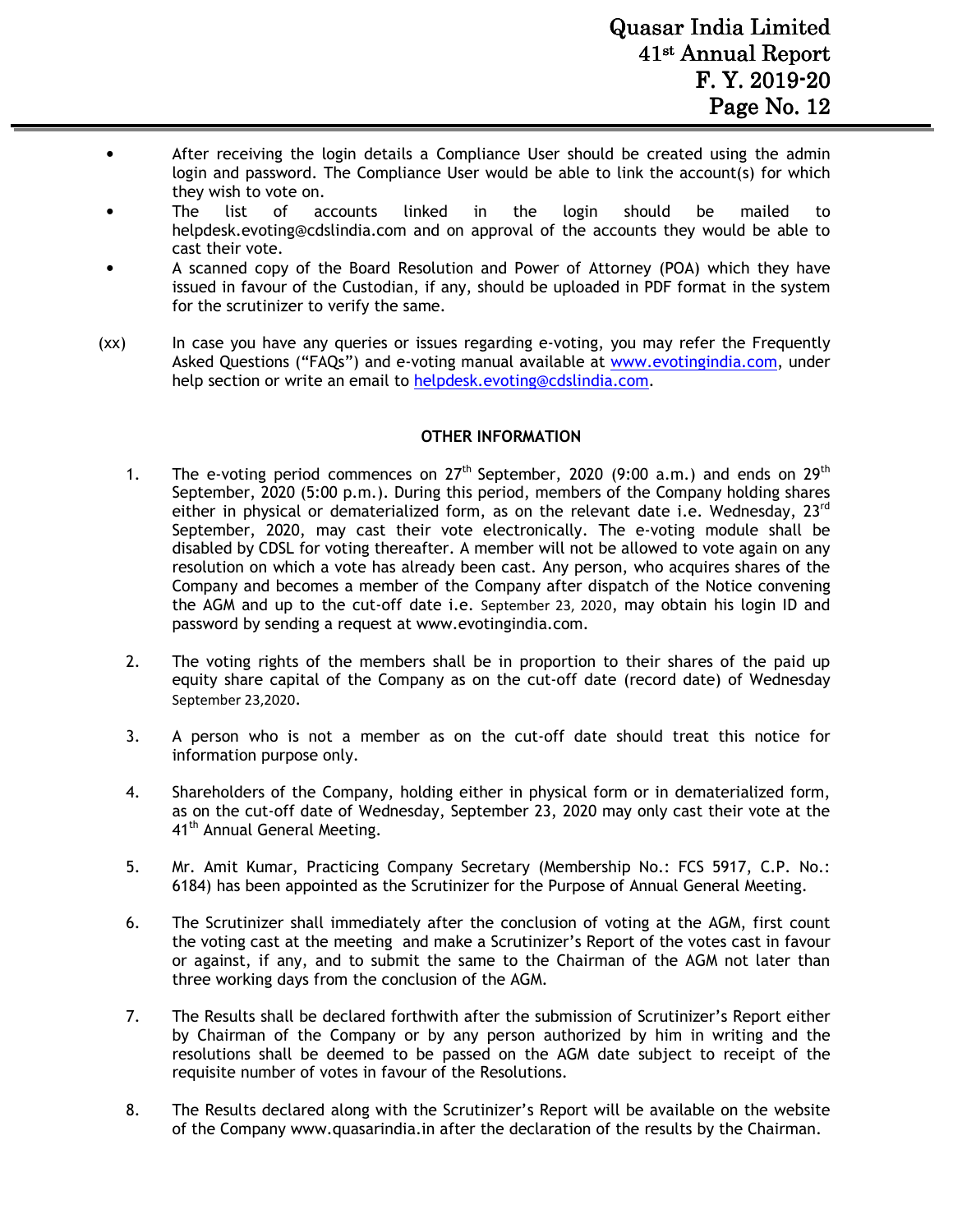#### MEMBERS HOLDING EQUITY SHARES IN ELECTRONIC FORM AND PROXIES THEREOF, ARE REQUESTED TO BRING THEIR DP ID AND CLIENT ID FOR IDENTIFICATION.

By the order of the Board of Directors of<br>Quasar India Limited  $Sd$ 

> **Harish Kumar Director** DIN:02591868

Date: 01.09.2020 **Place: New Delhi**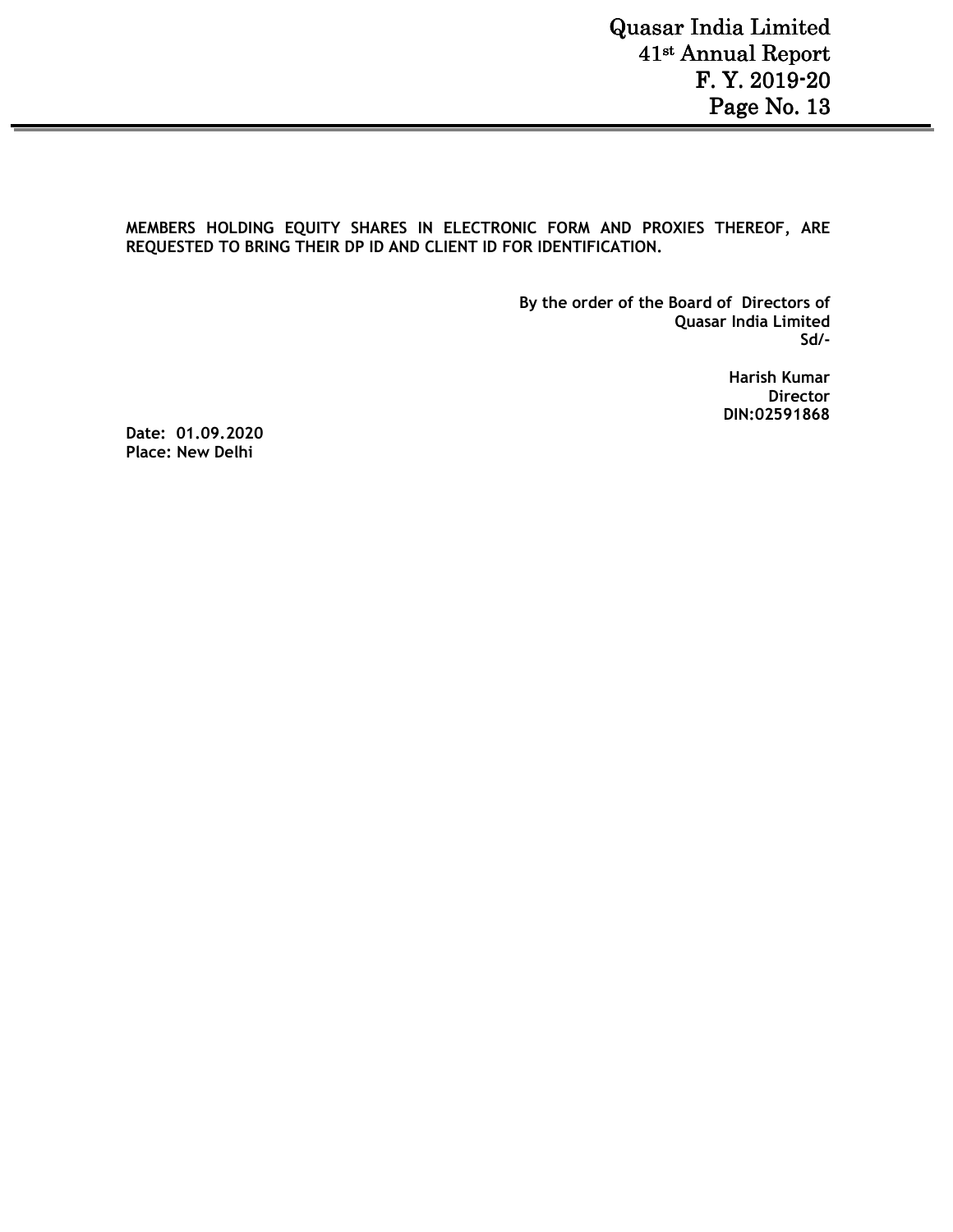#### STATEMENT PURSUANT TO SECTION 102(1) OF THE COMPANIES ACT, 2013 ("THE ACT")

The following Statement sets out all material facts relating to the Special Business mentioned in the Notice:

#### Item No. 3 and 4:

Under Section 180  $(1)(c)$  of the Companies Act, 2013, the Board of Directors of a company cannot, except with the consent of the shareholders in general meeting, borrow monies, apart from temporary loans obtained from the company's bankers in the ordinary course of business, in excess of the aggregate of the paid up capital and free reserves of the Company.

The increasing business operations and future growth plans of the Company would necessitate restructuring of the borrowing limits by authorizing the Board of Directors to borrow monies which may exceed at any time the aggregate of the paid-up capital of the Company and its free reserves but not exceeding Rs. 50 Crores.

The borrowings of the Company are, in general, required to be secured by suitable mortgage or charge on all or any of the movable and/ or immovable properties of the Company in such form, manner and ranking as may be determined by the Board of Directors of the Company, from time to time, in consultation with the lender(s).

It is, therefore, necessary for the members to pass a Special Resolution under Section  $180(1)(c)$  read with Section 180  $(1)(a)$  and other applicable provisions of the Companies Act, 2013, as set out at Item No. 3 & 4 of the Notice.

The Board of Directors recommends the passing of the Special Resolutions as set out in the Item no. 3 and 4 of the Notice.

The nature of concern or interest, financial or otherwise, if any, in respect of power to borrow monies and/or mortgage properties (moveable/immovable):

(i) Directors: None of the Directors of the Company is concerned or interested in the proposed resolution except to the extent of their shareholdings;

(ii) Every other Key Managerial Personnel: NIL;

(iii) Relatives: Only to the extent of their shareholdings.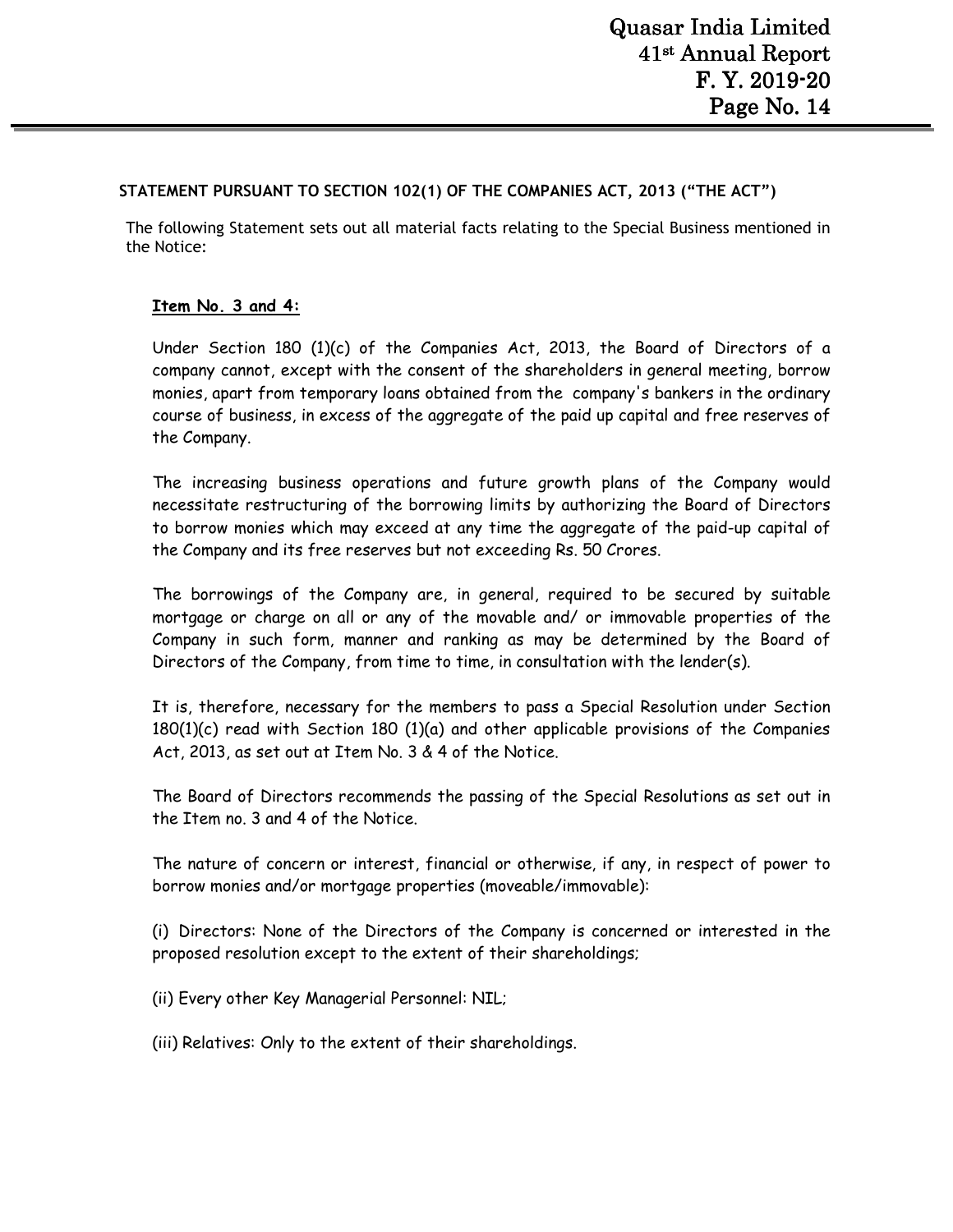#### ITEM NO. 5

The Company is expected to render support for the business requirements of other companies in the group, from time to time. However, owing to certain restrictive provisions contained in the Section 185 of the Companies Act, 2013, the Company was unable to extend financial assistance by way of loan, quarantee or security to other entities in the Group.

In the light of amendments notified effective May 7, 2018, inter-alia replacing the provisions Section 185 of Companies Act, 2013, the Company with the approval of members by way of special resolution, would be in a position to provide financial assistance by way of loan to other entities in the group or give quarantee or provide security in respect of loans taken by such entities, for their principal business activities. The members may note that board of directors would carefully evaluate proposals and provide such loan, quarantee or security proposals through deployment of funds out of internal resources / accruals and / or any other appropriate sources, from time to time, only for principal business activities of the entities in the Group.

Hence, in order to enable the company to advance loan to Subsidiaries/ Joint Ventures /associates/ other Companies/ Firms in which Directors are interested directly or indirectly under section 185 of the Companies Act, 2013 requires approval of members by a Special Resolution.

The Board of Directors Recommend the Special Resolution for approval by the members. All the Directors except for the Independent Directors are concerned or interested in the aforesaid resolution, financially or otherwise.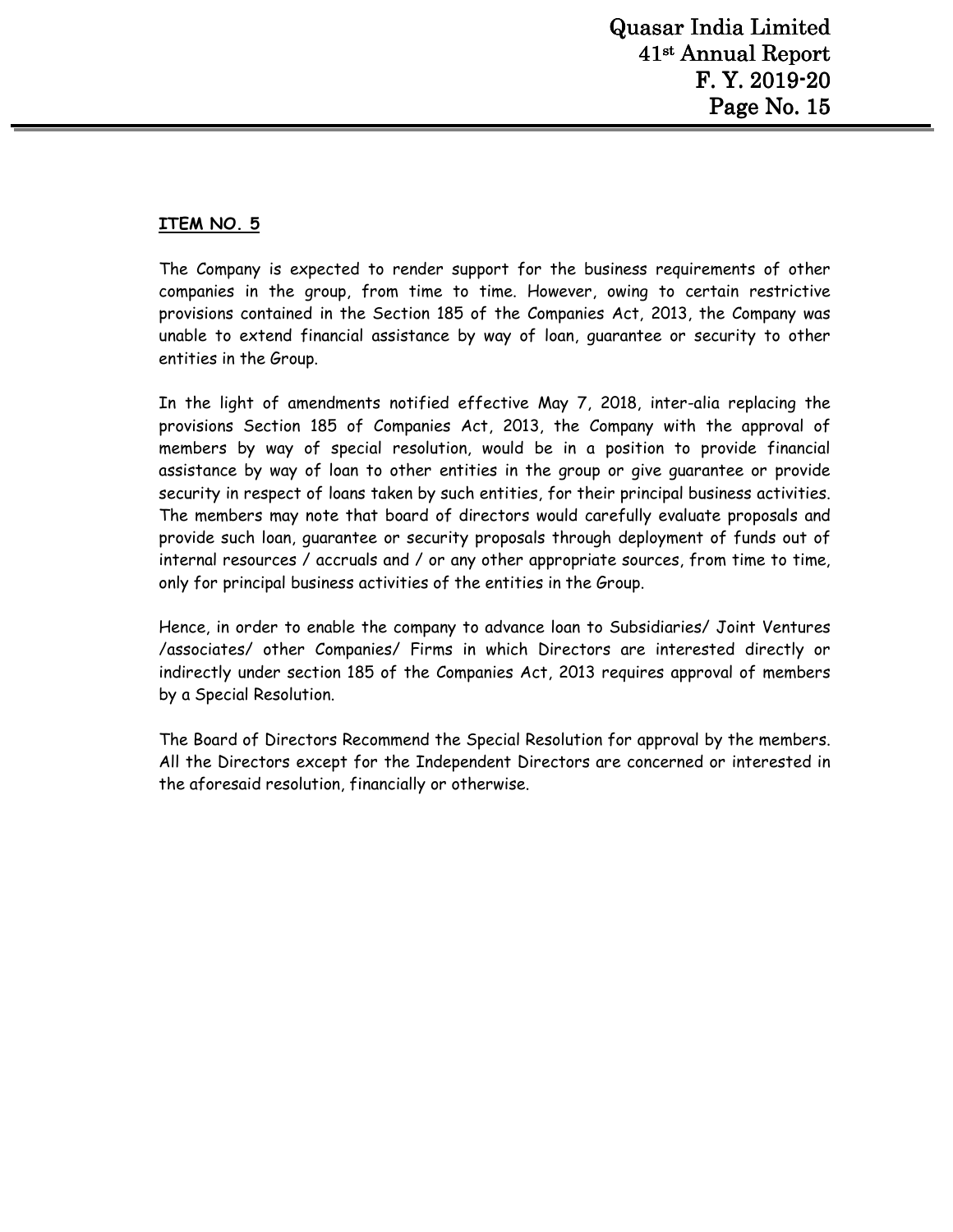#### **ANNEXURE-1**

Details of Directors seeking appointment/re-appointment at the Annual General Meeting pursuant to Regulation 36 of the Securities and Exchange Board of India (Listing Obligations and Disclosure Requirements) Regulations, 2015 and Secretarial Standard on General Meetings (SS-2)

| $\overline{\mathsf{S}}$ .<br>No. | Name of the Director                                                                                                                      | Mr. Harish Kumar                                                                     |
|----------------------------------|-------------------------------------------------------------------------------------------------------------------------------------------|--------------------------------------------------------------------------------------|
|                                  |                                                                                                                                           |                                                                                      |
| 1.                               | <b>DIN</b>                                                                                                                                | 02591868                                                                             |
| 2.                               | Date of Birth                                                                                                                             | 16/06/1981                                                                           |
| 3.                               | Date of Appointment                                                                                                                       | 24/09/2018                                                                           |
| 4.                               | Qualification                                                                                                                             | B. Com                                                                               |
| 5.                               | Expertise                                                                                                                                 | He has experience of 20 years in the field of<br>finance and Accounting.             |
| 6.                               | Directorship in other Entities                                                                                                            | 1. Shankar Gas & Mfg. Co. Private Limited<br>2. Maverick Electronics Private Limited |
| 7.                               | Number of Shares Held in Company                                                                                                          | Nil                                                                                  |
| $\overline{\delta}$ .            | Chairman / Member of Committee(s)<br>of Board of Directors of the Company                                                                 | <b>Nil</b>                                                                           |
| 9.                               | Member<br>Chairman<br>of<br>the<br>$\int$<br>Committee(s) of Board of Directors of<br>other Companies in which he is a<br><b>Director</b> | Nil                                                                                  |
| 10.                              | Whether<br>related<br>with<br>other<br>Directors / Key Managerial Personnel                                                               | Spouse of Mrs. Anju Sharma, Director of<br>the Company                               |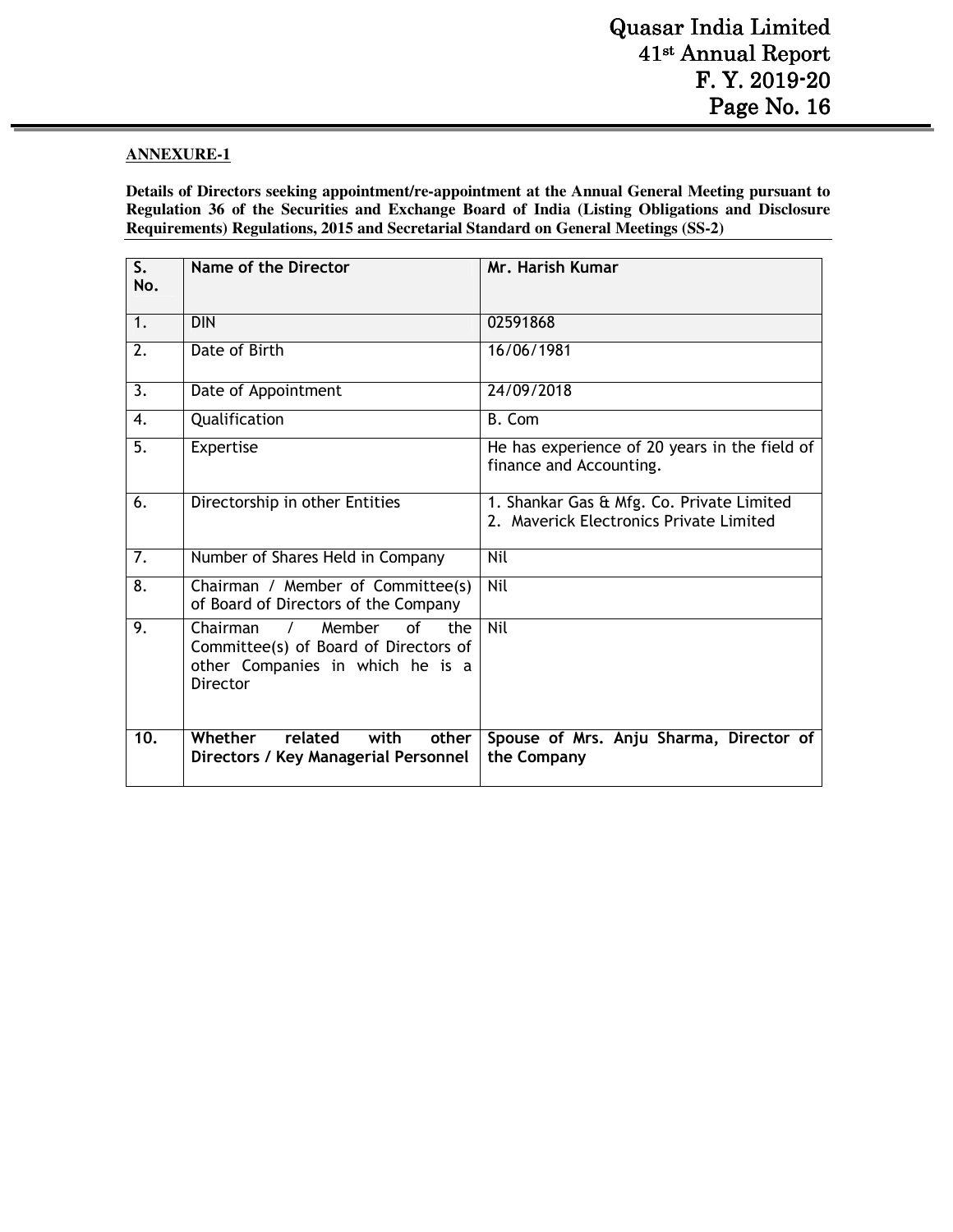#### **QUASAR INDIA LIMITED**

Regd. Office: 305, Plot No. 3, Third Floor, Aggarwal Plaza, Sector-14, Rohini, New Delhi-110085 E mail id: quasarindia123@gmail.com, Website: www.quasarindia.in CIN: L67190DL1979PLC009555, Mob. : 9625304043

#### ATTENDANCE SLIP

#### PLEASE FILL ATTENDANCE SLIP AND HAND IT OVER AT THE ENTRANCE OF THE MEETING **)**

| <b>Name</b>                                                                                             |  |
|---------------------------------------------------------------------------------------------------------|--|
| <b>Address</b>                                                                                          |  |
| DP-ID/CLIENT-ID*                                                                                        |  |
| Regd. Folio No.                                                                                         |  |
| No. of shares held                                                                                      |  |
| Whether the member is attending the meeting in<br>person or by proxy or by authorized<br>representative |  |
| Name of the proxy (to be filed in if proxy attends<br>instead of the member).                           |  |

I/We certify that I/we am/ are registered Shareholder/Proxy for the registered Shareholder of the Company. I/we hereby record my/our presence at the Annual General Meeting of the Company held on Wednesday, the 30<sup>th</sup> September, 2020 at 2:00 P.M., at the Registered Office of the Company situated at 305, Plot No. 3, Third Floor, Aggarwal Plaza, Sector-14, Rohini, New Delhi-110085.

Signature of the Member/Proxy (To be signed at the time of handing over the slip)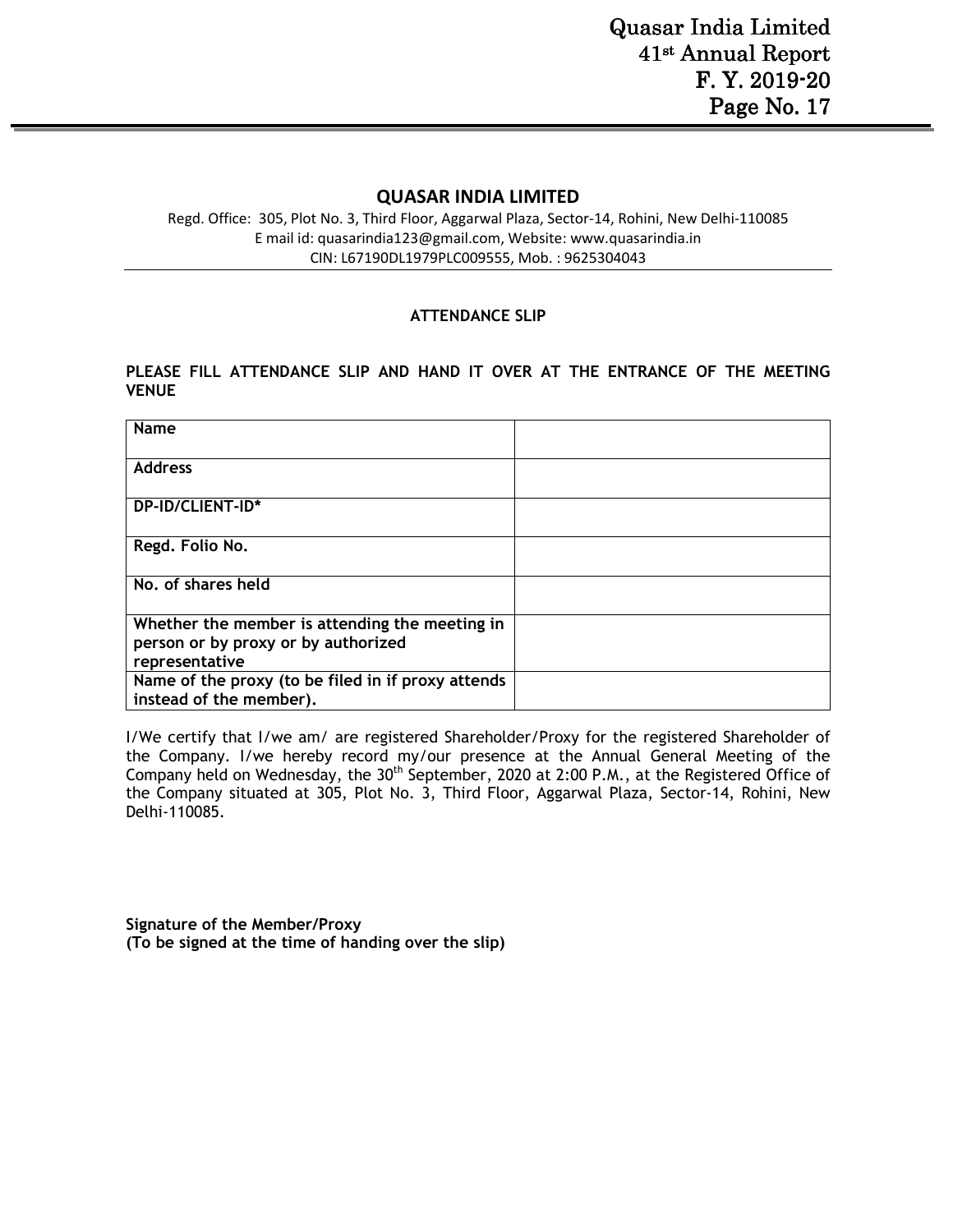i,

#### **QUASAR INDIA LIMITED**

Regd. Office: 305, Plot No. 3, Third Floor, Aggarwal Plaza, Sector-14, Rohini, New Delhi-110085 E mail id: quasarindia123@gmail.com, Website: www.quasarindia.in CIN: L67190DL1979PLC009555, Mob. : 9625304043

> **FORM NO. MGT-11 PROXY FORM**

[Pursuant to section 105(6) of the Companies Act, 2013 and rule 19(3) of the Companies (Management and Administration) Rules, 2014]

**- /<L.;7.;L;-77;555** Name of the Company: QUASAR INDIA LIMITED Venue of the Meeting: 305, Plot No. 3, Third Floor, Aggarwal Plaza, Sector-14, Rohini, New **Delhi-110085** Date and Time: 30<sup>th</sup> September, 2020 at 02:00 P.M.

#### PLEASE FILL ATTENDANCE SLIP AND HAND IT OVER AT THE ENTRANCE OF THE MEETING **)**

| Name                             |  |
|----------------------------------|--|
| Address                          |  |
| DP-ID/CLIENT-ID/ Regd. Folio No. |  |
| No. of shares held               |  |

I/We, being the member(s) of …………. shares of the above named company, hereby appoint the following as my/our Proxy to attend vote (for me/us and on my/our behalf at the Annual General Meeting of the Company to be held on Wednesday,  $30<sup>th</sup>$  September, 2020 at 02:00 P.M., at the Registered Office of the Company situated at 305, Plot No. 3, Third Floor, Aggarwal Plaza, Sector-14, Rohini, New Delhi-110085 and at any adjournment thereof) in respect of such resolutions as are indicated below:

| E-mail ID: ________________________ |  |
|-------------------------------------|--|
| or failing him/her                  |  |
|                                     |  |
|                                     |  |
| or failing him/her                  |  |
|                                     |  |
|                                     |  |
| or failing him/her                  |  |

**I/We direct my/our Proxy to vote on the Resolutions in the manner as indicated below:** 

| S. No.   Resolution | Number of   | $\parallel$ For | Against |
|---------------------|-------------|-----------------|---------|
|                     | shares held |                 |         |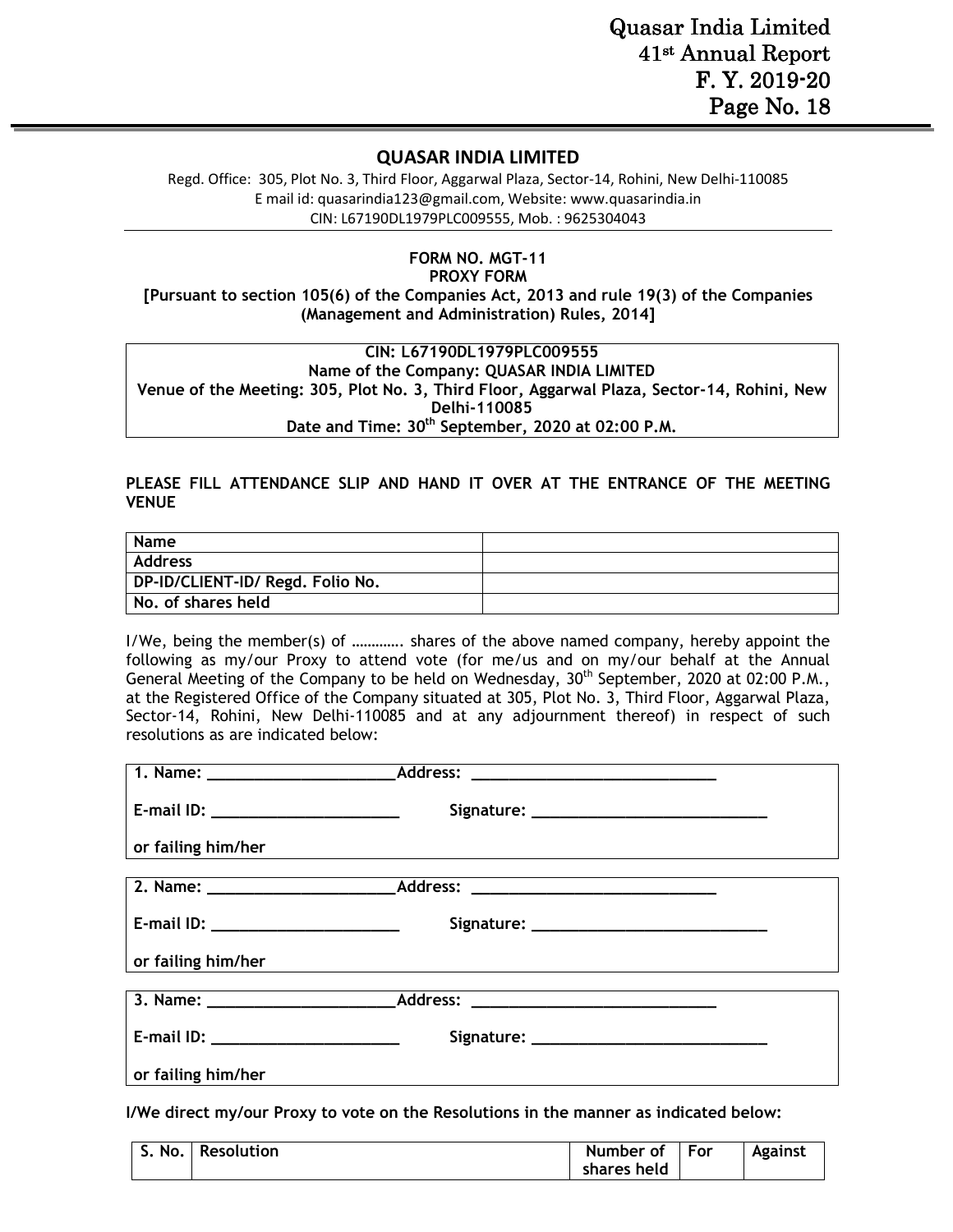|    | <b>Ordinary Business</b>                                                                                                                                                                                              |  |  |
|----|-----------------------------------------------------------------------------------------------------------------------------------------------------------------------------------------------------------------------|--|--|
| 1. | To receive, consider and adopt the Audited<br>standalone Financial Statements of the Company<br>for the Financial Year ended March 31, 2020 and<br>the Reports of the Board of Directors and the<br>Auditors thereon. |  |  |
| 2. | To appoint a Director in place of Mr. Harish<br>Kumar (DIN: 02591868) who retires by rotation<br>and, being eligible, offers herself for re-election.                                                                 |  |  |
|    | <b>Special Business</b>                                                                                                                                                                                               |  |  |
| 3. | Power Of Borrowings                                                                                                                                                                                                   |  |  |
| 4. | Power To Mortgage Property of the Company                                                                                                                                                                             |  |  |
| 5. | Approval Of Loans, Investments, Guarantee Or<br>Security under Section 185 Of Companies Act,<br>2013                                                                                                                  |  |  |

Signature of shareholder ................. Signature of Proxy holder(s) ...................

Signed this .......... Day of ............................... 2020

Affix Revenue Stamp

Note:

- a. This is optional to put a tick mark  $(f)$  in the appropriate column against the resolutions indicated in the box. If a member leaves the "For" or "Against" column blank against any or all the Resolutions, the proxy will be entitled to vote in the manner he/she thinks appropriate. If a member wishes to abstain from voting on a particular resolution, he/she should write "Abstain" across the boxes against the Resolution.
- b. This form of proxy in order to be effective should be duly completed and deposited at the Registered Office of the Company, not less than 48 hours before the commencement of the Meeting.
- c. A Proxy need not be a member of the Company.
- d. The submission by a member of this form of proxy will not preclude such member from attending in person and voting at the meeting.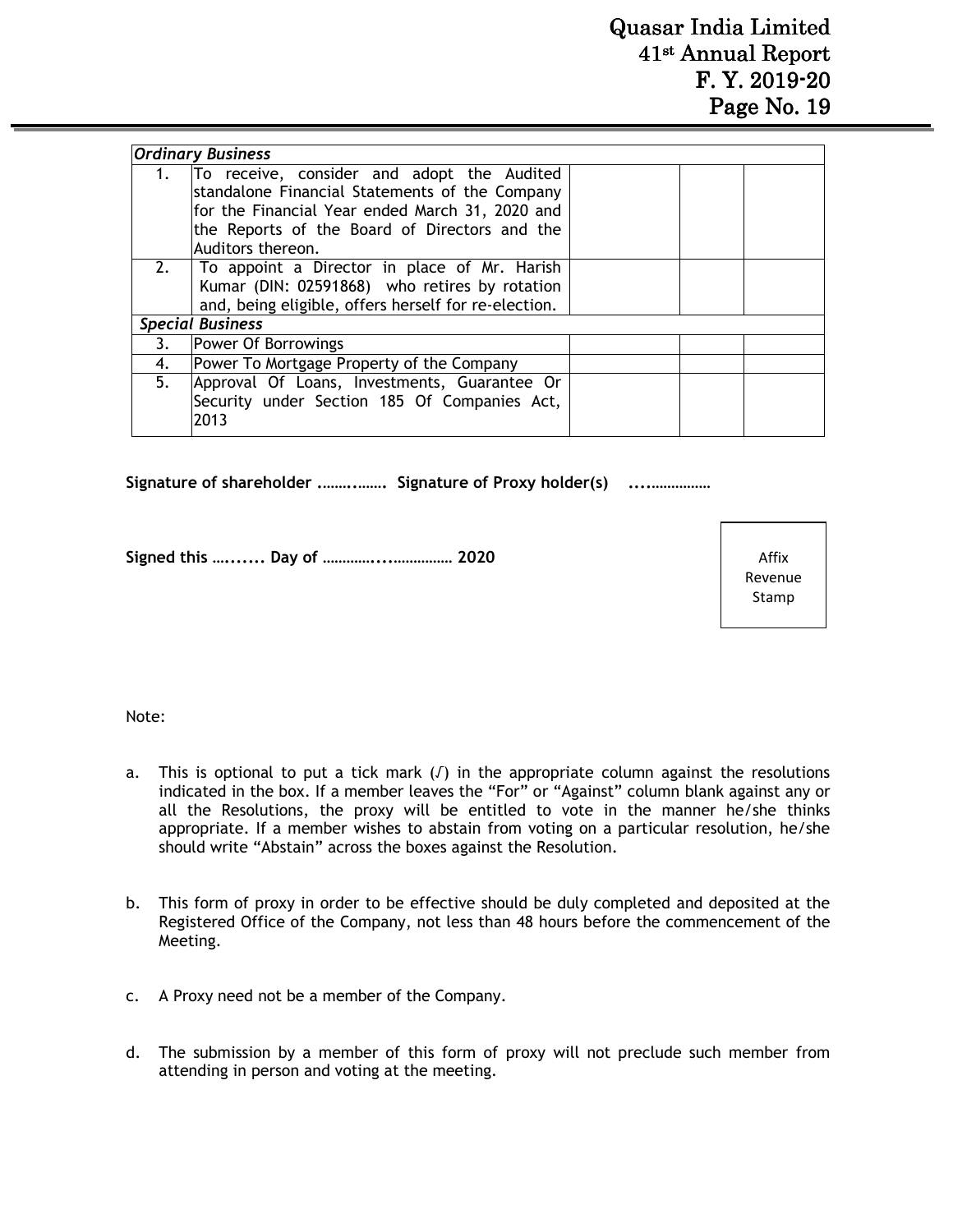i,

#### QUASAR INDIA LIMITED

Regd. Office: 305, Plot No. 3, Third Floor, Aggarwal Plaza, Sector-14, Rohini, New Delhi-110085 E mail id: quasarindia123@gmail.com, Website: www.quasarindia.in CIN: L67190DL1979PLC009555, Mob. : 9625304043

#### **FORM NO. MGT-12 POLLING PAPER**

## [Pursuant to section 109(5) of the Companies Act, 2013 and rule 21(1)(c) of the Companies

(Management and Administration) Rules, 2014]

#### **- /<L.;7.;L;-77;555**

Name of the Company: QUASAR INDIA LIMITED

Venue of the Meeting: 305, Plot No. 3, Third Floor, Aggarwal Plaza, Sector-14, Rohini, New **Delhi-110085** 

#### Date and Time: 30<sup>th</sup> day of September, 2020 at 02:00 P.M.

| <b>BALLOT PAPER</b> |                                                           |                |  |  |
|---------------------|-----------------------------------------------------------|----------------|--|--|
| S. No.              | <b>Particulars</b>                                        | <b>Details</b> |  |  |
|                     | Name of the First Named Shareholder (In block<br>letters) |                |  |  |
|                     | Postal address                                            |                |  |  |
|                     | Registered folio No./*Client ID No.                       |                |  |  |
|                     | Class of Share                                            |                |  |  |

I hereby exercise my vote in respect of Ordinary/Special resolution enumerated below by recording my assent or dissent to the said resolution in the following manner:

|                         | S. No.   Resolution                                                                                                                                                                                                   | Number of<br>shares held | For | Against |
|-------------------------|-----------------------------------------------------------------------------------------------------------------------------------------------------------------------------------------------------------------------|--------------------------|-----|---------|
|                         | <b>Ordinary Business</b>                                                                                                                                                                                              |                          |     |         |
| 1.                      | To receive, consider and adopt the Audited<br>standalone Financial Statements of the Company<br>for the Financial Year ended March 31, 2020 and<br>the Reports of the Board of Directors and the<br>Auditors thereon. |                          |     |         |
| 2.                      | To appoint a Director in place of Mr. Harish<br>Kumar (DIN: 02591868) who retires by rotation<br>and, being eligible, offers herself for re-election.                                                                 |                          |     |         |
| <b>Special Business</b> |                                                                                                                                                                                                                       |                          |     |         |
| 3.                      | Power Of Borrowings                                                                                                                                                                                                   |                          |     |         |
| 4.                      | Power To Mortgage Property of the Company                                                                                                                                                                             |                          |     |         |
| 5.                      | Approval Of Loans, Investments, Guarantee Or<br>Security Under Section 185 Of Companies Act,<br>2013.                                                                                                                 |                          |     |         |

| Place: |  |
|--------|--|
| Date:  |  |

**(Signature of the shareholder)**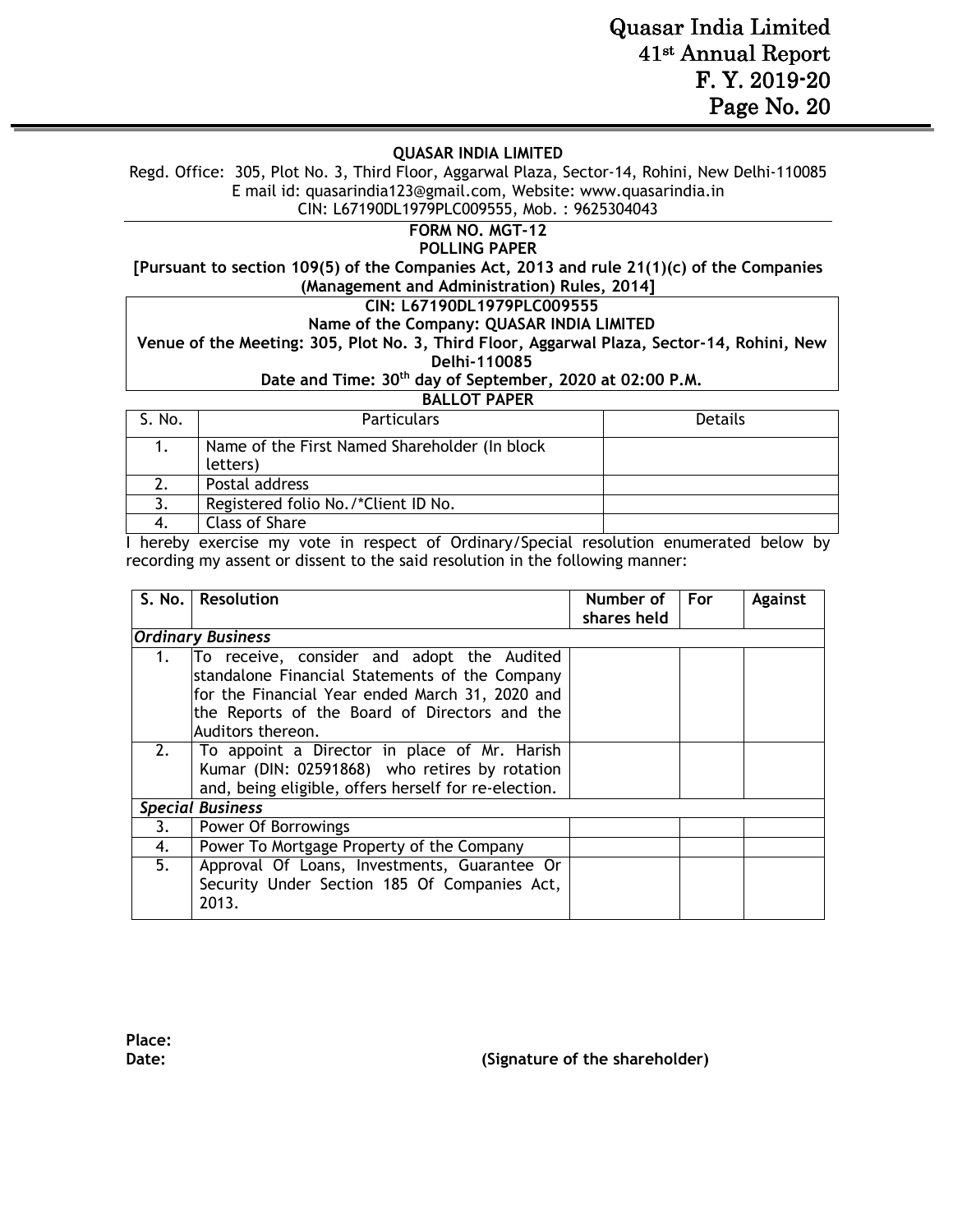**ROUTE MAP** 

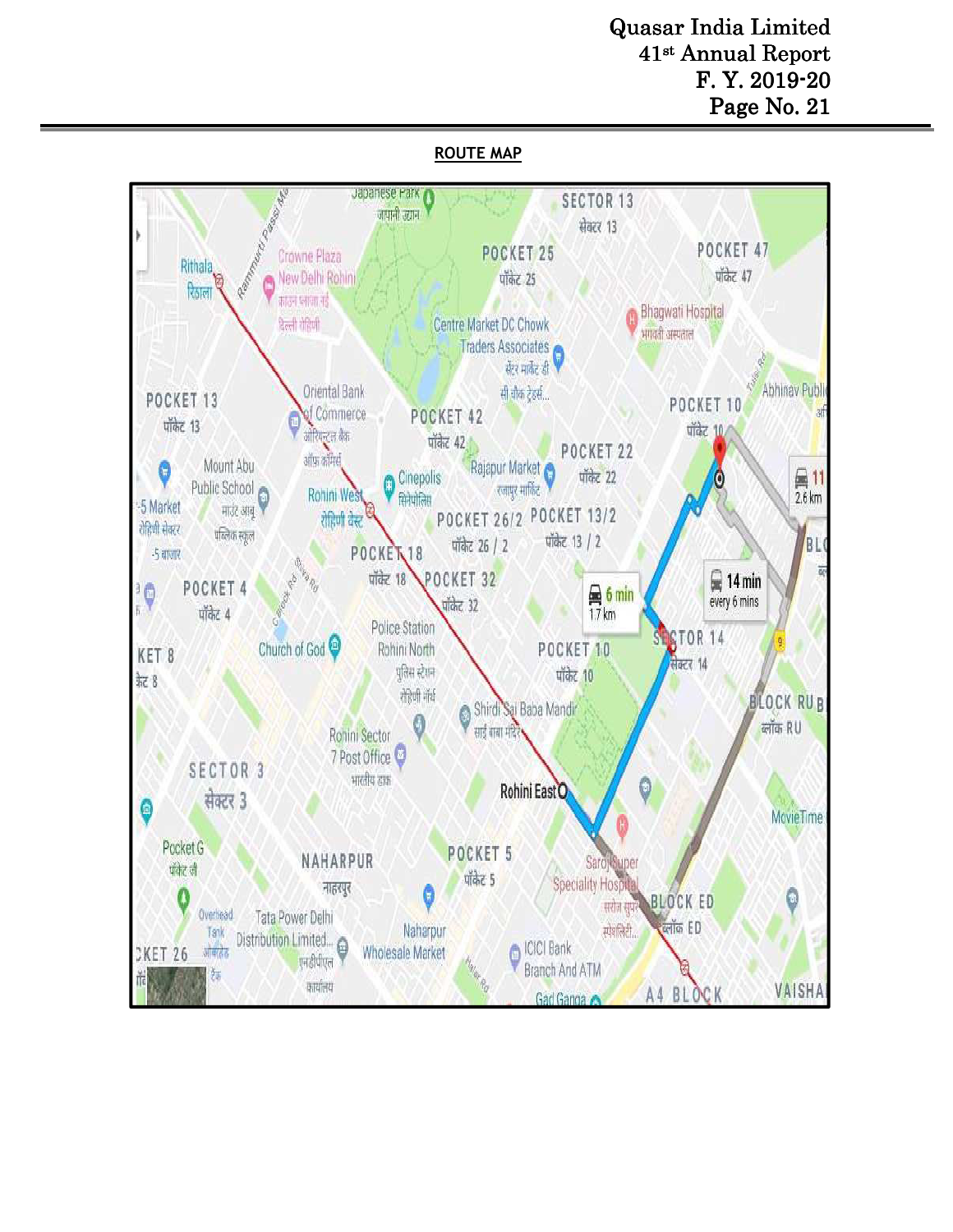#### **BOARD'S REPORT**

#### **10. The Members of QUASAR INDIA LIMITED**

Your Directors have pleasure in presenting the 41<sup>st</sup> Annual Report together with the Audited Statement of Accounts for the Financial Year ended 31st March, 2020.

#### <u>COMPANY OVERVIEW</u>

Quasar India Limited was incorporated under Companies Act, 1956 on 18th April, 1979. Equity Shares of the Company are listed on BSE Limited.

#### **FINANCIAL PERFORMANCE/ SUMMARY**

|                                |                             | (₹ in '000)           |
|--------------------------------|-----------------------------|-----------------------|
| <b>Particular</b>              | <b>Current Year 2019-20</b> | Previous Year 2018-19 |
| Revenue from Operations        | 130,927.49                  | 24,93,69.21           |
| Total revenue (including other | 138,055.94                  | 25,20,02.55           |
| income)                        |                             |                       |
| <b>Total Expenses:</b>         | 138,615.50                  | 25, 18, 26.84         |
| Profit before tax              | (559.56)                    | 175.70                |
| Tax Expenses:                  |                             |                       |
| Less: Current tax              | -                           | (33.81)               |
| Add: Deferred tax              | 12.07                       | (51.03)               |
| Profit after tax               | (547.48)                    | 90.86                 |

#### <u>BRIEF DESCRIPTION OF THE COMPANY'S WORKING DURING THE YEAR</u>

The total revenue from operations of your company for the year ended March 31, 2020 stood at ₹ 1,30,92,749 as against ₹ 2,49,36,921 for the year ended March 31,2019. The company occurs net losses of ₹ (547480) /- as compared to net profit of ₹ 90860 in the previous year.

#### <u>DIVIDEND</u>

As the Company kept the profits for investment in expansion of Business, it regret not to recommend any dividend. But the directors are hopeful better result in future.

#### **)**

Your Company has not transferred any amount as there is loss during the year.

#### <u>SHARE CAPITAL</u>

The present Authorized Share Capital of the Company  $\bar{\tau}$  5,37,00,000/- (Rupees Five Crores Thirty Seven Lacs) divided into 53,70,000 (Fifty Three Lacs Seventy Thousand) equity shares of  $\bar{\tau}$  10/-(Rupees Ten) each and  $\overline{\xi}$  10,00,000/- (Rupees Ten Lacs) divided into 10,000 (Ten Thousand) preference shares of  $\bar{\tau}$  100/- (Rupees Ten) each.

Paid up share capital of the Company as on 31<sup>st</sup> March, 2020 is  $\bar{\tau}$  5,35,25,000/- (Rupees Five Crore Thirty Five Lacs Twenty Five Thousand) divided into 53,52,500 (Fifty Three Lacs Fifty Two Thousand Five Hundred) equity shares of  $\bar{\tau}$  10/- (Rupees Ten) each.

During the year, there has been no change in the share capital of the Company.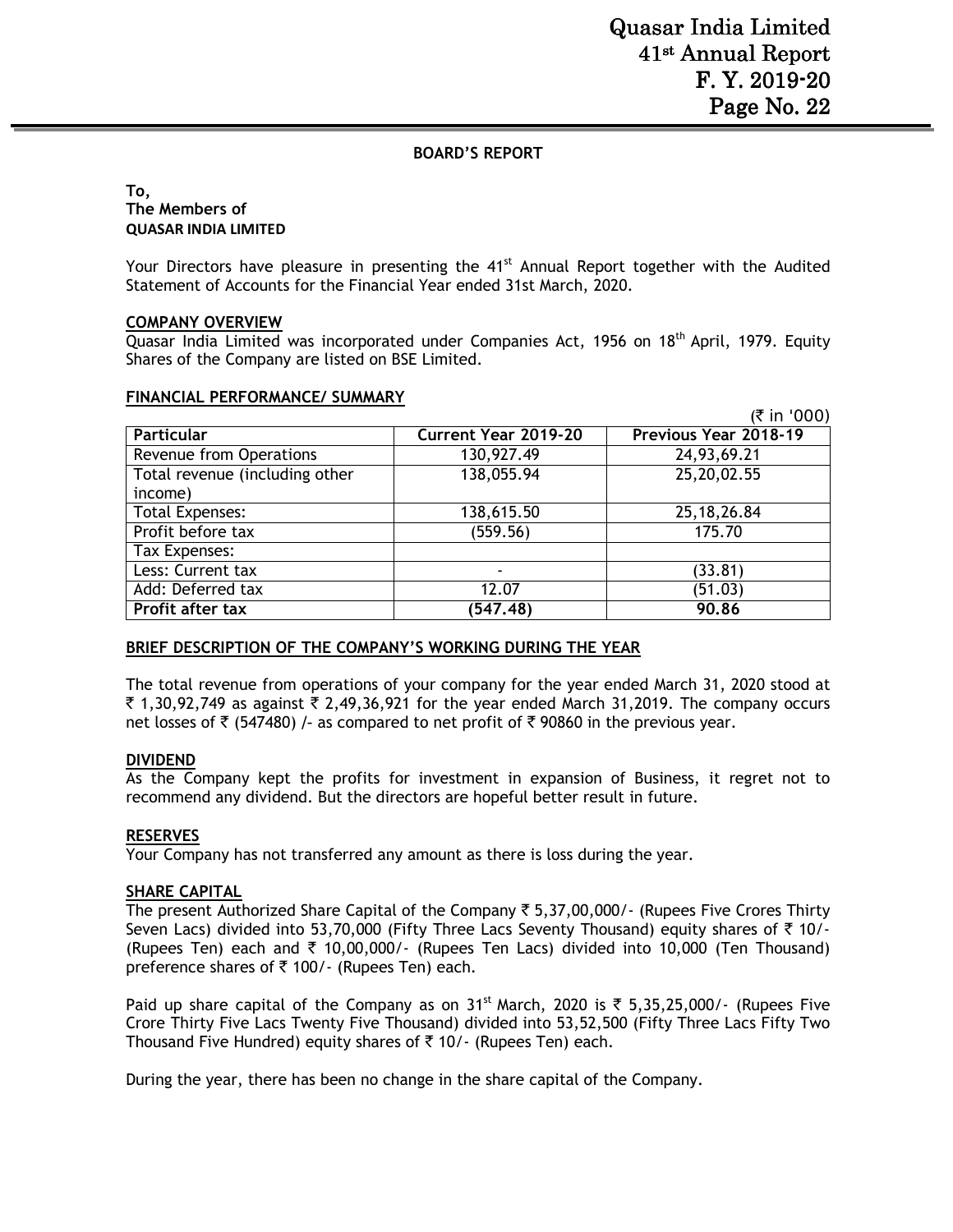#### **DEPOSIT**

The Company has not accepted any fixed deposit during the year under review falling within the purview of Section 73 of the Companies Act, 2013 read with Companies (Acceptance of Deposits) Rules, 2014.

#### <u>CHANGE IN THE NATURE OF BUSINESS</u>

There is no change in the nature of the business of the Company.

#### <u>CHANGE IN REGISTERED OFFICE OF THE COMPANY</u>

There is no change in the Registered office of the Company

#### <u>PARTICULARS OF LOANS, GUARANTEE OR INVESTMENTS UNDER SECTION 186 OF THE </u> <u>COMPANIES ACT, 2013</u>

Details of Loans, Guarantees and Investments covered under the provisions of Section 186 of the Companies Act, 2013 are given in the notes to the Financial Statements.

#### <u>**CONSERVATION OF ENERGY, TECHNOLOGY ABSORPTION AND FOREIGN EXCHANGE EARNINGS ( ) A HOT A MODEL ARRINGS ( ) A MODEL ARRINGS ( ) ) A MODEL ARRINGS ( ) ) A MODEL ARRING ( ) )**  $\overline{\phantom{a}}$ **</u>** <u>AND OUTGO</u>

Information required to be given pursuant to section 134(3)(m) of the Companies Act, 2013, read with the Companies (Accounts) Rules, 2014 and forming part of Board's Report for the year ended March 31, 2020 are given as below:

#### **A. Conservation of Energy**

The provision related conservation of energy does not apply to company, therefore the information as required under the Companies (Accounts) Rules, 2014 is not given. However the company is conscious about its responsibility to conserve energy, power, and other energy sources wherever possible. We emphasis towards a safe and clean environment and continue to adhere to all regulatory requirements and guidelines.

#### **B. Technology Absorption**

Your company has not imported any technology. However, we believe and use information technology extensively in all spheres of our activities to improve efficiency levels.

#### **Expenditure on Research and Development**

During the period under review company has not incurred any expenditure on R&D.

| S. No. | <b>Parameters</b>   | F.Y. 2019-20 | F.Y.2018-19 |
|--------|---------------------|--------------|-------------|
| a)     | Capital Expenditure | 0.00         | 0.00        |
| b)     | Recurring           | 0.00         | 0.00        |

#### **C. Foreign Exchange Earnings and Outgo**

Details of Foreign Exchange, earnings and outgo are given as below:

|          | S. No. Particulars        | F.Y. 2019-20 | F.Y. 2018-19 |
|----------|---------------------------|--------------|--------------|
| <b>1</b> | Foreign Exchange earning  | Nil          | Nil          |
| 2)       | Foreign exchange outgoing | Nil          | Nil          |

#### **MATERIAL CHANGES AND COMMITMENTS AFFECTING THE FINANCIAL POSITION OF THE** <u>COMPANY</u>

There is no material change which may affect the financial position of the Company between the financial year and up to the date of this report.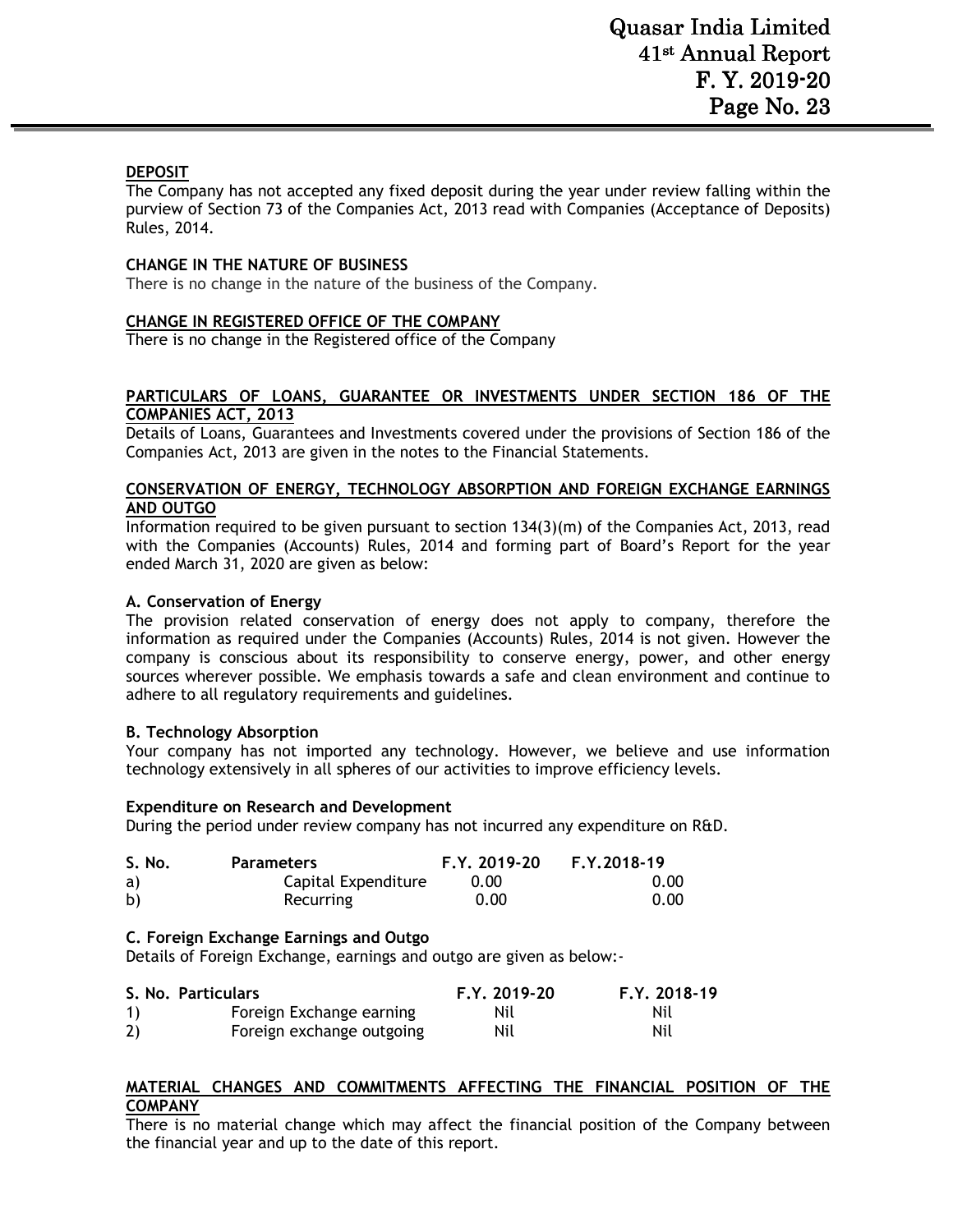#### <u>**SIGNIFICANT AND MATERIAL ORDERS PASSED BY THE REGULATORS OR COURTS OR TRIBUNALS </u></u>**

No significant or material orders were passed by the Regulators or Courts or Tribunals which impact the going concern status and Company's operations in future.

#### <u>PARTICULAR OF EMPLOYEES AND RELATED DISCLOSURES</u>

Disclosures pertaining to remuneration and other details, as required under Section 197(12) of the Companies Act, 2013 read with Rule 5(1) of the Companies (Appointment and Remuneration of Managerial Personnel) Rules, 2014, are given in "Annexure A" of this Report.

#### <u><code>MANAGEMENT DISCUSSION AND ANALYSIS REPORT</u></code>

Pursuant to Regulation 34 of SEBI (Listing Obligations and Disclosure Requirements) Regulations, 2015, a detailed Management Discussion and Analysis Report has been appended separately, are given in "Annexure B" of this Report.

#### <u>CORPORATE GOVERNANCE</u>

Since, the paid- up capital of the Company is less than  $\bar{\tau}$  10 Crores and Net worth is less than  $\bar{\tau}$ 25 Crores, the provisions of the Corporate Governance as stipulated under Regulation 15(2) of SEBI (Listing Obligations and Disclosure Requirements) Regulations, 2015 are not applicable to the Company. However, your Company has made every effort to comply with the provisions of the Corporate Governance and to see that the interest of the Shareholders and the Company are properly served. It has always been the Company's endeavor to excel through better Corporate Governance and fair & transparent practices, many of which have already been in place even before they were mandated by the law of land.

The management of Company believes that it will further enhance the level of Corporate Governance in the company

#### <u>**SUBSIDIARY, JOINT VENTURE, ASSOCIATE COMPANIES**</u>

The Company has no subsidiaries, joint ventures or associated companies therefore disclosures in this regards are not provided in this report.

#### <u>PERFORMANCE AND FINANCIAL POSITION OF EACH OF THE SUBSIDIARIES, ASSOCIATES AND</u> <u> JOINT VENTURE COMPANIES</u>

The company has no subsidiaries, joint venture companies so there is no requirement of description of performance of subsidiaries, joint venture companies.

#### <u>RISK MANAGEMENT</u>

While the business risk associated with operating environment, ownership structure, Management, System & Policy, the financial risk lies in Asset Quality, Liquidity, Profitability and Capital Adequacy. The company recognizes these risks and makes best effort to mitigate them in time. Risk Management is also an integral part of the Company's business strategy.

Business Risk Evaluation and Management is an ongoing process within the Organization. The Company has a robust risk management framework to identify, monitor and minimize risk as also identify business opportunities.

#### <u>INTERNAL CONTROL SYSTEMS</u>

The company's Internal Control System is designed to ensure operational efficiency, protection and conservation of resources, accuracy and promptness in financial reporting and compliance with laws and regulations. The internal control system is supported by an internal audit process for reviewing the adequacy and efficiency of the Company's internal controls, including its systems and processes and compliance with regulations and procedures.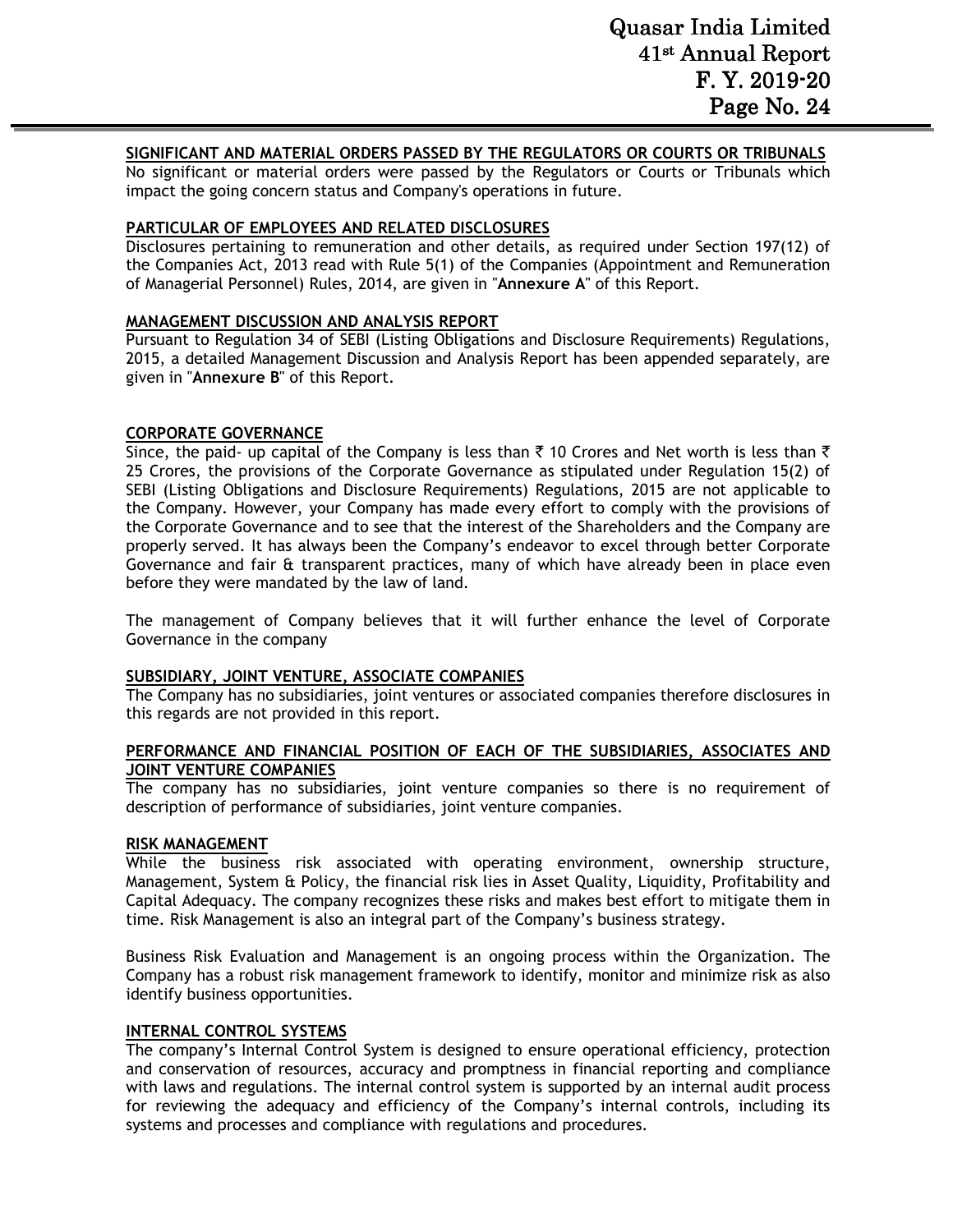#### <u>HEALTH, SAFETY AND ENVIRONMENT PROTECTION</u>

The company has complied with all the applicable environmental law and labour laws. The company has been complying with the relevant laws and has been taking all necessary measures to protect the environment and maximize worker protection and safety.

#### <u>BOARD OF DIRECTORS AND KEY MANAGERIAL PERSONNEL (KMP)</u>

#### **Board of Directors**

As on 31<sup>st</sup> March. 2020 your Board comprised of 4 (Four) Directors out of which two are independent directors and one women directors. Your Directors on the Board possess experience, competency and are renowned in their respective fields. All Directors are liable to retire by rotation except Independent Directors whose term of 5 consecutive years was approved by the Shareholders of the Company in the Annual General Meeting

\*Mr. Patel Akshay kumar Dineshkumar has been appointed as Independent Director w.e.f 09th May 2019 and has resigned from the Board w.e.f 27th February, 2020.

#### **Key Managerial Personnel**

During the financial year ending March 31, 2020, following members holds the position of Key Managerial Personnel are:

- 1. Ms. Bhavna Seth, Company Secretary & Compliance Officer
- 2. Mr. Dinesh kumar Maurya, Company Secretary & Compliance Officer
- 3. Mr. Ahir Narendra kumar Ramkripal, cheif Executive officer
- 4. Mr.Patel Darshan Dineshbhai, cheif Financial officer

#### During the year 2019-20 under review, following events took Place in the composition:

- 1. Mr. Ahir Narendra kumar Ramkripal, chief Executive officer has resigned from the post w.e.f 27.02.2020.
- 2. Mr.Patel Darshan Dineshbhai, Chief Financial officer has resigned from the Company w.e.f 27.02.2020.
- 1. Ms. Bhavna Seth, Company Secretary & Compliance Officer has resigned from the Company w.e.f 26.07.2019
- 2. Ms. Bhavna Seth has appointed as a Company Secretary and Compliance Officer of Company w.e.f. 09/05/2019.
- 3. Mr. Dinesh kumar Maurya has resigned from the post of Company Secretary and Compliance Officer of Company w.e.f. 09/05/2019.

#### After the financial year ending March 31, 2020 to the date of this report following events took Place in the composition:

1. Mr. Alok Nath Singh has appointed as a Company Secretary and Compliance Officer of Company w.e.f. 23/07/2020.

#### **Board Evaluation**

The performance of the Board was evaluated by the Board after seeking inputs from all the directors on the basis of the criteria such as the board composition and structure, effectiveness of board processes, information and functioning, etc.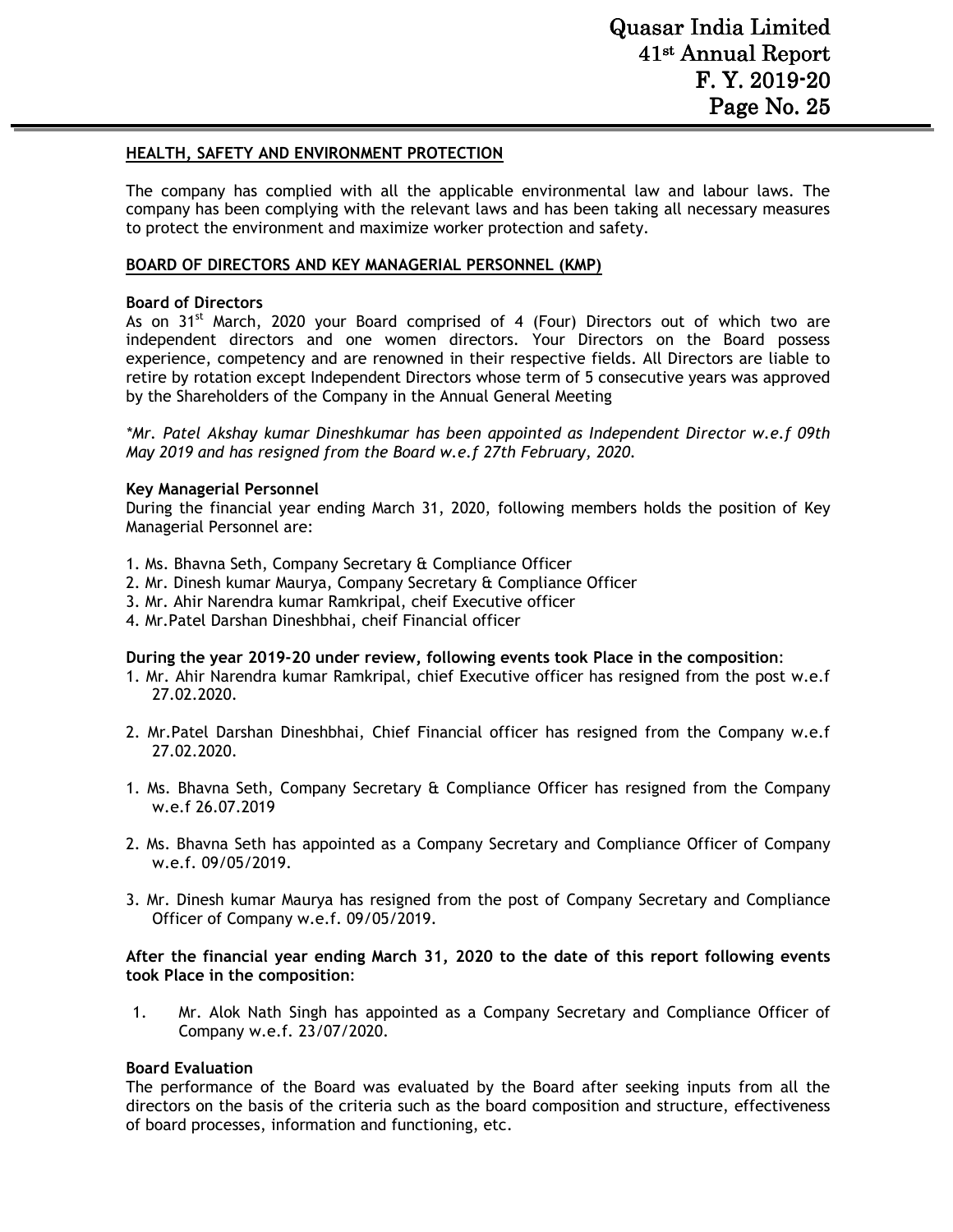The performance of the committees was evaluated by the board after seeking inputs from the committee members on the basis of the criteria such as the composition of committees, effectiveness of committee meetings, etc.

In a separate meeting of independent directors, performance of non-independent directors, performance of the board as a whole and performance of the chairman was evaluated, taking into account the views of executive directors and nonexecutive directors. The same was discussed in the board meeting that followed the meeting of the independent directors, at which the performance of the board, its committees and individual directors was also discussed. Performance evaluation of independent directors was done by the entire board, excluding the independent director being evaluated.

#### **Declaration given by Independent Directors**

Pursuant to Section 149(7) of the Companies Act, 2013 read with the Companies (Appointment and Qualifications of Directors) Rules, 2014, the Company has received declarations from all the Independent Directors of the Company confirming that they meet the 'criteria of Independence' as prescribed under Section 149(6) of the Companies Act, 2013 and have submitted their respective declarations as required under Section 149(7) of the Companies Act, 2013 and the SEBI (Listing Obligations and Disclosure Requirements) Regulations, 2015.

#### **Familiarisation Programme**

The Company has put in place an induction and familiarisation programme for all its Directors including the Independent Directors.

#### **Directors' Appointment and Remuneration Policy**

The Company's policy on directors' appointment and remuneration, including criteria for determining qualifications, positive attributes, independence of a director and other matters provided under sub section (3) of Section 178 of the Companies Act, 2013, as is adopted by the Board.

The Company has adopted a comprehensive policy on Nomination and Remuneration of Directors on the Board. As per such policy, candidates proposed to be appointed as Directors on the Board shall be first reviewed by the Nomination and Remuneration Committee in its duly convened Meeting. The Nomination and Remuneration Committee shall formulate the criteria for determining the qualifications, positive attributes and independence of a Director and recommend to the Board a policy, relating to the Remuneration for the Directors, Key Managerial Personnel and other employees. The Nomination and Remuneration Committee shall ensure that—

- a) The level and composition of remuneration is reasonable and sufficient to attract, retain and motivate directors of the quality required to run the company successfully;
- b) Relationship of remuneration to performance is clear and meets appropriate performance benchmarks; and
- c) Remuneration to directors and senior management involves a balance between fixed and incentive pay reflecting short and long-term performance objectives appropriate to the working of the company and its goals. During the year under review, none of the Directors of the company receive any remuneration.

#### <u>DIRECTORS RESPONSIBILITY STATEMENT</u>

In terms of Section 134(5) of the Companies Act, 2013, your directors hereby confirm that:

- (a) in the preparation of the annual accounts for the financial year ended  $31<sup>st</sup>$  March, 2020, the applicable accounting standards have been followed along with proper explanation relating to material departures;
- (b) the directors have selected such accounting policies and applied them consistently and made judgments and estimates that are reasonable and prudent so as to give a true and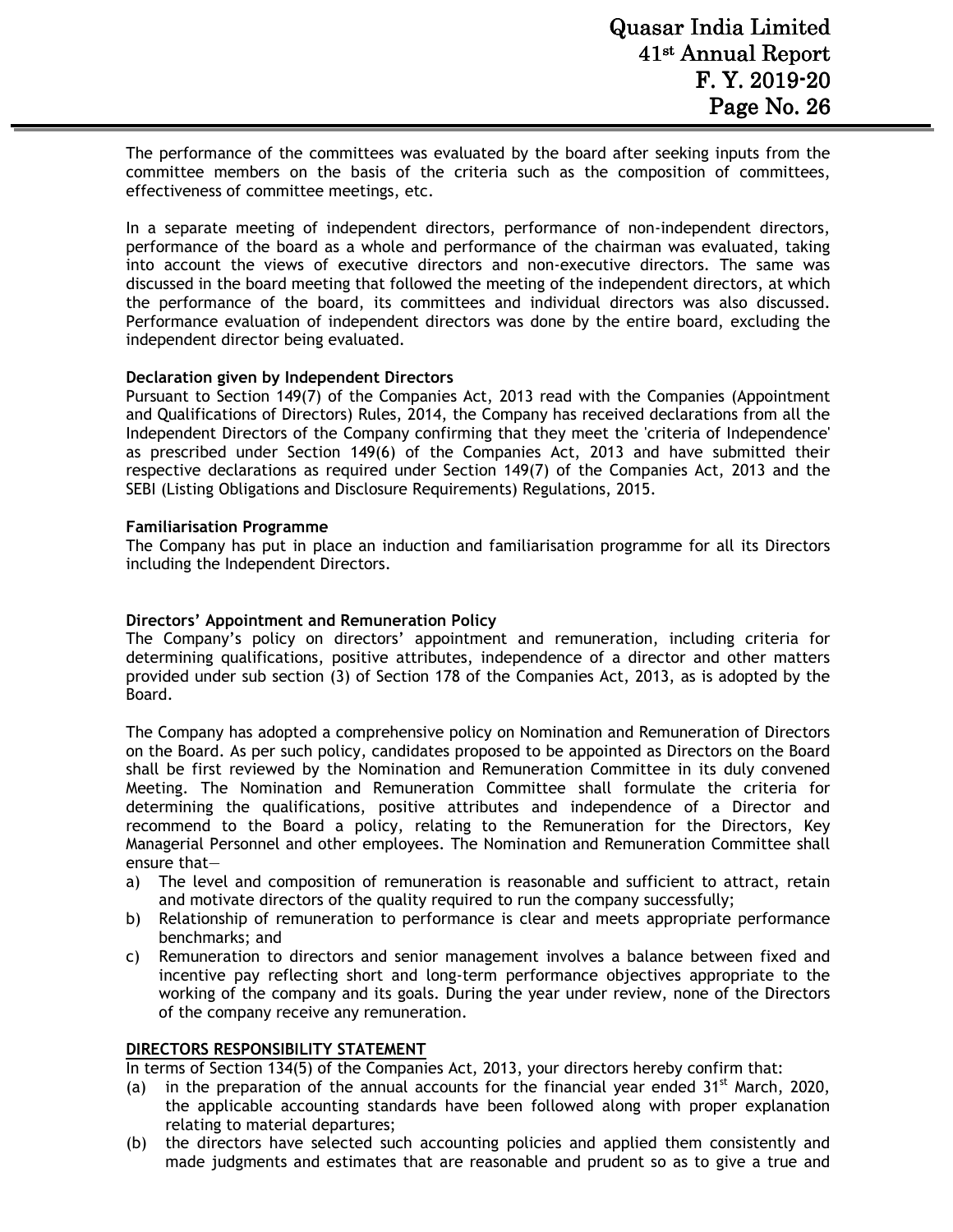fair view of the state of affairs of the Company at the end of the financial year and of the profit and loss of the Company for that period;

- (c) the directors have taken proper and sufficient care for the maintenance of adequate accounting records in accordance with the provisions of the Companies Act, 2013, for safeguarding the assets of the Company and preventing and detecting fraud and other irregularities;
- (d) the directors have prepared the annual accounts for the financial year ended 31st March, 2020, on a going concern basis;
- (e) the directors have laid down internal financial controls to be followed by the Company and that such internal financial controls are adequate and are operating effectively;' and
- (f) the directors have devised proper systems to ensure compliance with the provisions of all applicable laws and that such systems are adequate and operating effectively.

#### <u>MEETINGS</u>

#### **Board Meetings**

The Board of Directors of the Company met Seven (7) times during the financial year 201920. The meetings of Board of Directors were held on 09<sup>th</sup> May 2019,  $24<sup>th</sup>$  May 2019,  $14<sup>th</sup>$  June 2019,  $13<sup>th</sup>$  August 2019, 13<sup>th</sup> November 2019, 13<sup>th</sup> February, 2020 and 27<sup>th</sup> February, 2020

The Minutes of the Meetings of the Board of Directors are discussed and taken note by the board of directors.

The Statutory Auditor, Internal Auditor and Executive Directors are invited to the meeting as and when required.

The composition of the Board of Directors, their attendance at Board Meetings and last Annual General Meeting is as under:

| Name of<br>the<br><b>Director</b>       | <b>Designation</b> | <b>Number of Board</b><br>Category<br>Meetings during the |             |                 | Attendance<br>of Last AGM |
|-----------------------------------------|--------------------|-----------------------------------------------------------|-------------|-----------------|---------------------------|
|                                         |                    |                                                           |             | year            |                           |
|                                         |                    |                                                           | <b>Held</b> | <b>Attended</b> |                           |
| Harish Kumar                            | Director           | Non Executive- Non<br>Independent                         |             |                 | Yes                       |
| Anju sharma                             | Director           | Non Executive - Non<br>Independent                        |             |                 | Yes                       |
| Rai<br><b>Hitesh</b><br>Makhija         | Director           | Executive-<br>Non<br>Independent                          | 7           | 7               | Yes                       |
| Avinash Sharma<br>Director              |                    | Executive-<br>Non<br>Independent                          | 7           | 7               | Yes                       |
| Patel<br>Akshay<br>kumar<br>Dineshkumar | Director           | Executive-<br>Non<br>Independent                          | 7           |                 | No                        |

The necessary quorum was present in all the meetings. The intervening gap between any two meetings was not more than one hundred and twenty days as prescribed by the Companies Act, 2013 and SEBI (Listing Obligations and Disclosure Requirements), Regulations, 2015. The agenda and Notice for all the Meetings was prepared and circulated in advance to the Directors.

#### **Independent Directors Meetings**

In due compliance with the provisions of the Companies Act, 2013 read with the rules made there under a separate meeting of independent directors, performance of non-independent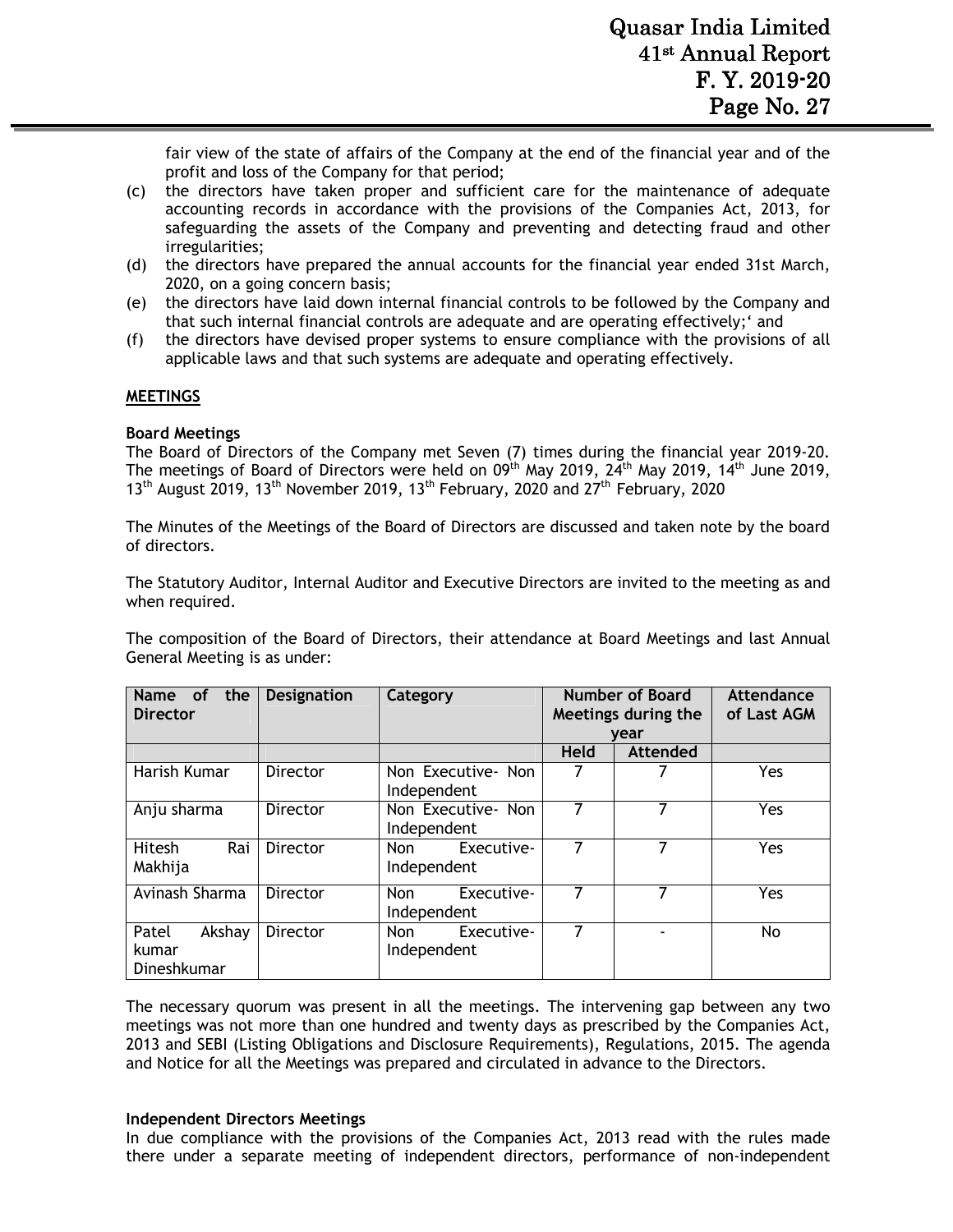directors, performance of the board as a whole was evaluated, taking into account the views of directors and nonexecutive directors. The same was discussed in the board meeting that followed the meeting of the independent directors, at which the performance of the Board, its committees and individual directors was discussed.

One (1) meeting of Independent Directors was held on March 20<sup>th</sup> February, 2020 during the year 2019-20.

#### **Committee Meetings**

#### Audit Committee

The primary objective of the Audit Committee is to monitor and provide effective supervision of the management's financial reporting progress with a view to ensuring accurate timely and proper disclosures and transparency, integrity and quality of financial reporting. The Committee oversees the work carried out by the management, internal auditors on the financial reporting process and the safeguards employed by them.

The board has reconstituted the Audit Committee in accordance with the requirement of Companies Act, 2013 and other applicable provisions. All members of Audit Committee are financially literate and have financial management expertise. The Audit Committee comprises of three independent directors as members out of which one is chairman of this committee.

The Audit Committee met Four (4) times during the financial year 2019-20. The meetings of Audit Committee were held on 24th May, 2019, 13th August, 2019, 13th November, 2019 and 13<sup>th</sup> February, 2020. The Minutes of the Meetings of the Audit Committee are discussed and taken note by the board of directors.

The Statutory Auditor, Internal Auditor and Executive Directors are invited to the meeting as and when required.

| <b>Name</b>        | <b>Designation</b> | No. of Meetings |                 |  |
|--------------------|--------------------|-----------------|-----------------|--|
|                    |                    | Held            | <b>Attended</b> |  |
| Avinash sharma     | Chairman & Member  |                 |                 |  |
| Hitesh Rai Makhija | Member             |                 |                 |  |
| Mrs. Anju Sharma   | Member             |                 |                 |  |

The Composition of the Audit Committee and their attendance at the Meetings are as follows:

#### **Nomination and Remuneration Committee**

The policy formulated under Nomination and Remuneration Committee are in conformity with the requirements as per provisions of sub-Section (3) of Section 178 of Companies Act, 2013 and the SEBI (Listing Obligations and Disclosure Requirements) Regulations, 2015. The Company had Constituted Nomination and Remuneration Committee to decide and fix payment of remuneration and sitting fees to the Directors of the Company as per provisions u/s 178 of the Companies Act, 2013.

The terms of reference of the remuneration committee in brief pertain to inter-alia, determining the Companies policy on and approve specific remuneration packages for executive director (s)/Manager under the Companies Act, 2013 after taking in to account the financial position of the Company, trend in the industry, appointees qualification, experience, past performance, interest of the Company and members.

This Nomination & Remuneration committee will look after the functions as enumerated u/s 178 of the Companies Act, 2013. This Committee has comprises three independent directors as members out of which one member is chairman of the committee.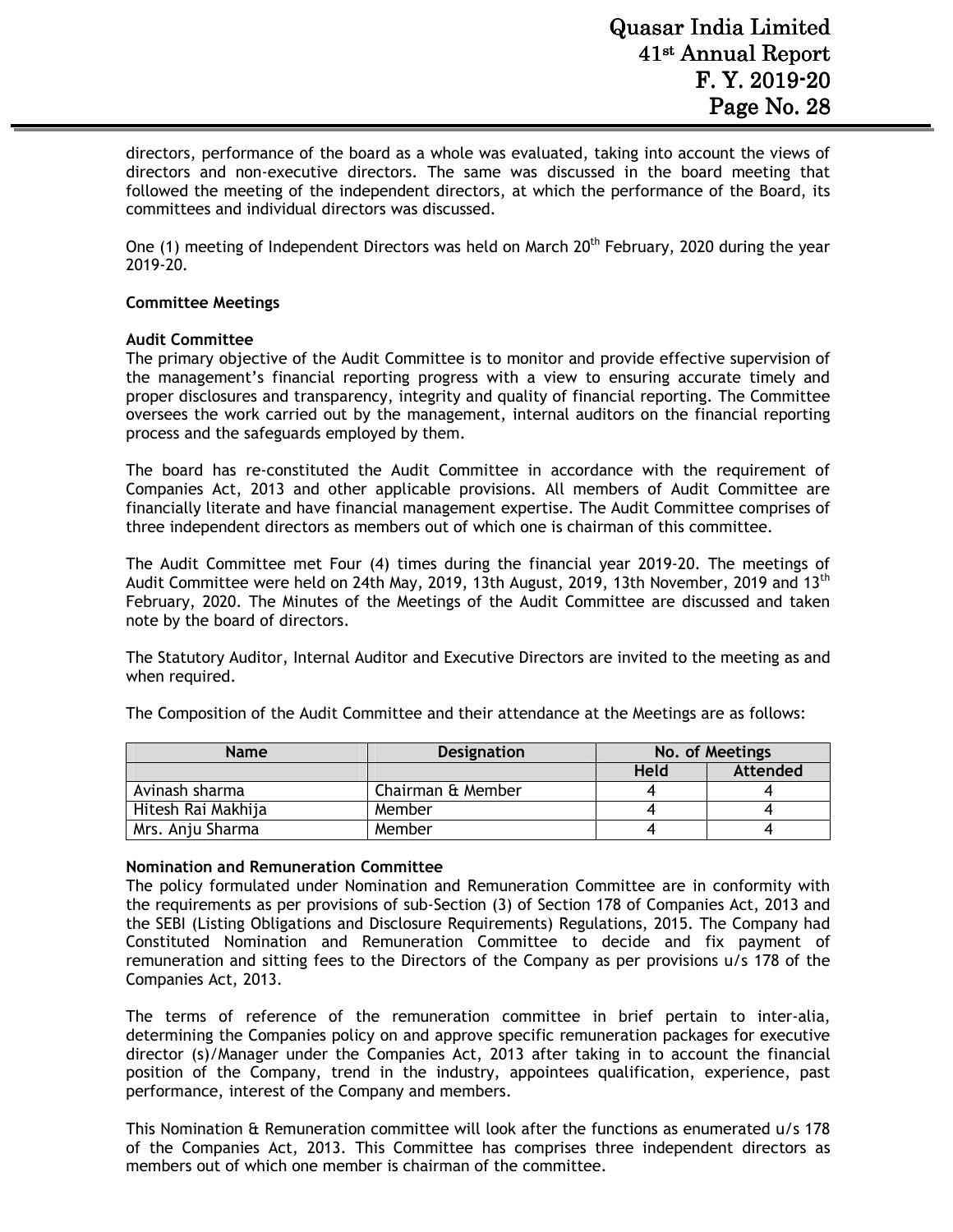The Nomination and Remuneration Committee met Two (2) time during the financial year 2019 20. The meetings of Nomination and Remuneration Committee were held on 09th May, 2019 and 14th June , 2020.

The Minutes of the Meetings of the Nomination and Remuneration Committee are discussed and taken note by the board of directors.

The Statutory Auditor, Internal Auditor and Executive Directors are invited to the meeting as and when required.

The Composition of the Nomination and Remuneration Committee and their attendance at the Meetings are as follows:

| <b>Name</b>        | <b>Designation</b> | No. of Meetings |          |  |
|--------------------|--------------------|-----------------|----------|--|
|                    |                    | Held            | Attended |  |
| Avinash sharma     | Chairman & Member  |                 |          |  |
| Hitesh Rai Makhija | Member             |                 |          |  |
| Mrs. Anju Sharma   | Member             |                 |          |  |

#### Stakeholder's Relationship Committee

The scope of the Stakeholders' Relationship Committee is to review and address the grievance of the shareholders in respect of share transfers, transmission, non-receipt of annual report, nonreceipt of dividend etc, and other related activities. In addition, the Committee also looks into matters which can facilitate better investor's services and relations.

In compliance with the provisions of Section 178 of the Companies Act, 2013 and the provisions of SEBI (Listing Obligations & Disclosures Requirements) Regulations, 2015, the Company has an independent Stakeholders' Relationship Committee to consider and resolve grievances of the Shareholders/Investors. This Committee has comprises three independent directors as members out of which one member is chairman of the committee.

The Stakeholders' Relationship Committee met four (4) time during the financial year 201920. The meetings of Stakeholders' Relationship Committee were held on 24th May, 2019, and 13th February, 2020.

The Minutes of the Meetings of the Stakeholders' Relationship Committee are discussed and taken note by the board of directors.

The Statutory Auditor, Internal Auditor and Executive Directors are invited to the meeting as and when required.

The Composition of the Stakeholders' Relationship Committee and Their Attendance at the Meetings are as follows:

| <b>Name</b>                | <b>Designation</b> | No. of Meetings |                 |  |
|----------------------------|--------------------|-----------------|-----------------|--|
|                            |                    | <b>Held</b>     | <b>Attended</b> |  |
| Avinash sharma             | Chairman & Member  |                 |                 |  |
| Hitesh Rai Makhija         | Member             |                 |                 |  |
| <b>Ganesh Prasad Gupta</b> | Member             |                 |                 |  |
| Mrs. Anju Sharma           | Member             |                 |                 |  |

#### **Shareholders Meetings**

There were one meeting of shareholders held during the financial year 201920 Annual General Meeting 26th September, 2019.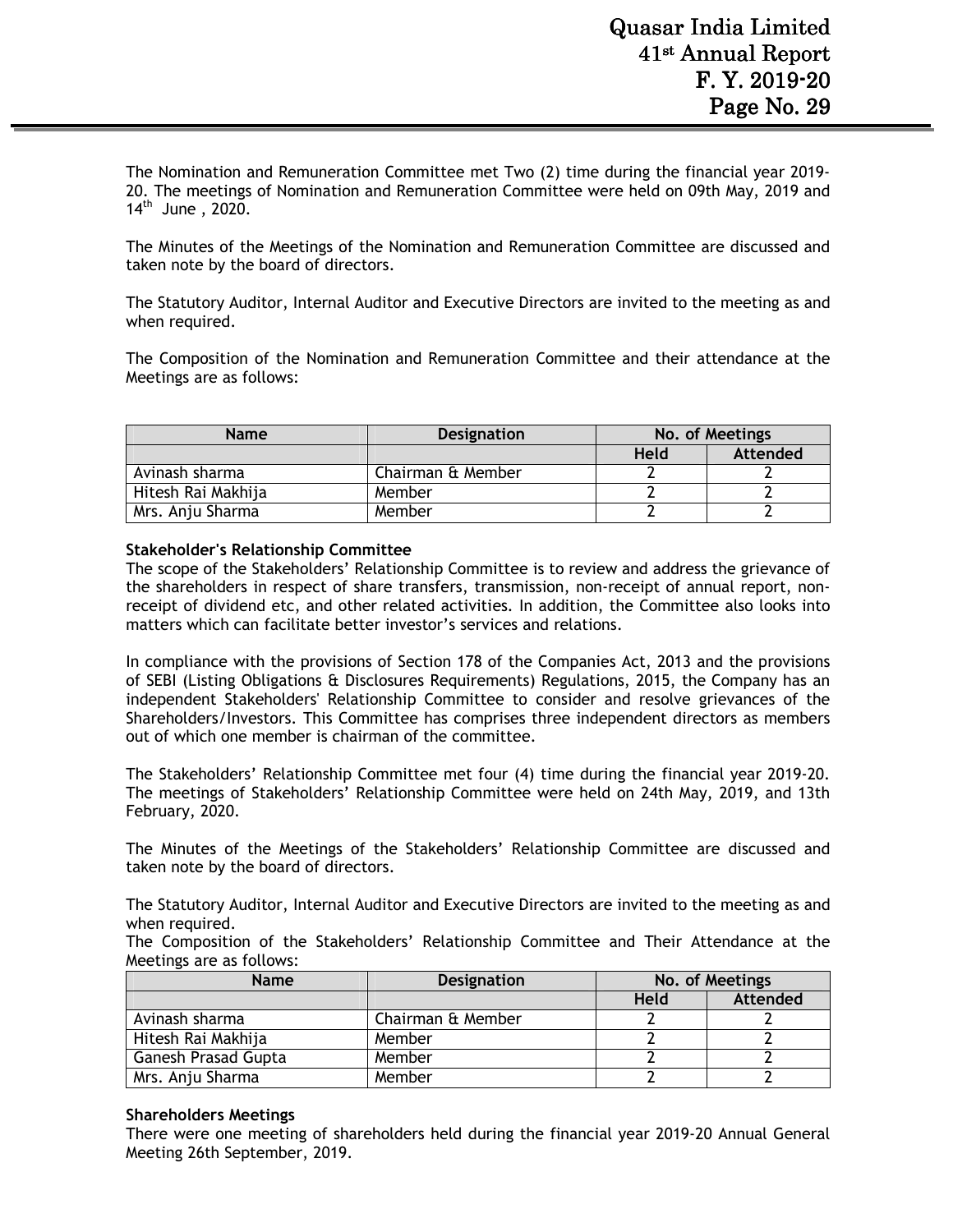i,

#### **AUDITORS**

**Statutory Auditor** 

M/s V.N. Purohit & Co., Chartered Accountants were appointed as Statutory Auditors of the Company to hold the office until the conclusion of the  $43<sup>rd</sup>$  AGM which was subject to the ratification at every AGM. As per the provisions of Section 139 of the Companies Act, 2013, the appointment of Statutory Auditors is required to be ratified by members at every Annual General Meeting. Accordingly, the appointment of M/s. V.N. Purohit & Co., Chartered Accountants, as Statutory Auditor of the Company is placed for ratification by the shareholders.

Accordingly, the Board recommends to the members of the Company for ratification of appointment of M/s V.N. Purohit & Co., Chartered Accountants as Statutory Auditors of the Company.

#### **P** Statutory Auditors Reports

The Statutory Auditors have given an audit report for financial year 2019-20, are given in "Annexure D" of this report.

#### **P** Statutory Auditors Observations

The Notes on financial statement referred to in the Auditors' Report are self-explanatory. The Auditor's Report does not contain any qualifications, reservations, adverse remarks or disclaimer.

#### **Secretarial Auditors**

Pursuant to the provisions of Section 204 of the Companies Act, 2013 and the Companies (Appointment and Remuneration of Managerial Personnel) Rules, 2014, the Board of Directors of the Company has appointed M/s G Aakash & Associates to undertake the Secretarial Audit of the Company for the Financial Year 2019-20.

#### **P** Secretarial Auditors Reports

The Secretarial Auditors have given Secretarial audit report in Form MR-3 for financial year 2018-19, are given in "**Annexure C**" of this report.

#### **P** Secretarial Auditors Observations

The Report are self-explanatory. The Auditor's Report does not contain any qualifications, reservations, adverse remarks or disclaimer

#### **Internal Auditors**

Pursuant to the provision of Section 138 of the Companies Act, 2013 has mandated the appointment of Internal Auditor in the Company. Accordingly, the Board had appointed M/s S.K. Goel & Associates, Chartered Accountants, as the Internal Auditors of the Company for the financial year 2019-20.

#### **P** Internal Auditors Reports

The Internal Auditors have placed their internal audit report to the company.

#### **P** Internal Auditors Observations

Internal Audit Report was self explanatory and need no comments.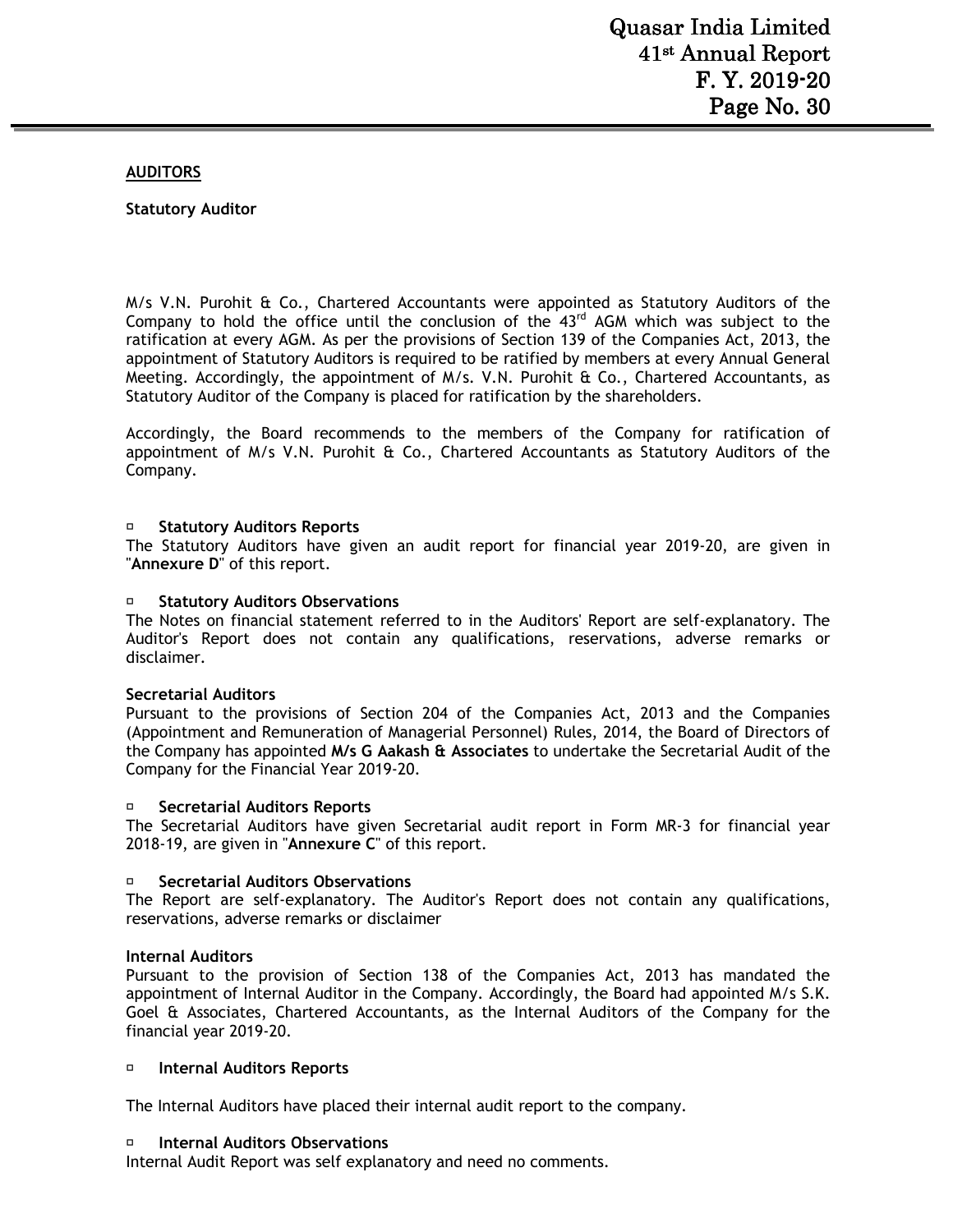#### <u>SIGNIFICANT AND MATERIAL ORDERS</u>

There is no Significant Material order Passed during the Year.

#### <u>PARTICULARS OF CONTRACT OR ARRANGEMENT MADE WITH RELATED PARTIES UNDER </u> <u>**SECTION 188 OF THE COMPANIES ACT, 2013**</u>

The particulars of contracts or arrangements with related parties for the financial year 2019-20 along with the Financial Statements in Form No. AOC-2 are given in "Annexure E" of this report.

#### <u>EXTRACT OF ANNUAL RETURN</u>

In accordance with Section 134(3)(a) of the Companies Act, 2013, an extract of the annual return in Form No. MGT 9 are given in "Annexure F" of this Report.

#### <u>DEMATERIALISATION OF SHARES</u>

The Company has connectivity with NSDL & CDSL for dematerialization of its equity shares. The ISIN- INE855P01033 has been allotted for the Company. Therefore, the matter and/or investors may keep their shareholding in the electronic mode with their Depository Participates. 95.88% of the Company's Paid-up Share Capital is in dematerialized form and balance 4.12% is in physical form as on  $31<sup>st</sup>$  March, 2020.

#### <u>DETAILS OF ESTABLISHMENT OF VIGIL MECHANISM/ WHISTLE BLOWER POLICY FOR DIRECTORS</u> <u>AND EMPLOYEES</u>

In order to ensure that the activities of the company and its employees are conducted in a fair and transparent manner by adoption of highest standards of professionalism, honesty, integrity and ethical behavior of the company has adopted a vigil mechanism policy. The aim of the policy is to provide adequate safeguards against victimization of whistle blower who avails of the mechanism and also provide direct access to the Chairman of audit Committee, in appropriate and exceptional cases. Accordingly, 'Whistle Blower Policy' has been formulated with a view to provide a mechanism for the Directors and employees of the Company to approach the Ethics Counselor or the Chairman of the audit Committee of the Company.

The purpose of this policy is to provide a framework to promote responsible and secure whistle blowing. It protects employees willing to raise a concern about irregularities within the Company. This policy is also posted on the website of the company.

#### <u>CODE OF CONDUCT</u>

The Board of Directors has approved a Code of Conduct which is applicable to members of the Board and all employees in the course of day to day business operations of the company. The Code has been placed on the Company's website www.quasarindia.in. The Code lays down the standard procedure of business conduct which is expected to be followed by the directors and the designated employees in their business dealings and in particular on matters relating to integrity in the work place, in business practices and in dealing with stakeholders.

All the Board Members and the Senior Management personnel have confirmed compliance with the Code.

#### <u>DISCLOSURES UNDER SEXUAL HARASSMENT OF WOMEN AT WORKPLACE (PREVENTION, </u> <u>PROHIBITION & REDRESSAL) ACT 2013</u>

The Company has in place an Anti Sexual Harassment Policy in line with the requirements of the Sexual Harassment of Women at the Workplace (Prevention, Prohibition & Redressal) Act, 2013. Internal Complaints Committee (ICC) has been set up to redress complaints received regarding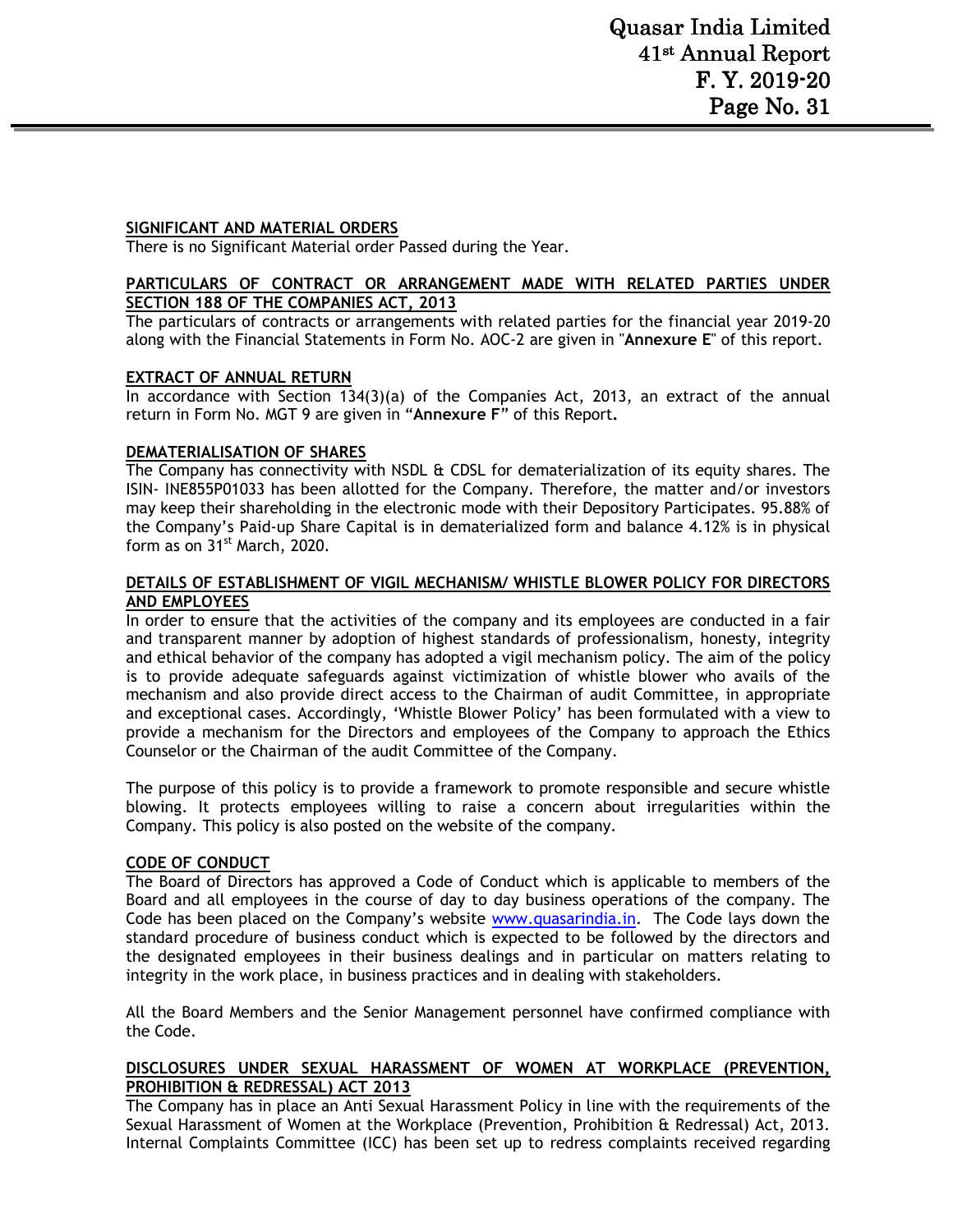sexual harassment. All employees (permanent, contractual, temporary, trainees) are covered under this policy.

The following is a summary of sexual harassment complaints received and disposed off during the year 2019-20:

- □ No of complaints received : 0<br>□ No of complaints disposed off : N.A.
- $\Box$  No of complaints disposed off

#### <u>HUMAN RESOURCES</u>

People remain the most valuable asset of your Company. Your Company follows a policy of building strong teams of talented professionals. Your Company continues to build on its capabilities in getting the right talent to support different products and geographies and is taking effective steps to retain the talent. It has built an open, transparent and meritocratic culture to nurture this asset.

The Company recognizes people as its most valuable asset and The Company has kept a sharp focus on Employee Engagement. The Company's Human Resources is commensurate with the size, nature and operations of the Company.

#### <u>**DISCLOSURE OF FRAUDS IN THE BOARD'S REPORT UNDER SECTION 143 OF THE COMPANIES**</u> <u>ACT, 2013</u>

During the year under review, your Directors do not observe any transactions which could result in a fraud. Your Directors hereby declares that the Company has not been encountered with any fraud or fraudulent activity during the Financial Year 2019-2020.

#### <u>OTHER DISCLOSURES</u>

Your Directors state that during the financial year 2019-20:

- The Company did not issue any equity shares with differential rights as to dividend, voting or otherwise.
- The Company did not issue any Sweat Equity shares.
- $\Box$  The Company does not have any scheme of provision of money for the purchase of its own shares by employees or by trustees for the benefit of employees.

#### <u>COMPLIANCE</u>

The Company has complied and continues to comply with all the applicable regulations, circulars and guidelines issued by the Ministry of Corporate Affairs (MCA), Stock Exchange(s), Securities and Exchange Board of India (SEBI) etc.

#### <u>SECRETARIAL STANDARDS OF ICSI</u>

Pursuant to the approval by the Central Government to the Secretarial Standards specified by the Institute of Company Secretaries of India on April 10, 2015, the Secretarial Standards on Meetings of the Board of Directors (SS-1) and General Meetings (SS-2) came into effect from July 01, 2015. Thereafter, Secretarial Standards were revised with effect from October 01, 2017. The Company is in compliance with the Secretarial Standards.

#### <u>CORPORATE SOCIAL RESPONSIBILITY</u>

The provision of Companies Act, 2013 regarding Corporate Social Responsibility shall not be applicable to companies having net worth not exceeding  $\bar{\tau}$  500 Cr or turnover not exceeding  $\bar{\tau}$ 1,000 Cr or net profit not exceeding  $\bar{\tau}$  5 Cr or more during any financial year, as on the last date of previous financial year. In this connection, we wish to inform you that in respect of our company as on the last audited balance sheet as at March 31, 2020 neither the net worth exceeds ₹ 500 Cr nor turnover exceeds ₹ 1,000 Cr nor net profit exceeding ₹ 5 Cr. Hence, the provisions of Companies Act, 2013 regarding Corporate Social Responsibility would not be applicable.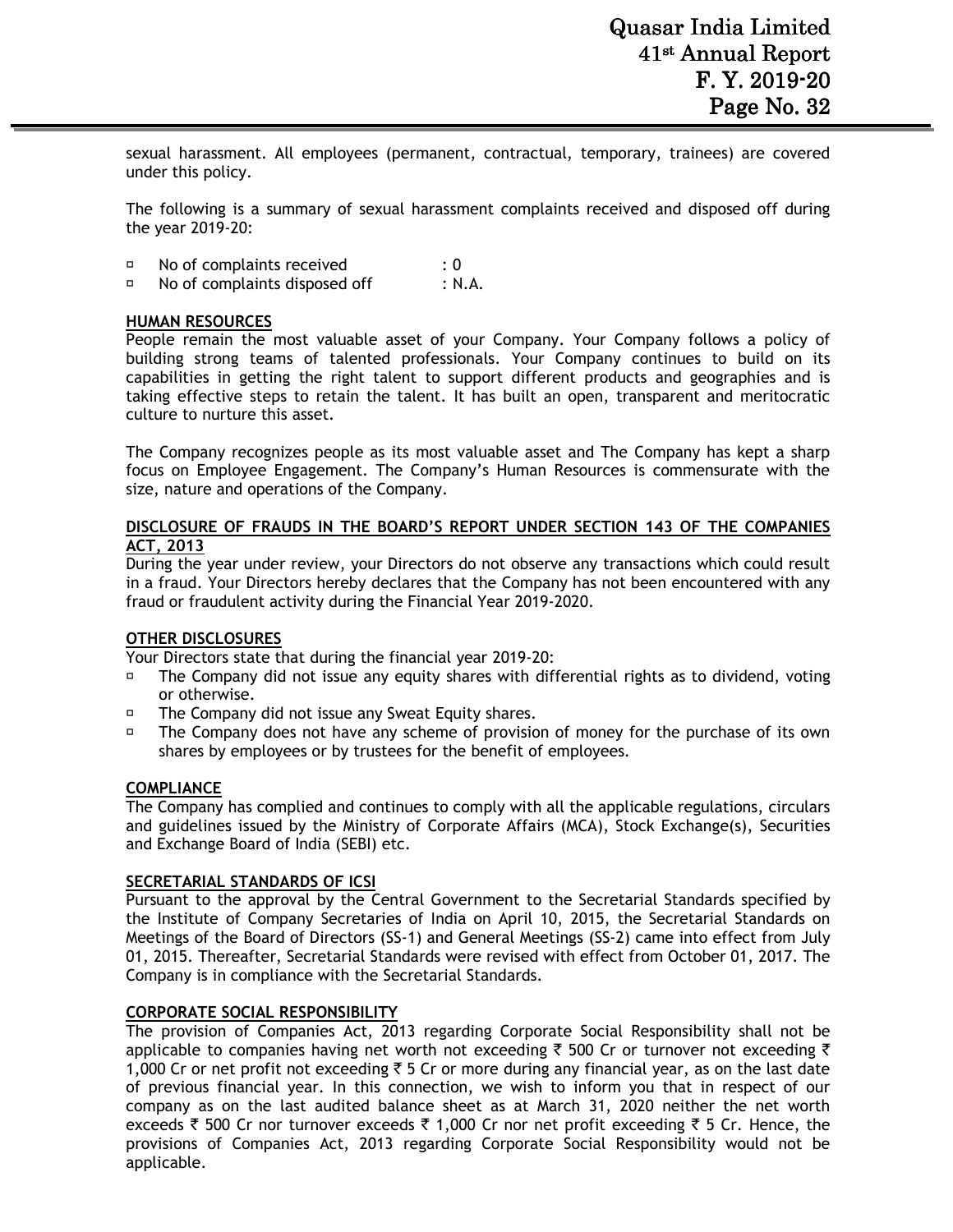#### **CAUTIONARY NOTE**

The statements forming part of the Board's Report may contain certain forward looking remarks within the meaning of applicable securities laws and regulations. Many factors could cause the actual results, performances or achievements of the Company to be materially different from any future results, performances or achievements that may be expressed or implied by such forward looking statements.

#### **ACKNOWLEDGEMENT**

The Board expresses its sincere gratitude to the shareholders, bankers and clients for their continued support. The Board also wholeheartedly acknowledges with thanks the dedicated efforts of all the staff and employees of the Company.

> For and on behalf of the Board of Directors of **Quasar India Limited**

Date: 01.09.2020 **Place: New Delhi** 

 $Sd/-$ **Harish Kumar Director** DIN: 02591868

 $Sd$ /-Anju Sharma **Director** DIN: 02591877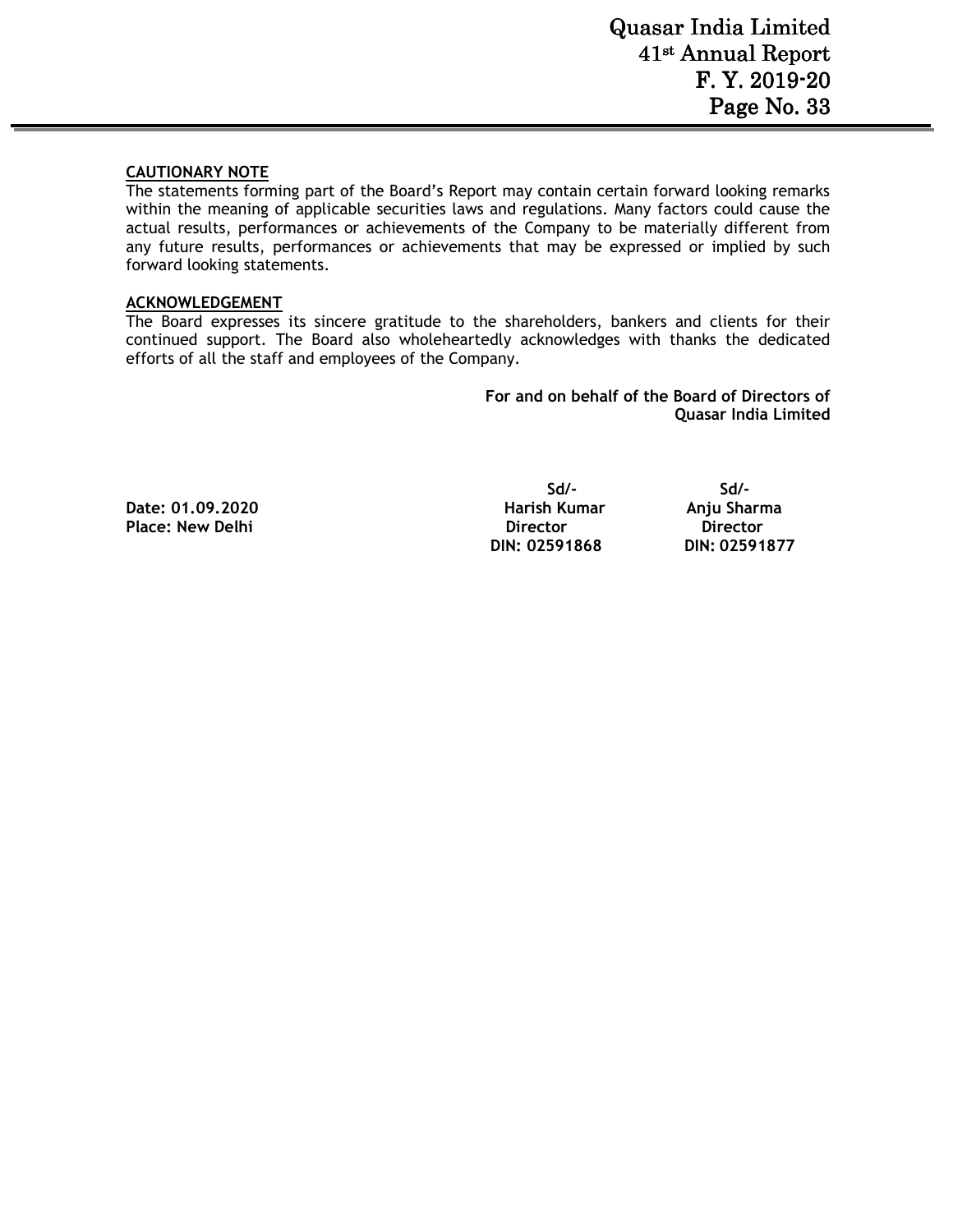**Annexure A** 

#### PARTICULAR OF EMPLOYEES AND RELATED DISCLOSURES

INFORMATION UNDER SECTION 197(12) OF THE COMPANIES ACT, 2013 READ WITH RULE 5(1) OF THE COMPANIES (APPOINTMENT AND REMUNERATION OF MANAGERIAL PERSONNEL) **RULES, 2014** 

The ratio of the remuneration of each Director to the median remuneration of the  $\mathbf{i}$ employees of the Company for the financial year: NIL

#### No Remuneration was paid to directors during the year under review except the sitting fees.

- $\mathbf{ii}$ The percentage increase in remuneration of each Director, Chief Executive Officer, Chief Financial Officer, Company Secretary or Manager, if any, in the Financial Year: NIL
- iii) The percentage increase in the median remuneration of employees in the financial year: **NIL**
- the number of Permanent employees on the rolls of the company: One iv)
- $V)$ average percentile increase already made in the salaries of employees other than the managerial personnel in the last financial year and its comparison with the percentile increase in the managerial remuneration and justification thereof and point out if there are any exceptional circumstances for increase in the managerial remuneration: NIL
- Affirmation that the remuneration is as per the remuneration policy of the company: It is  $vi)$ hereby affirmed that the remuneration paid during the year is as per the Remuneration Policy of the Company and No any Remuneration was paid to any directors during the year under review except Sitting fees.

#### DISCLOSURE UNDER RULE 5 (2) & (3) OF THE COMPANIES (APPOINTMENT AND REMUNERATION OR MANAGERIAL PERSONNEL) RULES, 2014

There is no directors/employees in the Company for which disclosure have to be made under the of the Companies (Appointment and Remuneration or provisions of Rule  $5(2)$  &  $(3)$ Managerial Personnel) Rules, 2014.

А. Names of top ten employees in terms of remuneration drawn during the financial year 2019-20:  $(in \overline{\mathcal{F}})$ 

|              |                                          |           |           |                                      |      |              | UU NI         |
|--------------|------------------------------------------|-----------|-----------|--------------------------------------|------|--------------|---------------|
|              | Name $\&$   Age   Remunerati   Nature of |           | Qualifica | Date of                              | Last |              | %of Whether   |
|              | Designatio (In   on Received Employme    |           | tion &    | commencement Employme Equity Related |      |              |               |
| <b>Nears</b> |                                          | nt        |           | Experienc   of Employment            | nt   | <b>Share</b> | to            |
|              |                                          | Contractu | e         |                                      |      |              | held Director |
|              |                                          | al or     |           |                                      |      |              | Οľ            |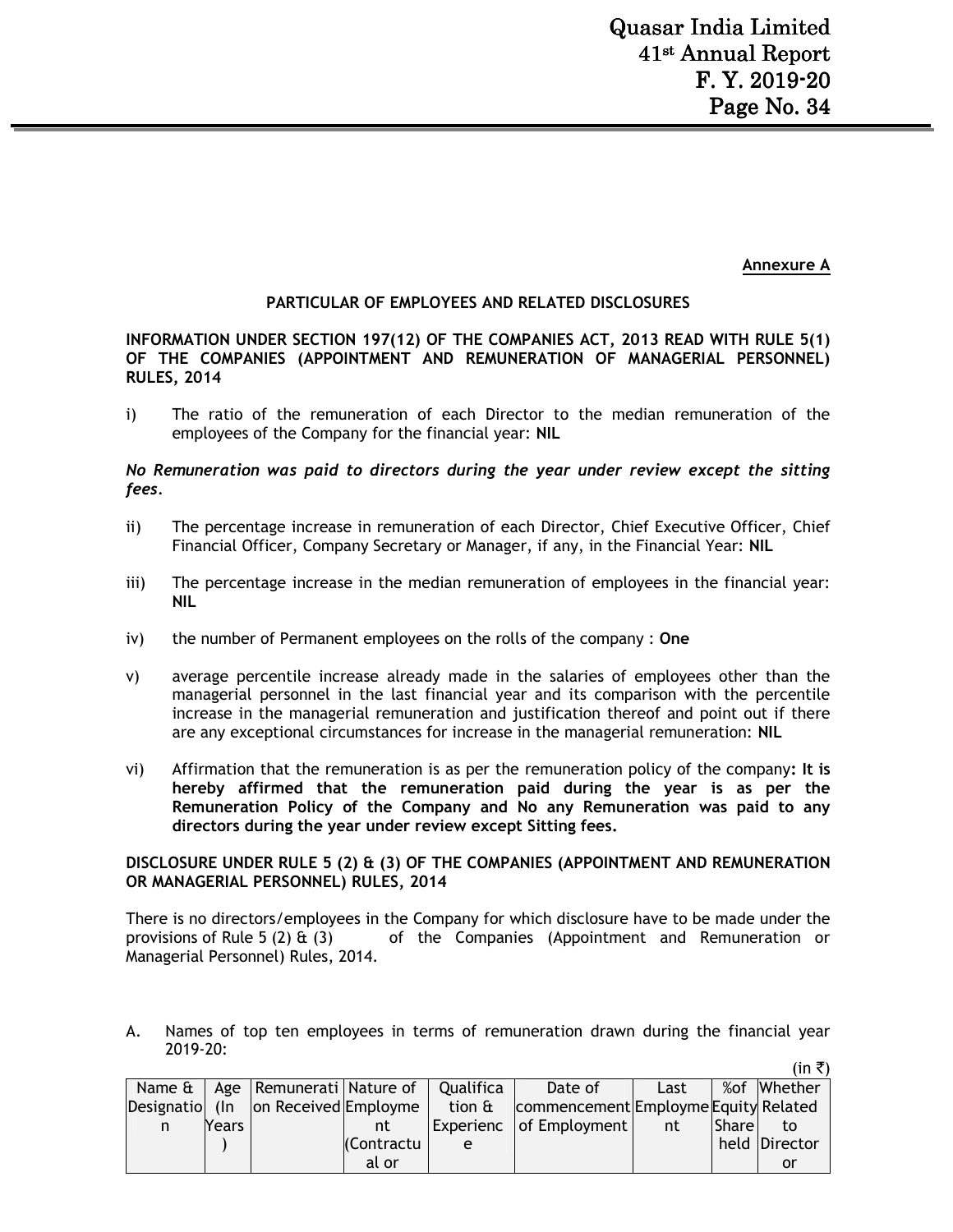i,

|  | otherwise) |   |  | Manager |
|--|------------|---|--|---------|
|  |            |   |  |         |
|  |            |   |  |         |
|  |            | - |  |         |
|  |            |   |  |         |

B. Names of employees who are in receipt of aggregate remuneration of not less than rupees one crore and two lakh if employed throughout the financial year 2019-20:

| Name &         |       | Age   Remunerati   Nature of |            | Qualifica | Date of                              | Last |              | %of Whether   |
|----------------|-------|------------------------------|------------|-----------|--------------------------------------|------|--------------|---------------|
| Designatio (In |       | on Received Employme         |            | tion &    | commencemen Employmen Equity Related |      |              |               |
| n              | Years |                              | nt         | Experienc | t of                                 |      | <b>Share</b> | to            |
|                |       |                              | (Contractu | e         | Employment                           |      |              | held Director |
|                |       |                              | al or      |           |                                      |      |              | or            |
|                |       |                              | otherwise) |           |                                      |      |              | Manager       |
| -              |       |                              |            |           |                                      |      |              |               |

C. Name of employee whose remuneration in aggregate was not less than eight lakh and fifty thousand per month if employed for part of the financial year 2019-20:

| Name &         |       | Age   Remunerati   Nature of |            | Qualifica | Date of                              | Last |              | %of Whether   |
|----------------|-------|------------------------------|------------|-----------|--------------------------------------|------|--------------|---------------|
| Designatio (In |       | on Received Employme         |            | tion &    | commencemen Employmen Equity Related |      |              |               |
| n              | Years |                              | nt         | Experienc | t of                                 |      | <b>Share</b> | to            |
|                |       |                              | (Contractu | e         | Employment                           |      |              | held Director |
|                |       |                              | al or      |           |                                      |      |              | or            |
|                |       |                              | otherwise) |           |                                      |      |              | Manager       |
|                |       |                              |            |           |                                      |      |              |               |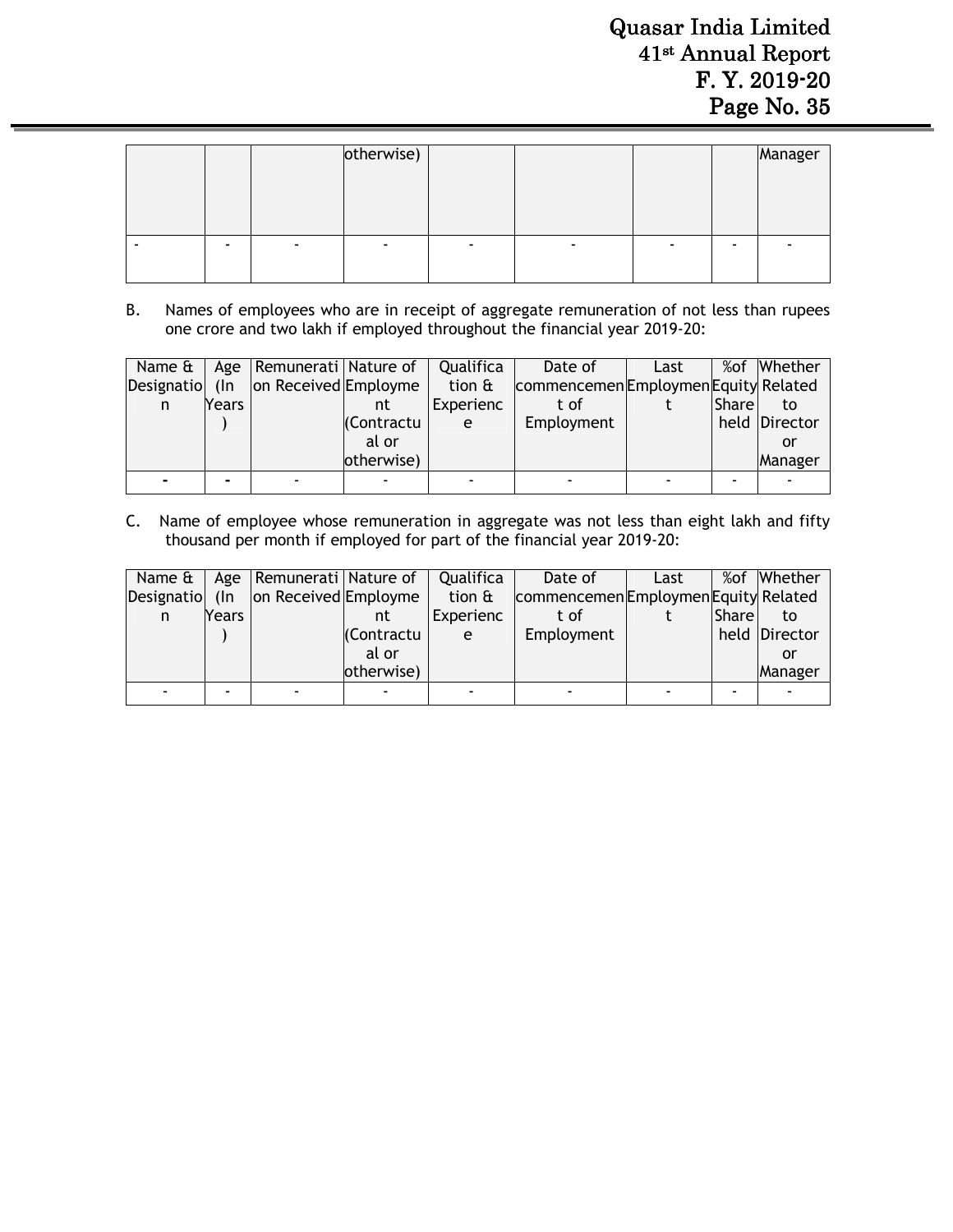Annexure B

i,

# MANAGEMENT DISCUSSION AND ANALYSIS REPORT

# <u>INDUSTRY STRUCTURE AND DEVELOPMENT</u>

The year witnessed a highly dynamic situation of our country; India must be consistent in regaining its position as a leading emerging market investment destination. This can only be possible if consistency and clarity is in our policies. In anticipation of the election results the equity markets have created an all time high and currency markets are buoyant but investors (private and foreign) are waiting for stability of governance. They will see policy actions before committing long term capital to India. Basically, India is experiencing a difficult economic situation on the growth, asset quality, inflation and fiscal deficit fronts. Growth estimation graph shows bottomward trends but recovery is predicated upon clarity of policy matters and decision making by the Government. Both of the factors are out of the control of private enterprises.

The past year has been a challenging year for our Industry with lots of ups and downs. Inspite of the above, the industry has been able to maintain its steady performance during the year under review. The Fabrics/Textile Industry has played a key role in the country's progress over the years and the situation is likely to gain momentum in the times ahead. The Industry continues to hold a dominant position in country's economic structure because of its huge contribution towards employment generation.

Your Company's performance for the year 2019-20 has to be viewed in the context of aforesaid economic and market environment.

# <u>
OPPORTUNITIES</u>

The sector uses the loans for various business activities ranging from the business of hire Purchase Company and to acquire, to provide on all type hire purchase basis of industrial and official plant, equipment machinery, vehicles, Agriculture, Handicrafts, Trading, Services, Shops, Livestock, and Production to others. As banks are unable to appraise the credit requirements of the micro and small businesses they are unable to extend credit facilities with collateral security. The banking system will not be able to meet this demand and a wide gap exists giving the Company an opportunity to grow in its financing of Small Business/ Industrial Loans.

There is confidence of a revival in global the economic outlook in the coming years though this view is not presently supported by economic fundamentals driven by higher economic growth in the advance economies and constrained by moderate growth in emerging markets.

A 'Make in India' campaign has been veiled by the Prime Minister. The Make in India' scheme also puts in place the systems to address in a timely manner queries of potential investors. At present, the Government of India allows 100% Foreign Direct Investment (FDI) under the automatic route in the textile sector, subject to all applicable regulations and laws, which effectively backs the Make in India program for the textile and garment industry. Under the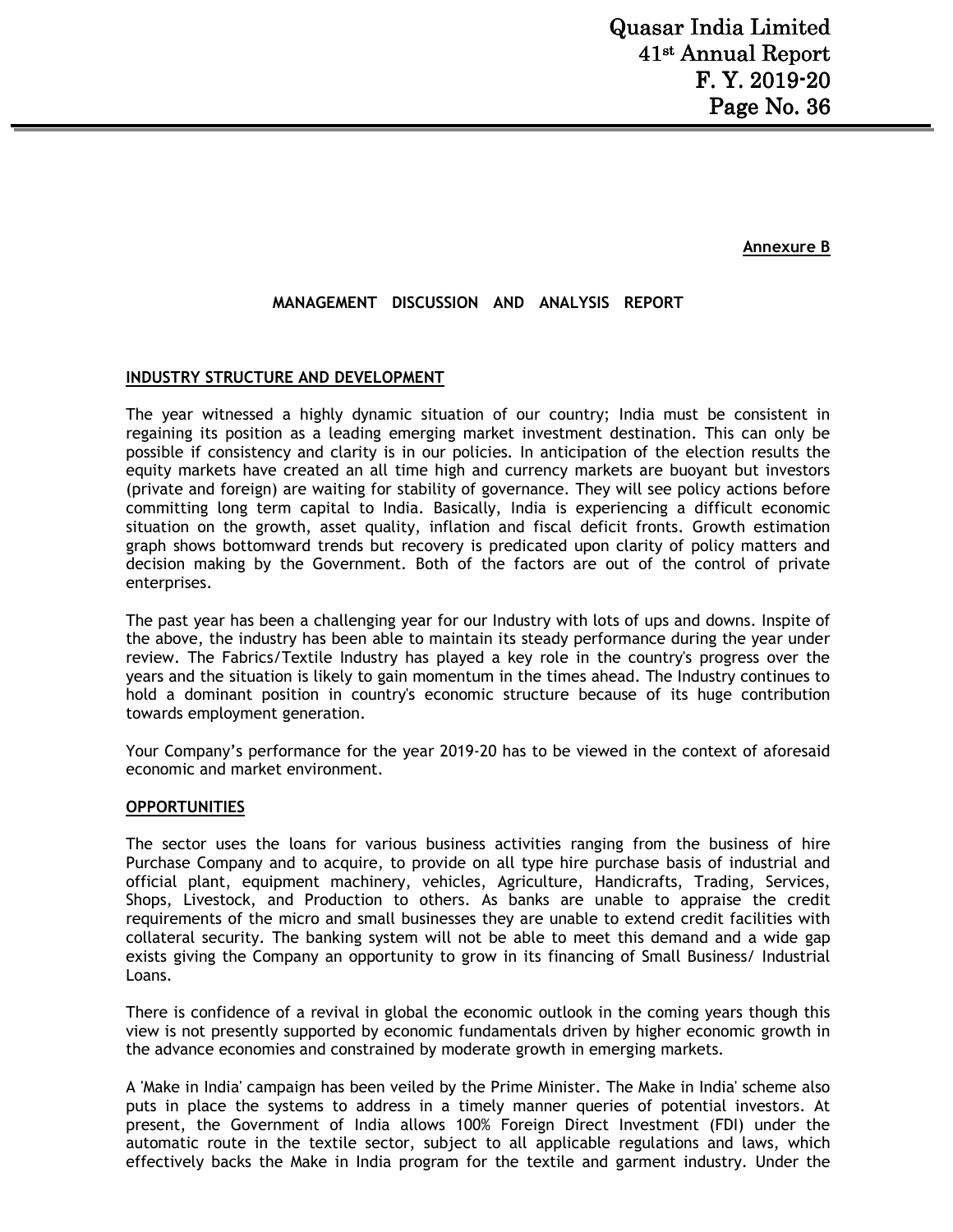'Make in India' initiative, investment opportunities for foreign companies and entrepreneurs are available across the entire value chain of synthetics, value–added and specialty fabrics, fabric processing set–ups for all kinds of natural and synthetic textiles, technical textiles, garments, and retail brands.

Changes in China's Textile Policy severely affected the country's export to that country. In spite of the above, we are of the firmed opinion that the future of the Textile Industry is quite promising. We hope that with the recoveries in economies of U.S.A and European Union will propel the growth of the Textile Industry. Ever growing retailing sector and increased purchasing power of both urban and rural people are still present in the economy and will lead to the growth of the Industry. The shifting of orders from China to India, due to various favourable factors will also help the Industry to increase its global share.

# **'**

Major threat faced by Quasar India Limited would be circumstances of not being able to raise funds for its future business operations.

# <u>SEGMENT-WISE PERFORMANCE</u>

The substantial part of the revenue of the Company is from two segment, currently engaged in a two segment i.e. Trading in Fabrics and Trading in Metal. Details of performance have been provided in the Directors' Report.

# **OUTLOOK**

Quasar India Limited expects to improve its performance in financial year 2019-20 and hopes to grow at rate faster than the growth of bank credit. The approach would be to continue with the growth momentum while balancing risk.

# <u>RISK MANAGEMENT</u>

Risk Management is an integral part of our Company's business strategy. A dedicated team is a part of the management processes governed by the senior management team. This team reviews compliance with risk policies, monitors risk tolerance limits, reviews and analyzes risk exposure related to specific issues and provides oversight of risk across the organization. The team nurtures a healthy and independent risk management function to avoid any kind of misappropriations in the Company. As part of the Risk Management framework, the management of Credit Risk, Market Risk, Operational Risk and Fraud Risk are placed under the Head – Risk. The Credit Risk management structure includes separate credit policies and procedures for various businesses. The risk policies define prudential limits, portfolio criteria, exceptional approval metrics, etc. and cover risk assessment for new product offerings. Concentration Risk is managed by analyzing counter-party, industry sector, geographical region, single borrower and borrower group. Retail Finance credit approval is based on product / programs and monitoring is primarily done at the portfolio level across products and programs. Causal analysis is carried out and corrective actions are implemented on key risk indicators. A Senior Management oversight committee meets periodically to review the operational risk profile of the organization. Fraud risks are mitigated through a fraud risk management team.

# <u>INTERNAL CONTROL SYSTEMS AND THEIR ADEQUACY</u>

The Company's internal control system is designed to ensure operational efficiency, protection and conservation of resources, accuracy and promptness in financial reporting and compliance with laws and regulations. The internal control system is supported by an internal audit process for reviewing the adequacy and efficiency of the Company's internal controls, including its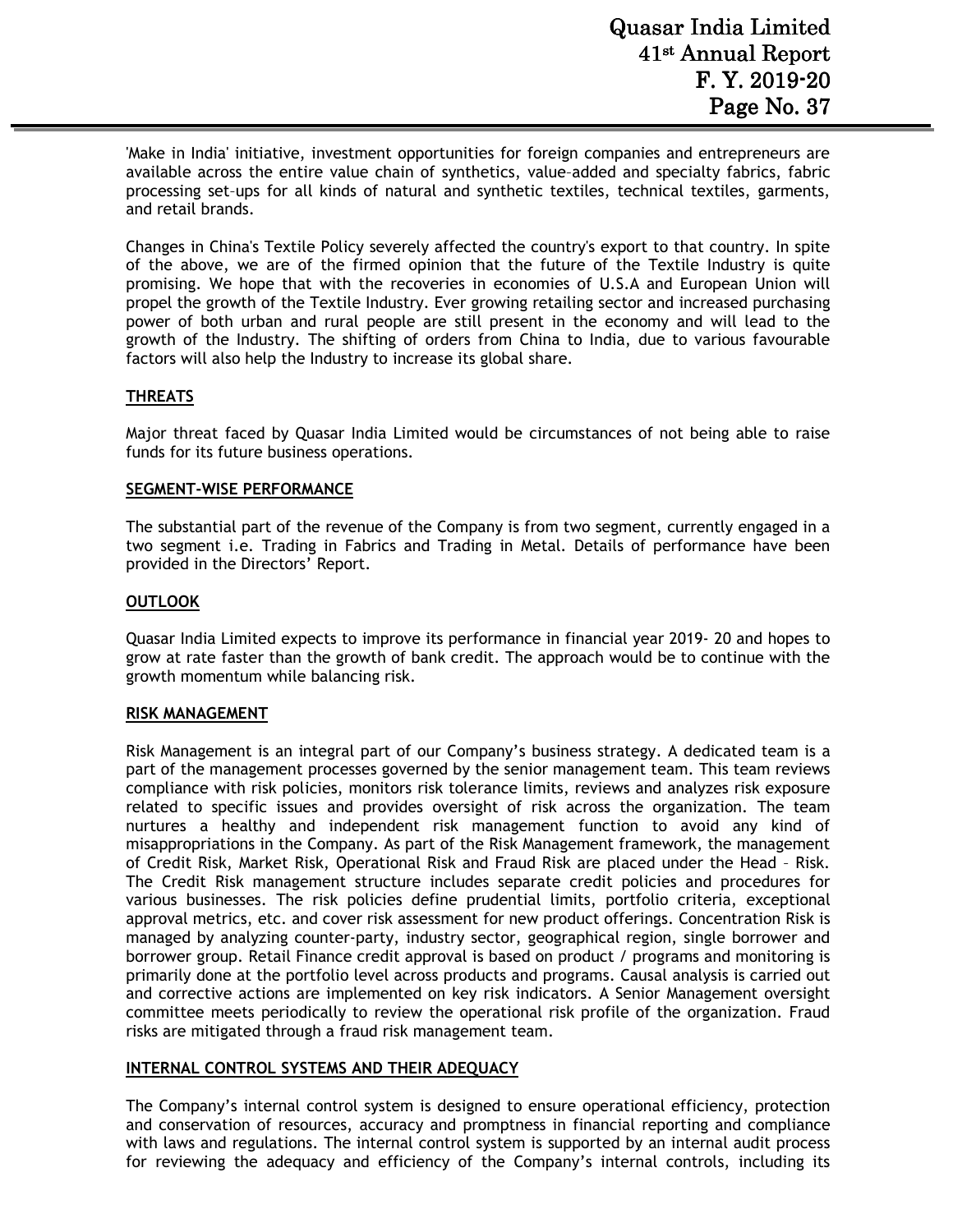Quasar India Limited 41<sup>st</sup> Annual Report F.Y. 2019-20 Page No. 38

i,

systems and processes and compliance with regulations and procedures. Internal Audit Reports are discussed with the Management and are reviewed by the Audit Committee of the Board which also reviews the adequacy and effectiveness of the internal controls in the Company. The Company's internal control system is commensurate with the size, nature and operations of the Company.

# **MATERIAL DEVELOPMENTS IN HUMAN RESOURCES/ INDUSTRIAL RELATIONS FRONT, INCLUDING** <u>NUMBER OF PEOPLE EMPLOYED:</u>

We recognize people as our most valuable asset and we have built an open, transparent and meritocratic culture to nurture this asset. Talent Management is a key people planning tool that provides an integrated means of identifying, selecting, developing and retaining top talent within our Organization. Attrition has been managed well and has been below industry benchmarks. Quasar India Limited has kept a sharp focus on Employee Engagement. We follow 360 degree feedback to ensure the satisfaction of our people. We have a strong system of grievance handling too. No concern of our people goes without addressing. We strive for excellence by thriving on Quasar India's positivity.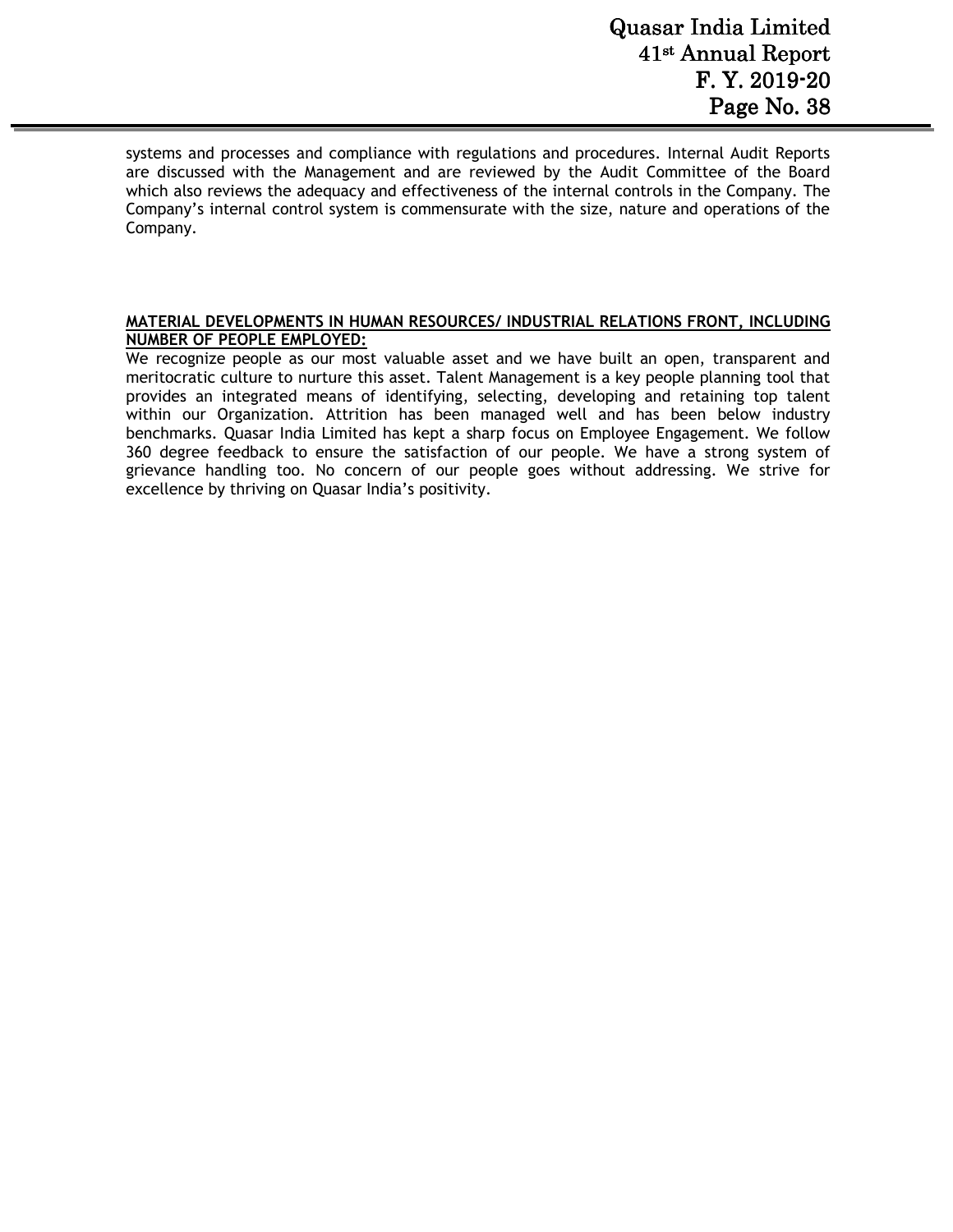Annexure C

i,

# **! -,1**

#### **-SECRETARIAL AUDIT REPORT**

# **FOR THE FINANCIAL YEAR ENDED MARCH 31, 2020** [Pursuant to section 204(1) of the Companies Act, 2013 and rule No. 9 of the Companies (Appointment and Remuneration of Managerial Personnel) Rules, 2014]

**To.** 

The Members.

QUASAR INDIA LIMITED CIN: L67190DL1979PLC009555 **1755**, Ill<sup>rd</sup> Floor, Aggarwal Plaza, Sector-14, Rohini, New Delhi-110085

We have conducted the secretarial audit of the compliance of applicable statutory provisions and the adherence to good corporate practices by **QUASAR INDIA LIMITED** (hereinafter referred to as "the Company"). Secretarial Audit was conducted in a manner that provided us a reasonable basis for evaluating the corporate conducts/statutory compliances and expressing our opinion thereon.

Based on our verification of the Company's books, papers, minute books, forms and returns filed and other records maintained by the Company and also the information provided by the Company, its officers, agents and authorized representatives during the conduct of secretarial audit, We hereby report that in our opinion, the company has, during the audit period covering the financial year ended on March 31, 2020 (Audit Period) complied with the statutory provisions listed hereunder and also that the Company has proper Board-processes and compliance-mechanism in place to the extent, in the manner and subject to the reporting made hereinafter along with Annexure-A attached to this report.

- I. We have examined the books, papers, minute books, forms and returns filed and other records maintained by the Company for the financial year ended on March 31, 2020 according to the provisions of:
- i. The Companies Act, 2013 (the Act) and the rules made thereunder;
- ii. The Securities Contracts (Regulation) Act, 1956 ('SCRA') and the rules made thereunder;
- iii. The Depositories Act, 1996 and the Regulations and Bye-laws framed thereunder;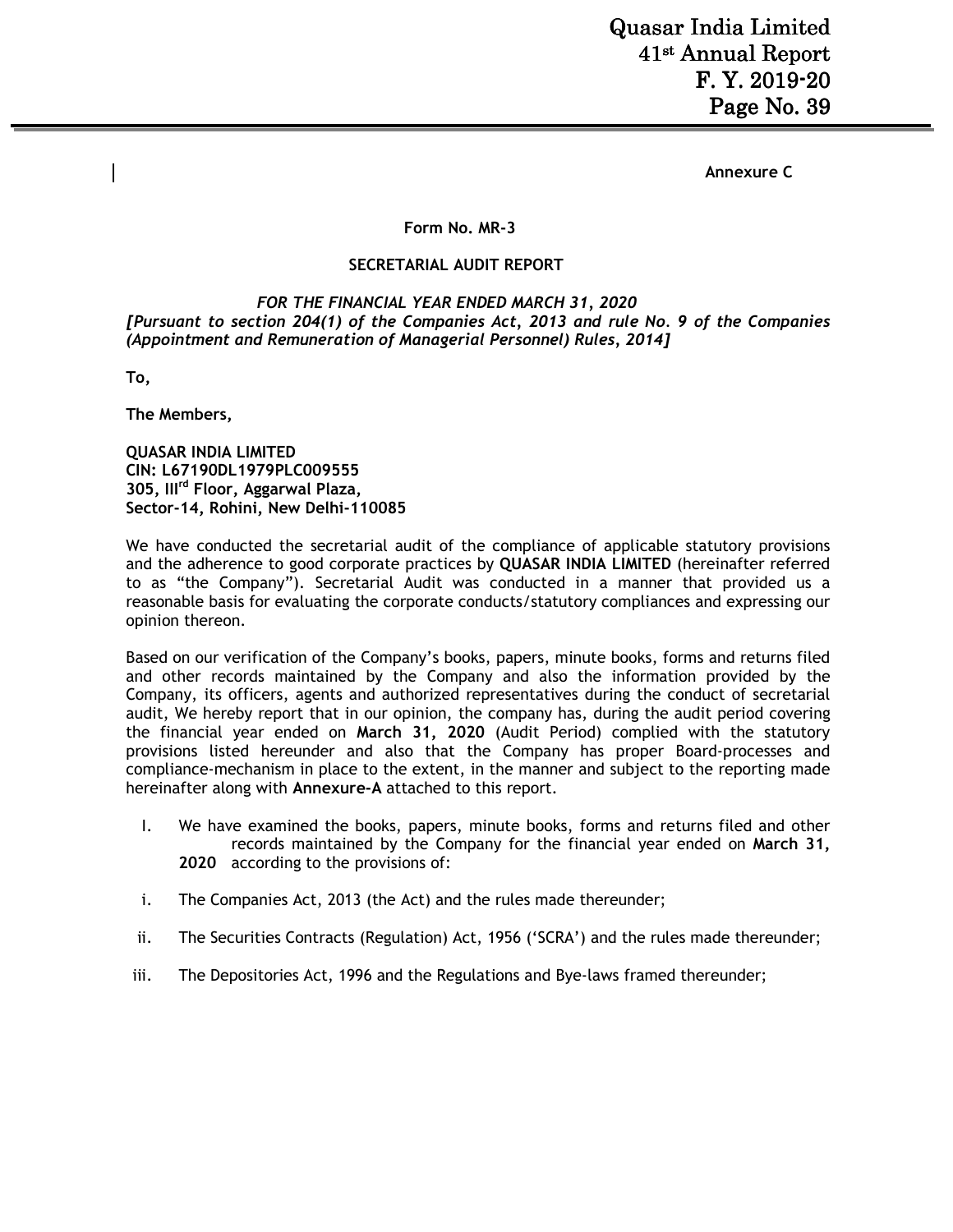- iv. Foreign Exchange Management Act, 1999 and the rules and regulations made thereunder to the extent of Foreign Direct Investment (FDI), Overseas Direct Investment (ODI) and External Commercial Borrowings (ECB); (Not applicable to the Company during the **Audit Period)**
- v. The following Regulations and Guidelines prescribed under the Securities and Exchange Board of India Act, 1992 ('SEBI Act'):
	- a) The Securities and Exchange Board of India (Substantial Acquisition of Shares and Takeovers) Regulations, 2011
	- b) The Securities and Exchange Board of India (Listing Obligations and Disclosure Requirements) Regulations, 2015 as amended till date;
	- c) The Securities and Exchange Board of India (Prohibition of Insider Trading) Regulations, 2015;
	- d) The Securities and Exchange Board of India (Issue of Capital and Disclosure Requirements) Regulations, 2018; (Not applicable to the Company during the Audit **!**);
	- e) The Securities and Exchange Board of India (Share Based Employee Benefits) Regulations, 2014; (Not applicable to the Company during the Audit Period);
	- f) The Securities and Exchange Board of India (Issue and Listing of Debt Securities) Regulations, 2008; (Not applicable to the Company during the Audit Period);
	- g) The Securities and Exchange Board of India (Registrars to an Issue and Share Transfer Agents) Regulations, 1993 regarding the Companies Act and dealing with client;
	- h) The Securities and Exchange Board of India (Delisting of Equity Shares) Regulations, 2009; (Not applicable to the Company during the Audit Period);
	- i) The Securities and Exchange Board of India (Buyback of Securities) Regulations, 1998; (Not applicable to the Company during the Audit Period);
- vi. Other Laws applicable to the Company:

We have examined the framework, processes, and procedures of compliances of laws applicable on the Company in detail. We have examined reports, compliances with respect to applicable laws on test basis.

Other Miscellaneous and state laws.

- a) Income Tax Act, 1961;
- b) Goods and Services Tax Act, 2017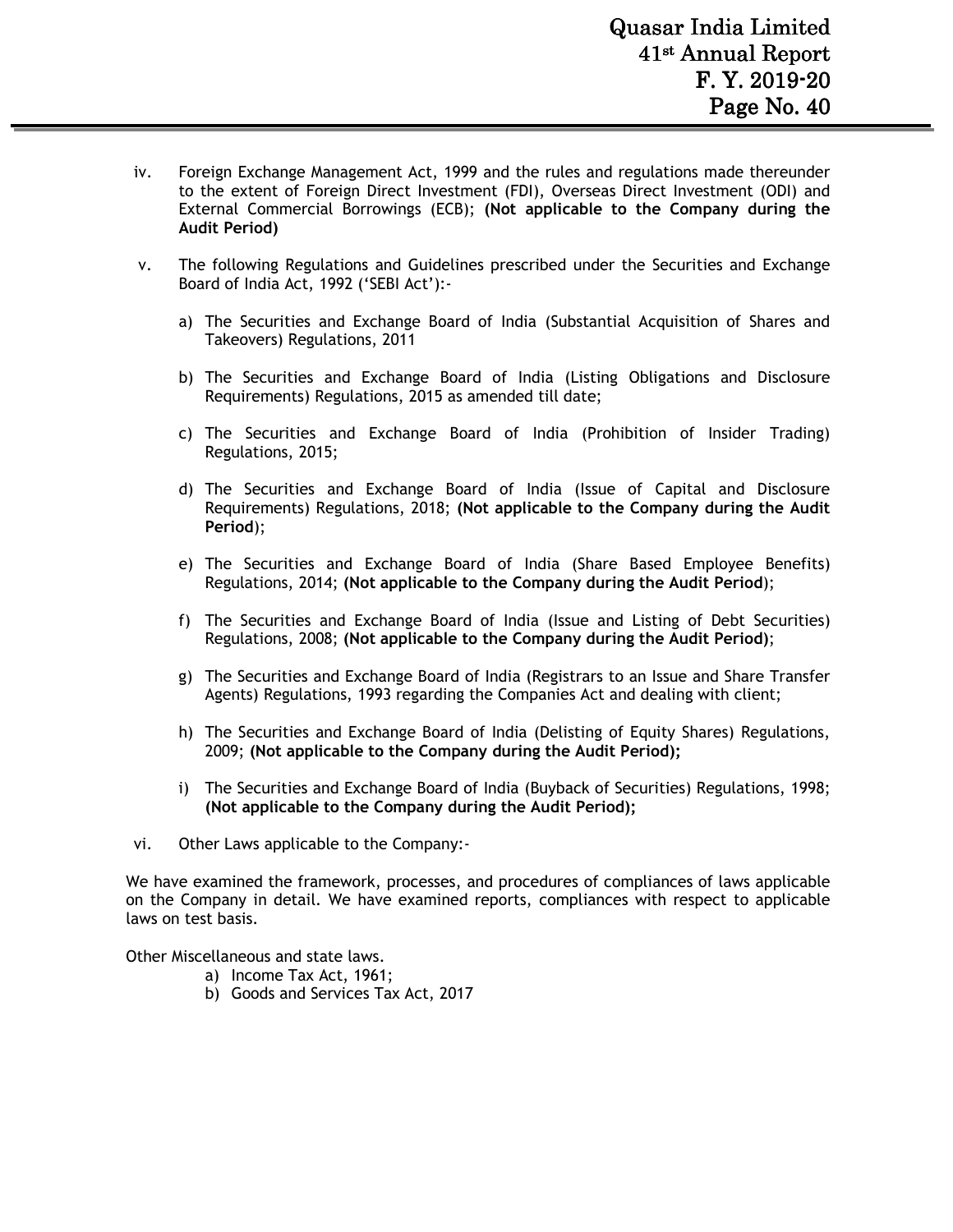We have also examined compliance with the applicable clauses of the following:

- a) Secretarial Standards issued by The Institute of Company Secretaries of India;
- b) The Securities and Exchange Board of India (Listing Obligations and Disclosure Requirements) Regulations, 2015 as amended from time to time and the Listing Agreements entered into by the Company with BSE Limited (BSE).
- c) During the period under review the Company has complied with the provisions of the Act, Rules, Regulations, and Guidelines to the extent applicable, Standards, etc. mentioned above subject to following:
	- 1. In terms of Regulation 24A of Securities and Exchange Board of India (Listing Obligations and Disclosure Requirements) Regulations, 2015, the Listed Entity has not filed the Annual Secretarial Compliance Report with the Stock Exchange for the financial year ending 31<sup>st</sup> March, 2019.
	- 2. In terms of Section 203 of the Companies Act, 2013, the office for the post of Company Secretary and Compliance Officer was vacated for more than six (6) months.

As per Regulation 15(2) of SEBI (LODR) Regulations, 2015, the compliances with the corporate governance provisions as specified in Reg. 17 to 27 and Clause (b) to (i) of Regulation 46(2) and Para C, D, E of Schedule V for Corporate Governance do not apply to this Listed Entity as the Paid-up share capital of the Listed Entity is Rs. 5,35,25,000/- (i.e. less than Rs. 10 Crore) and Net Worth is Rs. 5,53,00,830/- (i.e. less than Rs. 25 Crores) as on the last day of the previous financial year. During the audit, we observed that the company is voluntarily complying the provisions to the extent possible as a part of good corporate governance practice.

Based on the information received and records maintained, we further report that:

- 1. The Board of Directors of the Company is duly constituted with proper balance of Executive, Non-Executive, women and Independent Directors. The changes in the composition of the Board of Directors that took place during the period under review were carried out in compliance with the provisions of the Act.
- 2. Adequate notice of at least seven days was given to all directors to schedule the Board Meetings along with agenda and detailed notes on agenda and a system exists for seeking and obtaining further information and clarifications on the agenda items before the meeting and for meaningful participation at the meeting in compliance of the Act.
- 3. Majority decision is carried through and recorded in the minutes of the Meetings. Further as informed, no dissent was given by any director in respect of resolutions passed in the board and committee meetings.

Based on the compliance mechanism established by the company and on the basis of the Compliance Certificate (s) placed and taken on record by the Board of Directors at their meeting (s), we further report that;

There are adequate systems and processes in the company commensurate with the size and operations of the company to monitor and ensure compliance with applicable laws, rules, regulations and guidelines.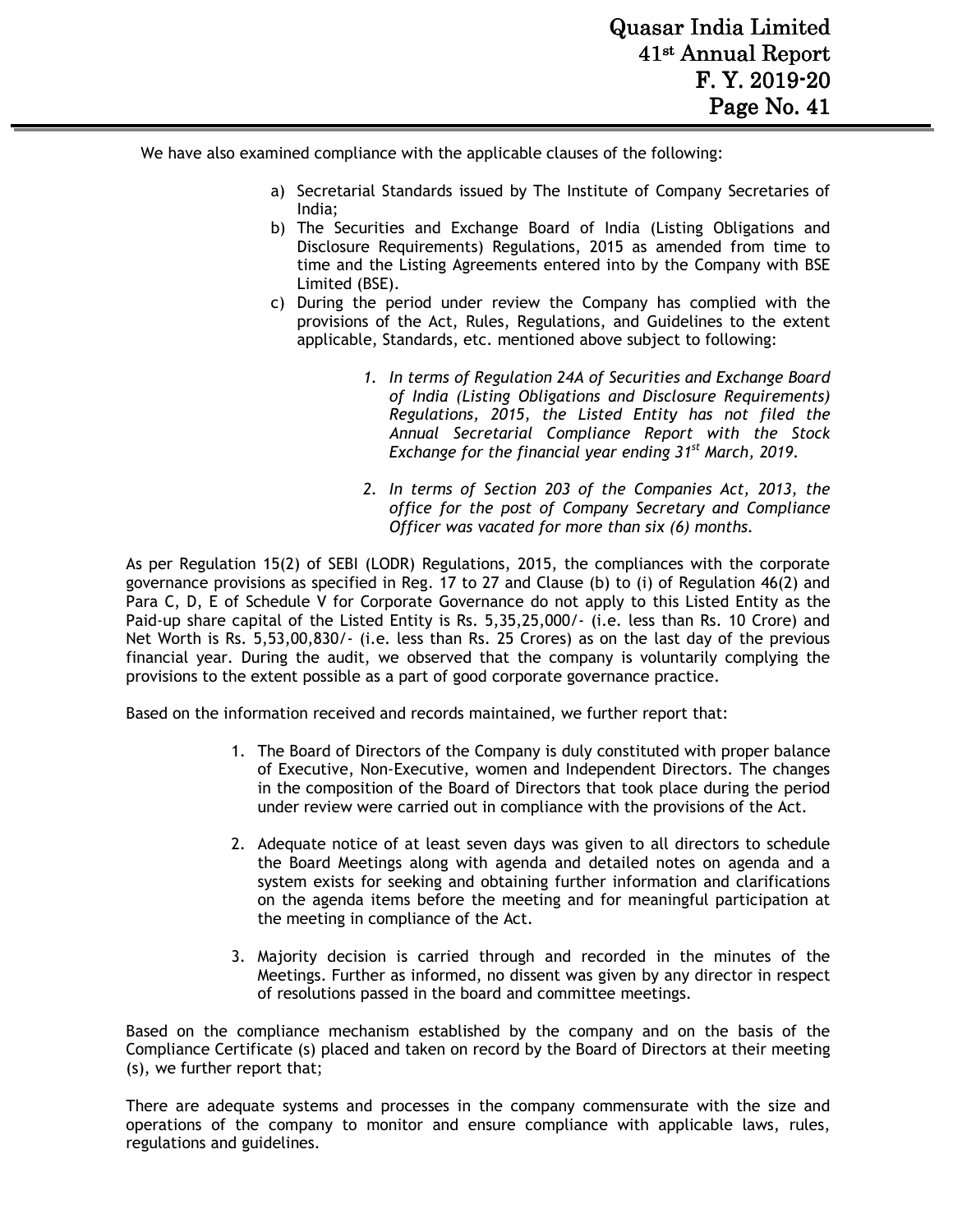We further report that during the audit period the company has not incurred any specific event / action that can have major bearing on the company's affairs in pursuance of above referred laws, rules, regulations; guidelines, standards etc. except the following:

a. Ms. Bhavna Seth has resigned from the post of Company Secretary and Compliance Officer of the Company w.e.f. 26th July, 2019. In this regard, the sub-section (4) of Section 203 of the Companies Act, 2013 prescribes that any vacancy caused in the office of Company Secretary shall be filled within a period of six (6) months from such vacancy. However, the Company has filled the said vacancy by appointing Mr. Alok Nath Singh as the Company Secretary and Compliance Officer w.e.f. 23rd July, 2020 i.e. beyond the said limit of six (6) months. Hence, the provision of Section 203(4) of the Companies Act, 2013 has not been complied with.

For G AAKASH & ASSOCIATES **COMPANY SECRETARIES** 

**AAKASH GOEL** (PROP.) M. NO.: A57213 CP NO.: 21629 UDIN: A057213B000591736

Date: 18.08.2020 Place: Haryana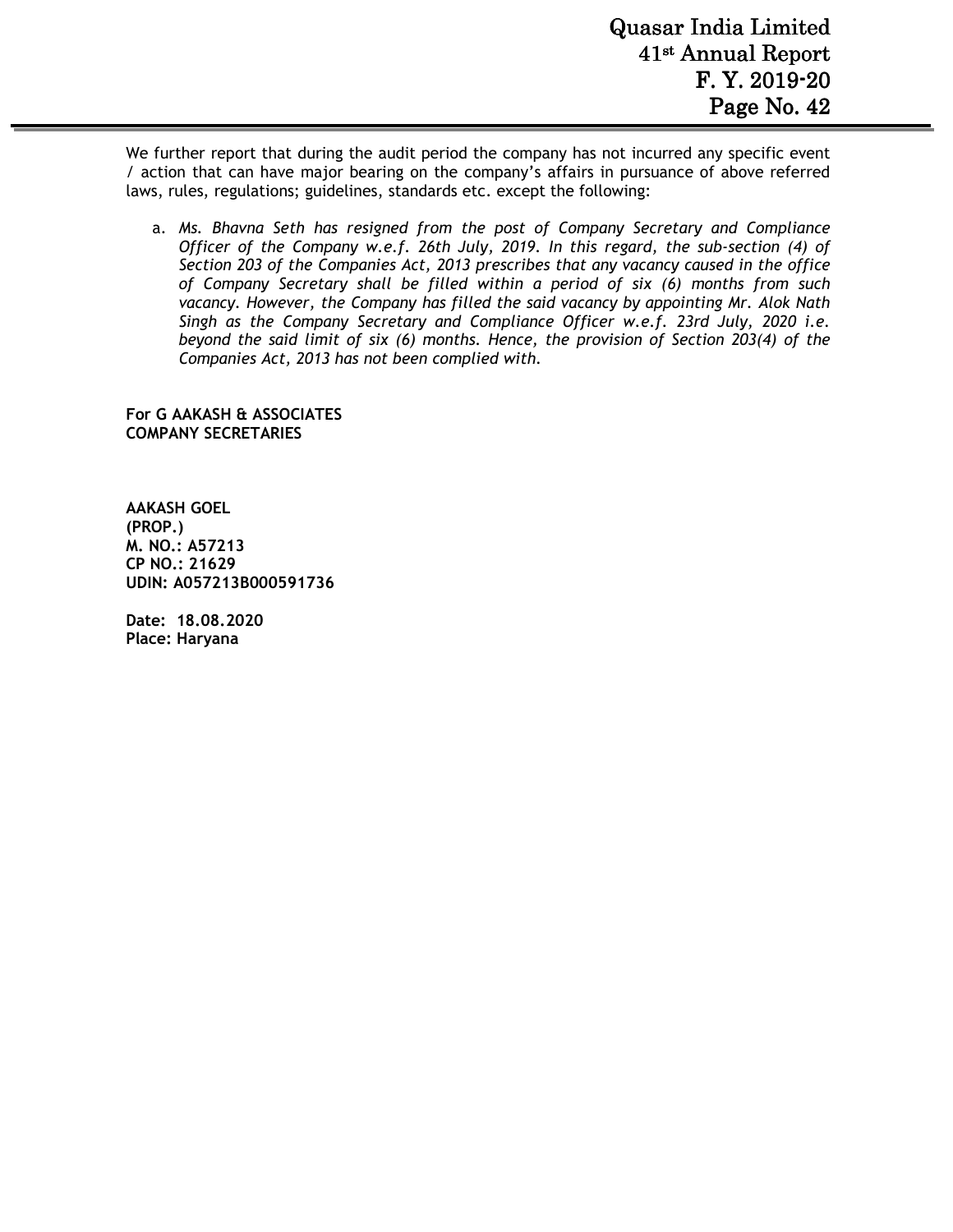**ANNEXURE-A** 

To,

The Members,

**QUASAR INDIA LIMITED** CIN: L67190DL1979PLC009555 305, Illrd Floor, Aggarwal Plaza, Sector-14, Rohini, New Delhi-110085

Sub: Our Secretarial Audit for the Financial Year ended March 31, 2020 of even date is to be read along with this letter.

- 1. Maintenance of secretarial record is the responsibility of the management of the Company. Our responsibility is to express an opinion on these secretarial records based on our Audit.
- 2. We have followed the audit practices and processes as were appropriate to obtain reasonable assurance about the correctness of the contents of the secretarial records. We believe that the processes and practices, we followed provide a reasonable basis to our opinion.
- 3. We have not verified the correctness and appropriateness of financial records and Books of Accounts of the Company.
- 4. Wherever required, we have obtained the Management representation about the compliance of laws, rules, and regulations and happening of events etc.
- 5. The Compliance of the provisions of Corporate and other applicable laws, rules, regulations, standards is the responsibility of the management. Our examination was limited to the verification of the procedures on test basis.
- 6. The Secretarial Audit report is neither an assurance as to the future viability of the Company nor of the efficacy or effectiveness with which the management has conducted the affairs of the Company.

For G AAKASH & ASSOCIATES **COMPANY SECRETARIES** 

**AAKASH GOEL** (PROP.) M. NO.: A57213 CP NO.: 21629 UDIN: A057213B000591736

Date: 18.08.2020 Place: Haryana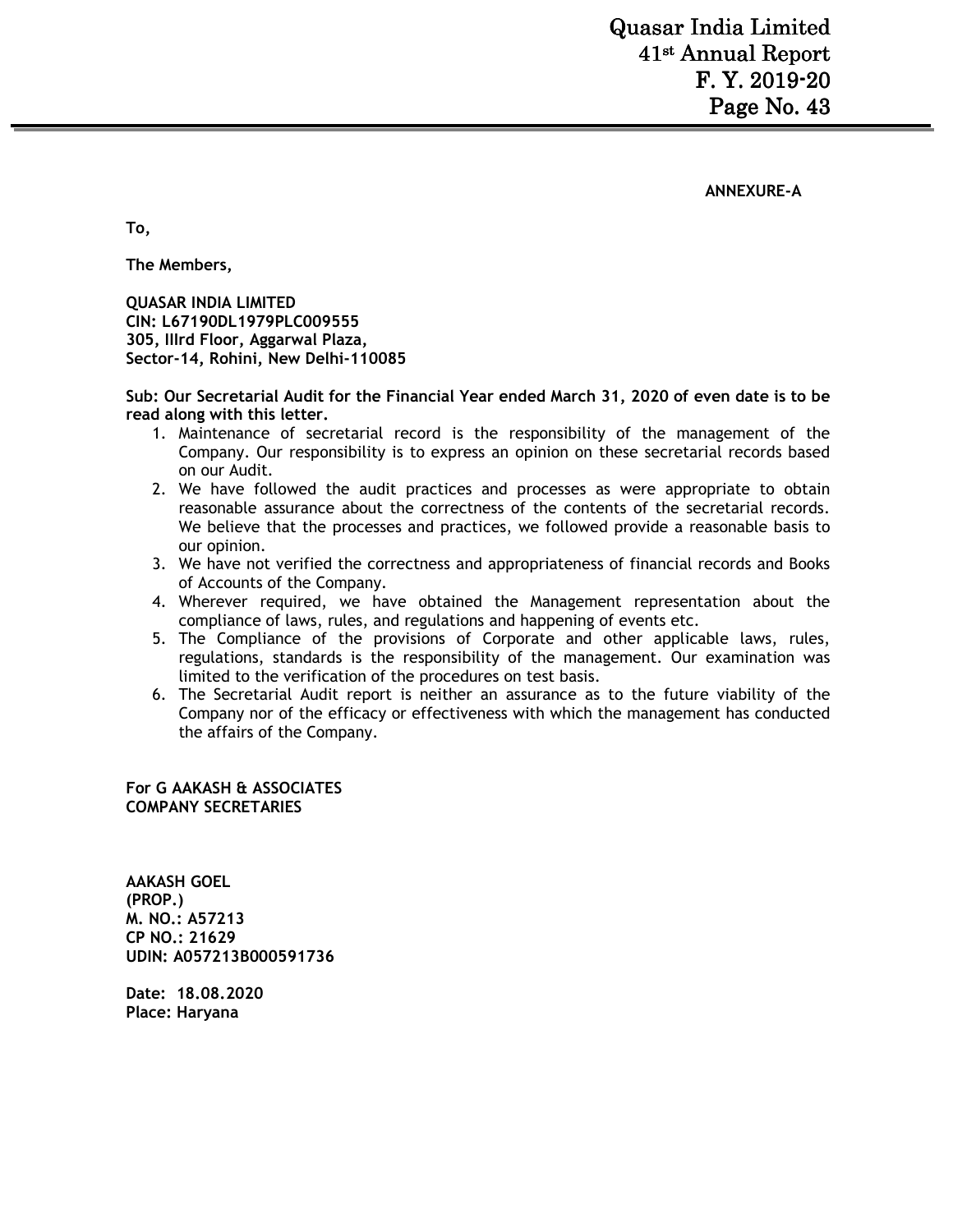Quasar India Limited 41<sup>st</sup> Annual Report F.Y. 2019-20 Page No. 44

Annexure D

i,

**Independent Auditor's Report** 

To The members of **Quasar India Limited** 

**Report on the Audit of Financial Statements** 

**Opinion** 

We have audited the accompanying financial statements of **QUASAR INDIA LIMITED** ("the Company"), which comprise the balance sheet as at  $31<sup>st</sup>$  March 2020, the statement of profit and loss, statement of changes in equity and the statement of cash flows for the year then ended, and notes to the financial statements, including a summary of significant accounting policies and other explanatory information.

In our opinion and to the best of our information and explanations given to us, the aforesaid financial statements give the information required by the Companies Act, 2013 ("the Act") in the manner so required and give a true and fair view in conformity with the accounting principles generally accepted in India of the state of affairs of the Company as at 31<sup>st</sup> March, 2020, and the net loss (including other comprehensive income), changes in equity and its cash flows for the year ended on that date.

# **Basis for Opinion**

We conducted our audit in accordance with the Standards on Auditing (SAs) specified under section 143(10) of the Act. Our responsibilities under those standards are further described in the 'Auditor's Responsibilities for the Audit of the Financial Statements' section of our report. We are independent of the Company in accordance with the Code of Ethics issued by the Institute of Chartered Accountants of India (ICAI) together with ethical requirements that are relevant to our audit of the financial statements under the provisions of the Act and the rules thereunder, and we have fulfilled our ethical responsibilities in accordance with these requirements and the Code of Ethics. We believe that the audit evidences we have obtained are sufficient and appropriate to provide a basis for our opinion.

# **Key Audit Matters**

Key audit matters are those matters that, in our professional judgment, were of most significance in our audit of the financial statements of the current period. These matters were addressed in the context of our audit of the financial statements as a whole, and in forming our opinion thereon, and we do not provide a separate opinion on these matters. We have determined the matters described hereunder to be key audit matters to be communicated in our report.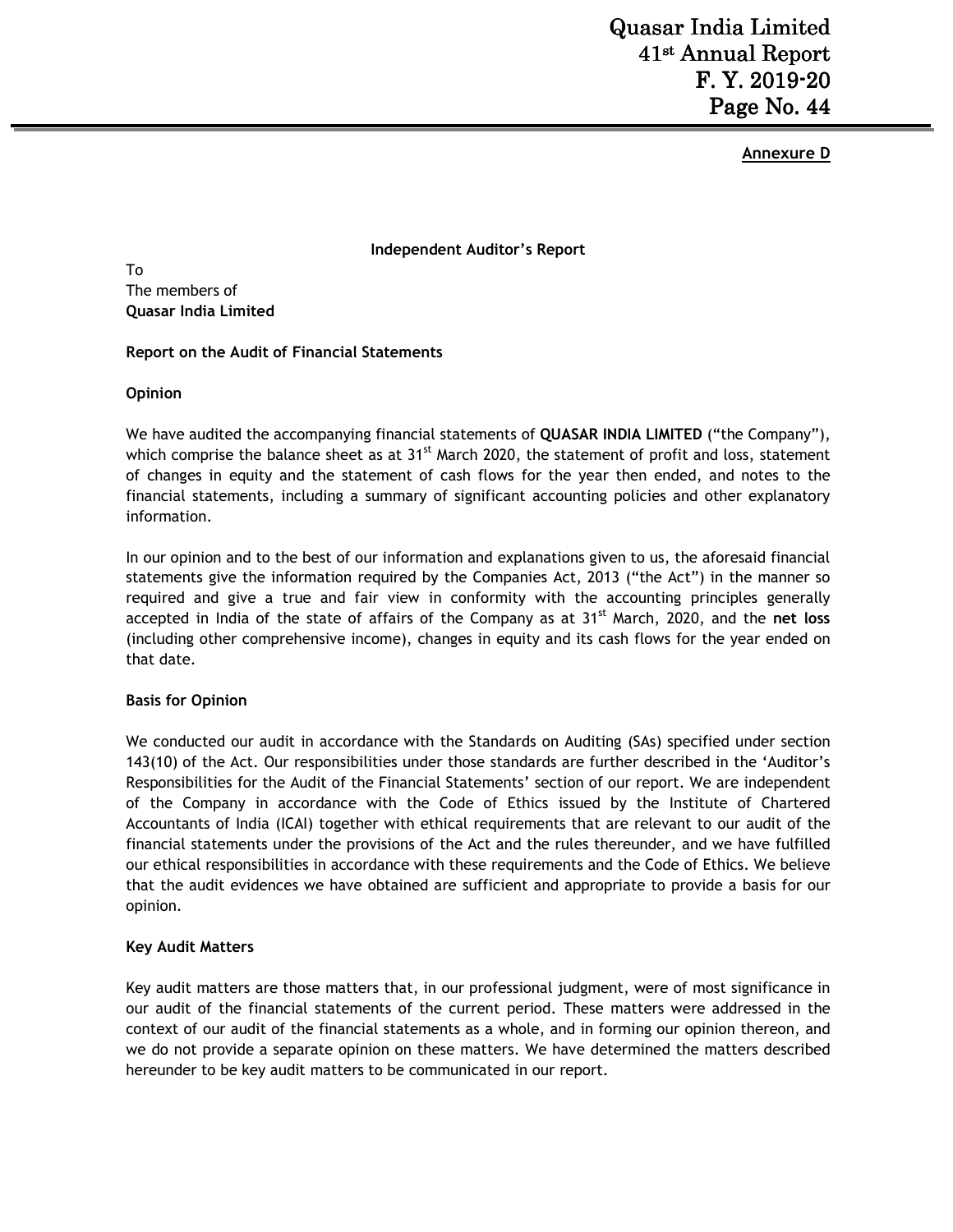| Key audit matters                                                                | Auditor's response                                                                                                                                                                                |  |  |
|----------------------------------------------------------------------------------|---------------------------------------------------------------------------------------------------------------------------------------------------------------------------------------------------|--|--|
| <b>Measurement of Revenue</b>                                                    | Our audit procedure inter- alia included the following-                                                                                                                                           |  |  |
| As per Ind AS 115, measurement of<br>revenue to be made on transaction<br>price. | used assessment of overall<br>We<br>control<br>environment relevant for measurement<br>Ωf<br>revenue.                                                                                             |  |  |
|                                                                                  | We performed testing of journal entries, with<br>$\bullet$<br>particular focus on manual adjustment to<br>revenue account, to mitigate the risk of<br>manipulation of revenue and profit figures. |  |  |

# Information other than the financial statements and Auditor's Report Thereon

The Company's Board of Directors is responsible for the preparation of the other information. The other information comprises the information included in the Management Discussion and Analysis, Board's Report including Annexures to Board's Report, Business Responsibility Report, Corporate Governance and Shareholder's Information, but does not include the financial statements and our auditor's report thereon.

Our opinion on the financial statement does not cover the other information and we do not express any form of assurance conclusion thereon.

In connection with our audit of the financial statements, our responsibility is to read the other information and, in doing so, consider whether the other information is materially inconsistent with the financial statements or our knowledge obtained during the course of our audit or otherwise appears to be materially misstated.

If, based on the work we have performed, we conclude that there is a material misstatement of this other information; we are required to report that fact. We have nothing to report in this regard.

# **Management's Responsibility for theFinancial Statements**

The Company's board of directors is responsible for the matters stated in section 134(5) of the Act with respect to the preparation of these financial statements that give a true and fair view of the financial position, financial performance and cash flows of the Company in accordance with the Ind AS and the other accounting principles generally accepted in India. This responsibility also includes maintenance of adequate accounting records in accordance with the provisions of the Act for safeguarding of the assets of the Company and for preventing and detecting frauds and other irregularities; selection and application of appropriate accounting policies; making judgments and estimates that are reasonable and prudent; and design, implementation and maintenance of adequate internal financial controls, that are operating effectively for insuring the accuracy and completeness of the accounting records, relevant to the preparation and presentation of the financial statements that give a true and fair view and are free from material misstatements, whether due to fraud or error.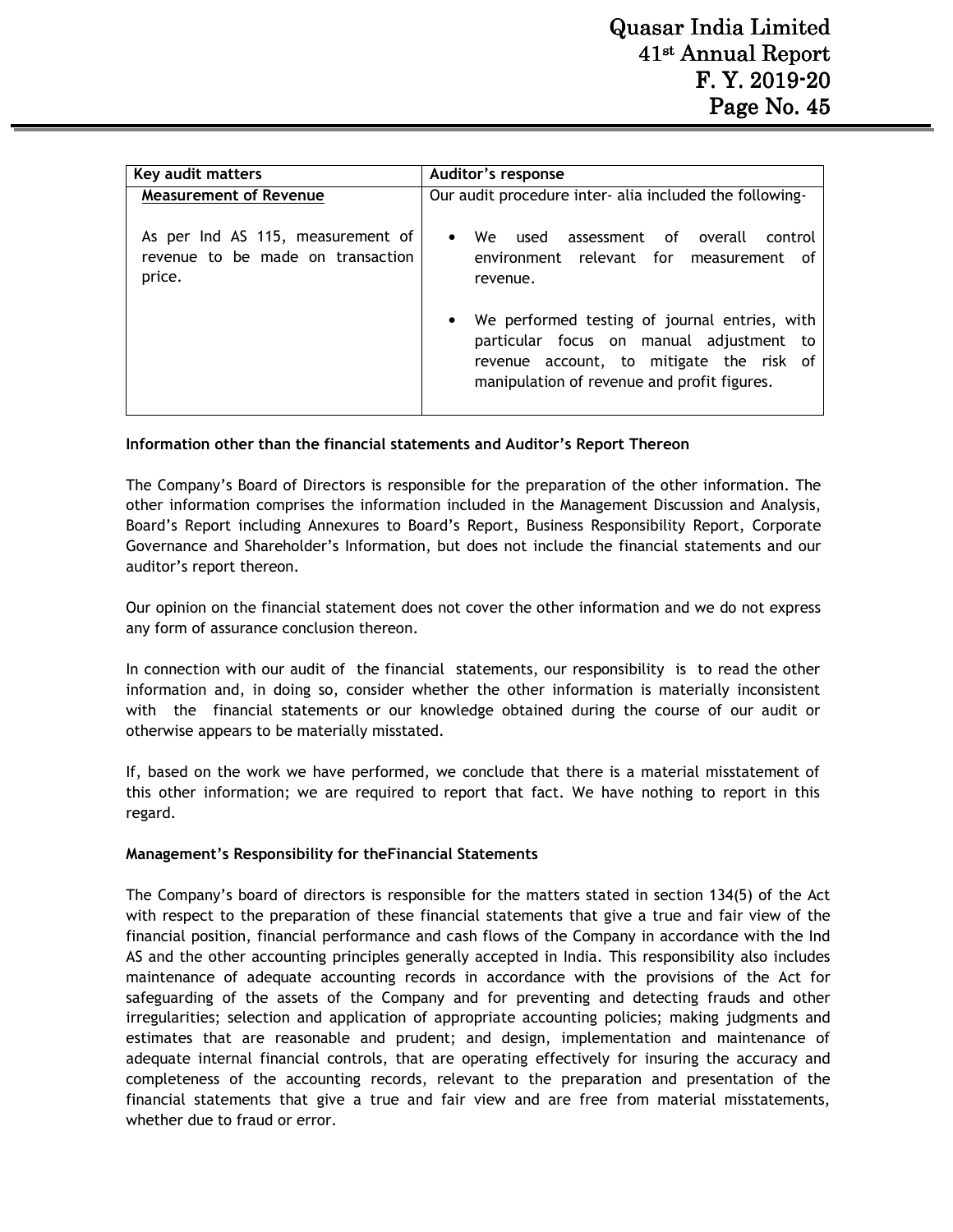In preparing the financial statements, management is responsible for assessing the Company's ability to continue as a going concern, disclosing, as applicable, matters related to going concern and using the going concern basis of accounting unless management either intends to liquidate the Company or to cease operations, or has no realistic alternative but to do so.

The Board of Directors is also responsible for overseeing the Company's financial reporting process.

# Auditor's Responsibilities for the Audit of the Financial Statements

Our objectives are to obtain a reasonable assurance about whether the financial statements as a whole are free from material misstatement, whether due to fraud or error, and to issue our report that includes our opinion. Reasonable assurance is a high level of assurance, but is not a guarantee that an audit conducted in accordance with SAs will always detect a material misstatement when it exists. Misstatements can arise due to fraud or error and are considered material if, individually or in aggregate, they could reasonably be expected to influence the economic decisions of users taken on the basis of these financial statements.

As part of an audit in accordance with the SAs, we exercise professional judgment and maintain professional skepticism throughout the audit. We also:

- (i) Identify and assess the risks of material misstatement of the financial statements, whether due to fraud or error, design and perform audit procedures responsive to those risks, and obtain audit evidence that is sufficient and appropriate to provide a basis for our opinion. The risk of not detecting a material misstatement resulting from fraud is higher than one resulting from error, as fraud may involve collusion, forgery, intentional omissions, misrepresentations or the override of internal control.
- (ii) Obtain an understanding of the internal controls relevant to the audit in order to design audit procedures that are appropriate in the circumstances. Under section 143(3)(i) of the Act, we are also responsible for expressing our opinion on whether the company has adequate internal financial controls system in place and the operating effectiveness of such controls.
- (iii) Evaluate the appropriateness of accounting policies used and the reasonableness of accounting estimates and related disclosures made by management.
- (iv) Conclude on the appropriateness of management's use of the going concern basis of accounting and, based on the audit evidence obtained, whether a material uncertainty exists related to events or conditions that may cast significant doubt on the Company's ability to continue as a going concern. If we conclude that a material uncertainty exists, we are required to draw attention in our auditor's report to the related disclosures in the financial statements or, if such disclosures are inadequate, to modify our opinion. Our conclusions are based on the audit evidence obtained upto the date of our auditor's report. However, future events or conditions may cause the Company to cease to continue as a going concern.
- (v) Evaluate the overall presentation, structure and content of the financial statements, including the disclosures, and whether the financial statements represent the underlying transactions and events in a manner that achieves fair presentation.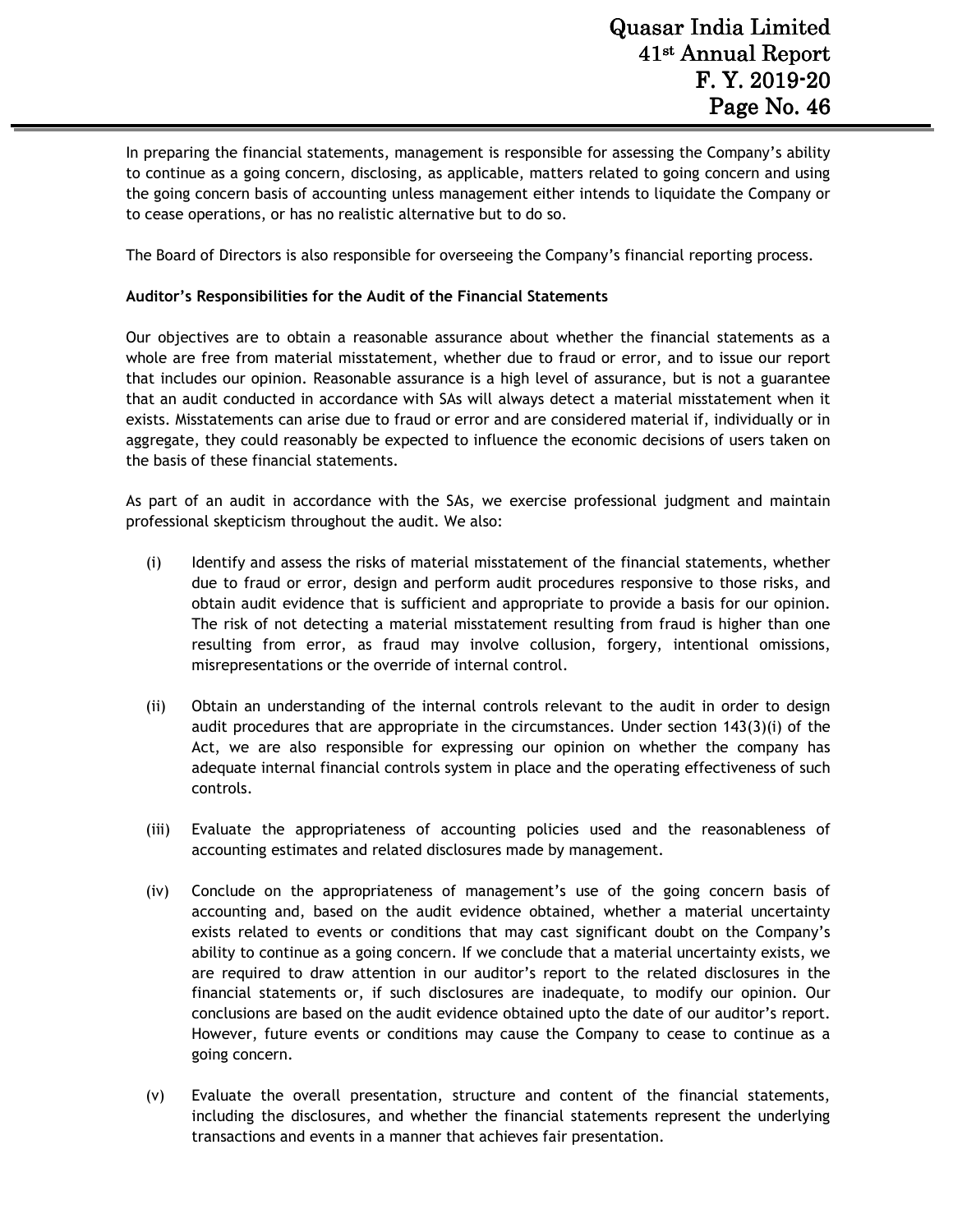Materiality is the magnitude of misstatements in the financial statement, individually or in aggregate, makes it probable that the economic decision of reasonable knowledgeable user of the financial statement may be influenced.

We consider quantitative materiality and qualitative factors in (i) Planning the scope of our audit work and in evaluating the results of our work; and, (ii) to evaluate the effect of any identified misstatements in the financial statements.

We communicate with those charged with governance regarding, among other matters, the planned scope and timing of the audit and significant audit findings, including any significant deficiencies in internal controls that we identify during our audit.

We also provide those charged with governance with a statement that we have complied with relevant ethical requirements regarding independence, and to communicate with them all relationships and other matters that may reasonable be thought to bear on our independence, and where applicable, relevant safeguards.

From the matters communicated with those charged with governance, we determine those matters that were of most significance in the audit of the financial statements of the current period and are therefore the key audit matters. We describe these matters in our auditor's report unless law or regulation precludes public disclosure about the matter or when, or when in extremely rare circumstances, we determine that a matter should not be communicated in our report because the adverse consequences of doing so would reasonable be expected to outweigh the public interest benefits of such communication.

# **Other Matters**

We draw your attention to Note 26 of the financial statement which explains the uncertainties and management's assessment of the financial impact due to the lockdown/ restrictions related to COVID-19 pandemic imposed by the Government for which definitive assessment of the impact is dependent upon the future economic conditions. Our opinion is not modified in respect of this matter.

# **Report on Other Legal and Regulatory Requirements**

- 1. As required by the Companies (Auditor's Report) Order, 2016 ('the Order'), as amended, issued by the Central Government of India in terms of sub-section (11) of section 143 of the Act, we give in the **Annexure A**, a statement on the matters specified in paragraphs 3 and 4 of the order, to the extent applicable.
- 2. As required by Section 143(3) of the Act, we report that:
	- a. We have sought and obtained all the information and explanations which to the best of our knowledge and belief were necessary for the purposes of our audit.
	- b. In our opinion, proper books of account as required by law have been kept by the Company so far as it appears from our examination of those books;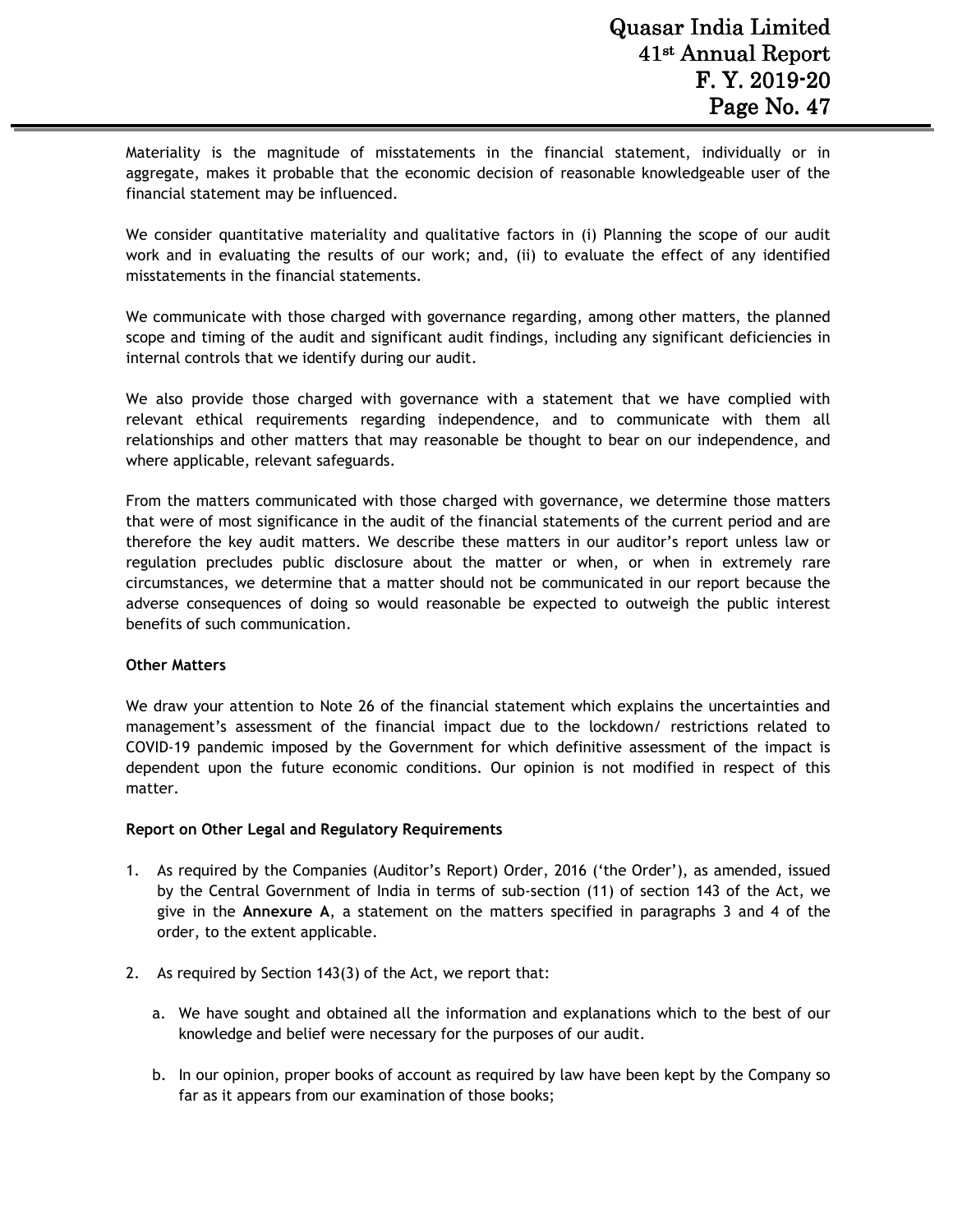- c. the Balance Sheet, the Statement of Profit and Loss, statement of changes in equity and Cash Flow Statement dealt with by this Report are in agreement with the books of account;
- d. In our opinion, the aforesaid financial statements comply with the Indian accounting standards specified under Section 133 of the Act;
- e. On the basis of the written representations received from the directors as on 31st March, 2020 taken on record by the Board of Directors, none of the directors is disqualified as on 31st March, 2020 from being appointed as a director in terms of Section 164 (2) of the Act.
- f. With respect to the adequacy of the internal financial controls over financial reporting of the Company and the operating effectiveness of such controls, refer to our separate Report in Annexure-B. Our report expresses an unmodified opinion on the adequacy and operating effectiveness of the Company's internal financial controls over financial reporting.
- g. With respect to the other matters to be included in the Auditor's Report in accordance with Rule 11 of the Companies (Audit and Auditors) Rules, 2014, in our opinion and to the best of our information and according to the explanations given to us:
	- i. The Company has disclosed the impact, if any of pending litigations on its financial position, in its financial statements (Refer Note 25 of financial statements).
	- ii. The Company did not have any long term contracts including derivative contracts for which there were any material foreseeable losses.
	- iii. The Company is not required to transfer any amount to the Investor Education and Protection Fund.

**FOR V.N. PUROHIT & CO. Chartered Accountants** Firm Regn. No. 304040E

**0.P. Pareek** Partner Membership No. 014238 UDIN: 20014238AAAACT6877

New Delhi, the 30<sup>th</sup> day of June, 2020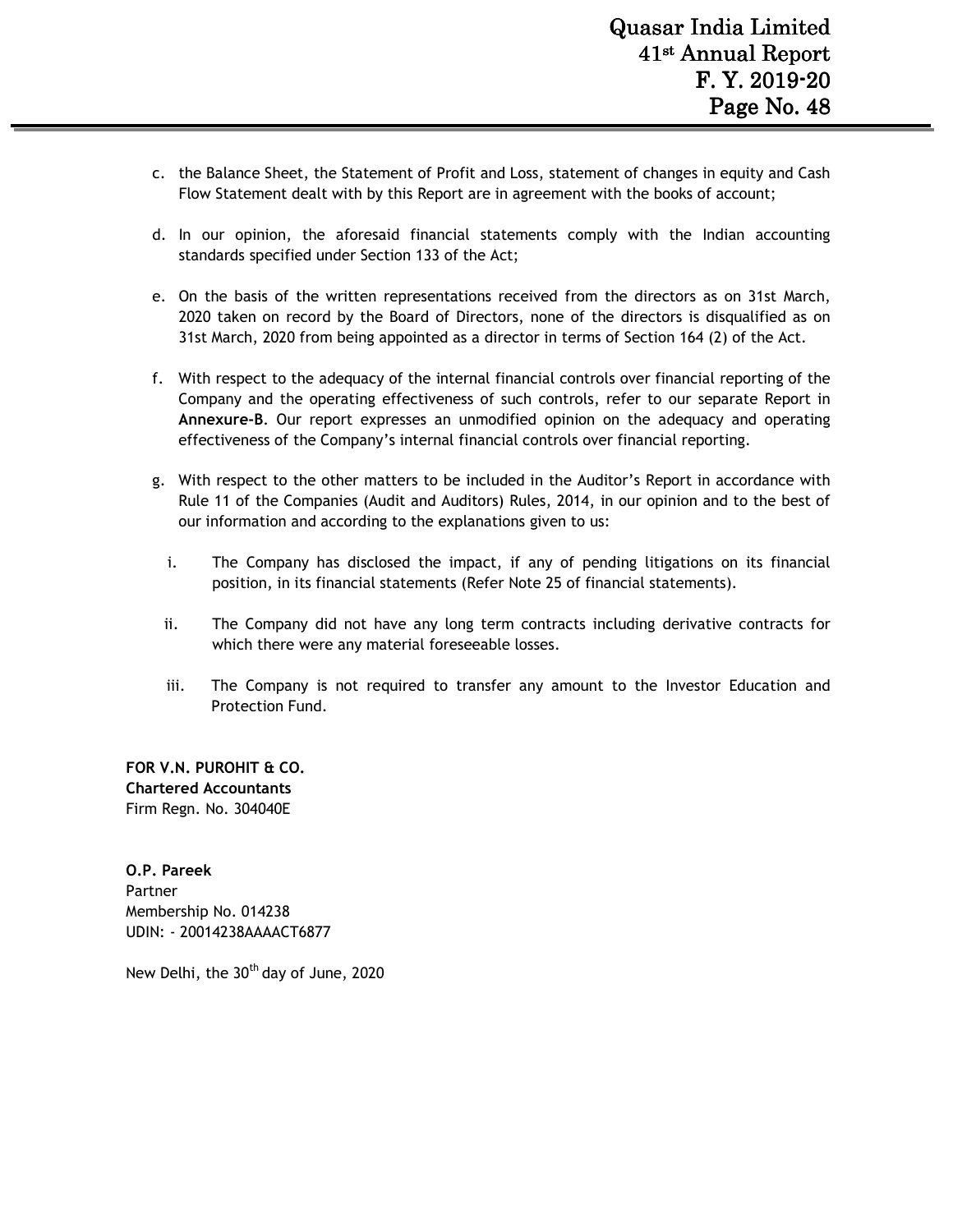# <u> ANNEXURE- A TO THE AUDITOR'S REPORT</u>

The Annexure referred to in Paragraph 1 under the heading of "Report on other Legal and Regulatory Requirements" of our report of even date to the members of **QUASAR INDIA LIMITED** (the Company) for the year ended on  $31<sup>st</sup>$  March 2020.

(i) (a) As per information and explanation given to us, the Company is maintaining proper records showing full disclosures of fixed assets;

(b) As per information and explanation given to us, physical verification of fixed assets has been conducted once in a year by the management and no material discrepancies were noticed during the course of verification;

(c) According to information and explanation given to us, the company does not hold any immovable property during the year dealt with by this report;

- (ii) As per information and explanation given to us, physical verification of inventory has been conducted once in a year by the management and no material discrepancies were noticed during the course of such physical verification;
- (iii) According to information and explanations given to us, the Company has not granted any loans to parties covered in register maintained under section 189 of the Companies Act, 2013. Hence, the provision of sub-clause (iii) of para 3 of the order are not applicable;
- (iv) According to information and explanations given to us, the Company has complied with provisions of section 185 and section 186 of the Companies Act,2013 in respect of loans, investments, guarantees and securities so given;
- (v) According to information and explanations given to us, the Company has not accepted public deposits and the provision of section 73 to 76 or other relevant provisions of the Companies Act, 2013 and rules framed thereunder are not applicable to the Company;
- (vi) According to information and explanations given to us, the Company is notliable to maintain cost records as prescribed under section 148(1) of the Companies Act, 2013;
- (vii) (a) According to information and explanations given to us,the company is generally regular in depositing undisputed statutory dues including income tax and any other applicable statutory dues to the appropriate authorities and there are no outstanding statutory dues as on the last day of the financial year concerned for a period of more than six months from the date they became payable;

(b) According to information and explanations given to us, there are no outstanding statutory dues on the part of Company which is not deposited on account of dispute;

(viii) According to information and explanations given to us, the company has not obtained any loans and borrowings from any financial institution, bank, government or debenture holders, and hence question of default in repayment does not arise;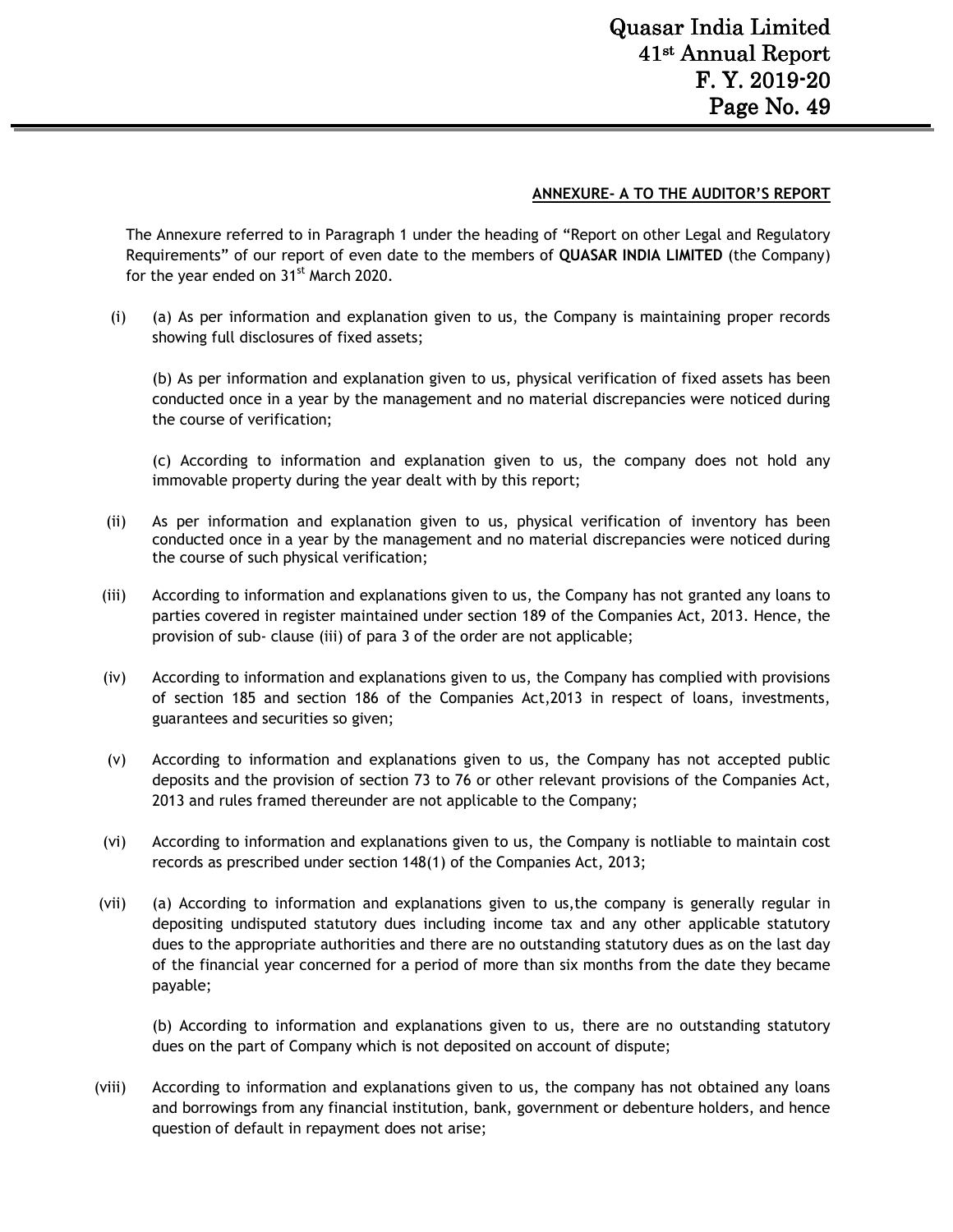- (ix) According to information and explanations given to us, the Company has not raised money by way of initial public offer or further public offer (including debt instruments) or term loans and hence reporting under clause (ix) of Paragraph 3 of the Order is not applicable;
- (x) To best of our knowledge and according to information and explanations given to us, no fraud by the company and no fraud on the company by its officers, employees has been noticed or reported during the period dealt with by this report;
- (xi) According to information and explanations given to us, the Company has not paid any managerial remuneration to managing directors / whole time directors / managers, hence the provisions of clause (xi) of the paragraph 3 of the said order are not applicable to the Company;
- (xii) As per information, the Company is not a Nidhi Company, hence reporting under clause (xii) of paragraph 3 of theOrder is not applicable;
- (xiii) According to information and explanations given to us,all transactions with the related parties are in compliance with sections 177 and 188 of Companies Act, 2013 wherever applicable and the details have been disclosed in the financial statements etc.,as required by the applicable Indian accounting standards;
- (xiv) According to information and explanations given to us, the Company has not made any preferential allotment or private placement of shares or fully or partly convertible debentures during the year;
- (xv) According to information and explanations given to us, the Company has not entered into non cash transactions with directors or persons connected with him;
- (xvi) According to information and explanations given to us, the Company is not a Non- Banking Financial Company and does not required to be registered under Section 45-IA of the Reserve Bank of India Act, 1934.

Signed for the purpose of identification

**FOR V.N. PUROHIT & CO. Chartered Accountants** Firm Regn. No. 304040E

0.P. Pareek Partner Membership No. 014238 UDIN: 20014238AAAACT6877

New Delhi, the 30<sup>th</sup> day of June, 2020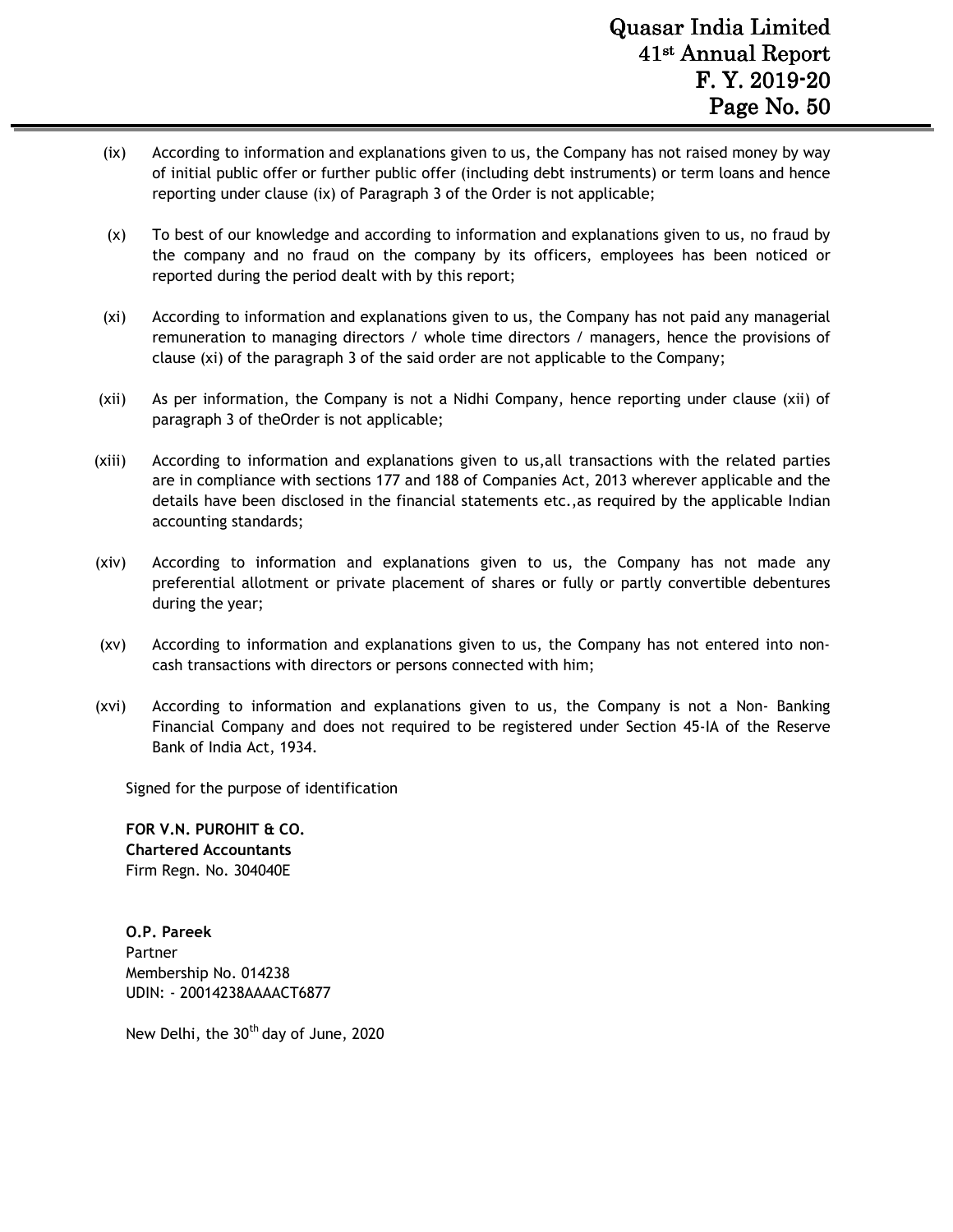# <u> ANNEXURE- B TO THE AUDITOR'S REPORT</u>

Report on the Internal Financial Controls under Clause (i) of Sub- section (3) of Section 143 of the Companies Act, 2013

We have audited the internal financial controls over financial reporting of **QUASAR INDIA LIMITED** as on 31<sup>st</sup> March 2020 in conjunction with our audit of the financial statements of the Company for the year ended on that date.

# **Management's Responsibility for the Internal Financial Controls**

The Company's management is responsible for establishing and maintaining internal financial controls based on the internal control over financial reporting criteria established by the Company considering the essential components of internal controls stated in the Guidance Note on Audit of Internal Financial Control over Financial Reporting issued by the Institute of Chartered Accountants of India (ICAI). These responsibilities include the design, implementation and maintenance of adequate internal financial controls that were operating effectively for ensuring the orderly and efficient conduct of its business, including adherence to company's policies, the safeguarding of its assets, the prevention and detection of fraud and errors, the accuracy and completeness of accounting records, and the timely preparation of reliable financial information, as required under the Companies Act, 2013.

# **Auditor's Responsibility**

Our responsibility is to express an opinion on the Company's internal financial controls over financial reporting based on our audit. We conducted our audit in accordance with the Guidance Note on Audit of Internal Financial Controls over Financial Reporting (the Guidance Note) and the Standards on Auditing, issued by ICAI and deemed to be prescribed under Section 143(10) of the Companies Act, 2013 to the extent applicable to an audit of internal financial controls, both applicable to an audit of Internal Financial Controls and, both issued by the ICAI. Those Standards and the Guidance Note require that we comply with ethical requirements and plan and perform the audit to obtain reasonable assurance about whether adequate internal financial controls over financial reporting was established and maintained and if such controls operated effectively in all material aspects.

Our audit involves performing procedures to obtain audit evidence about the adequacy of the internal financial control system over financial reporting and their operating effectiveness. Our audit of internal financial controls over financial reporting included obtaining an understanding of internal financial controls over financial reporting, assessing the risk that a material weakness exists, and testing and evaluating the design and operating effectiveness of internal control based on the assessed risk. The procedures selected depend on the auditor's judgment, including the assessment of risks of material misstatement of the financial statements, whether due to fraud or error.

We believe that the audit evidences we have obtained is sufficient and appropriate to provide a basis for our audit opinion on the Company's internal financial controls system over financial reporting.

# **Meaning of Internal Financial Controls over Financial Reporting**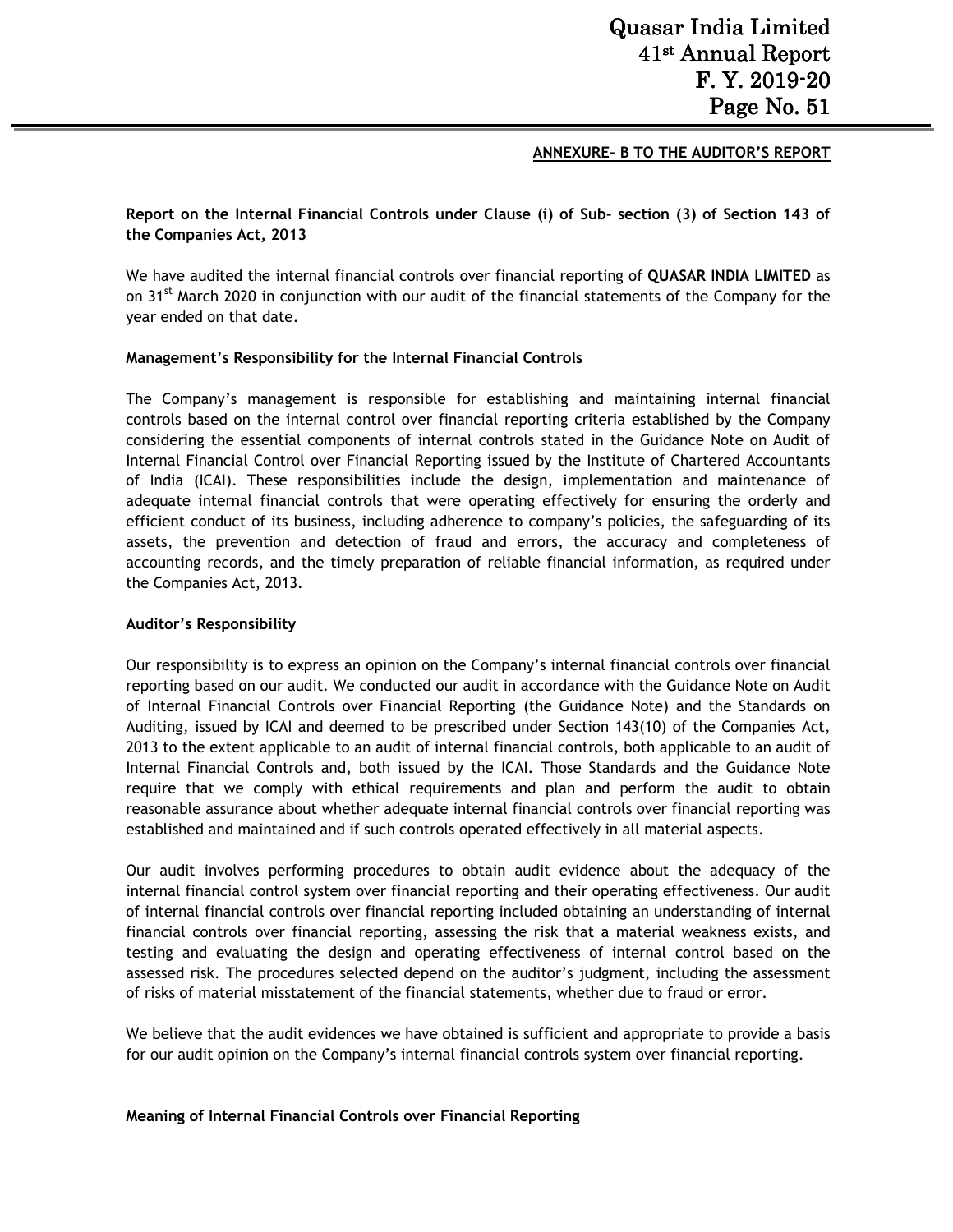A Company's internal financial control over financial reporting is a process designed to provide reasonable assurance regarding the reliability of financial reporting and the preparation of financial statements for external purposes in accordance with generally accepted accounting principles. A Company's internal financial control over financial reporting includes those policies and procedures that:

- (1) Pertain to the maintenance of records that, in reasonable detail, accurately and fairly reflect the transactions and dispositions of the assets of the Company;
- (2) Provide reasonable assurance that transactions are recorded as necessary to permit preparation of financial statements in accordance with generally accepted accounting principles, and the receipt and expenditures of the Company are being only in accordance with authorizations of management and directors of the Company; and
- (3) Provide reasonable assurance regarding prevention or timely detection of unauthorised acquisition, use or disposition of the Company's assets that could have a material effect on the financial statements.

# Inherent Limitations of Internal Financial Controls over Financial Reporting

Because of the inherent limitations of internal financial controls over financial reporting, including the possibility of collusion or improper management override of controls, material misstatements due to error or fraud may occur and could not be detected. Also, projections of any evaluation of the internal financial control over financial reporting to future periods are subject to the risk that the internal financial controls over financial reporting may became inadequate because of changes in conditions, or that the degree of compliance with the policies or procedures may deteriorate.

# **Opinion**

In our opinion, the Company has, in all material aspects, an adequate internal financial controls system over financial reporting and such internal financial controls over financial reporting were operating effectively as at 31<sup>st</sup> March 2020, based on "the internal financial controls over financial reporting criteria considering the essential components of internal control stated in the Guidance Note on Audit of Internal Financial Controls over Financial Reporting issued by the Institute of Chartered Accountants of India".

**FOR V.N. PUROHIT & CO. Chartered Accountants** Firm Regn. No. 304040E

0.P. Pareek Partner Membership No. 014238 UDIN: 20014238AAAACT6877

New Delhi, the  $30<sup>th</sup>$  day of June, 2020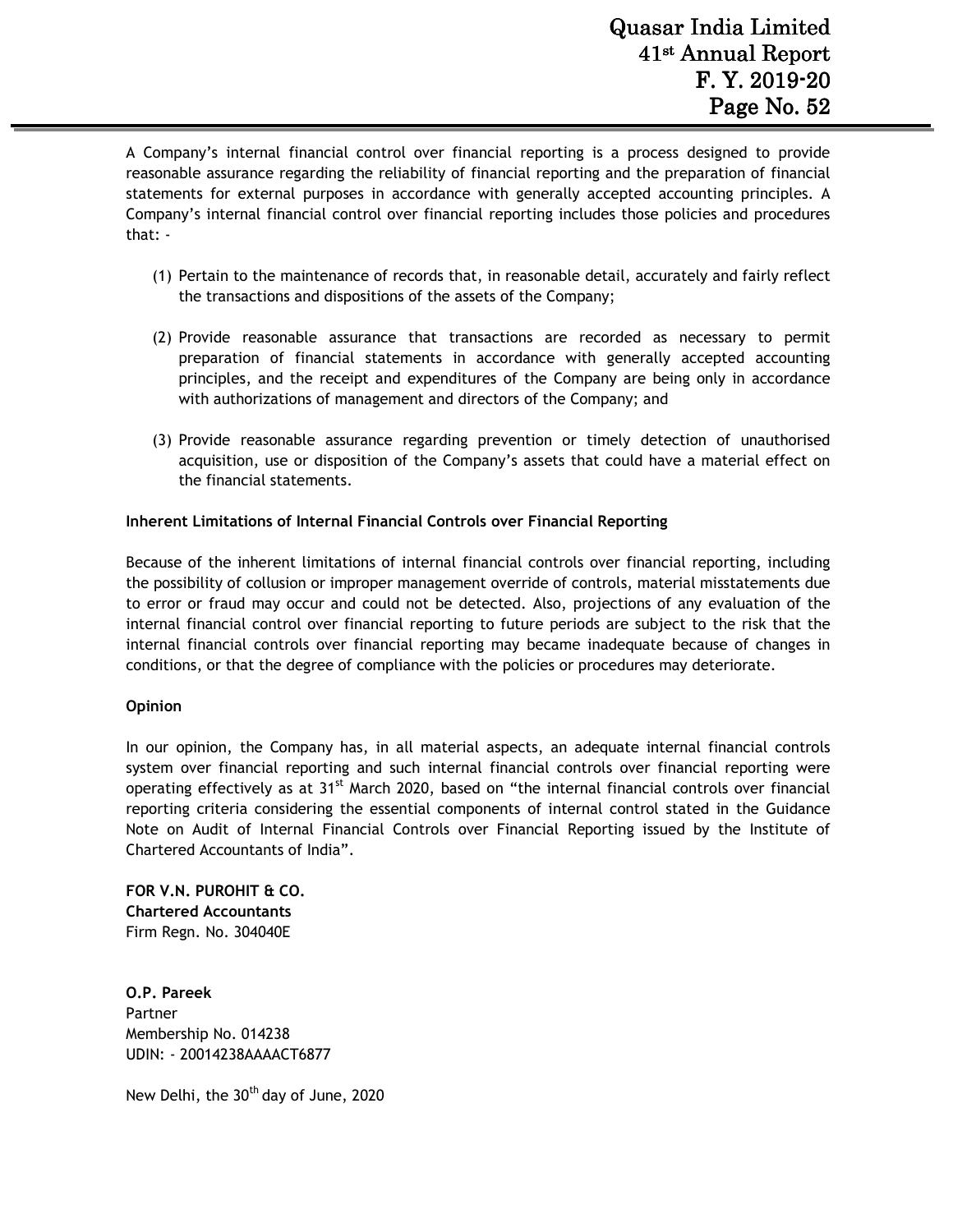Quasar India Limited  $41$ <sup>st</sup> Annual Report F.Y. 2019-20 Page No. 53

i,

## **QUASAR INDIA LIMITED**

CIN: L67190DL1979PLC009555 BALANCE SHEET AS AT 31ST MARCH 2020

|                                                                                           |              |                 | (Rs. in '000')  |
|-------------------------------------------------------------------------------------------|--------------|-----------------|-----------------|
| <b>Particulars</b>                                                                        | <b>Notes</b> | As at           | As at           |
|                                                                                           |              | 31st March 2020 | 31st March 2019 |
| <b>ASSETS</b>                                                                             |              |                 |                 |
| Non-current assets                                                                        |              |                 |                 |
| Property, plant and equipment                                                             | 3            | 76.34           | 165.33          |
| Financial assets                                                                          |              |                 |                 |
| Loans                                                                                     | 4            | 8,525.74        | 4,295.80        |
| Deferred tax assets (net)                                                                 | 5            | 15.92           | 3.84            |
| <b>Current Assets</b>                                                                     |              |                 |                 |
| Financial assets                                                                          |              |                 |                 |
| Trade receivables                                                                         | 6            | 23,071.99       | 37,345.72       |
| Cash and cash equivalents                                                                 | 7            | 747.85          | 3,643.66        |
| Loans                                                                                     | 8            | 54,085.52       | 23,568.02       |
| Current tax assets (net)                                                                  |              | 582.59          | 465.46          |
| Other current assets                                                                      | 9            | 136.83          | 404.71          |
| <b>Total</b>                                                                              |              | 87,242.77       | 69,892.54       |
| <b>EQUITY AND LIABILITIES</b>                                                             |              |                 |                 |
| Equity                                                                                    |              |                 |                 |
| Equity share capital                                                                      | 10           | 53,525.00       | 53,525.00       |
| Other equity                                                                              | 11           | 1,775.83        | 2,323.32        |
| Liabilities                                                                               |              |                 |                 |
| <b>Current liabilities</b>                                                                |              |                 |                 |
| <b>Financial liabilities</b>                                                              |              |                 |                 |
| Trade payables                                                                            |              |                 |                 |
| Total outstanding dues of creditors other than micro<br>enterprises and small enterprises | 12           | 31,844.94       | 13,637.89       |
| Other financial liabilities                                                               | 13           | 90.80           | 102.34          |
| Other current liabilities                                                                 | 14           | 6.20            | 304.00          |
| <b>Total</b>                                                                              |              | 87,242.77       | 69,892.54       |
| Notes to the financial statements                                                         | $1 - 32$     |                 |                 |
| accompaning notes form an integral part of the financial statements                       |              |                 |                 |

The accompanying notes form an integral part of the financial statements. As per our report of even date

**FOR V.N. PUROHIT & C** 

Firm Regn. No. 304040E

Membership No. 014238 DIN: 02591868 DIN: 02591877 UDIN: 20014238AAAACT6877

For and on behalf of the Board of Directors of  $\blacksquare$  . The constants the constants of the constant of the constant of the constant of the constant of the constant of  $\blacksquare$  .  $\blacksquare$  .  $\blacksquare$  .  $\blacksquare$  .  $\blacksquare$  .  $\blacksquare$  .  $\blacksquare$  .  $\blacksquare$  .  $\blacksquare$  .  $\blacksquare$  .  $\blacksquare$  .  $\bl$ **QUASAR INDIA LIMITED** 

| 0.P Pareek            | <b>Harish Kumar</b> | Aniu Sharma   |
|-----------------------|---------------------|---------------|
| Partner               | Director            | Director      |
| Membership No. 014238 | DIN: 02591868       | DIN: 02591877 |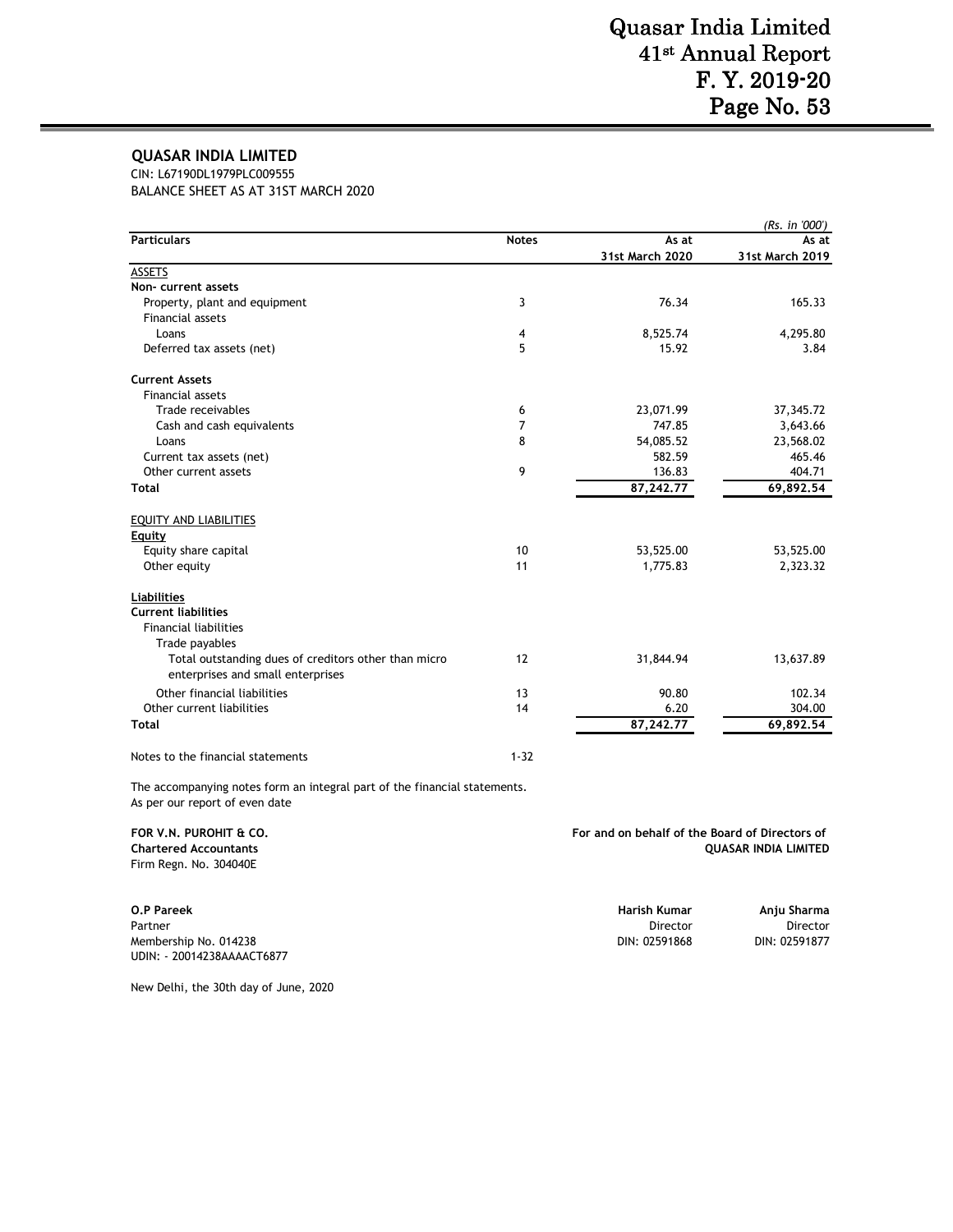# QUASAR INDIA LIMITED

CIN: L67190DL1979PLC009555

STATEMENT OF PROFIT AND LOSS FOR THE YEAR ENDED ON 31ST MARCH 2020

|                                                                                                             |              |                    | (Rs. in '000')     |
|-------------------------------------------------------------------------------------------------------------|--------------|--------------------|--------------------|
| <b>Particulars</b>                                                                                          | <b>Notes</b> | For the year ended | For the year ended |
|                                                                                                             |              | on 31st March 2020 | on 31st March 2019 |
| <b>REVENUE</b>                                                                                              |              |                    |                    |
| Revenue from operations                                                                                     | 15           | 130,927.49         | 249,369.21         |
| Other income                                                                                                | 16           | 7,128.46           | 2,633.34           |
| Total Revenue (I)                                                                                           |              | 138,055.94         | 252,002.55         |
| <b>EXPENSES</b>                                                                                             |              |                    |                    |
| Purchases of stock in trade                                                                                 | 17           | 128,983.83         | 246,772.78         |
| Employee benefit expenses                                                                                   | 18           | 63.95              | 286.54             |
| Finance costs                                                                                               | 19           | 600.73             |                    |
| Depreciation                                                                                                | 3            | 88.99              | 7.14               |
| Other expenses                                                                                              | 20           | 8,878.01           | 4,760.39           |
| <b>Total Expenses (II)</b>                                                                                  |              | 138,615.50         | 251,826.85         |
| Profit/ (loss) before exceptional items and tax (I-II)                                                      |              | (559.56)           | 175,70             |
| <b>Exceptional items</b>                                                                                    |              |                    |                    |
| Profit/ (loss) before tax                                                                                   |              | (559.56)           | 175.70             |
| Tax expense                                                                                                 |              |                    |                    |
| Current tax                                                                                                 |              |                    | (33.81)            |
| Deferred tax                                                                                                |              | 12.07              | (51.03)            |
| Profit/ (loss) after tax (III)                                                                              |              | (547.48)           | 90.86              |
| OTHER COMPREHENSIVE INCOME                                                                                  |              |                    |                    |
| Total Other Comprehensive Income (IV)                                                                       |              |                    |                    |
| Total Comprehensive Income (III+IV)                                                                         |              | (547.48)           | 90.86              |
| Earning per equity share (EPS)                                                                              |              |                    |                    |
| [nominal value of share Rs. 10]                                                                             |              |                    |                    |
| Basic (in Rupees)                                                                                           |              | (0.10)             | 0.02               |
| Diluted (in Rupees)                                                                                         |              | (0.10)             | 0.02               |
| Notes to the financial statements                                                                           | $1 - 32$     |                    |                    |
| The accompanying notes form an integral part of the financial statements.<br>As per our report of even date |              |                    |                    |

**FOR V.N. PUROHIT & C** Firm Regn. No. 304040E

For and on behalf of the Board of Directors of  $\blacksquare$  . The constants the constants of the constants of the constants of the constants of the constants of the constants of the constants of the constants of the constants of the constants of the constants of the constant **QUASAR INDIA LIMITED** 

| 0.P Pareek                 | Harish Kumar  | Aniu Sharma   |
|----------------------------|---------------|---------------|
| Partner                    | Director      | Director      |
| Membership No. 014238      | DIN: 02591868 | DIN: 02591877 |
| UDIN: - 20014238AAAACT6877 |               |               |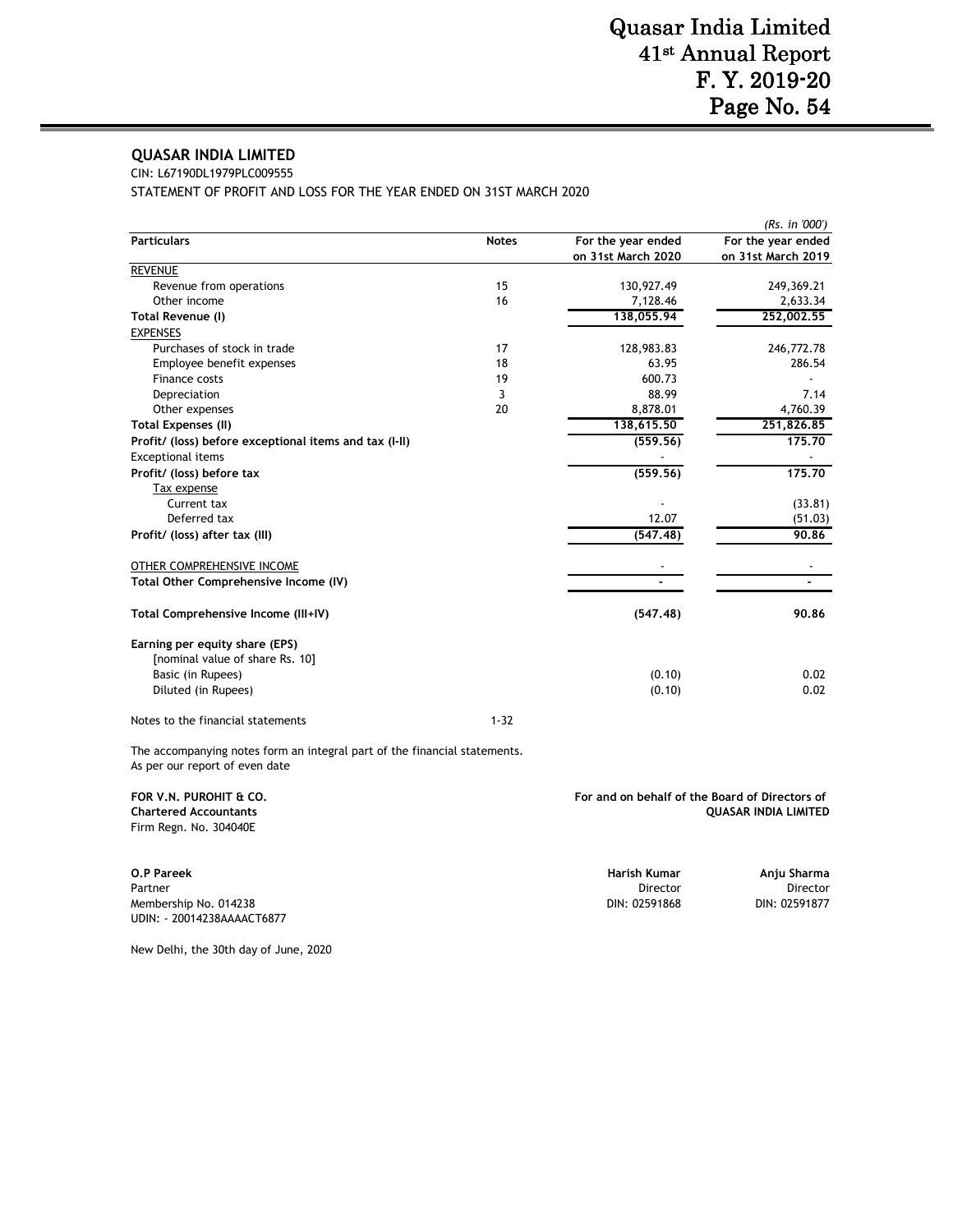## **QUASAR INDIA LIMITED**

CIN: L67190DL1979PLC009555

CASH FLOW STATEMENT FOR THE YEAR ENDED ON 31ST MARCH 2020

|                                                     |                    | (Rs. in '000')     |
|-----------------------------------------------------|--------------------|--------------------|
| <b>Particulars</b>                                  | For the year ended | For the year ended |
|                                                     | on 31st March 2020 | on 31st March 2019 |
| CASH FLOW FROM OPERATING ACTIVITIES                 |                    |                    |
| Net profit/ (loss) before tax and after             | (559.56)           | 175.70             |
| <b>Exceptional items</b>                            |                    |                    |
| Adjustments for items: -                            |                    |                    |
| Interest received                                   | (3,717.31)         | (2,619.91)         |
| Depreciation                                        | 88.99              | 7.14               |
| Balances written off                                | 4,551.19           |                    |
| Finance cost                                        | (600.73)           |                    |
| Operating profit before working capital changes     | (237.41)           | (2,437.07)         |
| Working capital adjustments: -                      |                    |                    |
| (Increase)/ decrease in trade receivables           | 14,273.73          | (35, 510.32)       |
| (Increase)/ decrease in other current assets        | 271.88             | (404.71)           |
| Increase/ (decrease) in other financial liabilities | (6.54)             | 30.36              |
| Increase/ (decrease) in trade payables              | 18,198.05          | 13,637.90          |
| Increase/ (decrease) in other current liabilities   | (297.80)           | 298.98             |
| Cash generated from operations                      | 32,201.91          | (24, 384.86)       |
| Direct taxes paid                                   | (117.13)           | (69.37)            |
| Net cash flow from operating activities (A)         | 32,084.78          | (24, 454, 23)      |
| CASH FLOW FROM INVESTING ACTIVITIES                 |                    |                    |
| Purchase of property, plant & equipment             |                    | (143.80)           |
| (Loans advanced)/ loan recovered                    | (39, 298.63)       | 23,399.09          |
| Finance cost paid                                   | 600.73             |                    |
| Net cash flow from investing activities (B)         | (38,697,90)        | 23,255.29          |
| CASH FLOW FROM FINANCING ACTIVITIES                 |                    |                    |
| Interest received                                   | 3,717.31           | 2,619.91           |
| Net cash flow from financing activities (C)         | 3,717.31           | 2,619.91           |
| Net cash flow during the year $(A + B + C)$         | (2,895.81)         | 1,420.98           |
| Add: Opening cash and cash equivalents              | 3,643.66           | 2,222.68           |
| Closing cash and cash equivalents                   | 747.85             | 3,643.66           |
|                                                     |                    |                    |
| Components of cash and cash equivalents             |                    |                    |
| Cash on hand                                        | 723.51             | 251.63             |
| Balance with banks in current accounts              | 24.34              | 3,392.02           |
| Total cash and cash equivalents (Note 7)            | 747,85             | 3,643.66           |
| $1 - 32$<br>Notes to the financial statements       |                    |                    |

The accompanying notes are an integral part of the financial statements. As per our report of even date

**FOR V.N. PUROHIT & C** Firm Regn. No. 304040E

For and on behalf of the Board of Directors of  $\blacksquare$  . The constants the constants of the constants of the constants of the constants of the constants of the constants of the constants of the constants of the constants of the constants of the constants of the constant **QUASAR INDIA LIMITED** 

| <b>O.P Pareek</b>          | Harish Kumar  | Aniu Sharma   |
|----------------------------|---------------|---------------|
| Partner                    | Director      | Director      |
| Membership No. 014238      | DIN: 02591868 | DIN: 02591877 |
| UDIN: - 20014238AAAACT6877 |               |               |

**11 Harish Kumar 12 Anju Sharma**<br>Director **12 Director** DIN: 02591868 DIN: 02591877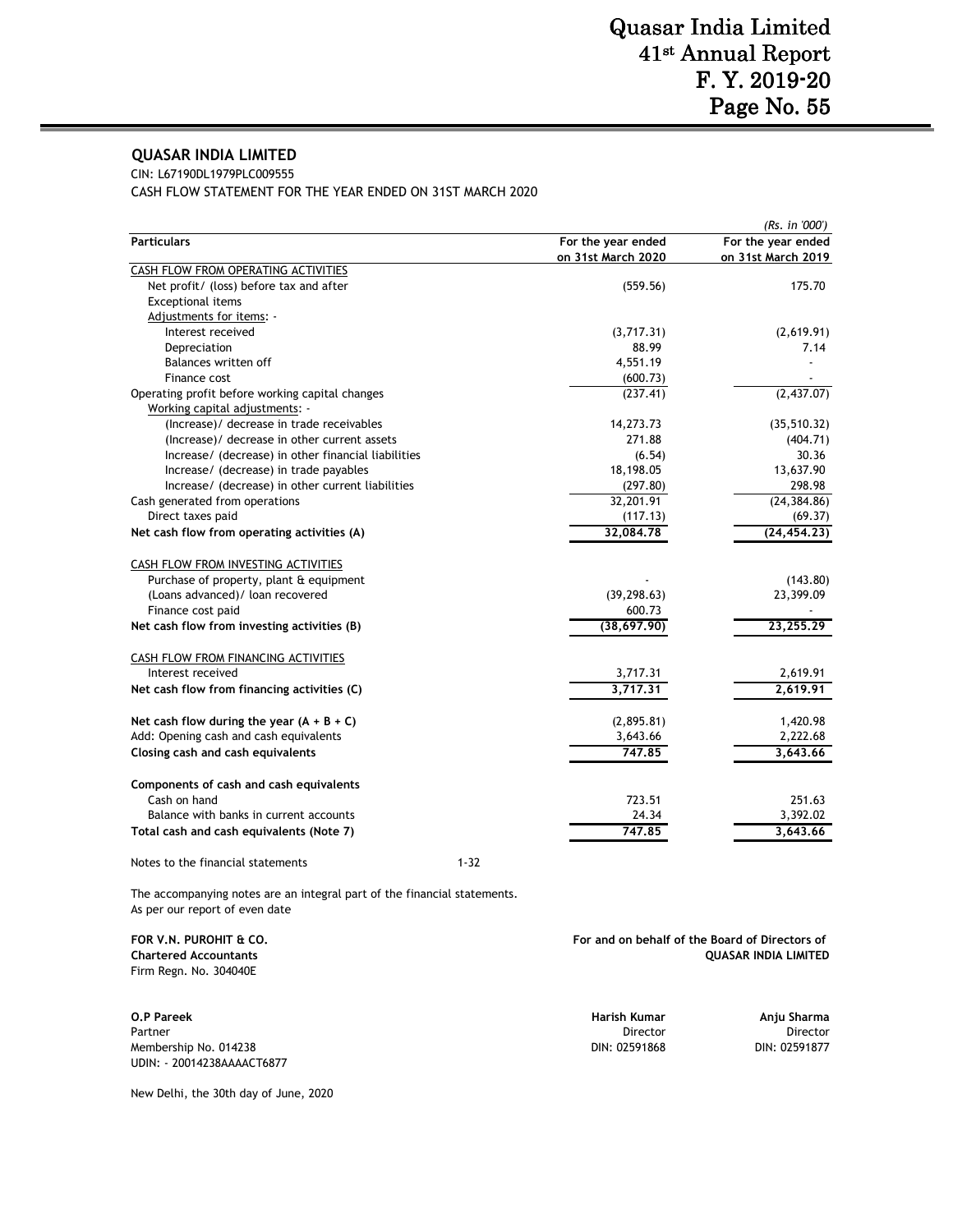## **QUASAR INDIA LIMITED**

STATEMENT OF CHANGES IN EQUITY FOR THE YEAR ENDED ON 31ST MARCH 2020 CIN: L67190DL1979PLC009555

### A. <u>Equity Share Capital</u>

|                              |                                                 | (Rs. in '000')                |
|------------------------------|-------------------------------------------------|-------------------------------|
| Balance as at 1st April 2018 | Changes in equity share capital during the year | Balance as at 31st March 2019 |
| 53,525.00                    |                                                 | 53,525.00                     |
| Balance as at 1st April 2019 | Changes in equity share capital during the year | Balance as at 31st March 2020 |
| 53.525.00                    |                                                 | 53,525.00                     |

### **B.** Other Equity

|                               |                          |                           | (Rs. in '000') |
|-------------------------------|--------------------------|---------------------------|----------------|
| Particulars                   | Reserve & Surplus        | <b>Equity instruments</b> | Total          |
|                               | <b>Retained Earnings</b> | through OCI               |                |
| Balance as at 1st April, 2018 | 2,232.46                 |                           | 2,232.46       |
| Profit/(loss) for the year    | 90.86                    |                           | 90.86          |
| Total Comprehensive Income    | 90.86                    | $\overline{\phantom{a}}$  | 90.86          |
| Balance as at 31st March 2019 | 2.323.32                 | -                         | 2.323.32       |
| Balance as at 1st April 2019  | 2,323.32                 | $\overline{\phantom{a}}$  | 2,323.32       |
| Profit/ (loss) for the year   | (547.48)                 | $\overline{\phantom{a}}$  | (547.48)       |
| Total Comprehensive Income    | (547.48)                 |                           | (547.48)       |
| Balance as at 31st March 2020 | 1.775.83                 | -                         | 1,775.83       |

Notes to the financial statements 1-32

The accompanying notes form an integral part of the financial statements. As per our report of even date

**FOR V.N. PUROHIT & C**  $\blacksquare$  . The constants the constants of the constants of the constants of the constants of the constants of the constants of the constants of the constants of the constants of the constant of the constant of the constant o Firm Regn. No. 304040E

For and on behalf of the Board of Directors of

**QUASAR INDIA LIMITED** 

**O.P Pareek 2.1 Animary 2.1 Animary 2.1 Animary 2.1 Animary 2.1 Animary 2.1 Animary 2.1 Animary 2.1 Animary 2.1 Animary 2.1 Animary 2.1 Animary 2.1 Animary 2.1 Animary 2.1 Animary 2.1 Animary 2.1 Animary 2.1 Animary 2.1** Partner Director Director Director Director Director Director Director Director Director Director Director Director Membership No. 014238 DIN: 02591868 DIN: 02591877 UDIN: 20014238AAAACT6877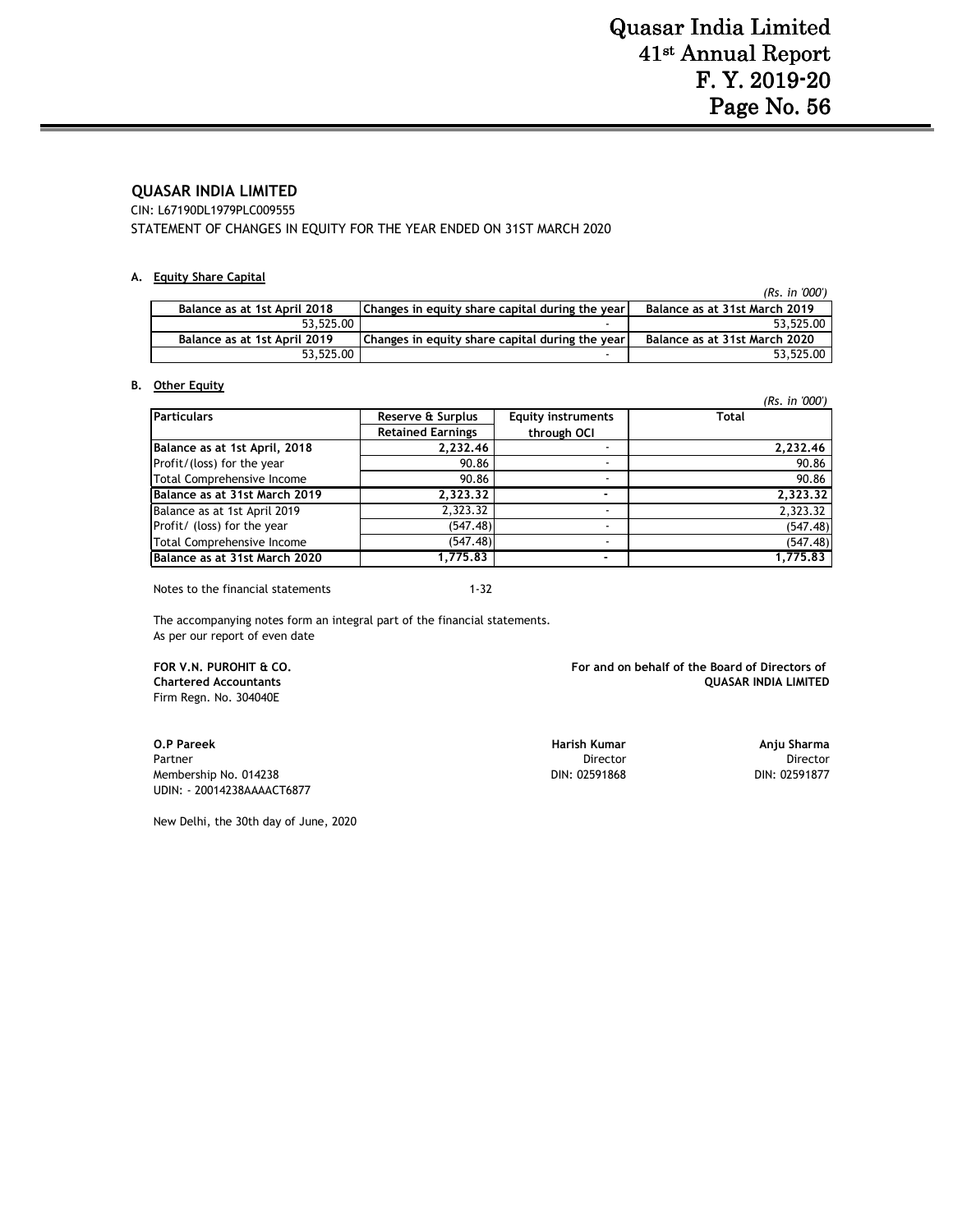1. Corporate Information:

Quasar India Limited (bearing CIN L67190DL1979PLC009555) was incorporated on April 18, 1979 under the Companies Act, 1956 with the Registrar of Companies, NCT of Delhi & Haryana. The Company is currently engaged in the business of dealing and trading in all types of goods, commodities and other related materials on retail as well as on wholesale basis. The Company is listed on Bombay Stock exchange (BSE) [Script code: QUASAR].

- 2. Significant Accounting Policies:
- (a) Statement of Compliance:

The financial statements have been prepared in accordance with the Indian Accounting Standards (Ind AS) specified under section 133 of the Companies Act, 2013, read with Rule 3 of the Companies (Indian Accounting Standards) Rules, 2015.

(b) Basis for preparation of financial statements:

The financial statements have been prepared under the historical cost basis which is generally based on the fair value of consideration given in exchange for goods and services.

(c) Use of Estimates:

The preparation of financial statements requires the management of the company to make estimates and assumptions that affect the reported amounts of assets and liabilities on the date of financial statements, disclosure of contingent liabilities as at the date of the financial statements, and the reported amounts of income and expenses during the reported period. Estimates and underlying assumptions are reviewed on an ongoing basis. Revisions to accounting estimates are recognized in the period in which the estimates are revised.

- (d) Critical accounting estimates:
	- (i) Income Taxes:

Significant judgments are involved in determining the provision for income taxes, including amount expected to be paid/recovered for uncertain tax positions.

(ii) Impairment of Investments: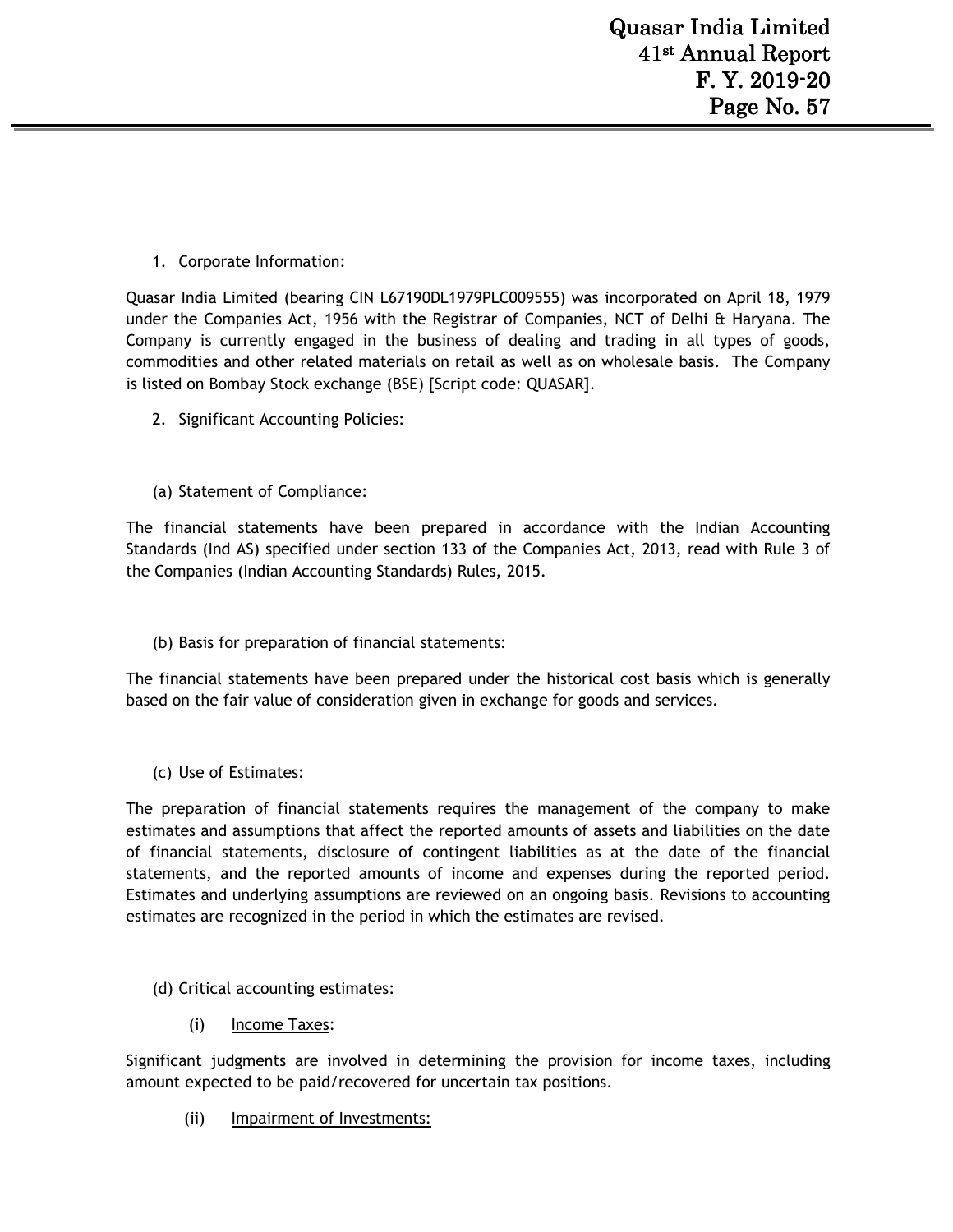The carrying value of investments is reviewed at cost annually, or more frequently whenever, there is indication for impairment. If the recoverable amount is less than the carrying amount, the impairment loss is accounted for.

(iii) Provisions:

Provisions are recognized when the company has a present obligation as a result of past event and it is probable that an outflow of resources will be required to settle the obligation, in respect of which a reliable estimate can be made. These are reviewed at each balance sheet date adjusted to reflect the current best estimates.

(e) Property, Plant and Equipment:

Properties, plant &equipment are stated at actual cost less accumulated depreciation and net of impairment. The actual cost capitalized includes material cost, freight, installation cost, duties and taxes, eligible borrowing costs and other incidental expenses incurred during the construction/installation stage.

Depreciable amount of an asset is the cost of an asset less its estimated residual value. Depreciation on Property, Plant and Equipment, including assets taken on lease, other than freehold land is charged based on Written down method on an estimated useful life as prescribed in Schedule II to the Companies Act, 2013.

| Particulars of Property, Plant & Equipment | Useful life (in years) |
|--------------------------------------------|------------------------|
| Furniture & fixture                        | 10                     |
| Office equipment                           | 5                      |
| Computer                                   |                        |

An item of Property, Plant and Equipment is derecognized upon disposal or when no future economic benefits are expected to arise from the continued use of the asset. Any gain or loss arising on the disposal or retirement of an item of Property, Plant and Equipment are determined as a difference between the sale proceeds and the carrying amount of the asset and is recognised in the profit and loss.

(f) Revenue recognition:

Effective  $1<sup>st</sup>$  April, 2018, the Company has applied Ind AS 115 - Revenue from Contracts with Customers. Pursuant to adoption of Ind AS 115, Revenue from contracts with customers are recognized when the control over the goods or services promised in the contract are transferred to the customer. The amount of revenue recognized depicts the transfer of promised goods and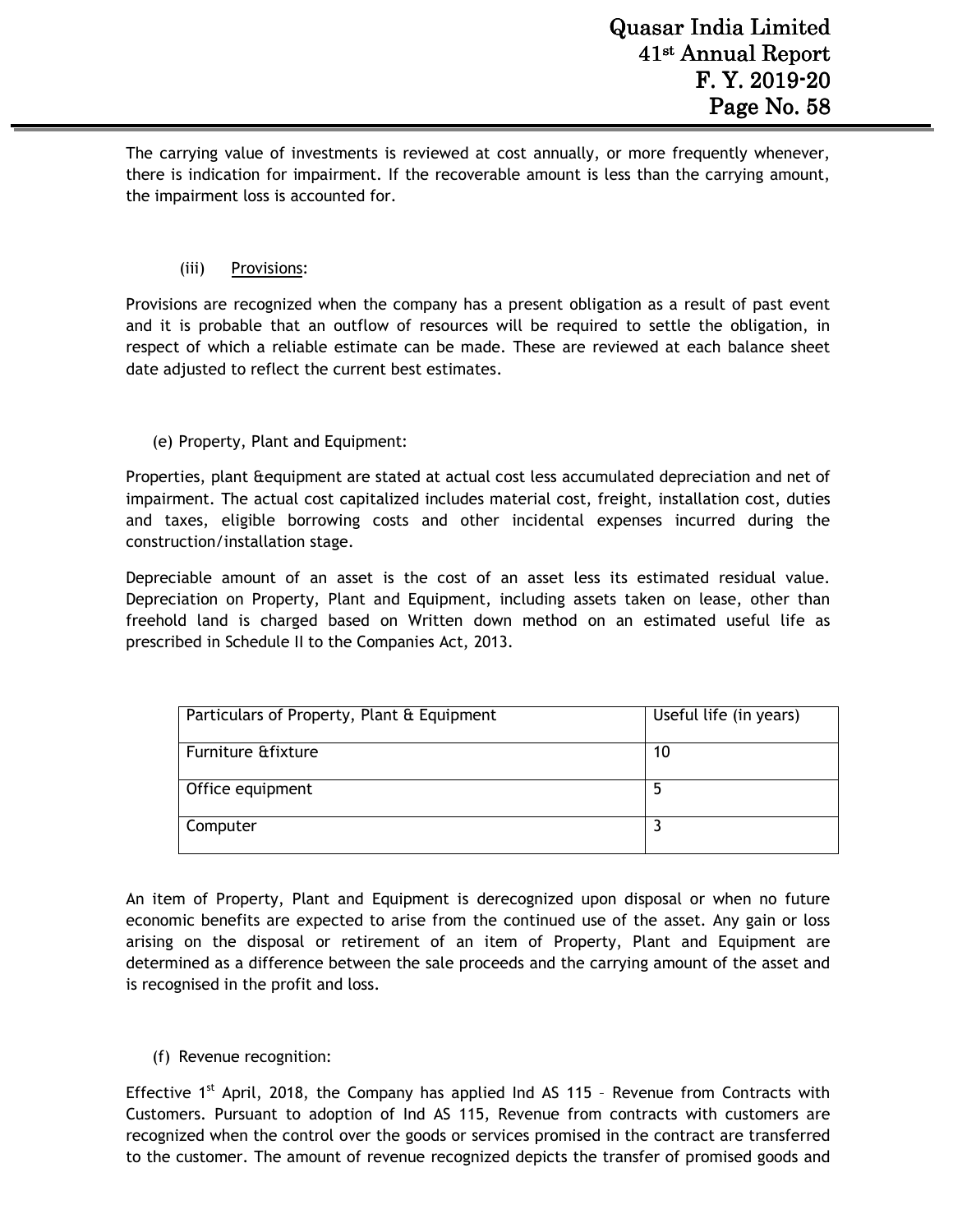services to customers for an amount that reflects the consideration to which the Company is entitled to in exchange for the goods or services.

Sale of goods: -

Revenue from sale of goods is recognised when the control over such goods have been transferred, being when the goods are delivered to the customers. Delivery occurs when the products have been shipped or delivered to the specific location as the case may be, risks of loss have been transferred to the customers, and either the customer has accepted the goods in accordance with the sales contract or the acceptance provisions have lapsed or the Company has objective evidence that all criteria for acceptance have been satisfied. Revenue from these sales are recognized based on the price specified in the contract.

(g) Foreign currency transactions:

Foreign currency transactions are recorded at exchange rates prevailing on the date of transaction. Foreign currency denominated monetary assets and liabilities are restated into the functional currency using exchange rates prevailing on the date of balance sheet. Gains and losses arising on settlement and restatement of foreign currency denominated monetary assets and liabilities are recognised in the statement of profit or loss.

(h) Financial Instruments:

# Financial Assets:

# Recognition and initial measurement:

Financial assets and financial liabilities are initially recognised when the Company becomes a party to the contractual provisions of the instrument and are measured initially a fair value adjusted for transaction cost.

# Subsequent measurement:

Financial assets are subsequently classified and measured at

# a) Financial Assets measured at Amortised Cost (AC)

Financial assets are subsequently measured at amortised cost if these financial assets are held within a business whose objective is to hold these assets in order to collect contractual cash flows and the contractual terms of the financial asset give rise on specified dates to cash flows that are solely payments of principal and interest on the principal amount outstanding. Amortised cost is the cost of a financial asset adjusted to achieve a constant effective interest rate over the life of the financial asset.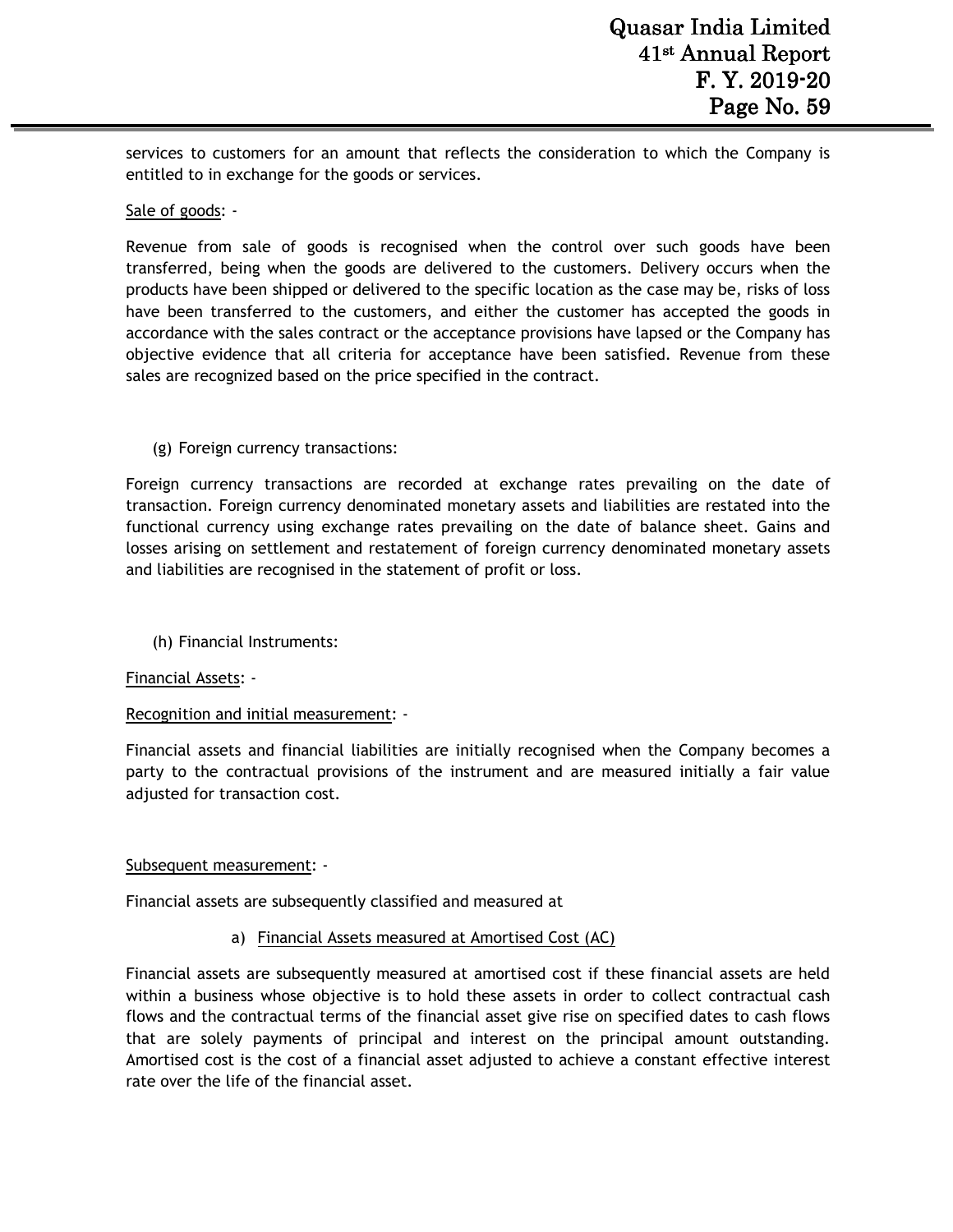# b) Financial Assets measured at Fair Value Through Other Comprehensive Income (FVTOCI)

Financial assets are subsequently measured at fair value through other comprehensive income if these financial assets are held within a business whose objective is achieved by both collecting contractual cash flows on specified dates that are solely payments of principal and interest on the principal amount outstanding and selling financial assets.

# c) Financial Assets measured Fair Value Through Profit and Loss (FVTPL)

Financial assets are subsequently measured at fair value through profit or loss unless they are measured at amortised cost or at fair value through other comprehensive income. For financial assets measured at fair value through profit and loss, all changes in the fair value are recognised in profit and loss when they occur.

# De-recognition of Financial Assets: -

A financial asset is primarily derecognised when the rights to receive cash flows from the asset have expired or Company has transferred its right to receive cash flow from the asset.

# Financial Liabilities:

# Recognition and initial measurement:

All financial liabilities are recognised initially at fair value and transaction cost that is attributable to the acquisition of the financial liabilities is also adjusted. Financial liabilities are classified as amortised cost.

# Subsequent measurement:

Subsequent to initial recognition, these liabilities are measured at Amortised cost using the effective interest rate method.

# De-recognition of Financial liabilities: -

Financial liabilities are derecognized when the obligation under the liabilities are discharged or cancelled or expires. Consequently, write back of unsettled credit balances is done on closure of the concerned project or earlier based on the previous experience of Management and actual facts of each case and recognized in other Operating Revenues.

Further when an existing Financial liability is replaced by another from the same lender on substantially different terms, or the terms of existing liability are substantially modified, such an exchange or modification is treated as the derecognition of the original liability and the recognition of a new liability. The difference in the respective carrying amounts is recognized in the Statement of Profit and Loss.

# Offsetting of Financial Instrument: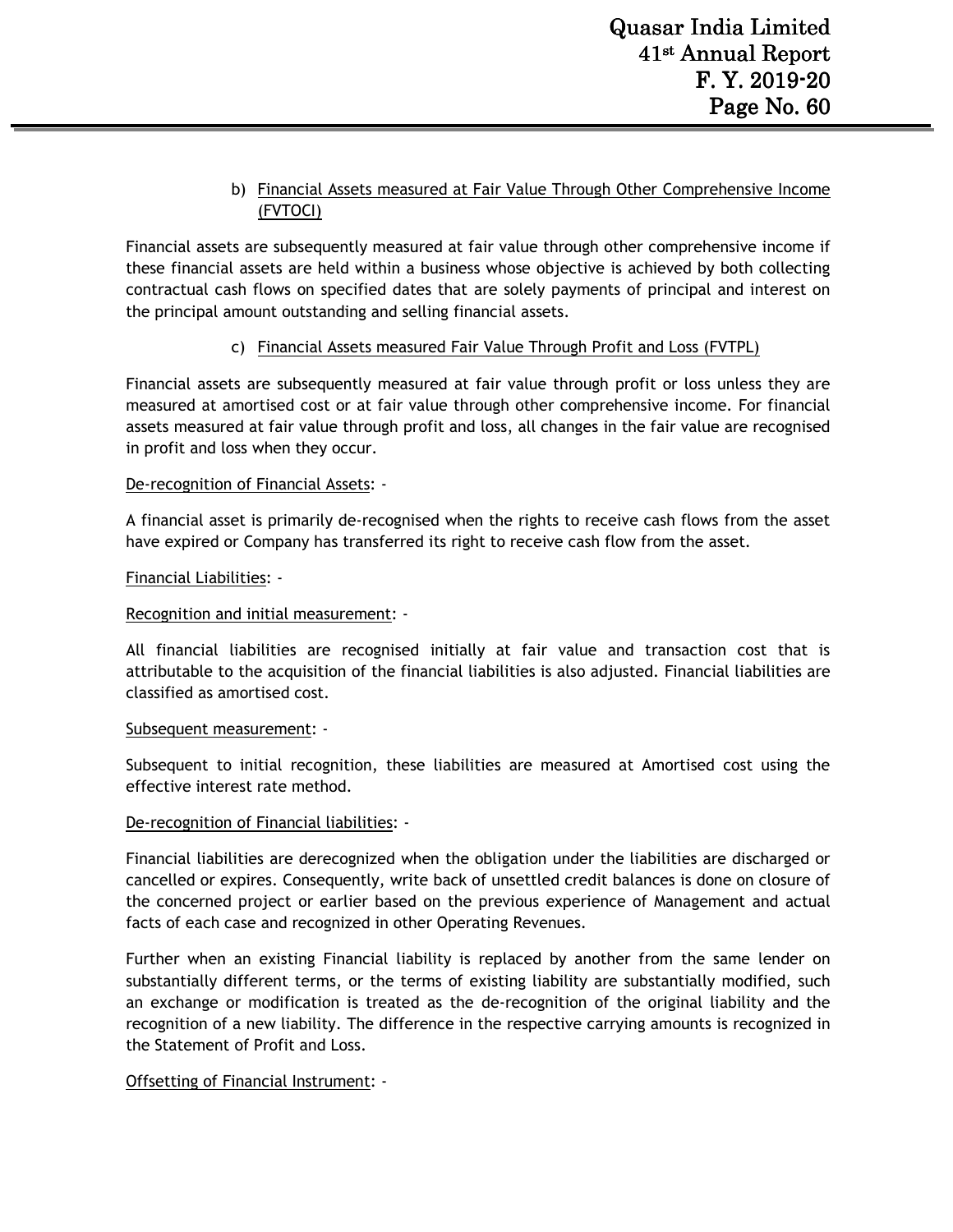Financial assets and financial liabilities are offset and the net amount is reported in the balance sheet if there is currently enforceable legal right to offset the recognized amounts and there is an intention to settle on net basis, to realize the assets and settle the liabilities simultaneously.

(i) Impairment of Financial Assets:

# Equity instruments, Debt Instruments and Mutual Fund:

In accordance with Ind AS 109, the Company applies Expected Credit Loss model for measurement and recognition of impairment loss for Financial Assets. Expected Credit Loss is the difference between all contractual cash flows that are due to the Company in accordance with the contract and all the cash flows that the Company expects to receive.

# Other Financial Assets:

The Company determines whether there has been a significant increase in the credit risk since initial recognition and if credit risk has increased significantly, impairment loss is provided.

(j) Cash &cash equivalents:

Cash and cash equivalents in the balance sheet comprise of cash at bank and on hand and short term deposits with an original maturity of three months or less, which are subject to an insignificant risk of changes in value. For the purpose of the statement of cash flows, cash and cash equivalents consist of cash and short-term deposits, as defined above, net of outstanding bank overdrafts as they are considered an integral part of the Company's cash management.

(k) Taxation:

Tax expense comprises of current tax and deferred tax. Current tax is measured at the amount expected to be paid/recovered from the tax authorities, based on estimated tax liability computed after taking credit for allowances and exemption in accordance with Income Tax Act, 1961.

Current and deferred tax is recognised in profit and loss, except when they relate to items that are recognised in other comprehensive income or directly in equity, in which case, the income taxes are recognised in other comprehensive income or directly in equity, respectively. Advance taxes and provisions for current income taxes are presented in the statement of financial position after off-setting advance tax paid and income tax provision.

Deferred income tax is recognised using the balance sheet approach. Deferred income tax assets and liabilities are recognised for deductible and taxable temporary differences arising between the tax base of assets and liabilities and their carrying amounts. Deferred income tax is recognised to the extent it is probable that taxable profit will be available against which the deductible temporary differences and the carry forward of unused tax credits and unused tax losses can be utilized.

The carrying amount of deferred income tax assets is reviewed at each reporting date. Deferred tax asset/liability is measured at the tax rates that are expected to be applied to the period when the asset is realized or the liability is settled. Deferred tax assets include Minimum Alternative Tax (MAT) paid which is considered as an asset if there is probable evidence that the Company will pay normal income tax after the tax holiday period.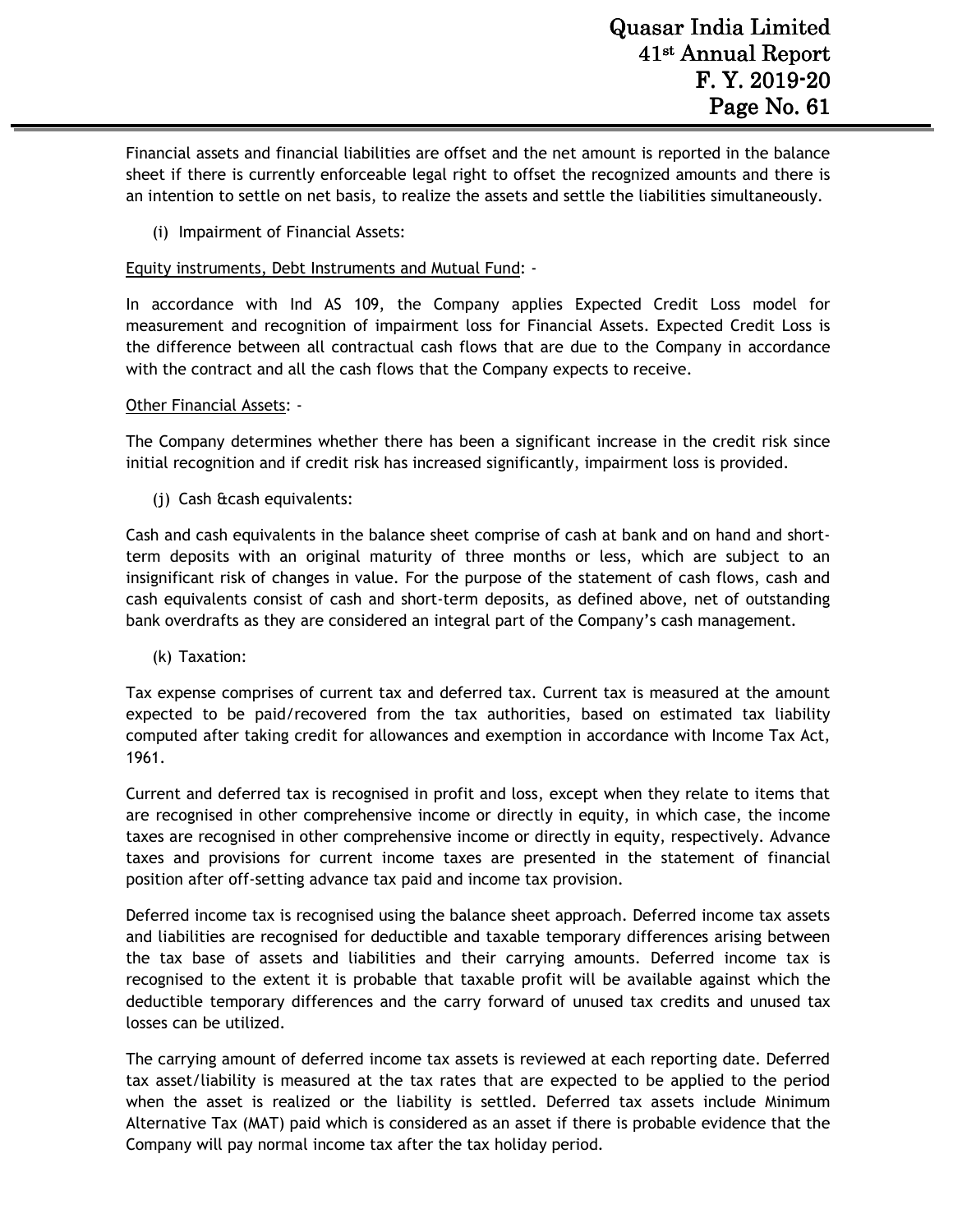(l) Earnings Per Share:

Basic earnings/ (loss) per share are calculated by dividing the net profit/ (loss) for the period attributable to equity shareholders by the weighted average number of equity shares outstanding during the period. The weighted average number of equity shares outstanding during the period are adjusted for any bonus shares issued during the period and also after the Balance Sheet date but before the date the financial statements are approved by the Board of Directors.

For the purpose of calculating diluted earnings/ (loss) per share, the net profit/ (loss) for the period attributable to equity shareholders and the weighted average number of shares outstanding during the period are adjusted for the effects of all dilutive potential equity shares.

The number of equity shares and potentially dilutive equity shares are adjusted for bonus shares as appropriate. The dilutive potential equity shares are adjusted for the proceeds receivable, had the shares been issued at fair value. Dilutive potential equity shares are deemed converted as of the beginning of the period, unless issued at a later date.

(m)Provision, Contingent Liabilities and Contingent Assets:

A provision is recognised when the company has a present obligation as a result of past event and it is probable that an outflow of resources will be required to settle the obligation, in respect of which reliable estimate can be made.

If the effect of the time value of money is material, provisions are discounted using a current pretax rate that reflects, when appropriate, the risks specific to the liability. When discounting is used, the increase in the provision due to the passage of time is recognised as a finance cost. Contingent Assets and Contingent Liabilities are not recognized in the financial statements.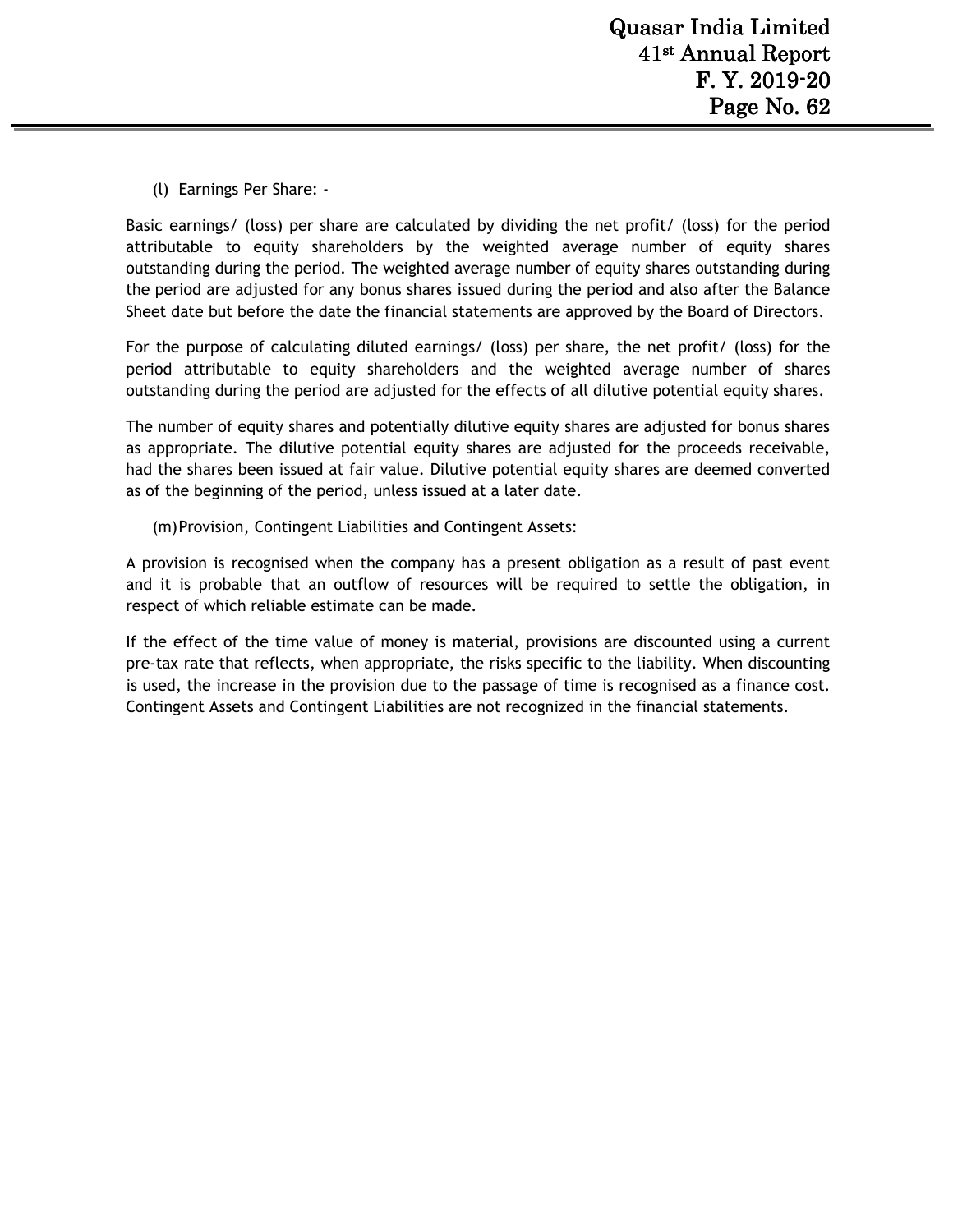# **QUASAR INDIA LIMITED**

CIN: L67190DL1979PLC009555

NOTES TO THE FINANCIAL STATEMENTS

## 3. Property, plant and equipment

| Property, plant and equipment                |                         |                  |          | (Rs. in '000')  |
|----------------------------------------------|-------------------------|------------------|----------|-----------------|
|                                              |                         | As at            |          | As at           |
|                                              |                         | 31st March 2020  |          | 31st March 2019 |
| Carrying amount: -                           |                         |                  |          |                 |
| Furniture & fixtures                         |                         | 10.91            |          | 14.73           |
| Office equipment                             |                         | 30.17            |          | 54.93           |
| Computer                                     |                         | 35.25            |          | 95.68           |
| <b>Total</b>                                 |                         | 76.34            |          | 165.33          |
|                                              |                         |                  |          |                 |
|                                              |                         |                  |          | (Rs. in '000')  |
|                                              | Furniture &<br>fixtures | Office equipment | Computer | <b>Total</b>    |
| Cost / Deemed Cost: -                        |                         |                  |          |                 |
| Balance as at 1st April, 2018                | 88.67                   | 24.10            | 150.96   | 263.73          |
| Additions during the year                    |                         | 55.00            | 90.00    | 145.00          |
| Assets disposed/ written off during the year |                         | (1.21)           |          | (1.21)          |
| Balance as at 31st March 2019                | 88.67                   | 77.90            | 240.96   | 407.53          |
| Additions during the year                    |                         |                  |          |                 |
| Balance as at 31st March 2020                | 88.67                   | 77.90            | 240.96   | 407.53          |
| <b>Accumulated Depreciation: -</b>           |                         |                  |          |                 |
| Balance as at 1st April 2018                 | 68.80                   | 22.84            | 143.41   | 235.05          |
| Charge for the year                          | 5.15                    | 0.13             | 1.87     | 7.14            |
| Balance as at 31st March 2019                | 73.95                   | 22.97            | 145.28   | 242.19          |
| Charge for the year                          | 3.81                    | 24.75            | 60.43    | 88.99           |
| Balance as at 31st March 2020                | 77.76                   | 47.72            | 205.71   | 331.18          |
| Carrying amount: -                           |                         |                  |          |                 |
| Balance as at 1st April 2018                 | 19.87                   | 1.26             | 7.55     | 28.68           |
| Balance as at 31st March 2019                | 14.73                   | 54.93            | 95.68    | 165.33          |
| Balance as at 31st March 2020                | 10.91                   | 30.17            | 35.25    | 76.34           |
|                                              |                         |                  |          |                 |

3.1 All the above property, plant & equipment are owned by the company.

# 4. Loans: non-current

| As at           |
|-----------------|
|                 |
| 31st March 2019 |
|                 |
| 39.00           |
|                 |
| 4,256.80        |
|                 |
| 4,295.80        |
| (Rs. in '000')  |
| As at           |
| 31st March 2019 |
| 54.88           |
| (51.03)         |
| 3.84            |
|                 |

5.1 The tax effect of significant timing differences that has resulted in deferred tax assets are given below:-

5.2 Deferred income taxes are recognised to the extent it is probable that taxable profit will be available against which the deductible temporary differences and the carry forward of unused tax credits and unused tax losses can be utilized.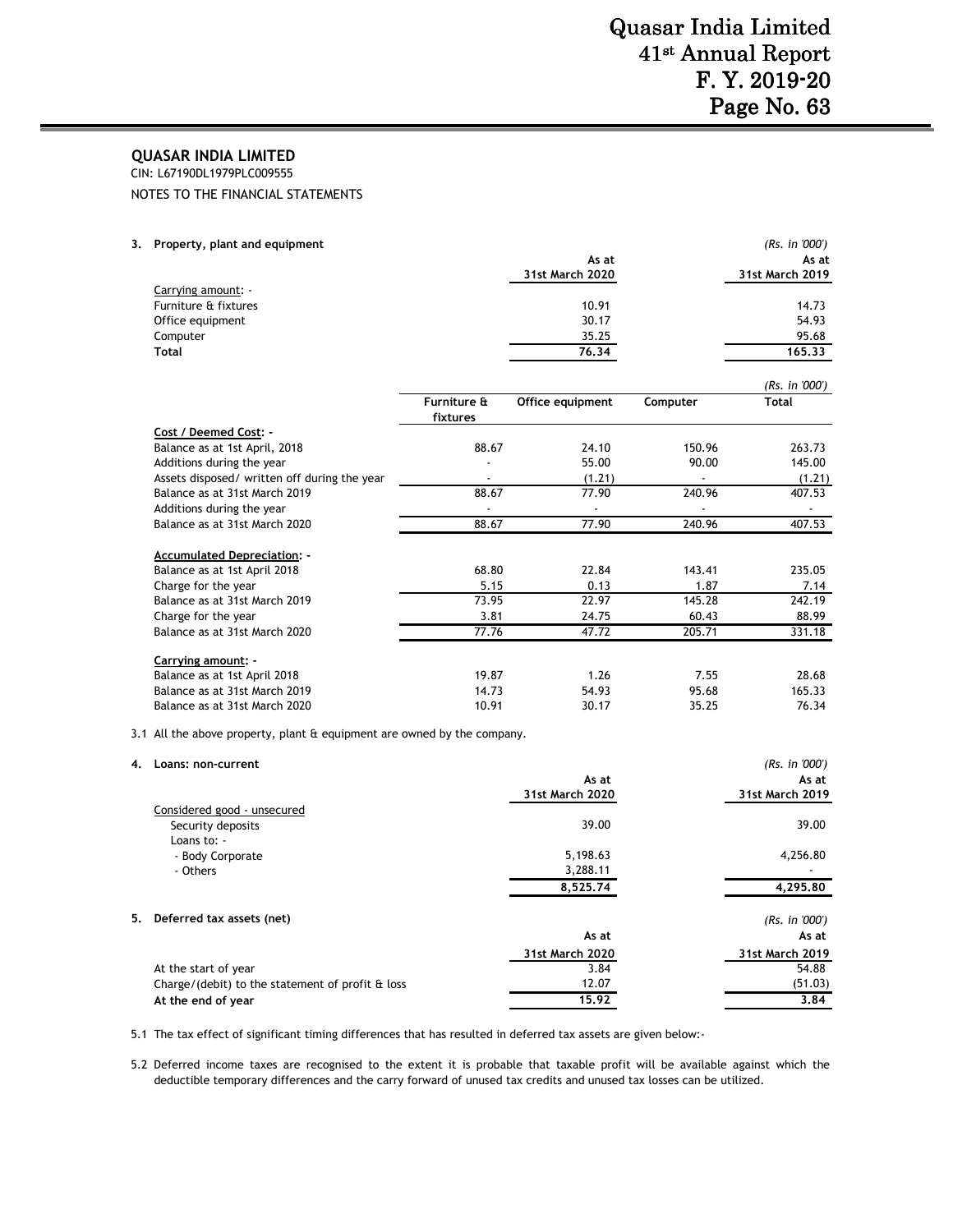# NOTES TO THE FINANCIAL STATEMENTS

|    | <b>Particulars</b>                                   | For the year ended on 31st March 2020 (Rs. in '000') |                                                      |                          |                   |
|----|------------------------------------------------------|------------------------------------------------------|------------------------------------------------------|--------------------------|-------------------|
|    |                                                      | As at 31st                                           | Recognized in                                        | Recognized in            | As at 31st        |
|    |                                                      | March, 2019                                          | Profit and loss                                      | OCI                      | March,            |
|    | Property, plant and equipment                        | 3.04                                                 | 12.07                                                |                          | 15.11             |
|    | Losses carried forward under the Income Tax Act 1961 | 0.81                                                 | L.                                                   | $\blacksquare$           | 0.81              |
|    | Total                                                | 3.84                                                 | 12.07                                                | $\blacksquare$           | 15.92             |
|    | <b>Particulars</b>                                   |                                                      | For the year ended on 31st March 2019 (Rs. in '000') |                          |                   |
|    |                                                      |                                                      | Recognised in                                        | Recognised in            | As at 31st        |
|    |                                                      | As at 1st April<br>2018                              | profit and loss                                      | OCI                      | <b>March 2019</b> |
|    | Property, plant & equipment                          | 8.39                                                 | (5.35)                                               | $\overline{\phantom{a}}$ | 3.04              |
|    | Losses carried forward under the Income Tax Act 1961 | 46.49                                                | (45.69)                                              | $\blacksquare$           | 0.81              |
|    | Total                                                | 54.88                                                | (51.03)                                              |                          | 3.84              |
| 6. | <b>Trade receivables: Current</b>                    |                                                      |                                                      |                          | (Rs. in '000')    |
|    |                                                      |                                                      | As at                                                |                          | As at             |
|    |                                                      |                                                      | 31st March 2020                                      |                          | 31st March 2019   |
|    | Considered good - unsecured                          |                                                      | 23,071.99                                            |                          | 37,345.72         |
|    |                                                      |                                                      | 23,071.99                                            |                          | 37,345.72         |
| 7. | Cash and cash equivalents                            |                                                      |                                                      |                          | (Rs. in '000')    |
|    |                                                      |                                                      | As at                                                |                          | As at             |
|    |                                                      |                                                      | 31st March 2020                                      |                          | 31st March 2019   |
|    | Cash on hand                                         |                                                      | 723.51                                               |                          | 251.63            |
|    | Balances with banks in current accounts              |                                                      | 24.34                                                |                          | 3,392.02          |
|    |                                                      |                                                      | 747.85                                               |                          | 3,643.66          |
| 8. | Loans: current                                       |                                                      |                                                      |                          | (Rs. in '000')    |
|    |                                                      |                                                      | As at                                                |                          | As at             |
|    |                                                      |                                                      | 31st March 2020                                      |                          | 31st March 2019   |
|    | Considered good - unsecured                          |                                                      |                                                      |                          |                   |
|    | - Loans to body corporate                            |                                                      | 48,920.81                                            |                          | 15,227.35         |
|    | - Loans to others                                    |                                                      | 5,164.71                                             |                          | 8,340.67          |
|    |                                                      |                                                      | 54,085.52                                            |                          | 23,568.02         |
| 9. | Other current assets                                 |                                                      |                                                      |                          | (Rs. in '000')    |
|    |                                                      |                                                      | As at                                                |                          | As at             |
|    |                                                      |                                                      | <b>31st March 2020</b>                               |                          | 31st March 2019   |
|    | <b>GST</b> receivable                                |                                                      | 136.83                                               |                          | 404.71            |
|    |                                                      |                                                      | 136.83                                               |                          | 404,71            |
|    |                                                      |                                                      |                                                      |                          |                   |
|    | 10. Equity share capital                             |                                                      |                                                      |                          |                   |

|                                                 | As at 31st March 2020 |                | As at 31st March 2019 |                |
|-------------------------------------------------|-----------------------|----------------|-----------------------|----------------|
|                                                 | Nos.                  | (Rs. in '000') | Nos.                  | (Rs. in '000') |
| <b>Authorized share Capital:</b>                |                       |                |                       |                |
| Equity shares of Rs. 10 each with voting rights | 5.370.000             | 53,700.00      | 5,370,000             | 53,700.00      |
| Prefrence Share of Rs. 100 each                 | 10.000                | 1.000.00       | 10.000                | 1,000.00       |
| Issued, subscribed and fully paid- up shares    | 5,352,500             | 53.525.00      | 5,352,500             | 53.525.00      |

### 10.1 Reconciliation of number of equity shares and amount outstanding

|                                            | As at 31st March 2020 |                | As at 31st March 2019 |                |
|--------------------------------------------|-----------------------|----------------|-----------------------|----------------|
|                                            | Nos.                  | (Rs. in '000') | Nos.                  | (Rs. in '000') |
| <b>Equity Shares</b>                       |                       |                |                       |                |
| - At the beginning of the period           | 5,352,500             | 53.525.00      | 5.352.500             | 53,525.00      |
| - Issued during the year                   | -                     | -              | -                     |                |
| Total outstanding at the end of the period | 5,352,500             | 53.525.00      | 5,352,500             | 53,525.00      |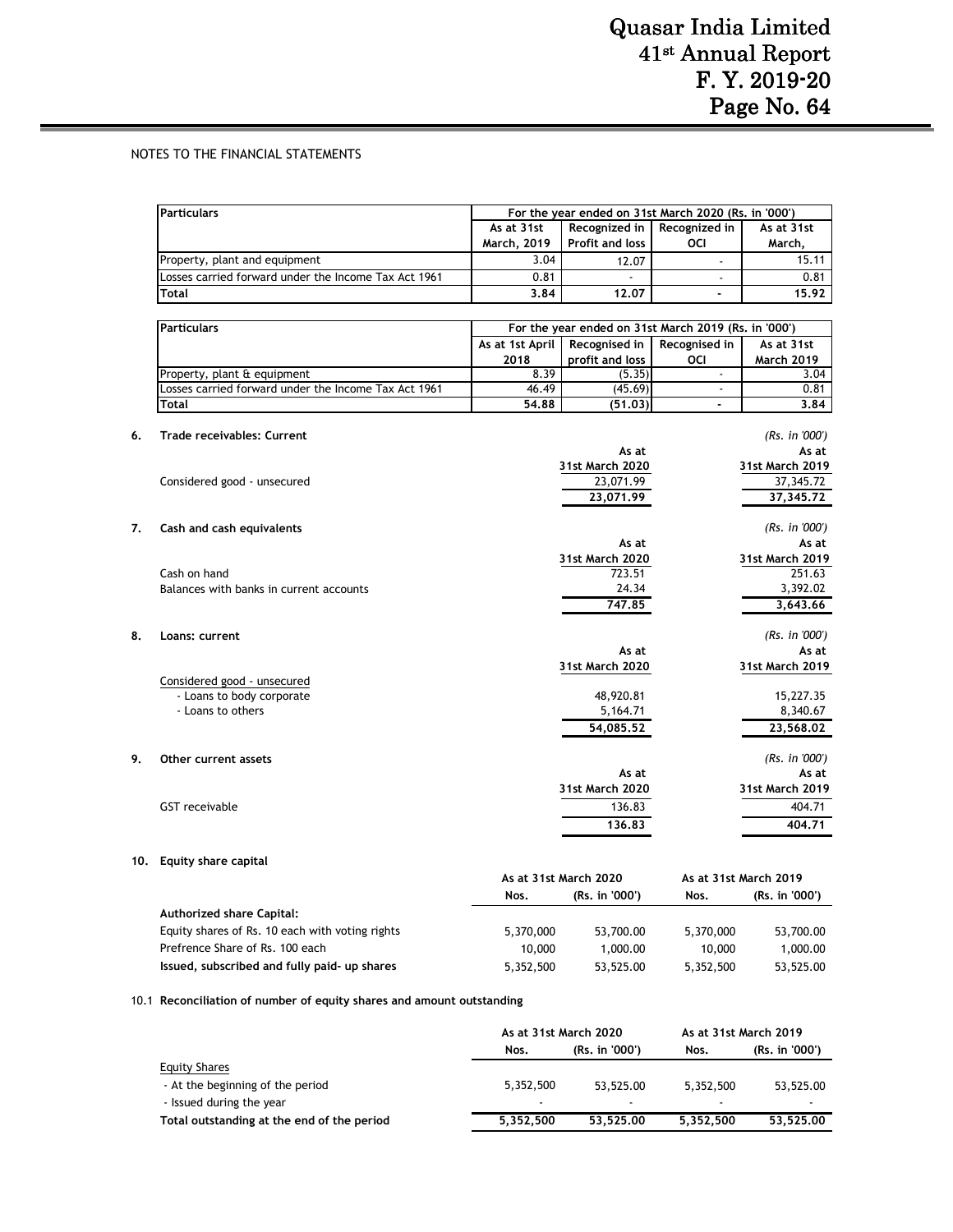(Rs. in '000')

### **QUASAR INDIA LIMITED** CIN: L67190DL1979PLC009555 NOTES TO THE FINANCIAL STATEMENTS

#### 10.2 Terms and rights attached to equity shares

The company has issued only one class of equity shares having a par value of Rs. 10 per share. Each holder of equity shares is entitled to vote per share. The company declares and pays dividend if any, in Indian Rupees. The dividend proposed by the Board of Directors is subject to approval of the shareholders in the ensuing Annual General Meeting.

In the event of liquidation of the company, the holders of equity shares will be entitled to receive remaining assets of the company, after distribution of all the preferential amount. The distribution will be in proportion to the number of equity shares held by the shareholder.

#### 10.3 Details of shareholders holding more than 5% shares in the company: -

|                      |           | As at 31st March 2020 |           | As at 31st March 2019 |  |
|----------------------|-----------|-----------------------|-----------|-----------------------|--|
|                      | Nos.      | % holding             | Nos.      | % holding             |  |
| Ankit Agarwal        | 1,112,000 | 20.78%                | 1.112.000 | 20.78%                |  |
| Kailash Chand Mittal |           | $0.00\%$              | 309,064   | 5.77%                 |  |

As per records, registers and other declarations received from shareholders regarding beneficial interest, the above shareholding represents both legal and beneficial ownership of shares.

#### $11.$  $\bigcap_{k=1}^{n}$  $\ddot{\phantom{a}}$

 $12.$ 

| Other equity                                                                                      |                 | (Rs. in '000')  |
|---------------------------------------------------------------------------------------------------|-----------------|-----------------|
|                                                                                                   | As at           | As at           |
|                                                                                                   | 31st March 2020 | 31st March 2019 |
| Retained earnings: -                                                                              |                 |                 |
| Opening balance                                                                                   | 2.323.32        | 2.232.46        |
| Profit/ (loss) for the year                                                                       | (547.48)        | 90.86           |
| Closing balance                                                                                   | 1,775.83        | 2,323.32        |
|                                                                                                   | 1,775.83        | 2,323.32        |
| Trade payables: current                                                                           |                 | (Rs. in '000')  |
|                                                                                                   | As at           | As at           |
|                                                                                                   | 31st March 2020 | 31st March 2019 |
| - Outstanding dues of creditors other then micro enterprises and<br>small enterprises (Note 12.1) | 31,844.94       | 13,637.89       |
|                                                                                                   | 31,844.94       | 13,637.89       |

#### 12.1 There are no dues to Micro, Small and Medium Enterprises as defined under Micro, Small & Medium Enterprises Development Act, 2006 which are outstanding for a period more than 45 days as at balance sheet date.

The above information regarding Micro, Small and Medium Enterprises has been determined on the basis of information available with the Company and has been duly relied upon by the auditors of the Company.

#### 13. Other financial liabilities: current

|     |                            | As at              | As at              |
|-----|----------------------------|--------------------|--------------------|
|     |                            | 31st March 2020    | 31st March 2019    |
|     | Salary payable             |                    | 10.00              |
|     | Payable to auditors for: - |                    |                    |
|     | Stautory audit             | 35.00              | 36.00              |
|     | Internal audit             | 45.00              | 30.00              |
|     | Other payables             | 10.80              | 26.34              |
|     |                            | 90.80              | 102.34             |
| 14. | Other current liabilities  |                    | (Rs. in '000')     |
|     |                            | As at              | As at              |
|     |                            | 31st March 2020    | 31st March 2019    |
|     | <b>TDS Payable</b>         | 6.20               | 304.00             |
|     |                            | 6,20               | 304.00             |
| 15. | Revenue from operations    |                    | (Rs. in '000')     |
|     |                            | For the year ended | For the year ended |
|     |                            | on 31st March 2020 | on 31st March 2019 |
|     | Sale of goods: -           |                    |                    |
|     | Metal                      | 130,927.49         | 189,427.36         |
|     | Fabric                     |                    | 59,441.85          |
|     | Others                     |                    | 500.00             |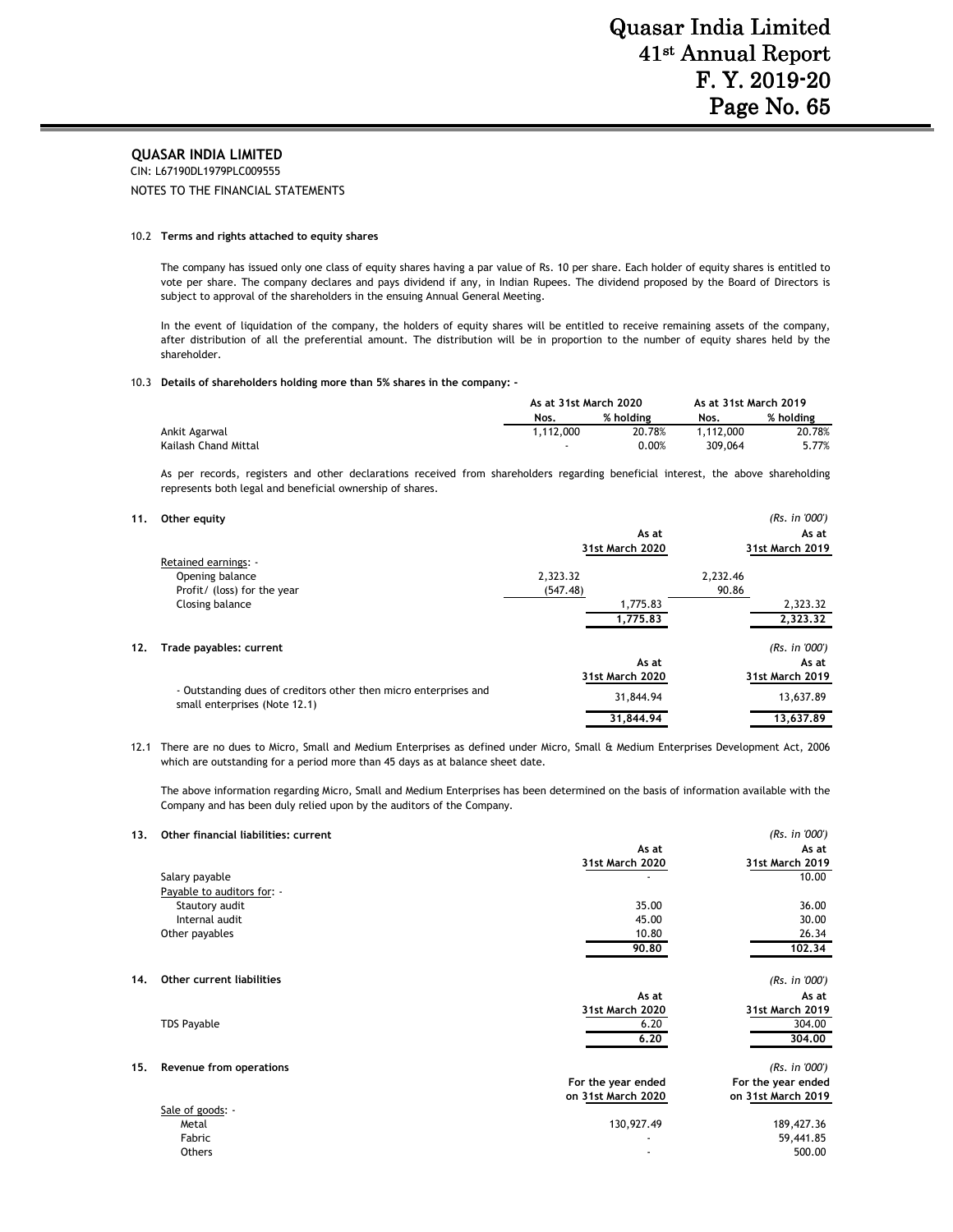Quasar India Limited  $41$ <sup>st</sup> Annual Report F.Y. 2019-20 Page No. 66

i,

### **QUASAR INDIA LIMITED**

CIN: L67190DL1979PLC009555

NOTES TO THE FINANCIAL STATEMENTS

# **16.** Other income (Rs. in '000') (Rs. in '000')

|                                         | For the year ended       | For the year ended |
|-----------------------------------------|--------------------------|--------------------|
|                                         | on 31st March 2020       | on 31st March 2019 |
| Interest on loans advanced              | 3,717.31                 | 2,619.91           |
| Interest on income tax refund           | 17.82                    | 13.43              |
| Commission income                       | 3,393.32                 |                    |
|                                         | 7,128.46                 | 2,633.34           |
|                                         |                          |                    |
| 17. Purchases of stock-in-trade         |                          | (Rs. in '000')     |
|                                         | For the year ended       | For the year ended |
|                                         | on 31st March 2020       | on 31st March 2019 |
| Purchases of: -                         |                          |                    |
| Metal                                   | 128,983.83               | 187,325.07         |
| Fabric                                  |                          | 58,957.71          |
| Others                                  |                          | 490.00             |
|                                         | 128,983.83               | 246,772.78         |
| 18. Employee benefits expense           |                          | (Rs. in '000')     |
|                                         | For the year ended       | For the year ended |
|                                         | on 31st March 2020       | on 31st March 2019 |
| Salaries & allowances                   | 63.95                    | 273.85             |
| Staff welfare expenses                  |                          | 12.69              |
|                                         | 63.95                    | 286.54             |
|                                         |                          |                    |
| 19. Finance costs                       |                          | (Rs. in '000')     |
|                                         | For the year ended       | For the year ended |
|                                         | on 31st March 2020       | on 31st March 2019 |
| Interest on borrowings                  | 12.00                    |                    |
| Bill discounting charges                | 588.73<br>600.73         | $\blacksquare$     |
|                                         |                          |                    |
| 20. Other expenses                      |                          | (Rs. in '000')     |
|                                         | For the year ended       | For the year ended |
|                                         | on 31st March 2020       | on 31st March 2019 |
| Advertisement expenses                  | 66.60                    | 89.24              |
| <b>Bank charges</b>                     | 1.34                     | 3.15               |
| Balances written off                    | 4,551.19                 |                    |
| Cartage expense                         | 361.83                   | 646.13             |
| Conveyance expenses                     |                          | 25.58              |
| <b>Electricity expenses</b>             | 4.63                     | 6.43               |
| <b>GST</b> reversal                     | 12.82                    |                    |
| Halt charges                            | 10.00                    |                    |
| Independent director registration fee   | 11.82                    |                    |
| Annual membership fees                  | 355.00                   | 250.00             |
| Loading & unloading charges             | 241.55                   | 465.47             |
| Miscellaneous expenses                  | 2.79                     | 14.06              |
| News Paper, books & periodicals         |                          | 2.93               |
| Payment to statutory auditors (Note 24) | 50.00                    | 46.00              |
| Internal audit fees                     | 15.00                    | $\sim$             |
| Postage & courier                       | $\overline{\phantom{a}}$ | 4.55               |
| Printing & stationery                   | 4.00                     | 5.77               |
| Professional charges                    | 3,069.53                 | 3,091.40           |
| Rent, rate & taxes                      | 60.00                    | 40.00              |
| ROC fees                                | 9.10                     | 6.00               |
| Telephone expense                       | $\overline{\phantom{a}}$ | 1.16               |
| <b>Travelling expenses</b>              | $\blacksquare$           | 23.73              |
| Sitting fee                             | 48.00                    | 36.00              |
| Website expenses                        | 2.80                     | 2.80               |
|                                         | 8,878.01                 | 4,760.39           |
|                                         |                          |                    |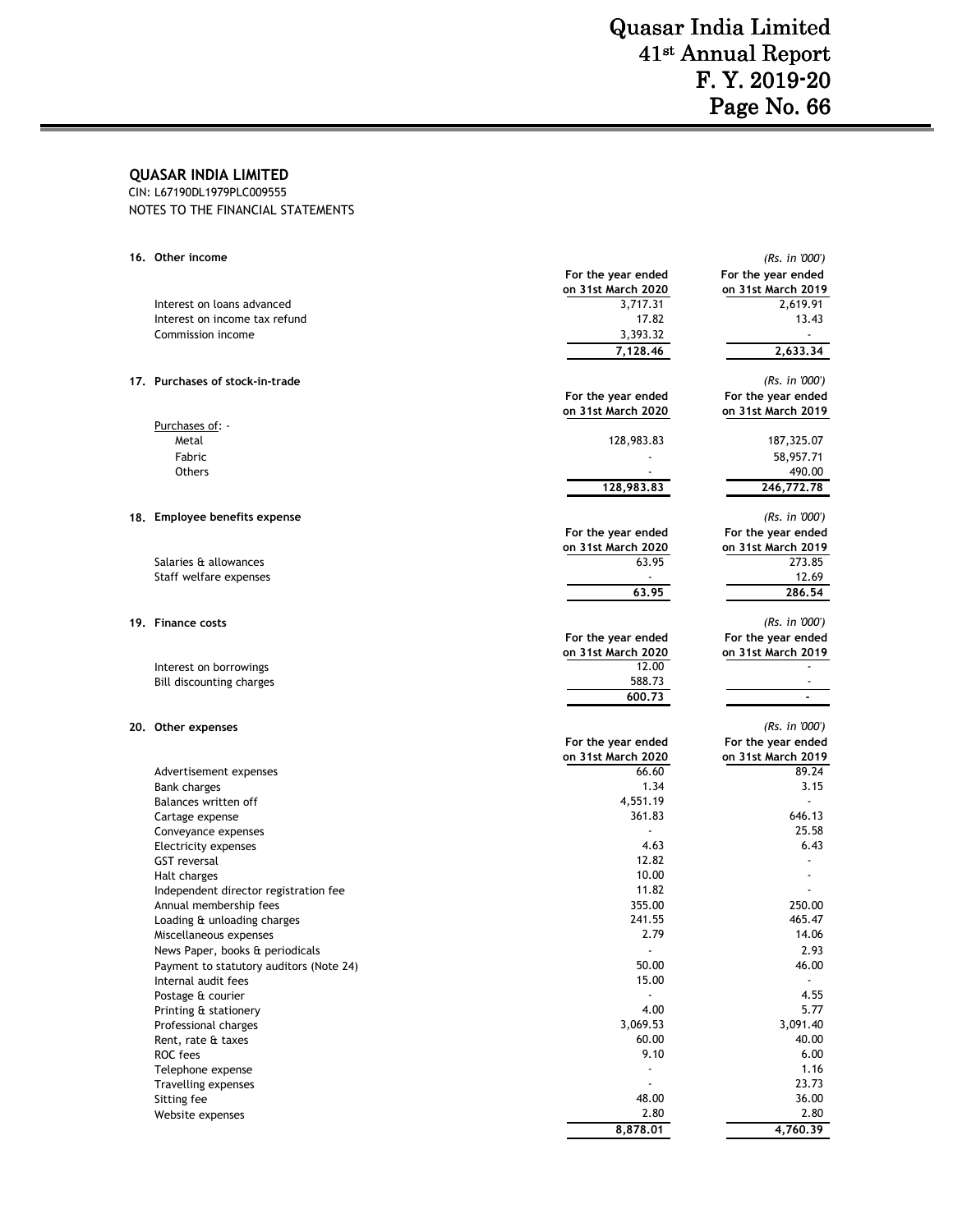# **21. Related parties: -**

As per Ind AS 24, the disclosures of transactions with the related parties are given below:

(a) List of related parties where control exists and also related parties with whom transactions have taken place and relationship: -

| (i)   | Key Management Personnel                                                                                                     | Sh. Harish Kumar (Director)<br>Ms. Anju Sharma (Director)<br>Mr. Patel Darshan Dineshbhai (Chief Financial<br>Officer)<br>Ahir Narendrakumar<br>Mr.<br>Ramkripal<br>(Chief |
|-------|------------------------------------------------------------------------------------------------------------------------------|----------------------------------------------------------------------------------------------------------------------------------------------------------------------------|
|       |                                                                                                                              | Executive Officer)<br>Mr. Dinesh Kumar Maurya<br>(Past)<br>Company<br>Secretary)                                                                                           |
| (ii)  | Relatives of Key Management Personnel                                                                                        | None                                                                                                                                                                       |
| (iii) | Enterprises<br>significantly<br>owned<br><b>or</b><br>influenced by the<br>Key<br>Management<br>Personnel or their Relatives | None                                                                                                                                                                       |

(b) Following transactions are made with the related parties covered under Ind AS- 24 on "Related Parties Disclosure".

|       | <b>Transaction</b><br>with                    | <b>Natureof</b><br><b>Transaction</b>         |                          | Transaction during the year |                            | Balance as at  |
|-------|-----------------------------------------------|-----------------------------------------------|--------------------------|-----------------------------|----------------------------|----------------|
|       |                                               |                                               | 31/03/2020               | 31/03/2019                  | 31/03/2020                 | 31/03/2019     |
|       |                                               |                                               | (Rs. in '000')           | (Rs. in '000')              | (Rs. in '000')             | (Rs. in '000') |
|       | Key Management Personnel: -                   |                                               |                          |                             |                            |                |
|       | Mr.<br>Dinesh                                 | Remuneration                                  | 12.58                    | 120.00                      | Nil                        | 10.00          |
|       | Kumar Maurya                                  |                                               |                          |                             |                            |                |
| (i)   |                                               | Relatives of Key Management Personnel: - None |                          |                             |                            |                |
| (iii) | <b>Enterprises</b><br>in.<br>influences: None | which<br>Kev                                  | Management Personnel and |                             | Relatives<br>having<br>are | significant    |

# **22. Segment information**

- (a) The Company has identified two reportable segments viz., fabric and metal after taking into account the nature of product and services and the differing risk and returns on such products and services. The accounting policies adopted for segment reporting are in line with the accounting policy of the company with following additional policies for segment reporting: -
	- (i) Revenue and expenses have been identified to a segment on the basis of relation to operating activities of the segment. Revenue and expenses that relate to enterprise as a whole and are not allocable to a segment on reasonable basis have been disclosed as "Un-allocable".
	- (ii) Segment Assets and Segment Liabilities represent Assets and Liabilities in respective segments. Assets and liabilities that cannot be allocated to a segment on reasonable basis have been disclosed as "Un-allocable".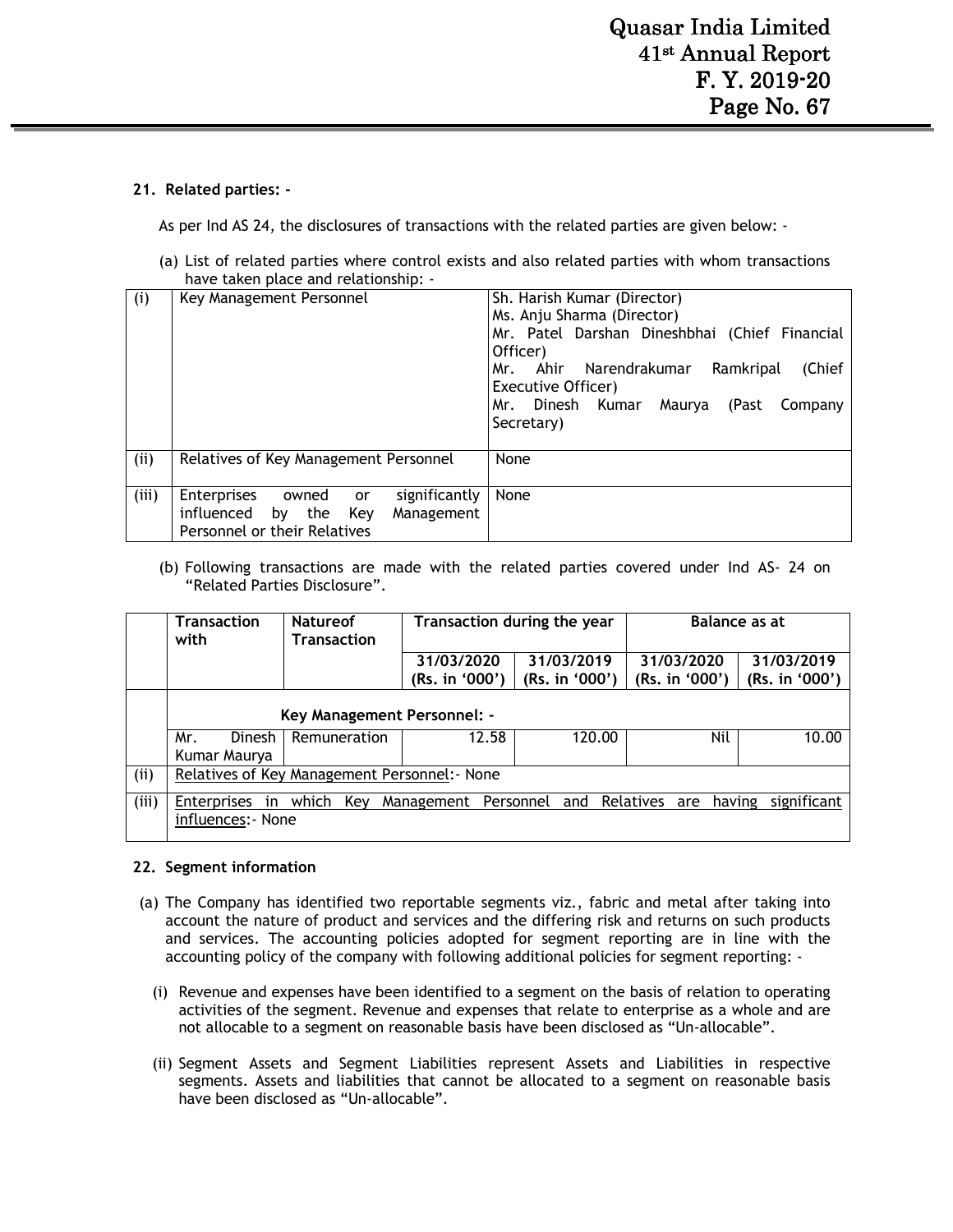(b) Segment information:-

| <b>Particulars</b> |                                                        | $31st$ March 2020<br>(Rs. in '000') | 31 <sup>st</sup> March 2019<br>(Rs. in '000') |
|--------------------|--------------------------------------------------------|-------------------------------------|-----------------------------------------------|
|                    | <b>Segment Revenue: -</b>                              |                                     |                                               |
|                    | Fabric                                                 | Nil                                 | 59,441.85                                     |
|                    | Metal                                                  | 130,927.49                          | 1,89,427.36                                   |
|                    | Un-allocable                                           | Nil                                 | 500.00                                        |
|                    | <b>Total Revenue</b>                                   | 130,927.49                          | 2,49,369.21                                   |
|                    | <b>Segment Results</b>                                 |                                     |                                               |
|                    | (Profit/ loss before interest and taxes)               |                                     |                                               |
|                    | Fabric                                                 | Nil                                 | 484.14                                        |
|                    | Metal                                                  | 1,943.66                            | 2,102.28                                      |
| Less:              | Interest                                               | (600.73)                            | Nil                                           |
| Less:              | Other un-allocable expenditure (net)                   | (1,902.50)                          | (2,410.71)                                    |
|                    | <b>Total Profit Before Taxes</b>                       | (559.57)                            | 175.71                                        |
|                    | Segment assets                                         |                                     |                                               |
|                    | Fabric                                                 | Nil                                 | Nil                                           |
|                    | Metal                                                  | 23,071.99                           | 37,345.72                                     |
|                    | Un-allocable                                           | 64,154.87                           | 32,542.99                                     |
|                    | <b>Total</b>                                           | 87,226.86                           | 69,888.71                                     |
|                    | <b>Segment Liabilities</b>                             |                                     |                                               |
|                    | Fabric                                                 | Nil                                 | Nil                                           |
|                    | Metal                                                  | 31,844.94                           | 13,594.27                                     |
|                    | Un-allocable                                           | 97.00                               | 449.96                                        |
|                    | <b>Total</b>                                           | 31,941.94                           | 14,044.23                                     |
|                    | Capital employed (segment assets- segment liabilities) |                                     |                                               |
|                    | Fabric                                                 | Nil                                 | Nil                                           |
|                    | Metal                                                  | (8,772.95)                          | 23,751.45                                     |
|                    | Un-allocable                                           | 64,057.87                           | 32,093.03                                     |
|                    | Total                                                  | 55,284.91                           | 55,844.48                                     |

# (c) Secondary Segment Information: -

The Company does not have secondary segment division in respect of reportable segments.

| <b>Particulars</b>                                     | 31/03/2020     | 31/03/2019     |
|--------------------------------------------------------|----------------|----------------|
|                                                        | (Rs. in '000') | (Rs. in '000') |
| Earnings/ Remittances/ Expenditure in Foreign Currency | Nil            | Nil            |

24. Break- up of payments made to statutory auditors (excluding taxes) are disclosed as under: -

| <b>Particulars</b>                                  | 31/03/2020     | 31/03/2019     |
|-----------------------------------------------------|----------------|----------------|
|                                                     | (Rs. in '000') | (Rs. in '000') |
| In respect of statutory audit (including tax audit) | 40.00          | 40.00          |
| In respect of certification                         | 10.00          | 6.00           |
| <b>TOTAL</b>                                        | 50.00          | 46.00          |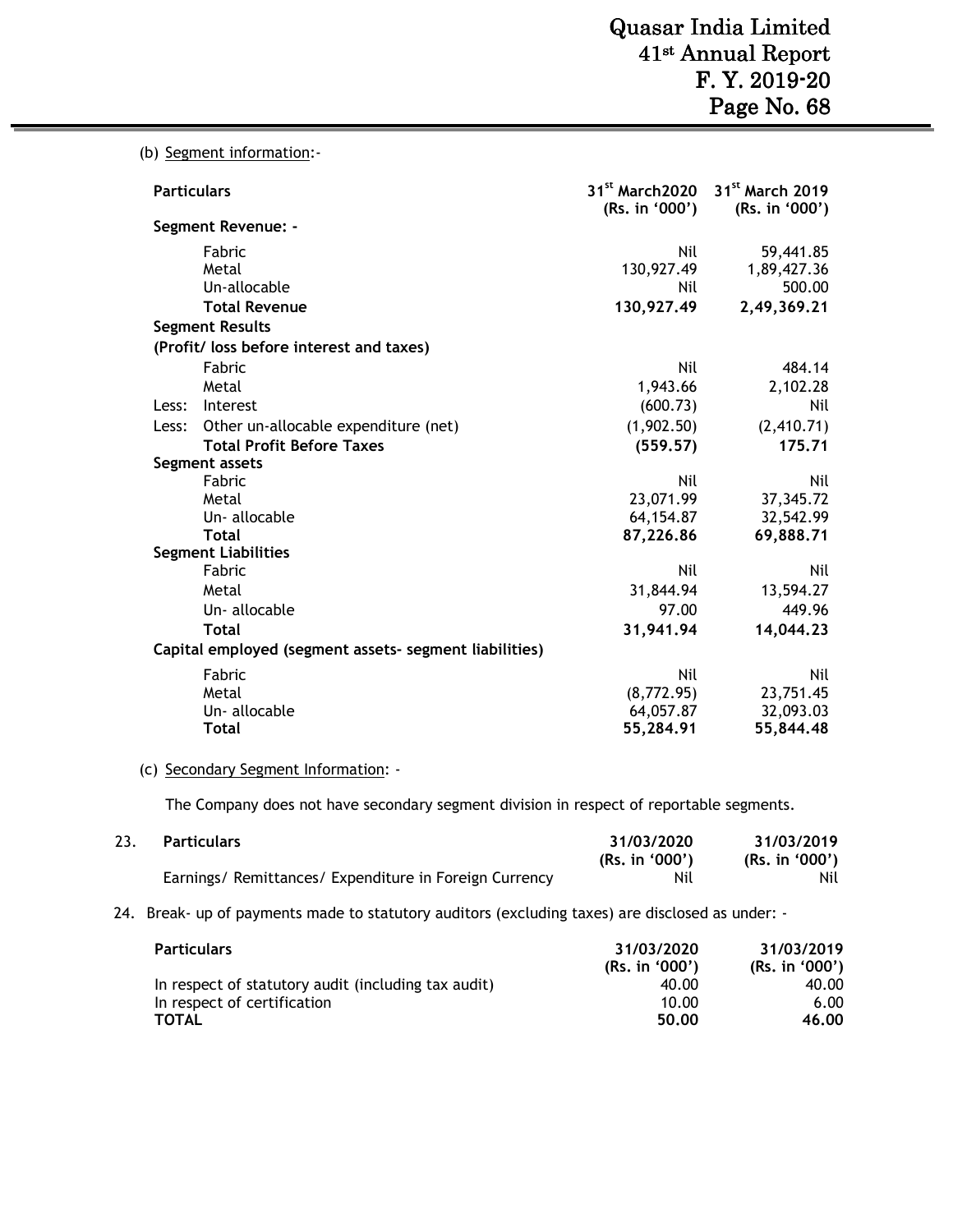Quasar India Limited 41<sup>st</sup> Annual Report F.Y. 2019-20 Page No. 69 i,

| 25. Particulars                            | 31/03/2020<br>(Rs. in '000') | 31/03/2019<br>(Rs. in '000') |  |
|--------------------------------------------|------------------------------|------------------------------|--|
| Contingent Liability not provided for      | Nil                          | Nil                          |  |
| Pending litigation by/ against the Company | None                         | None                         |  |

- 26. The outbreak of COVID-19 pandemic is causing significant disturbance and slowdown of economic activities globally. The nationwide lockdown ordered by the Government of India has resulted in significant reduction in economic activities and also the business operations of the Company in terms of sales and production. The management has considered the possible effects that may result from the pandemic on the recoverability / carrying value of the assets. Based on the current indicators of future economic conditions, the management expects to recover the carrying amount of the assets, however the management will continue to closely monitor any material changes to future economic conditions. Given the uncertainties, the final impact on Company's assets in future may differ from that estimated as at the date of approval of these financial results.
- 27. There has been no delay in transferring amounts, required to be transferred, to the Investor Education and Protection Fund by the Company.
- 28. The Company did not have any long- term contracts including derivative contracts for which there were any material foreseeable losses.
- 29. The financial statements were approved for issue by the Board of Directors on  $30<sup>th</sup>$ day June, 2020.
- 30. Previous year's figures have been re- arranged or re- grouped wherever considered necessary.
- 31. Figures have been rounded off to the nearest thousands of rupees.
- 32. Figures in brackets indicate negative (-) figures

Signed for the purpose of Identification

**FOR V.N. PUROHIT & CO.** Chartered Accountants Firm Regn. 304040E

For and on behalf of Board of Directors of **Quasar India Limited** 

**0.P. Pareek** Partner Membership No. 014238 UDIN:20014238AAAACT6877 **Harish Kumar** Director DIN:02591868

Anju Sharma **Director** DIN: 02591877

New Delhi, the  $30<sup>th</sup>$  day of June 2020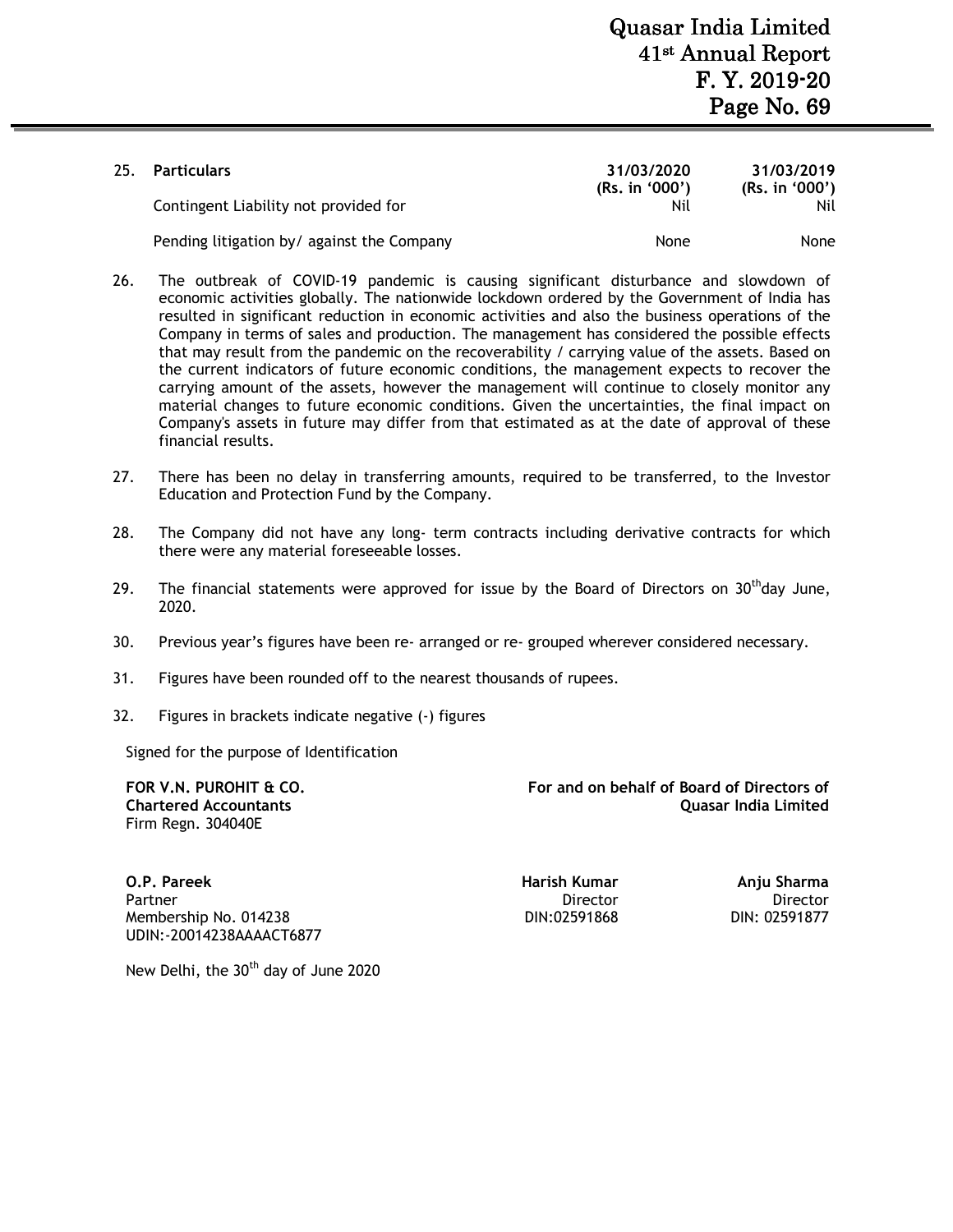Quasar India Limited 41<sup>st</sup> Annual Report F.Y. 2019-20 Page No. 70 i,

# Annexure E

# **FORM NO. AOC - 2**

# (PURSUANT TO CLAUSE (H) OF SUB-SECTION (3) OF SECTION 134 OF THE ACT AND RULE 8(2) OF THE COMPANIES (ACCOUNTS) RULES, 2014)

DISCLOSURE OF PARTICULARS OF CONTRACTS/ARRANGEMENTS ENTERED INTO BY THE COMPANY WITH RELATED PARTIES REFERRED TO IN SUB-SECTION (1) OF SECTION 188 OF THE COMPANIES ACT, 2013 INCLUDING CERTAIN ARM'S LENGTH TRANSACTIONS UNDER THIRD PROVISO THERETO

1. Details of contracts or arrangements or transactions not at arm's length basis

- (a) Name(s) of the related party and nature of relationship: NIL
- (b) Nature of contracts/arrangements/transactions: NIL
- (c) Duration of the contracts / arrangements/transactions: NIL
- (d) Salient terms of the contracts or arrangements or transactions including the value: NIL
- (e) Justification for entering into such contracts or arrangements or transactions: NIL
- (f) Date of approval by the Board: NIL
- (g) Amount paid as advances: NIL
- (h) Date on which the special resolution was passed in general meeting as required under first proviso to section 188: NIL

# 2. Details of material contracts or arrangement or transactions at arm's length basis

|       | <b>Transaction with</b>                                                                                  |       | <b>Nature</b><br><b>of</b><br><b>Transaction</b> | <b>Transaction during</b><br>the year |          | Balance as at |          |  |  |  |
|-------|----------------------------------------------------------------------------------------------------------|-------|--------------------------------------------------|---------------------------------------|----------|---------------|----------|--|--|--|
|       |                                                                                                          |       |                                                  | 31/03/20                              | 31/03/19 | 31/03/20      | 31/03/19 |  |  |  |
|       | Key Management Personnel:                                                                                |       |                                                  |                                       |          |               |          |  |  |  |
|       | Ms.<br><b>Dinesh</b>                                                                                     | Kumar | Remuneratio                                      | 12580                                 | 120.00   | Nil           | 10.00    |  |  |  |
|       | Maurya                                                                                                   |       | n                                                |                                       |          |               |          |  |  |  |
| (ii)  | Relatives of Key Management Personnel: - None                                                            |       |                                                  |                                       |          |               |          |  |  |  |
| (iii) | Enterprises in which Key Management Personnel and Relatives are having significant<br>influences: - None |       |                                                  |                                       |          |               |          |  |  |  |

**FOR V.N. PUROHIT & CO. Chartered Accountants** Firm Regn. 304040E

For and on behalf of Board of Directors of **Quasar India Limited** 

0.P. Pareek Partner Membership No. 014238 UDIN:20014238AAAACT6877 **Harish Kumar Director** DIN:02591868

**Anju Sharma Director** DIN: 02591877

New Delhi, the 30<sup>th</sup> day of June 2020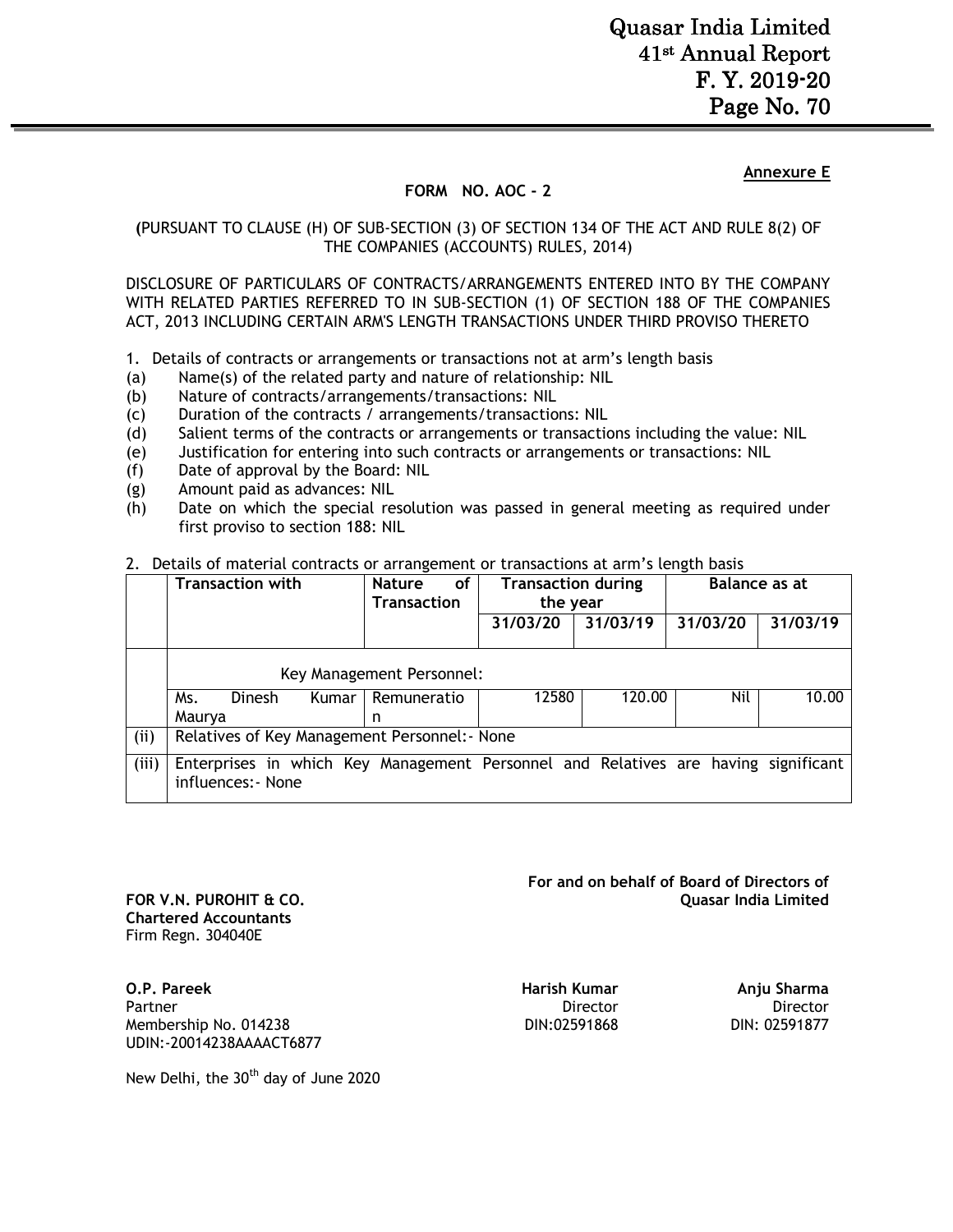# **Annexure F**

Form No. MGT-9

EXTRACT OF ANNUAL RETURN AS ON THE FINANCIAL YEAR ENDED ON 31.03.2020 [Pursuant to section 92(3) of the Companies Act, 2013 and rule 12(1) of the Companies (Management and Administration) Rules, 2014]

#### $\mathbf{L}$ REGISTRATION AND OTHER DETAILS:

|      | <b>CIN</b>                                                                   | L67190DL1979PLC009555                                                                                                                                                                                                                                        |
|------|------------------------------------------------------------------------------|--------------------------------------------------------------------------------------------------------------------------------------------------------------------------------------------------------------------------------------------------------------|
| ii.  | Registration Date                                                            | 18.04.1979                                                                                                                                                                                                                                                   |
| iii. | Name of the Company                                                          | Quasar India Limited                                                                                                                                                                                                                                         |
| iv.  | Category / Sub-Category of the<br>Company                                    | Company Limited by Shares / Indian<br>Non-<br><b>Government Company</b>                                                                                                                                                                                      |
| v.   | Address of the Registered office and<br>contact details                      | 305, Third Floor, Aggarwal Plaza, Sector-14,<br>Rohini, Delhi-110085                                                                                                                                                                                         |
| vi.  | Whether listed company                                                       | Yes (Listed on BSE Limited)                                                                                                                                                                                                                                  |
| vii. | Name, Address and Contact details of<br>Registrar and Transfer Agent, if any | Contact Officer: Mr. Virender Rana<br>Skyline Financial Services Private Limited<br>D-153 A, 1st Floor, Okhla Industrial Area, Phase -<br>I, New Delhi - 110 020<br>Tel No.: +91-11-26812682<br>Fax No.: +91-11-26812683<br>Email id.: virenr@skylinerta.com |

#### $II.$ PRINCIPAL BUSINESS ACTIVITIES OF THE COMPANY

All the business activities contributing 10 % or more of the total turnover of the company shall be stated:-

| Sr. No | Name and Description of main NIC Code of the<br>products / services | Product/services | % to total turnover of the<br>company |
|--------|---------------------------------------------------------------------|------------------|---------------------------------------|
|        | Trading in Metal                                                    | 46699            | 100                                   |

#### $III.$ PARTICULARS OF HOLDING, SUBSIDIARY AND ASSOCIATE COMPANIES

| Sr. No.    | Name and<br>address of the<br>company | CIN/GLN | Holding/<br>Subsidiary/Associate | $%$ of<br>shares<br>held | Applicable<br>Section |  |  |
|------------|---------------------------------------|---------|----------------------------------|--------------------------|-----------------------|--|--|
| <b>NIL</b> |                                       |         |                                  |                          |                       |  |  |

#### IV. SHARE HOLDING PATTERN (Equity Share Capital Breakup as percentage of Total Equity)

# i) Category-wise Share Holding

|                     | No. of Shares held at the end of the $\vert$ No. of Shares held at the beginning |                |  |                       |             |       | %     |               |        |
|---------------------|----------------------------------------------------------------------------------|----------------|--|-----------------------|-------------|-------|-------|---------------|--------|
|                     | vear                                                                             |                |  |                       | of the year |       |       | Chang         |        |
| Category of         | [As on 31-March-2020]                                                            |                |  | [As on 31-March-2019] |             |       |       |               |        |
| <b>Shareholders</b> |                                                                                  |                |  | % of                  |             |       |       | % of          | during |
|                     | Physical<br>Demat                                                                | Total<br>Total |  | Demat                 | Physical    | Total | Total | the           |        |
|                     |                                                                                  |                |  | <b>Shares</b>         |             |       |       | <b>Shares</b> | vear   |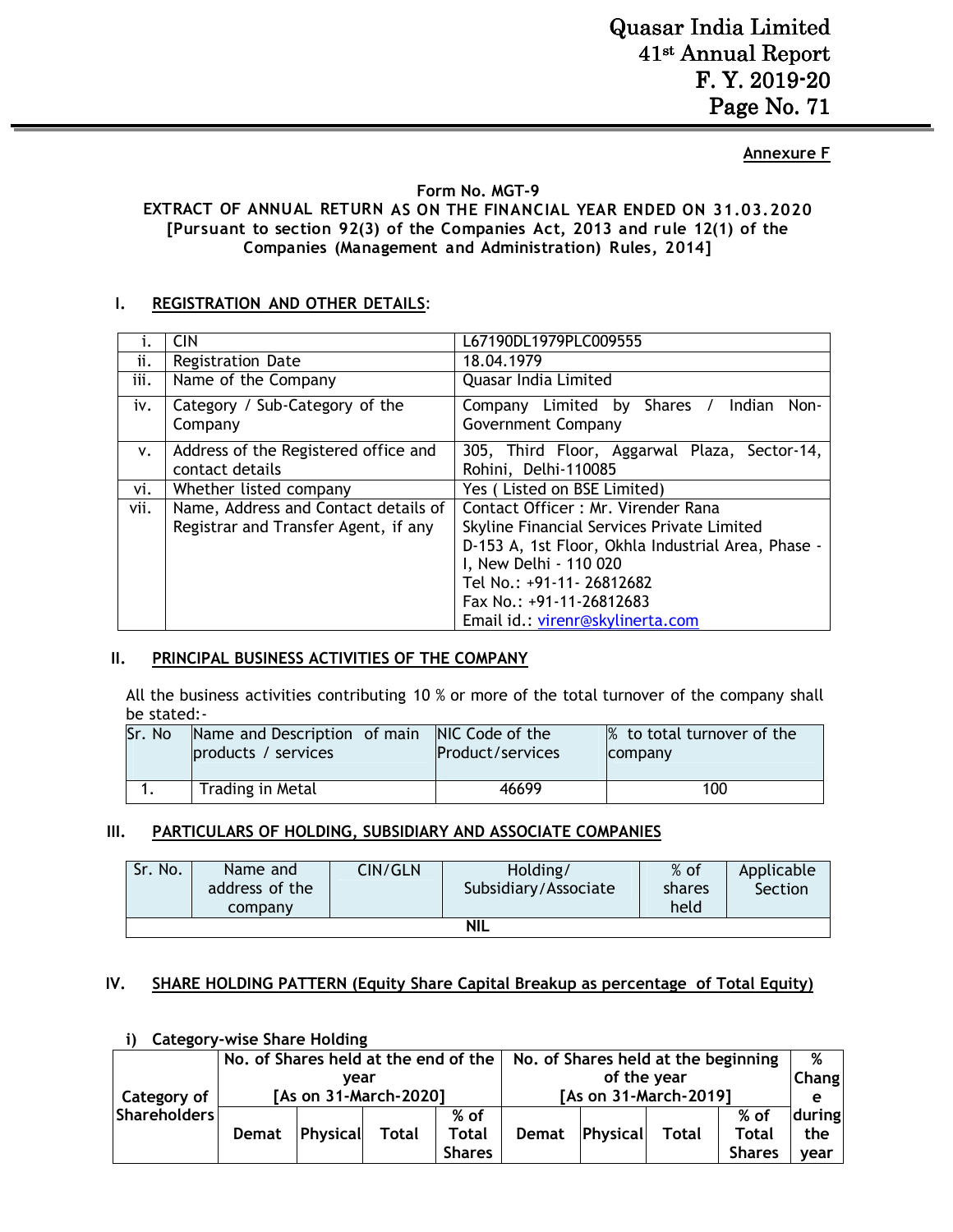i,

| A. Promoters                           |                |                              |                          |                              |                          |                          |                              |                          |                |
|----------------------------------------|----------------|------------------------------|--------------------------|------------------------------|--------------------------|--------------------------|------------------------------|--------------------------|----------------|
| $(1)$ Indian                           |                |                              |                          |                              |                          |                          |                              |                          |                |
| a) Individual/<br><b>HUF</b>           | 1112000        | $\mathbf 0$                  | 1, 11, 2000              | 20.78                        | 1,11,2000                | $\pmb{0}$                | 1,11,2000                    | 20.78                    | $\mathbf 0$    |
| b) Central<br>Govt                     | ÷.             |                              |                          |                              |                          | $\blacksquare$           |                              |                          |                |
| c) State<br>Govt(s)                    |                |                              |                          |                              |                          | $\overline{\phantom{a}}$ |                              |                          |                |
| d) Bodies<br>Corp.                     |                | $\overline{\phantom{a}}$     |                          | $\qquad \qquad \blacksquare$ |                          | $\overline{\phantom{a}}$ | -                            |                          |                |
| e) Banks / FI                          | $\overline{a}$ | $\blacksquare$               | $\overline{\phantom{a}}$ | $\blacksquare$               | $\overline{a}$           | $\overline{\phantom{a}}$ | $\overline{\phantom{0}}$     | $\overline{\phantom{0}}$ |                |
| f) Any other                           | $\blacksquare$ | $\blacksquare$               | $\overline{\phantom{a}}$ | $\blacksquare$               | $\overline{\phantom{a}}$ | $\blacksquare$           | $\qquad \qquad \blacksquare$ | $\blacksquare$           | $\blacksquare$ |
| Sub Total (A)<br>(1)                   | 1,11,2000      | $\pmb{0}$                    | 1,11,2000                | 20.78                        | 1,11,2000                | 0                        | 1,11,2000                    | 20.78                    | $\pmb{0}$      |
| (2) Foreign                            |                |                              |                          |                              |                          |                          |                              |                          |                |
| a) NRI<br>Individuals                  |                | $\qquad \qquad \blacksquare$ |                          | $\qquad \qquad \blacksquare$ |                          | $\overline{\phantom{a}}$ |                              |                          |                |
| b) Other<br>Individuals                |                |                              |                          |                              |                          |                          |                              |                          |                |
| c) Bodies<br>Corp.                     |                | $\overline{a}$               |                          | $\blacksquare$               |                          | $\overline{\phantom{a}}$ |                              |                          |                |
| d) Any other                           | $\blacksquare$ | $\blacksquare$               | $\blacksquare$           | $\qquad \qquad \blacksquare$ | $\overline{a}$           | $\overline{\phantom{a}}$ | $\frac{1}{2}$                | $\overline{a}$           |                |
| Sub Total (A)<br>(2)                   |                |                              |                          |                              |                          |                          |                              |                          |                |
| TOTAL (A)                              | 1, 11, 2000    | $\pmb{0}$                    | 1,11,200<br>0            | 20.78                        | 1, 11, 2000              | $\mathbf 0$              | 1,11,200<br>0                | 20.78                    | $\pmb{0}$      |
| <b>B. Public</b><br>Shareholding       |                |                              |                          |                              |                          |                          |                              |                          |                |
| 1. Institutions                        |                |                              |                          |                              |                          |                          |                              |                          |                |
| a) Mutual<br>Funds                     |                |                              |                          |                              |                          |                          |                              |                          |                |
| b) Banks / Fl                          |                | $\blacksquare$               | $\blacksquare$           | $\frac{1}{2}$                | $\blacksquare$           | $\blacksquare$           | $\overline{a}$               | $\overline{a}$           |                |
| c) Central<br>Govt                     |                |                              |                          |                              |                          |                          |                              |                          |                |
| d) State<br>Govt(s)                    |                |                              |                          |                              |                          |                          |                              |                          |                |
| e) Venture<br>Capital Funds            |                |                              |                          |                              |                          | $\overline{\phantom{a}}$ |                              |                          |                |
| f) Insurance<br>Companies              |                |                              |                          | $\blacksquare$               |                          | $\overline{\phantom{a}}$ |                              | $\overline{a}$           |                |
| g) Flls                                | ä,             | $\blacksquare$               | $\overline{\phantom{a}}$ | $\blacksquare$               | $\overline{\phantom{a}}$ | $\overline{\phantom{a}}$ | $\overline{\phantom{0}}$     | $\frac{1}{2}$            |                |
| h) Foreign<br>Venture<br>Capital Funds |                |                              |                          | $\overline{\phantom{0}}$     |                          | $\blacksquare$           |                              |                          |                |
| i) Others<br>(specify)                 | $\blacksquare$ |                              |                          |                              |                          | $\blacksquare$           |                              |                          |                |
| Sub-total<br>$(B)(1)$ :-               | $\blacksquare$ |                              |                          |                              |                          |                          |                              |                          |                |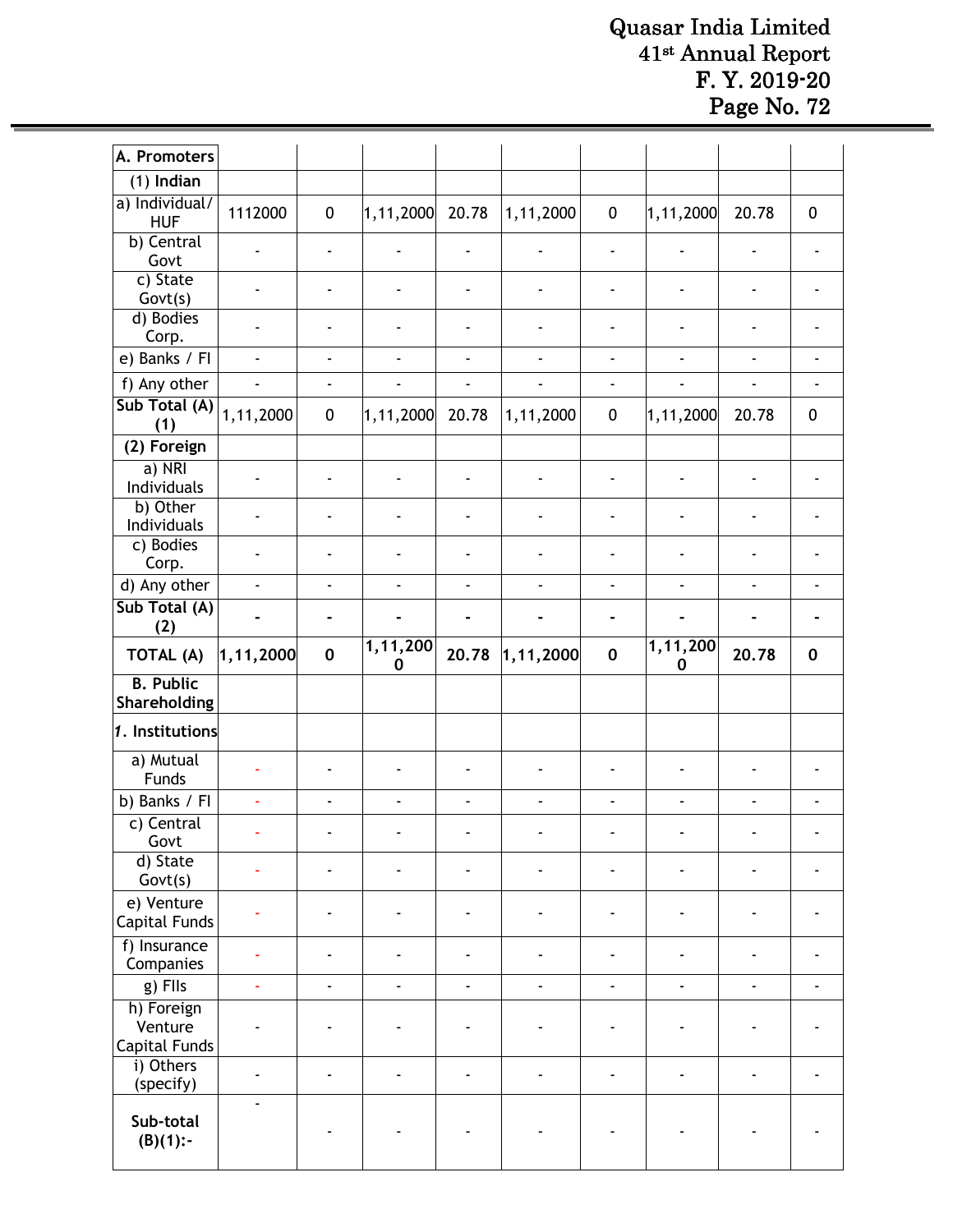| 2. Non-                                                                                            |                          |                |                          |                          |                |                          |                     |                |                |
|----------------------------------------------------------------------------------------------------|--------------------------|----------------|--------------------------|--------------------------|----------------|--------------------------|---------------------|----------------|----------------|
| <b>Institutions</b>                                                                                |                          |                |                          |                          |                |                          |                     |                |                |
| a) Bodies<br>Corp.                                                                                 | 1297127                  | $\mathbf 0$    | 1297127                  | 24.33                    | 1281069        | $\mathbf 0$              | 1281069             | 23.93          | 0.60           |
| i) Indian                                                                                          |                          |                |                          |                          |                |                          |                     |                |                |
| ii) Overseas                                                                                       |                          |                |                          |                          |                |                          |                     |                |                |
| b) Individuals                                                                                     |                          |                |                          |                          |                |                          |                     |                |                |
| i) Individual<br>shareholders<br>holding<br>nominal share<br>capital upto<br>Rs. 2 lakh            | 339097                   | 196631         | 535728                   | 10.01                    | 306509         | 196631                   | 503140              | 9.4            | 0.61           |
| ii) Individual<br>shareholders<br>holding<br>nominal share<br>capital in<br>excess of Rs 2<br>lakh | 1977717                  | 23100          | 2000817                  | 37.38                    | 2041172        | 23100                    | 2064272             | 38.57          | (1.1)<br>9)    |
| c) Others                                                                                          |                          |                |                          |                          |                |                          |                     |                |                |
| <b>HUF</b>                                                                                         | 306900                   | 1100           | 308000                   | 5.75                     | 372986         | 1100                     | 374086              | 6.99           | (1.24)         |
| d) Non<br>Resident<br>Indians                                                                      | 1805                     | $\blacksquare$ | 1805                     | 0.03                     | 1875           | 0                        | 1875                | 0.04           | $\mathbf 0$    |
| e) Overseas<br>Corporate<br><b>Bodies</b>                                                          |                          |                |                          |                          |                |                          |                     |                |                |
| f) Foreign<br><b>Nationals</b>                                                                     |                          |                |                          |                          |                | $\blacksquare$           |                     |                |                |
| g) Clearing<br>Members                                                                             |                          |                |                          |                          |                |                          |                     |                |                |
| h) Trusts                                                                                          | $\overline{\phantom{a}}$ | $\blacksquare$ | $\blacksquare$           | $\overline{\phantom{a}}$ | $\blacksquare$ | $\overline{a}$           | $\bar{\phantom{a}}$ | $\overline{a}$ |                |
| i) Foreign<br><b>Bodies</b>                                                                        | $\blacksquare$           | $\blacksquare$ | $\overline{\phantom{a}}$ | $\blacksquare$           |                | $\overline{\phantom{a}}$ | $\blacksquare$      | $\blacksquare$ | $\blacksquare$ |
| Sub-total<br>$(B)(2)$ :-                                                                           | 4019669                  | 220831         | 4240500                  | 79.22                    | 4019669        | 220831                   | 4240500             | 79.22          | 0.00           |
| <b>Total Public</b><br>(B)                                                                         | 4019669                  |                | 220831 4240500           | 79.22                    | 4019669        | 220831                   | 4240500             | 79.22          | 0.00           |
| C. Shares<br>held by<br><b>Custodian for</b><br><b>GDRs &amp; ADRs</b>                             |                          |                |                          |                          |                |                          |                     |                |                |
| <b>Grand Total</b><br>$(A+B+C)$                                                                    | 5131669                  |                | 220831 5352500           | 100                      | 5131669        | 220831                   | 5352500             | 100            | 0.00           |

ii) Shareholding of Promoters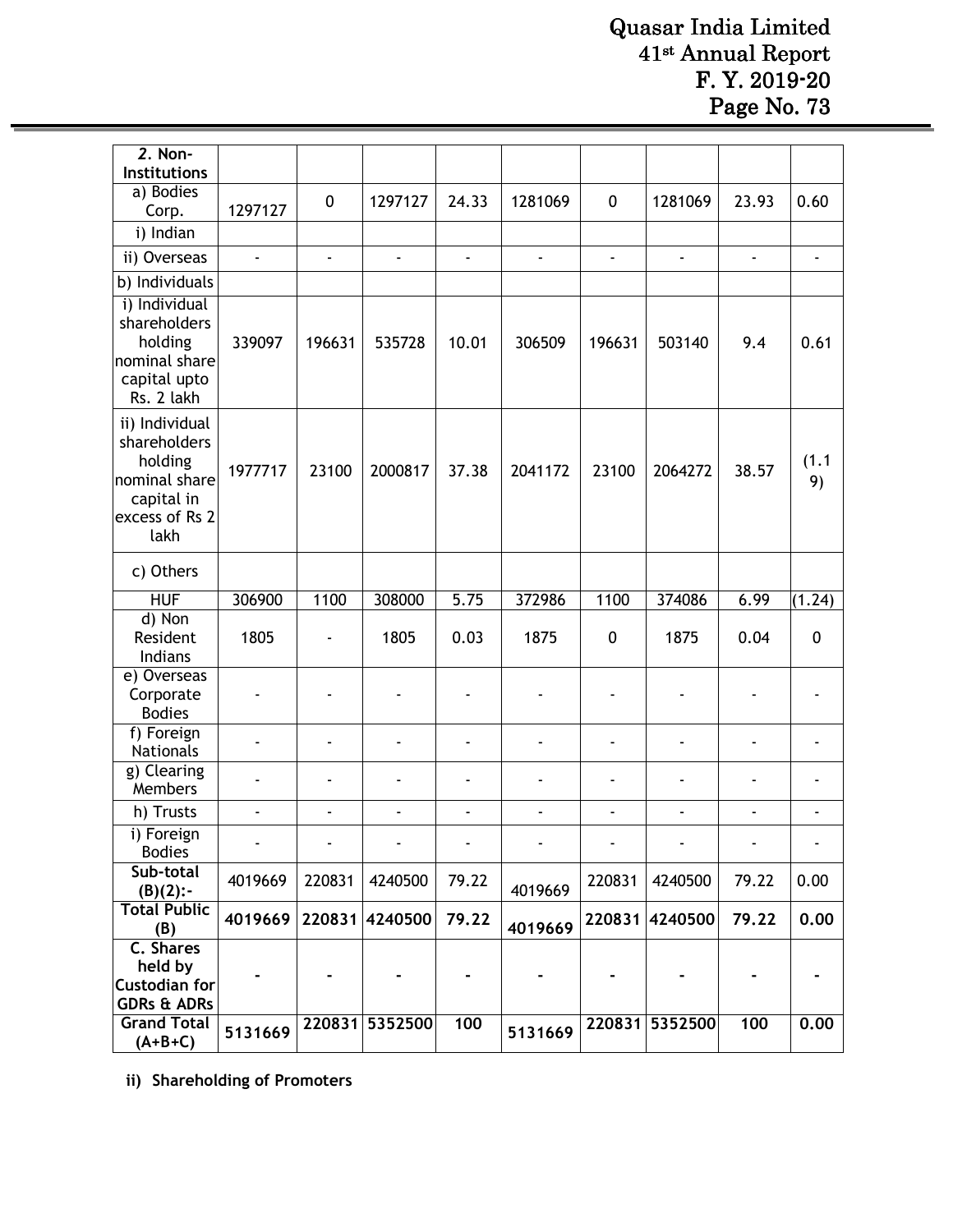| S.<br><b>No</b> | Shareholde<br>r's Name | Shareholding at the beginning of<br>the year |                                                  |                                                   | Shareholding at the end of the | %<br>change                              |                                                           |                                                        |
|-----------------|------------------------|----------------------------------------------|--------------------------------------------------|---------------------------------------------------|--------------------------------|------------------------------------------|-----------------------------------------------------------|--------------------------------------------------------|
|                 |                        | No. of<br><b>Shares</b>                      | % of total<br><b>Shares</b><br>of the<br>company | %of Shares<br>Pledged /<br>encumbered<br>to total | No. of<br><b>Shares</b>        | % of<br>total<br><b>Shares</b><br>of the | <b>%of Shares</b><br>Pledged /<br>encumber<br>ed to total | <b>in</b><br> shareho<br><b>Iding</b><br>during<br>the |
|                 | Ankit<br>Agarwal       | 1,11,200                                     | 20.78                                            | 0                                                 | 1,11,200                       | 20.78                                    | O                                                         |                                                        |
|                 | <b>Total</b>           | 1, 11, 2000                                  | 20.78                                            | 0                                                 | 1,11,200                       | 20.78                                    | 0                                                         |                                                        |

iii) Change in Promoters' Shareholding (please specify, if there is no change There is no change in the Promoters' Shareholding during the year.

iv) Shareholding Pattern of Top Ten Shareholders (other than Directors, Promoters and Holders of GDRs and ADRs):

| $\overline{\mathsf{S}}$ .<br>No. | <i></i><br>of<br>the<br>Name<br>Shareholder | Shareholding<br>beginning of the year | at the                        | <b>Cumulative</b><br>during the year | Shareholding         |
|----------------------------------|---------------------------------------------|---------------------------------------|-------------------------------|--------------------------------------|----------------------|
|                                  |                                             | No. of shares                         | %<br>of <sub>l</sub><br>total | No. of shares                        | % of total<br>shares |
|                                  |                                             |                                       | shares                        |                                      |                      |
| $\mathbf{1}$                     | <b>RAM SAGAR SINGH</b>                      |                                       |                               |                                      |                      |
|                                  | At the beginning of the<br>year             |                                       |                               |                                      |                      |
|                                  | Shares acquired/sold                        | 230414                                | 4.3                           | 230414                               | 4.3                  |
|                                  | At the end of the year                      | 230414                                | 4.3                           | 230414                               | 4.3                  |
| $\overline{2}$                   | DEVANAND VISHAL CURTORCAR                   |                                       |                               |                                      |                      |
|                                  | At the beginning of the                     | $\sim$                                |                               |                                      |                      |
|                                  | year<br>Shares acquired/sold                | 170548                                | 3.19                          | 170548                               | 3.19                 |
|                                  | At the end of the year                      | 170548                                | 3.19                          | 170548                               | 3.19                 |
| $\overline{3}$                   | <b>INDUS WORLD TRADE LIMITED</b>            |                                       |                               |                                      |                      |
|                                  | At the beginning of the                     |                                       |                               |                                      |                      |
|                                  | year                                        |                                       |                               |                                      |                      |
|                                  | Shares acquired/sold                        | 164281                                | 3.07                          | 164281                               | 3.07                 |
|                                  | At the end of the year                      | 164281                                | 3.07                          | 164281                               | 3.07                 |
| $\overline{4}$                   | DIRECT MERCANTILE COMPANY PRIVATE LIMITED   |                                       |                               |                                      |                      |
|                                  | At the beginning of the<br>year             | 163822                                | 3.06                          | 163822                               | 3.06                 |
|                                  | Shares acquired/sold                        | $\overline{0}$                        | $\overline{0}$                | $\mathbf 0$                          | $\mathbf{0}$         |
|                                  | At the end of the year                      | 163822                                | 3.06                          | 163822                               | 3.06                 |
| $\overline{5}$                   | <b>MEGHNA COMMODEAL PRIVATE LIMITED</b>     |                                       |                               |                                      |                      |
|                                  | At the beginning of the                     |                                       |                               |                                      |                      |
|                                  | year                                        |                                       |                               |                                      |                      |
|                                  | Shares acquired/sold                        | 150000                                | 2.80                          | 150000                               | 2.80                 |
|                                  | At the end of the year                      | 150000                                | 2.80                          | 150000                               | 2.80                 |
| 6                                | <b>NAVNEET AGGARWAL</b>                     |                                       |                               |                                      |                      |
|                                  | At the beginning of the<br>year             | 135000                                | 2.52                          | 135000                               | 2.52                 |
|                                  | Shares acquired/sold                        | $\overline{0}$                        | $\overline{0}$                | $\overline{0}$                       | $\overline{0}$       |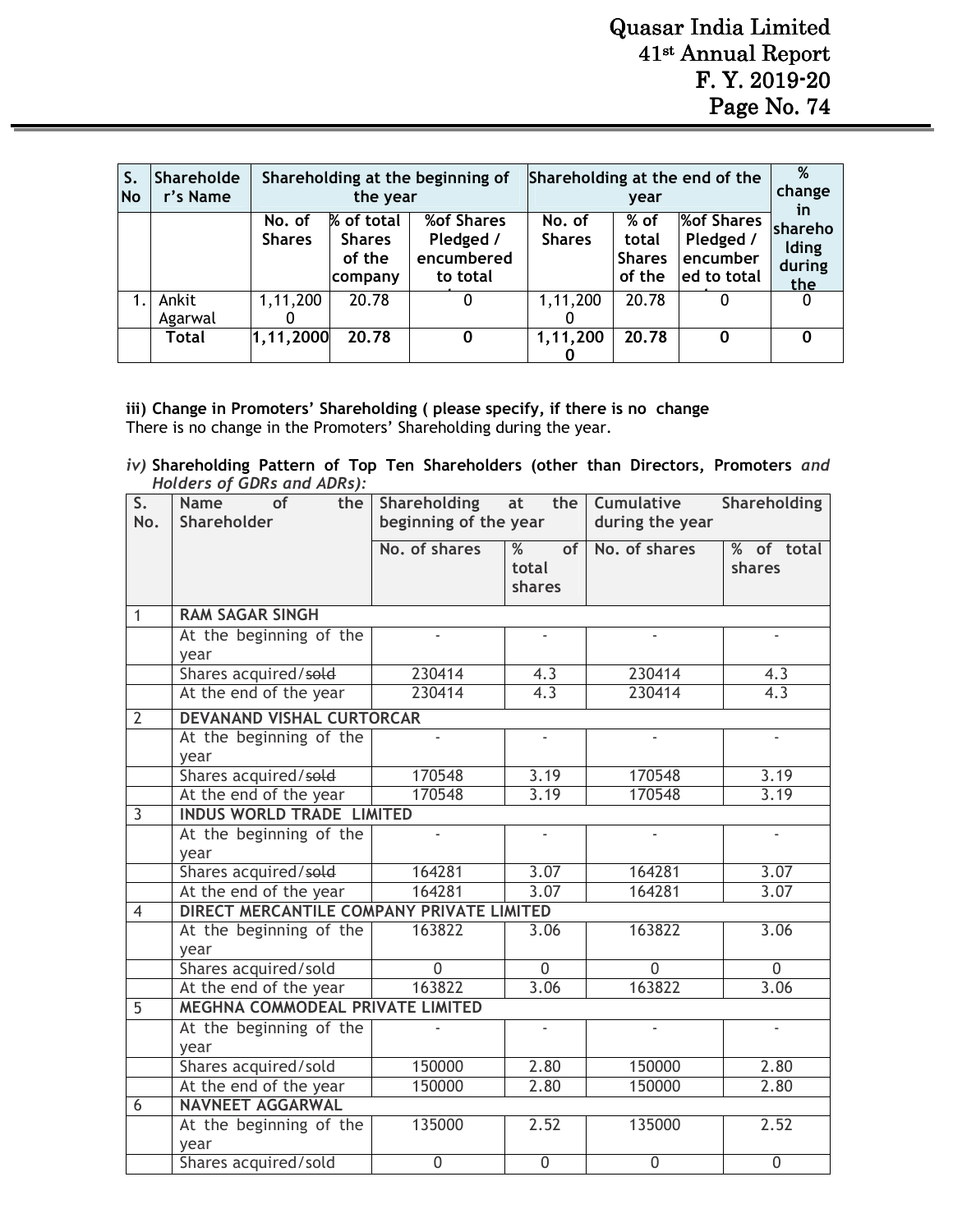|                | At the end of the year                  | 135000   | 2.52                     | 135000   | 2.52     |
|----------------|-----------------------------------------|----------|--------------------------|----------|----------|
| $\overline{7}$ | <b>DINESH KUMAR JAIN</b>                |          |                          |          |          |
|                | At the beginning of the                 | 133100   | 2.49                     | 133100   | 2.49     |
|                | vear                                    |          |                          |          |          |
|                | Shares acquired/sold                    | $\Omega$ | $\Omega$                 | $\Omega$ | $\Omega$ |
|                | At the end of the year                  | 133100   | 2.49                     | 133100   | 2.49     |
| 8              | <b>VANDITA GARG</b>                     |          |                          |          |          |
|                | At the beginning of the                 |          | $\overline{\phantom{a}}$ |          |          |
|                | year                                    |          |                          |          |          |
|                | Shares acquired/sold                    | 108500   | 2.03                     | 108500   | 2.03     |
|                | At the end of the year                  | 108500   | 2.03                     | 108500   | 2.03     |
| 9              | <b>LINKPOINT BARTER PRIVATE LIMITED</b> |          |                          |          |          |
|                | At the beginning of the                 |          |                          |          |          |
|                | year                                    |          |                          |          |          |
|                | Shares acquired/sold                    | 103020   | 1.92                     | 103020   | 1.92     |
|                | At the end of the year                  | 103020   | 1.92                     | 103020   | 1.92     |
| 10             | <b>REINDUS FINCAP AND IMF LIMITED</b>   |          |                          |          |          |
|                | At the beginning of the                 |          |                          |          |          |
|                | year                                    |          |                          |          |          |
|                | Shares acquired/sold                    | 80184    | 1.5                      | 80184    | 1.5      |
|                | At the end of the year                  | 80184    | 1.5                      | 80184    | 1.5      |

## v) Shareholding of Directors and Key Managerial Personnel:

| S.  | <b>Name</b>      | Shareholding at the beginning |                 |        | <b>Cumulative</b> |  |
|-----|------------------|-------------------------------|-----------------|--------|-------------------|--|
| No. |                  | of the year (as on            | Shareholding    |        |                   |  |
|     |                  | 01/04/2018)                   | during the year |        |                   |  |
|     | <b>Directors</b> | No. of shares                 | % of total      |        | % of              |  |
|     |                  |                               | shares of       | shares | total             |  |
|     |                  |                               | the             |        | shares            |  |
|     |                  |                               | company         |        | of the            |  |
|     |                  |                               |                 |        | company           |  |
|     |                  | -                             |                 |        |                   |  |
|     | Total            |                               |                 | ۰      |                   |  |
|     |                  |                               |                 |        |                   |  |

### V. **INDEBTEDNESS**

Indebtedness of the Company including interest outstanding/accrued but not due for payment

|                                                                                                                                   | <b>Secured Loans</b><br>excluding<br>deposits | <b>Unsecured</b><br>Loans | <b>Deposits</b> | <b>Total</b><br><b>Indebtedness</b> |
|-----------------------------------------------------------------------------------------------------------------------------------|-----------------------------------------------|---------------------------|-----------------|-------------------------------------|
| Indebtedness at the<br>beginning of the<br>financial year (As on<br>01.04.2019<br>i) Principal Amount<br>ii) Interest due but not | Nil                                           | Nil                       | Nil             | Nil                                 |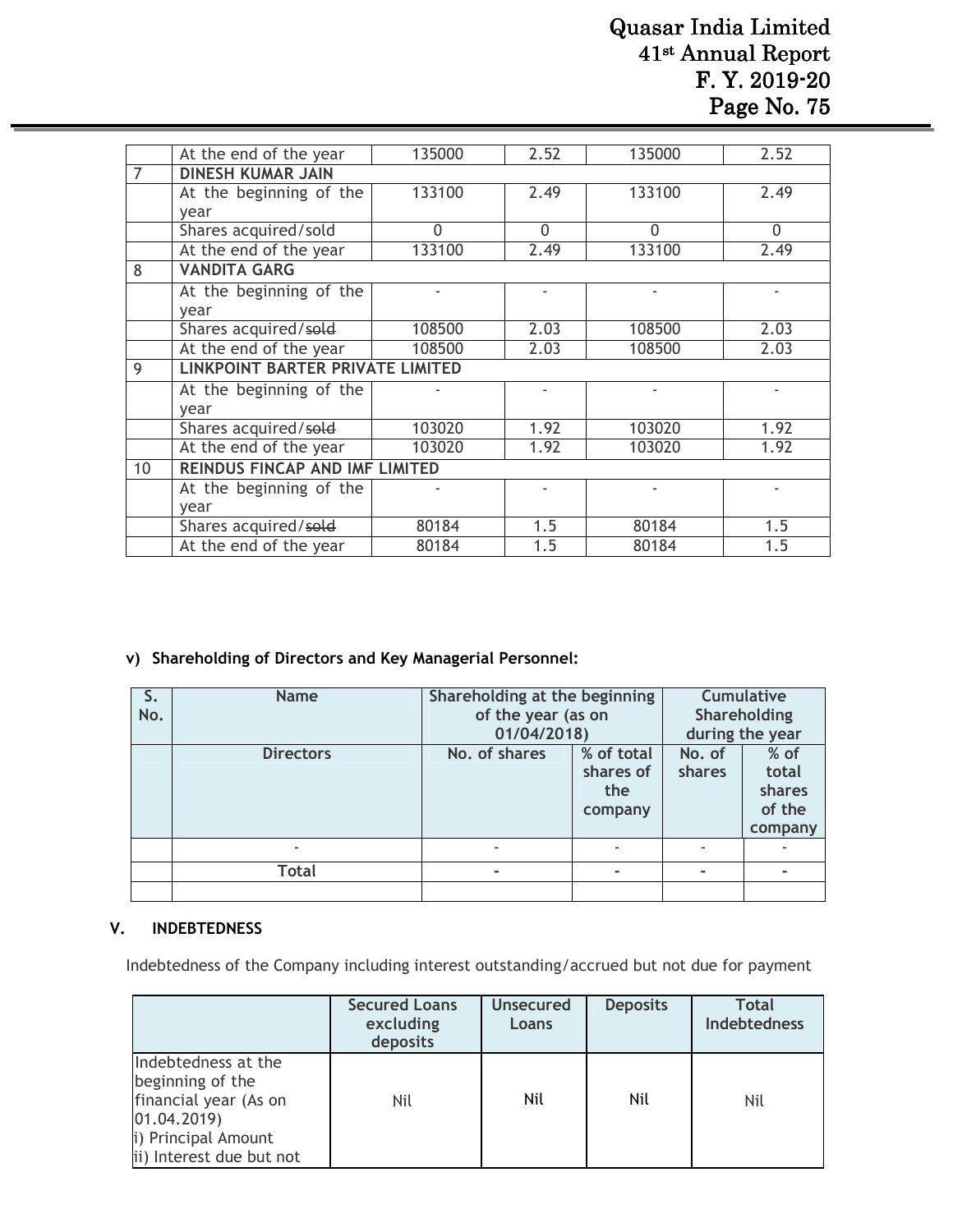i,

| paid<br>iii) Interest accrued but<br>not                                                                                                                                  |            |       |            |       |
|---------------------------------------------------------------------------------------------------------------------------------------------------------------------------|------------|-------|------------|-------|
| Total(i+ii+iii)                                                                                                                                                           | Nil        | Nil   | Nil        | Nil   |
| Change in Indebtedness<br>during the financial year<br>- Addition<br>- Reduction                                                                                          | Nil        | Nil   | Nil        | Nil   |
| Net Change                                                                                                                                                                | Nil        | 10800 | Nil        | 10800 |
| Indebtedness at the end<br>of the financial year (As<br>on 31.03.2020)<br>i) Principal Amount<br>ii) Interest due but not<br>paid<br>iii) Interest accrued but<br>not due | Nil        | 10800 | Nil        | Nil   |
| Total (i+ii+iii)                                                                                                                                                          | <b>Nil</b> | 10800 | <b>Nil</b> | 10800 |

### VI. REMUNERATION OF DIRECTORS AND KEY MANAGERIAL PERSONNEL

## A. Remuneration to Managing Director, Whole-time Directors and/or Manager

| Sl.<br>No. | Particulars of Remuneration                                                                                                                                                                                                             | Name of MD/WTD/<br>Manager |            |            |                          | Total<br>Amount   |
|------------|-----------------------------------------------------------------------------------------------------------------------------------------------------------------------------------------------------------------------------------------|----------------------------|------------|------------|--------------------------|-------------------|
| 1.         | Gross salary<br>(a)Salary as per provisions contained in<br>section17(1) of the Income-tax Act, 1961<br>(b)Value of perquisites u/s17(2) Income-tax<br>Act, 1961<br>(c)Profits in lieu of salary<br>undersection17(3)Income-taxAct,1961 | <b>NIL</b><br>Nil          | Nil<br>Nil | Nil<br>Nil | <b>Nil</b><br><b>Nil</b> | <b>NIL</b><br>Nil |
| 2.         | <b>Stock Option</b>                                                                                                                                                                                                                     | Nil                        | Nil        | Nil        | <b>Nil</b>               | Nil               |
| 3.         | <b>Sweat Equity</b>                                                                                                                                                                                                                     | Nil                        | Nil        | Nil        | Nil                      | Nil               |
| 4.         | Commission<br>as% of profit<br>$\overline{\phantom{a}}$<br>others, specify<br>$\overline{\phantom{a}}$                                                                                                                                  | Nil                        | Nil        | <b>Nil</b> | <b>Nil</b>               | Nil               |
| 5.         | Others, please specify                                                                                                                                                                                                                  | <b>Nil</b>                 | Nil        | <b>Nil</b> | <b>Nil</b>               | Nil               |
| 6.         | Total(A)                                                                                                                                                                                                                                | Nil                        | Nil        | Nil        | Nil                      | Nil               |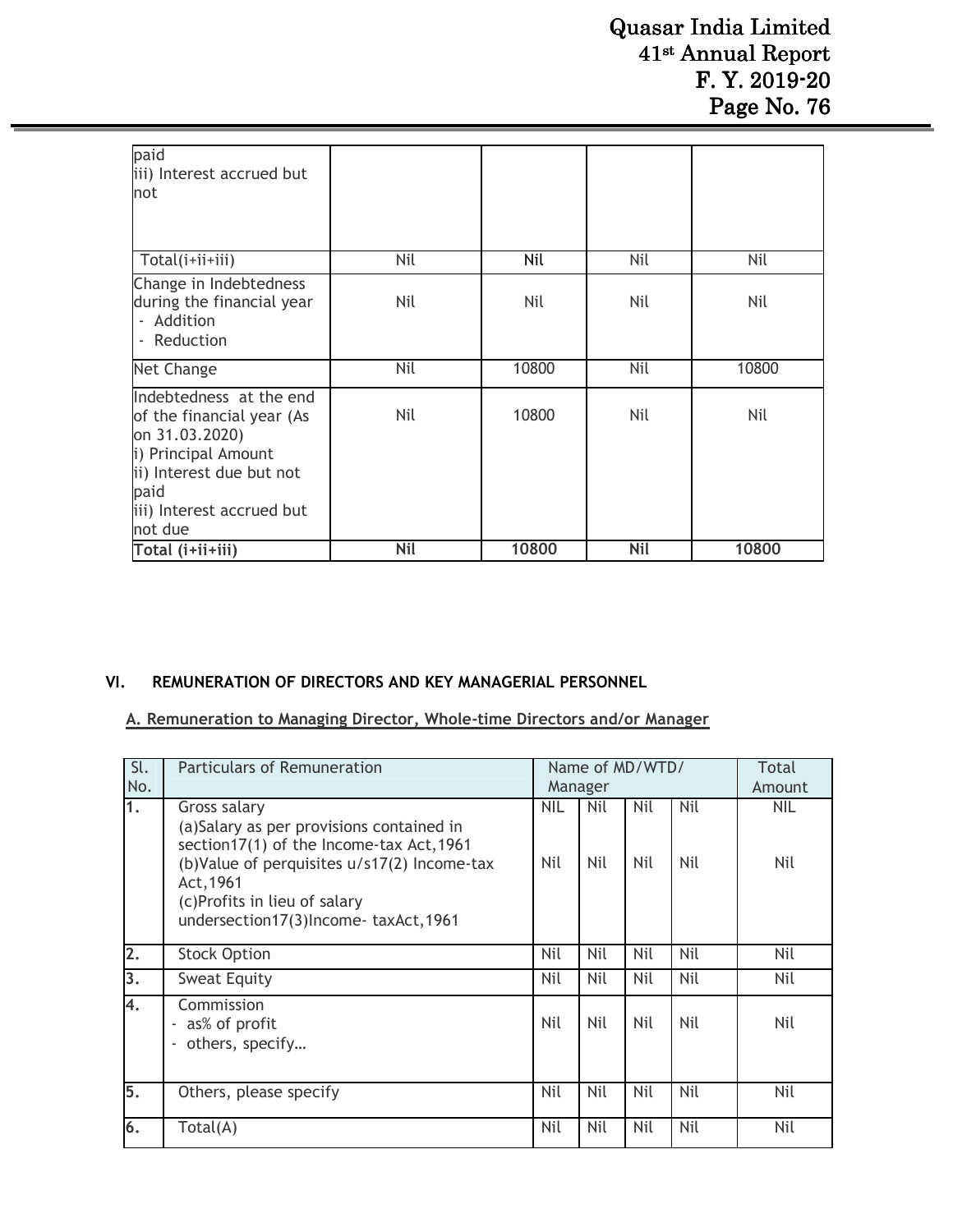i,

### <u>B. Remuneration to other directors:</u>

| Sl.<br>No. | <b>Particulars of Remuneration</b> | Name of Director | Total<br>Amoun<br>t |       |
|------------|------------------------------------|------------------|---------------------|-------|
|            | <b>Independent Directors</b>       | Avinash Sharma   | Hitesh Rai Makhija  | 48000 |
|            | · Fee for attending board /        | 24000            | 24000               |       |
|            | committee                          |                  |                     |       |
|            | meetings<br><b>Commission</b>      |                  |                     |       |
|            | ·Others, please specify            |                  |                     |       |
|            |                                    |                  |                     |       |
|            | Total(1)                           | 24000            | 24000               | 48000 |
|            | Other Non-Executive                |                  |                     |       |
|            | <b>Directors</b>                   | Nil              | Nil                 | Nil   |
|            | • Fee for attending board /        |                  |                     |       |
|            | committee meetings<br>• Commission | Nil              | Nil                 |       |
|            | • Others, please specify           |                  |                     |       |
|            | Total(2)                           | Nil              | Nil                 | Nil   |
|            |                                    |                  |                     |       |
|            | $Total(B)=(1+2)$                   | 24000            | 24000               | 48000 |
|            | <b>Total Managerial</b>            | Nil              | Nil                 | Nil   |
|            | Remuneration                       |                  |                     |       |
|            | Overall Ceiling as per the Act     | Nil              | Nil                 | Nil   |
|            |                                    |                  |                     |       |

### <u>C. Remuneration to Key Managerial Personnel Other Than MD/Manager/WTD</u>

 $(in \overline{\tau})$ 

| Sl. | Particulars of                                                                                                                                                                                                                                    |                   | Key Managerial Personnel                             |                   |                          |
|-----|---------------------------------------------------------------------------------------------------------------------------------------------------------------------------------------------------------------------------------------------------|-------------------|------------------------------------------------------|-------------------|--------------------------|
| no. | Remuneration                                                                                                                                                                                                                                      |                   |                                                      |                   |                          |
|     |                                                                                                                                                                                                                                                   | <b>CEO</b>        | <b>Company Secretary</b><br>(Dinesh Kumar<br>Maurya) | <b>CFO</b>        | Total                    |
| 1.  | Gross salary<br>(a)Salary as per provisions<br>contained in section17(1)of<br>the Income-tax Act, 1961<br>(b)Value of perquisites u/s<br>17(2) Income-taxAct, 1961<br>(c)Profits in lieu of salary<br>under section 17(3)Income-<br>tax Act, 1961 | Nil<br>Nil<br>Nil | $12,580/-$<br>Nil<br>Nil                             | Nil<br>Nil<br>Nil | $12,580/-$<br>Nil<br>Nil |
| 2.  | <b>Stock Option</b>                                                                                                                                                                                                                               | Nil               | Nil                                                  | Nil               | Nil                      |
| 3.  | <b>Sweat Equity</b>                                                                                                                                                                                                                               | Nil               | Nil                                                  | Nil               | Nil                      |
| 4.  | Commission<br>- as% of profit<br>-others, specify                                                                                                                                                                                                 | Nil               | Nil                                                  | Nil               | Nil                      |
| 5.  | Others, please specify                                                                                                                                                                                                                            | Nil               | Nil                                                  | Nil               | Nil                      |
|     | <b>Total</b>                                                                                                                                                                                                                                      | <b>Nil</b>        | 12580/-                                              | <b>Nil</b>        | 12580/-                  |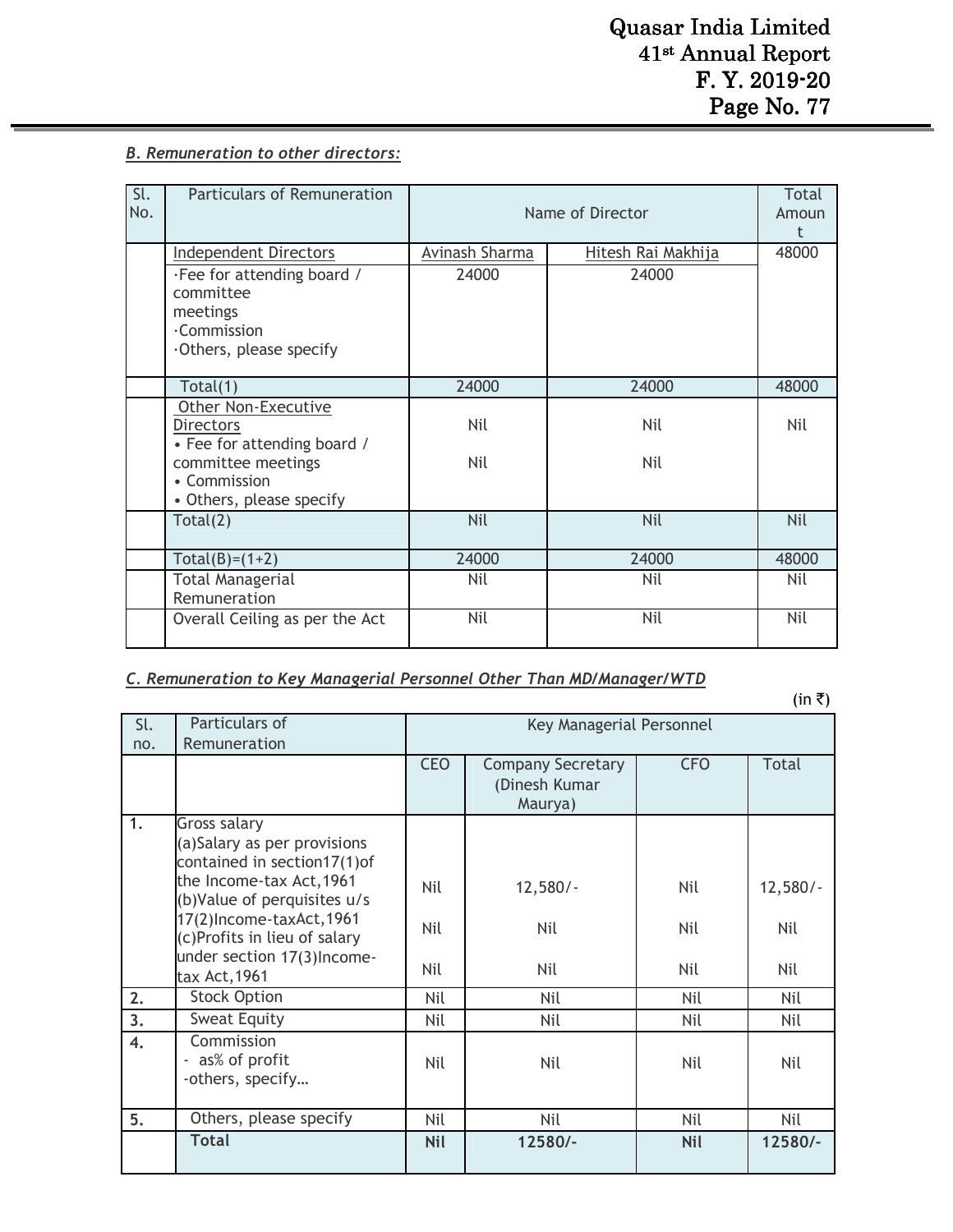### VII. PENALTIES/PUNISHMENT/COMPOUNDING OF OFFENCES:

| <b>Type</b>                  | Section of<br>the<br>companies<br>Act | <b>Brief</b><br>description | Details of<br>Penalty/<br>Punishment/C<br>ompounding<br>fees imposed | Authority<br>[RD/NCLT/<br>Court] | Appeal made.<br>If any (give<br>details) |
|------------------------------|---------------------------------------|-----------------------------|----------------------------------------------------------------------|----------------------------------|------------------------------------------|
| A. Company                   |                                       |                             |                                                                      |                                  |                                          |
| Penalty                      | Nil                                   | Nil                         | Nil                                                                  | Nil                              | Nil                                      |
| Punishment                   | Nil                                   | Nil                         | Nil                                                                  | Nil                              | Nil                                      |
| Compounding                  | Nil                                   | Nil                         | Nil                                                                  | Nil                              | Nil                                      |
| <b>B.</b> Directors          |                                       |                             |                                                                      |                                  |                                          |
| Penalty                      | Nil                                   | Nil                         | Nil                                                                  | Nil                              | Nil                                      |
| Punishment                   | Nil                                   | Nil                         | Nil                                                                  | Nil                              | Nil                                      |
| Compounding                  | Nil                                   | Nil                         | Nil                                                                  | Nil                              | Nil                                      |
| C. Other Officers In Default |                                       |                             |                                                                      |                                  |                                          |
| Penalty                      | Nil                                   | Nil                         | Nil                                                                  | Nil                              | Nil                                      |
| Punishment                   | Nil                                   | Nil                         | Nil                                                                  | Nil                              | Nil                                      |
| Compounding                  | Nil                                   | Nil                         | Nil                                                                  | Nil                              | Nil                                      |

For and on behalf of the Board of Directors of Quasar India Limited

Date: 01/09/2020 Place: New Delhi

 $Sd$ /-**Harish Kumar Director** DIN: 02591868

 $Sd$ /-Anju Sharma **Director** DIN: 02591877